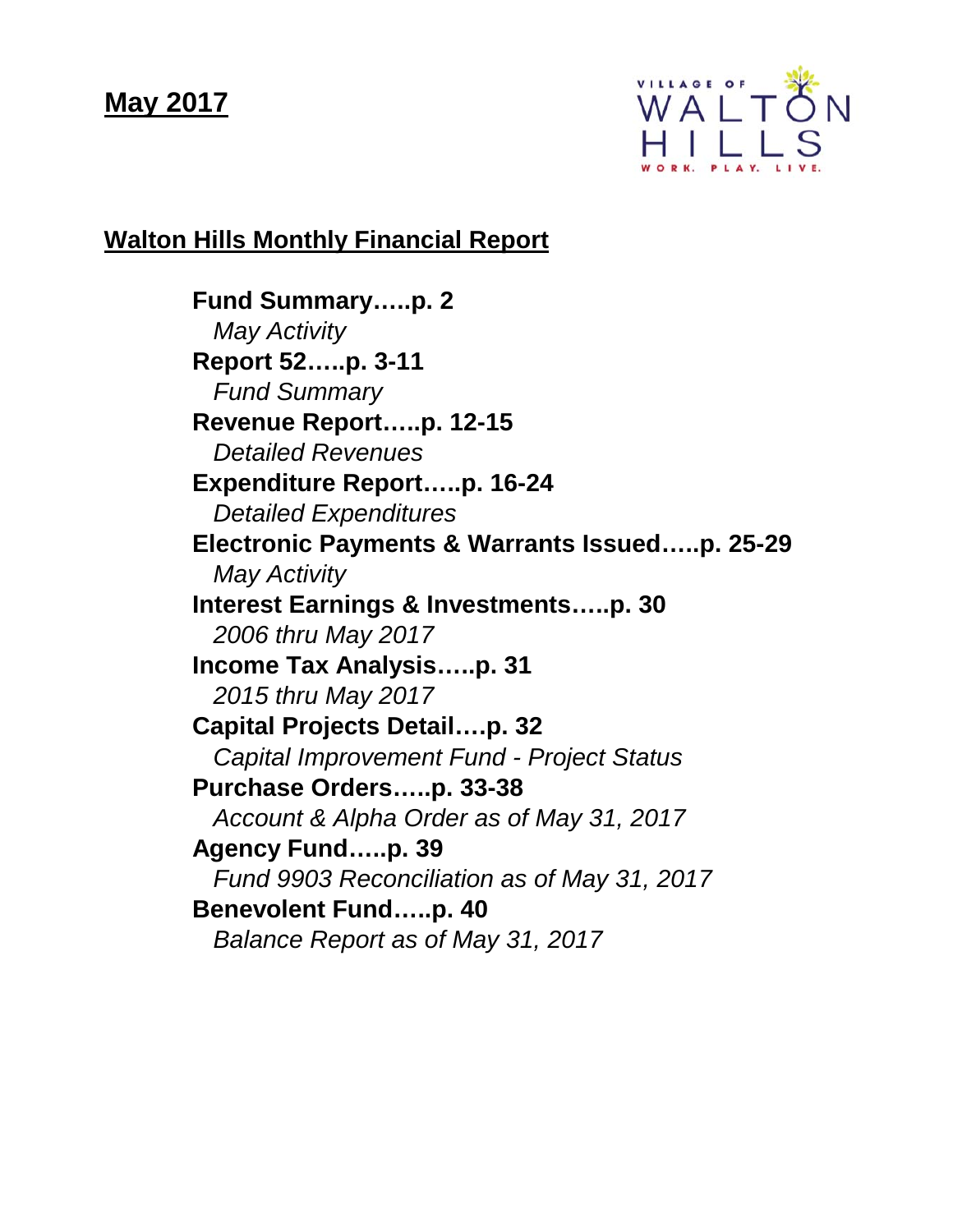# Fund Summary May 2017 **Fund Summary May 2017**

| Fund# | <b>Fund Name</b>               | <b>Beginning Balance</b> | <b>Adjustments</b> | <b>Year to Date Revenue</b> | <b>Balance &amp; Revenue</b><br><b>Total Beginning</b> |              | YTD Expenditures Cash Fund Balance   Purchase Orders |              | Unencumbered<br><b>Fund Balance</b> |
|-------|--------------------------------|--------------------------|--------------------|-----------------------------|--------------------------------------------------------|--------------|------------------------------------------------------|--------------|-------------------------------------|
| 1000  | General                        | 1,224,404.90             |                    | 1,964,484.16                | 3,188,889.06                                           | 1,901,237.31 | 1,287,651.75                                         | 874,112.23   | 413,539.52                          |
| 2011  | Street Construction Fund       | 100,087.01               |                    | 74,165.68                   | 174,252.69                                             | 366,398.01   | (192, 145.32)                                        | 67,929.15    | (260,074.47)                        |
| 2021  | State Highway Fund             | 20,420.32                |                    | 6,004.65                    | 26,424.97                                              |              | 26,424.97                                            |              | 26,424.97                           |
| 2091  | Law Enforcement Trust Fund     | 2,741.05                 |                    | 10,725.25                   | 13,466.30                                              | 866.34       | 11,599.96                                            | 953.00       | 10,646.96                           |
| 2101  | Motor Vehicle License Tax Fund | 194,331.43               |                    | 9,126.75                    | 203,458.18                                             |              | 203,458.18                                           |              | 203,458.18                          |
| 2131  | Police Pension Fund            | 19,646.94                |                    | 21,760.03                   | 41,406.97                                              | 75,732.39    | (34, 325.42)                                         |              | (34, 325.42)                        |
| 2901  | Water Meter & Repair Fund      | 1,569.83                 |                    |                             | 1,569.83                                               | 10,371.88    | (8,802.05)                                           |              | (8,802.05)                          |
| 2903  | Mayor's Court Computer Fund    | 21,882.68                |                    | 2,456.00                    | 24,338.68                                              | 1,987.00     | 22,351.68                                            |              | 22,351.68                           |
| 3101  | Special Bond Retirement Fund   | 15,555.48                |                    | ı                           | 15,555.48                                              |              | 15,555.48                                            |              | 15,555.48                           |
| 4101  | <b>Bond Construction</b>       |                          |                    |                             |                                                        |              |                                                      |              |                                     |
| 4201  | Issue II Capital Projects      |                          |                    |                             |                                                        |              |                                                      |              |                                     |
| 4901  | Capital Improvement Fund       | 167,353.96               |                    | 35,941.16                   | 203,295.12                                             | 370,141.81   | (166, 846.69)                                        | 109,535.72   | (276, 382.41)                       |
| 4902  | Veteran's Memorial             | 5,772.51                 |                    | 241.58                      | 6,014.09                                               |              | 6,014.09                                             |              | 6,014.09                            |
| 9101  | <b>Unclaimed Monies</b>        | 50.00                    |                    |                             | 50.00                                                  |              | 50.00                                                |              | 50.00                               |
| 9901  | <b>Building Bonds</b>          | 126,071.23               |                    |                             | 126,071.23                                             | 2,000.00     | 124,071.23                                           |              | 124,071.23                          |
| 9902  | Mayor's Court                  | 28,686.94                |                    | 135,899.00                  | 164,585.94                                             | 131,300.90   | 33,285.04                                            |              | 33,285.04                           |
| 9903  | Second Party Service           | 7,262.18                 |                    | 23,158.00                   | 30,420.18                                              | 9.073.12     | 21,347.06                                            |              | 21,347.06                           |
| 9904  | ddar                           | 179,413.27               |                    | 285,437.26                  | 464,850.53                                             | 263,477.71   | 201,372.82                                           |              | 201,372.82                          |
|       | <b>Report Totals</b>           | 2.115.249.73             | <b>0.00</b>        | 2,569,399.52                | 4.684.649.25                                           | 3.133.586.47 | 1.551.062.78                                         | 1.052.530.10 | 498,532.68                          |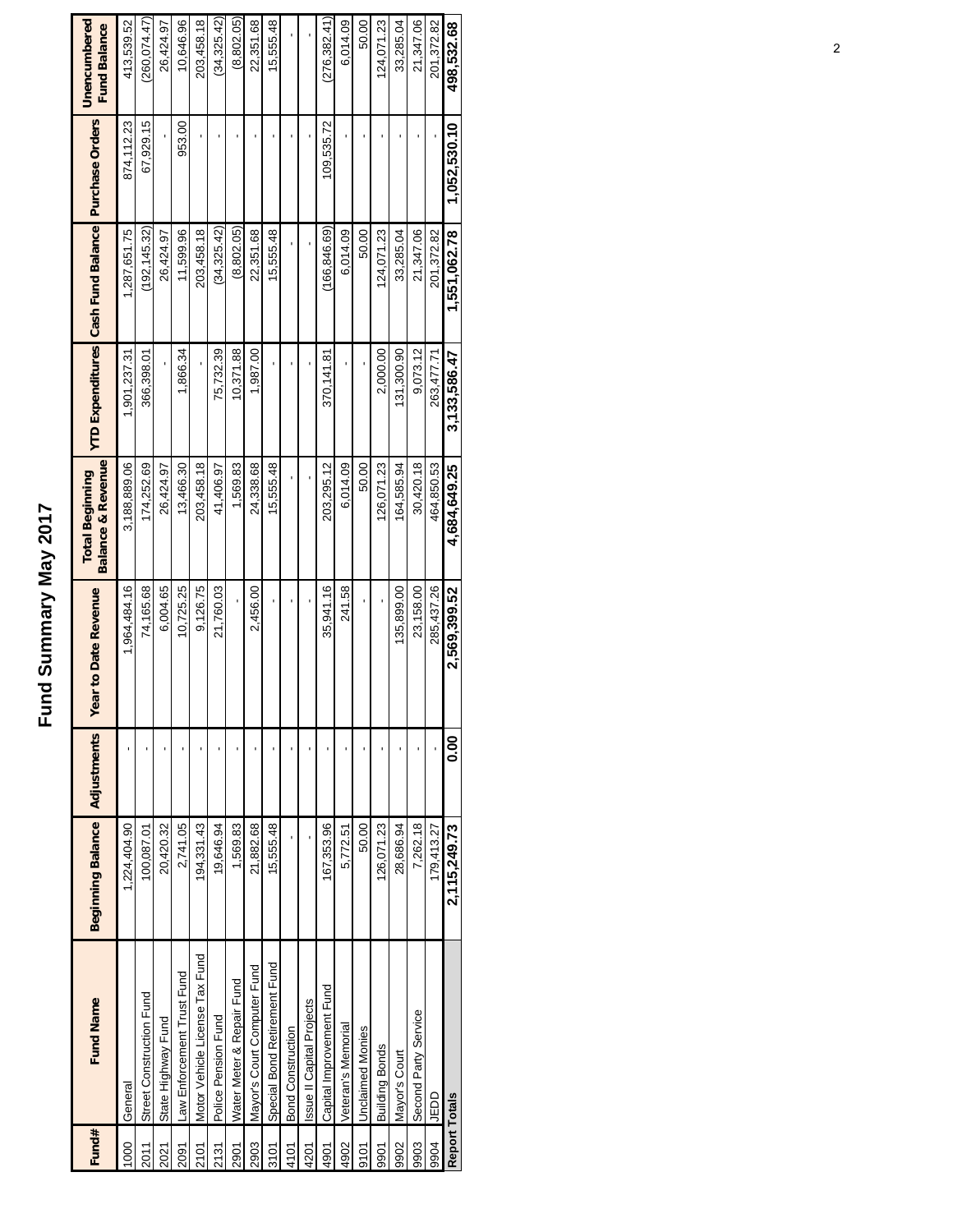|                                   |                                          | 2015<br>Actual         | 2016<br>Actual         | 2017<br><b>Budget</b>  | 2017<br>Actual        |
|-----------------------------------|------------------------------------------|------------------------|------------------------|------------------------|-----------------------|
|                                   | <b>GENERAL FUND #1000</b>                |                        |                        |                        |                       |
| Balance - January 1st             |                                          | 2,404,794.19           | 1,943,854.82           | 1,224,404.90           | 1,224,404.90          |
| <b>Revenues</b>                   |                                          |                        |                        |                        |                       |
| <b>Municipal Income Tax</b>       |                                          | 4,317,844.61           | 3,956,125.37           | 4,052,500.00           | 1,633,272.35          |
|                                   | Income Tax                               | 4,316,981.38           | 3,950,550.93           | 4,050,000.00           | 1,633,234.84          |
|                                   | Public Utility - Net Profit Tax          | 863.23                 | 5,574.44               | 2,500.00               | 37.51                 |
| <b>Other Local Taxes</b>          |                                          | 9,821.67               | 9,930.60               | 8,500.00               | 890.07                |
|                                   | Admissions<br><b>Special Assessments</b> | 9,821.67<br>0.00       | 9,505.60<br>425.00     | 8,500.00<br>0.00       | 0.00<br>890.07        |
|                                   |                                          |                        |                        |                        |                       |
| Licenses & Permits & Inspections  |                                          | 55,717.42              | 52,020.86              | 43,350.00              | 14,786.83             |
|                                   | <b>Building Permits</b>                  | 28,564.92              | 14,448.66              | 17,350.00              | 5,071.83              |
|                                   | Tap Fees                                 | 0.00                   | 0.00                   | 0.00                   | 0.00                  |
|                                   | Zoning                                   | 6,027.50               | 17,832.20              | 10,000.00              | 2,365.00              |
|                                   | <b>Street Opening</b><br>Other           | 0.00<br>21,125.00      | 200.00<br>19,540.00    | 0.00<br>16,000.00      | 0.00<br>7,350.00      |
|                                   |                                          |                        |                        |                        |                       |
| Intergovernmental                 | Grants                                   | 80,098.30<br>14,705.66 | 66,444.63<br>13,825.79 | 62,000.00<br>11,000.00 | 22,118.33<br>5,136.44 |
|                                   | Shared Taxes and Permits (Track)         | 25,949.50              | 22,196.58              | 20,000.00              | 6,069.50              |
|                                   | Local Gov't Fund - State of Ohio         | 34,433.19              | 25,728.71              | 30,000.00              | 9,192.49              |
|                                   | Local Gov't Fund - County                | 0.00                   | 0.00                   | 0.00                   | 0.00                  |
|                                   | Cigarette Tax - Ohio                     | 74.25                  | 74.25                  | 0.00                   | 0.00                  |
|                                   | Liquor & Beer Permits - Ohio             | 4,935.70               | 4,619.30               | 1,000.00               | 1.719.90              |
|                                   | Estate (Inheritance) Tax                 | 0.00                   | 0.00                   | 0.00                   | 0.00                  |
|                                   | Other                                    | 0.00                   | 0.00                   | 0.00                   | 0.00                  |
| <b>Charges for Services</b>       |                                          | 238,572.27             | 276,803.98             | 301,020.00             | 107,892.96            |
|                                   | Concessions                              | 1,972.75               | 3,631.75               | 3,500.00               | 0.00                  |
|                                   | <b>Recreation Entry Fees</b>             | 4,234.84               | 6,853.39               | 25,500.00              | 2,833.60              |
|                                   | <b>Cultural &amp; Recreation</b>         | 17,383.50              | 15,967.00              | 15,500.00              | 12,225.00             |
|                                   | Comm. Room                               | 2,350.00               | 3,000.00               | 3,000.00               | 1,475.00              |
|                                   | Antenna Lease                            | 0.00                   | 0.00                   | 0.00                   | 0.00                  |
|                                   | Cable TV                                 | 34,239.81              | 35,238.93              | 35,000.00              | 8,183.79              |
|                                   | Fire                                     | 834.00                 | 0.00                   | 0.00                   | 0.00                  |
|                                   | Other                                    | 177,557.37             | 212,112.91             | 218,520.00             | 83,175.57             |
| <b>Interest</b>                   |                                          | 0.00                   | 2,679.48               | 0.00                   | 1,348.74              |
|                                   | <b>Interest Earnings</b>                 | 0.00                   | 2,679.48               | 0.00                   | 1,348.74              |
| <b>Municipal Court</b>            |                                          | 203,740.13             | 209,380.11             | 215,000.00             | 85,186.30             |
|                                   | <b>Court Fines</b>                       | 130,320.01             | 137,002.55             | 145,000.00             | 52,526.38             |
|                                   | Court Costs                              | 70,040.49              | 66,883.71              | 65,000.00              | 28,709.92             |
|                                   | Forfeiture                               | 3,379.63               | 5,493.85               | 5,000.00               | 3,950.00              |
|                                   | <b>Witness Fees</b>                      | 0.00                   | 0.00                   | 0.00                   | 0.00                  |
| <b>All Other Revenue</b>          |                                          | 16,462.18              | 432,018.41             | 410,250.00             | 98,988.58             |
|                                   | Special Assessments - Direct             | 0.00                   | 0.00                   | 0.00                   | 0.00                  |
|                                   | <b>Unclaimed Property</b>                | 0.00                   | 0.00                   | 0.00                   | 0.00                  |
|                                   | Prisoner Housing (County)                | 1,265.00               | 0.00                   | 0.00                   | 0.00                  |
|                                   | Donations and Contributions              | 2,315.00               | 3,267.00               | 2,350.00               | 14.00                 |
|                                   | Garage Sale                              | 650.00                 | 854.00                 | 800.00                 | 0.00                  |
|                                   | <b>Asset Sales</b>                       | 0.00                   | 0.00                   | 0.00                   | 0.00                  |
|                                   | Other                                    | 12,232.18              | 427,897.41             | 407,100.00             | 98,974.58             |
| <b>Operating Transfers - In</b>   |                                          | 0.00                   | 0.00                   | 0.00                   | 0.00                  |
|                                   | Transfer In (Political Subdivision Fund  | 0.00                   | 0.00                   | 0.00                   | 0.00                  |
|                                   | Advances In                              | 0.00                   | 0.00                   | 0.00                   | 0.00                  |
| <b>Non Revenue</b>                |                                          | 0.00                   | 0.00                   | 0.00                   | 0.00                  |
|                                   | Miscellaneous Revenue                    | 0.00                   | 0.00                   | 0.00                   | 0.00                  |
|                                   | RITA Refund                              | 0.00                   | 0.00                   | 0.00                   | 0.00                  |
|                                   | Other - Adjustment                       | 0.00                   | 0.00                   | 0.00                   | 0.00                  |
| <b>Total Receipts</b>             |                                          | 4,922,256.58           | 5,005,403.44           | 5,092,620.00           | 1,964,484.16          |
| <b>Total Receipts and Balance</b> |                                          | 7,327,050.77           | 6,949,258.26           | 6,317,024.90           | 3,188,889.06          |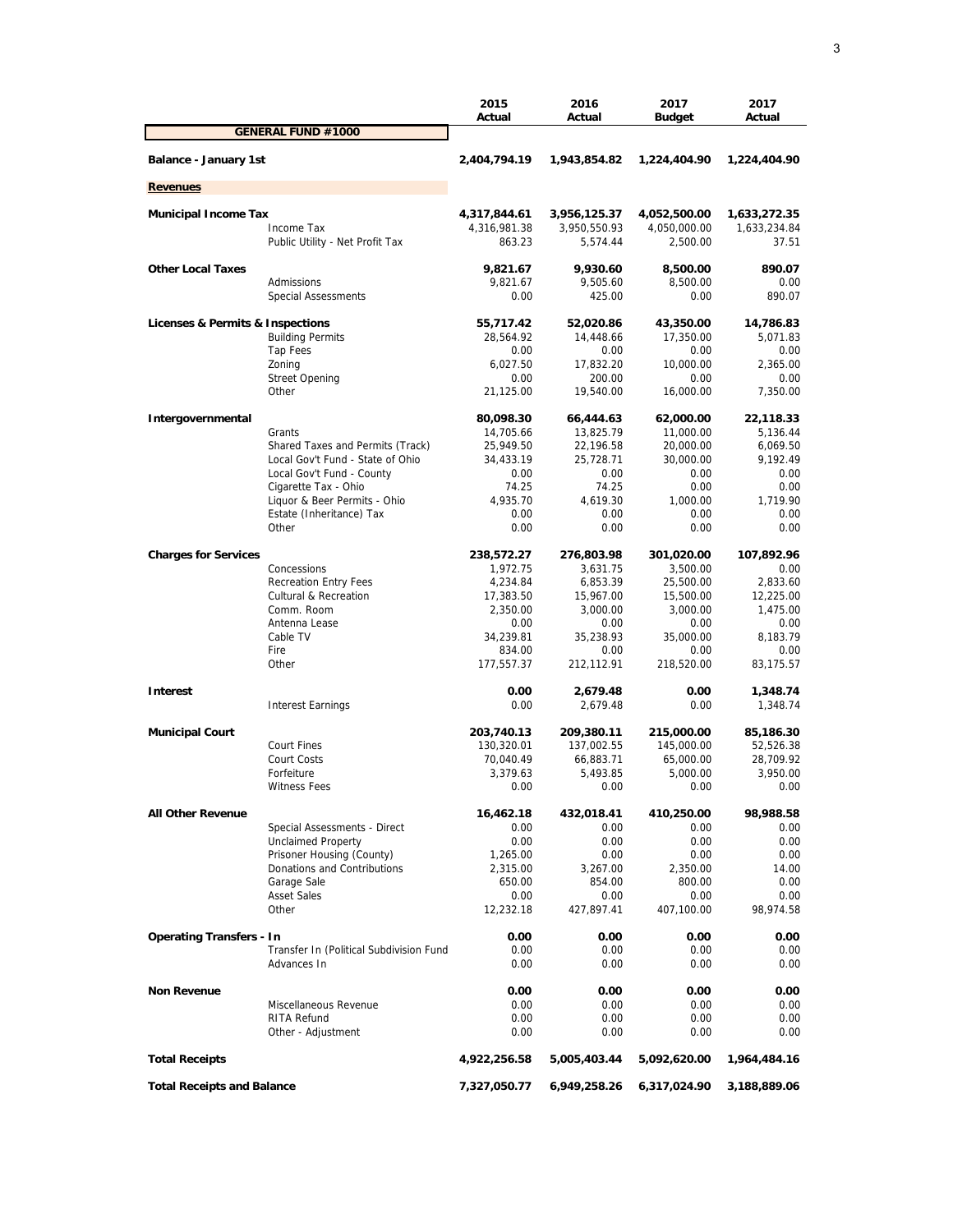|                                        |                                                                                                                  | 2015<br>Actual                                                                        | 2016<br>Actual                                                                        | 2017<br><b>Budget</b>                                                               | 2017<br>Actual                                                                   |
|----------------------------------------|------------------------------------------------------------------------------------------------------------------|---------------------------------------------------------------------------------------|---------------------------------------------------------------------------------------|-------------------------------------------------------------------------------------|----------------------------------------------------------------------------------|
| <b>GENERAL FUND (continued)</b>        |                                                                                                                  |                                                                                       |                                                                                       |                                                                                     |                                                                                  |
| <b>Expenditures</b>                    |                                                                                                                  |                                                                                       |                                                                                       |                                                                                     |                                                                                  |
| <b>Police</b>                          | Personal Services & Benefits<br>Other Operations & Maintenance<br>Capital Outlay                                 | 2,073,573.01<br>1,863,545.78<br>210,027.23<br>0.00                                    | 2,121,147.11<br>1,920,254.25<br>200,892.86<br>0.00                                    | 1,986,512.36<br>1,798,412.36<br>188,100.00<br>0.00                                  | 863,679.04<br>750,477.63<br>113,201.41<br>0.00                                   |
| Fire                                   | Other Operations & Maintenance                                                                                   | 525,402.00<br>525,402.00                                                              | 535,910.04<br>535,910.04                                                              | 546,418.08<br>546,418.08                                                            | 273,314.12<br>273,314.12                                                         |
| Health                                 | Personal Services & Benefits                                                                                     | 8,941.52<br>0.00<br>8,941.52                                                          | 8,941.52<br>0.00<br>8.941.52                                                          | 9,000.00<br>0.00<br>9,000.00                                                        | 4,698.86<br>0.00<br>4,698.86                                                     |
|                                        | Other Operations & Maintenance                                                                                   |                                                                                       |                                                                                       |                                                                                     |                                                                                  |
| <b>Recreation &amp; Community Life</b> | Personal Services & Benefits<br>Other Operations & Maintenance<br>Capital Outlay                                 | 206,525.71<br>109,756.67<br>96,769.04                                                 | 224,587.12<br>120,212.98<br>104,374.14                                                | 242,249.50<br>131,599.50<br>110,650.00                                              | 42,400.56<br>28,116.58<br>14,283.98                                              |
| <b>Housing and Building</b>            | Personal Services & Benefits<br>Other Operations & Maintenance                                                   | 89,273.35<br>32,079.67<br>57,193.68                                                   | 58,309.16<br>25,875.00<br>32,434.16                                                   | 58,736.75<br>26,136.75<br>32,600.00                                                 | 19,473.68<br>9,728.44<br>9,745.24                                                |
| Engineering                            | Personal Services & Benefits<br>Other Operations & Maintenance                                                   | 22,212.10<br>22.212.10<br>0.00                                                        | 21,468.05<br>21,468.05<br>0.00                                                        | 23,855.25<br>23,855.25<br>0.00                                                      | 8,865.39<br>8,865.39<br>0.00                                                     |
| <b>Basic Utility</b>                   | Electricity<br>Natural Gas<br>Water & Sewage<br>Sewer Fees - Residential<br>Refuse<br>Telephone & Communications | 294,523.58<br>72,375.33<br>24,695.09<br>6,126.78<br>690.00<br>150,323.02<br>40,313.36 | 282,539.08<br>80,469.27<br>20,990.95<br>1,520.18<br>690.00<br>141,548.17<br>37,320.51 | 265,500.00<br>70,000.00<br>25,000.00<br>4,000.00<br>0.00<br>135,000.00<br>31,500.00 | 127,062.73<br>30,475.32<br>16,066.81<br>791.47<br>0.00<br>60,196.00<br>19,533.13 |
| <b>Service</b>                         | Personal Services & Benefits<br>Other Operations & Maintenance                                                   | 224,913.57<br>130,593.22<br>94,320.35                                                 | 246,346.94<br>140,180.50<br>106,166.44                                                | 256,247.56<br>149,049.34<br>107,200.00                                              | 134,353.63<br>43,789.91<br>90,563.72                                             |
| Mayor                                  | Personal Services & Benefits<br>Other Operations & Maintenance                                                   | 101,060.05<br>94,567.67<br>6,492.38                                                   | 99,170.21<br>94,949.84<br>4,220.37                                                    | 94,403.93<br>88,403.93<br>6,000.00                                                  | 35,014.36<br>33,953.37<br>1,060.99                                               |
| Council                                | Personal Services & Benefits<br>Other Operations & Maintenance                                                   | 75,452.72<br>75,452.72<br>0.00                                                        | 77,052.92<br>77,052.92<br>0.00                                                        | 76,499.41<br>76,499.41<br>0.00                                                      | 29,511.07<br>29,511.07<br>0.00                                                   |
| <b>Municipal Court</b>                 | Personal Services & Benefits<br>Other Operations & Maintenance                                                   | 87,142.41<br>81,279.95<br>5,862.46                                                    | 123,432.90<br>120,545.44<br>2,887.46                                                  | 132,069.76<br>129,069.76<br>3,000.00                                                | 50,511.77<br>48,337.86<br>2,173.91                                               |
| <b>Clerk Treasurer</b>                 | Personal Services & Benefits<br>Other Operations & Maintenance                                                   | 0.00                                                                                  | 0.00                                                                                  | 0.00                                                                                | 0.00                                                                             |
| <b>Planning Commission</b>             | Personal Services & Benefits                                                                                     | 2,154.48<br>2,154.48                                                                  | 2,083.90<br>2,083.90                                                                  | 2,243.55<br>2,243.55                                                                | 836.01<br>836.01                                                                 |
| <b>Zoning Commission</b>               | Personal Services & Benefits<br>Other Operations & Maintenance                                                   | 3,427.15<br>3,427.15<br>0.00                                                          | 3,062.19<br>3,062.19<br>0.00                                                          | 3,488.50<br>3,488.50<br>0.00                                                        | 947.92<br>947.92<br>0.00                                                         |
| Law                                    | Personal Services & Benefits<br>Other Operations & Maintenance                                                   | 99,021.79<br>63,324.41<br>35,697.38                                                   | 140,349.02<br>65,356.03<br>74,992.99                                                  | 75,000.00<br>60,000.00<br>15,000.00                                                 | 31,638.09<br>688.09<br>30,950.00                                                 |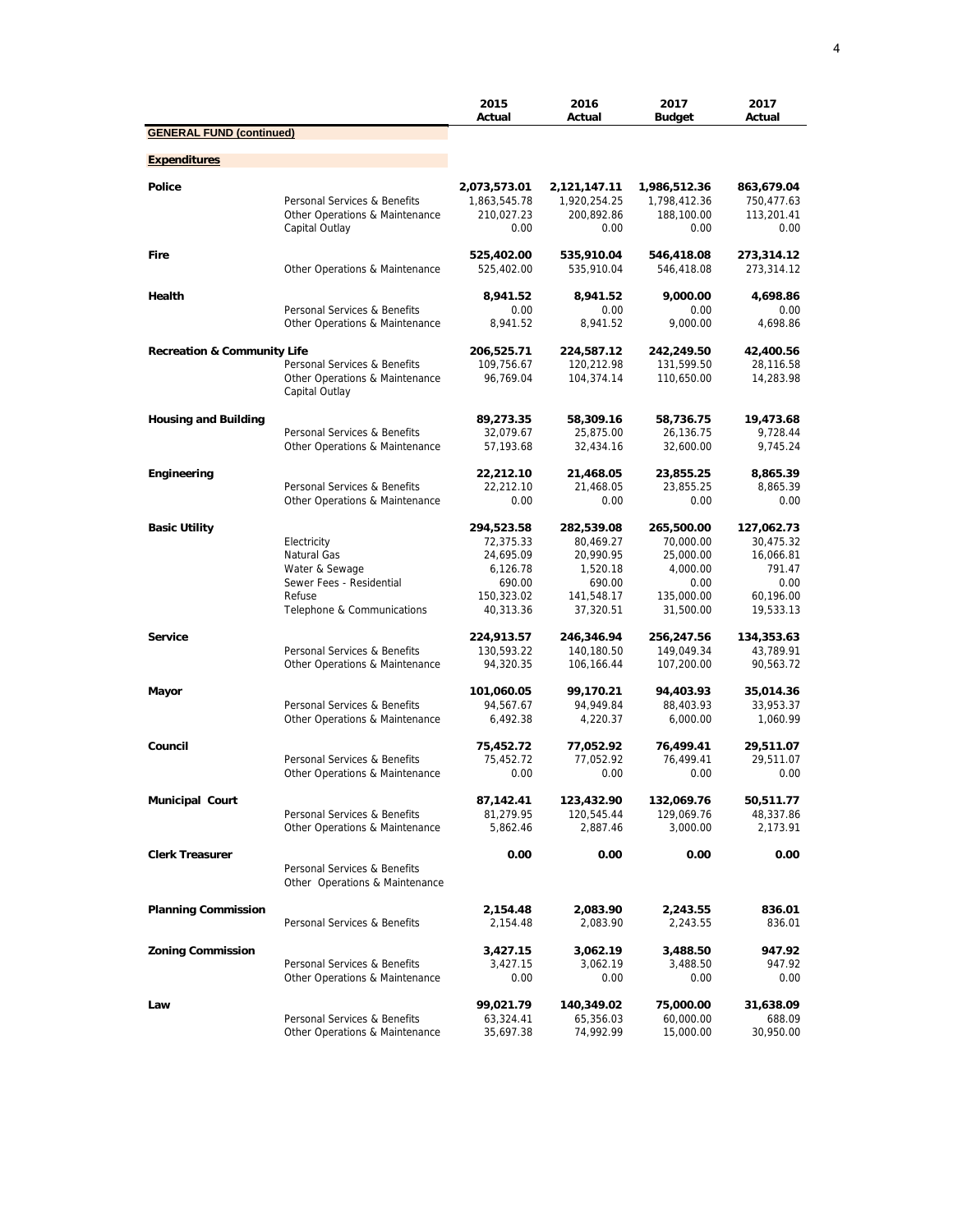|                                   |                                                  | 2015<br>Actual | 2016<br>Actual | 2017          | 2017<br>Actual |
|-----------------------------------|--------------------------------------------------|----------------|----------------|---------------|----------------|
| <b>GENERAL FUND (continued)</b>   |                                                  |                |                | <b>Budget</b> |                |
|                                   |                                                  |                |                |               |                |
| Income tax                        |                                                  | 76,503.71      | 252,356.45     | 153,600.00    | 24,304.69      |
|                                   | Personal Services & Benefits                     |                |                |               |                |
|                                   | Other Operations & Maintenance                   | 76,503.71      | 252,356.45     | 153,600.00    | 24,304.69      |
| <b>General Office</b>             |                                                  | 494,257.49     | 599,096.75     | 517,758.00    | 254,625.39     |
|                                   | Personal Services & Benefits                     | 313,810.57     | 332,470.18     | 325,458.00    | 128,932.42     |
|                                   | Other Operations & Maintenance                   | 176,646.92     | 262,330.57     | 187,800.00    | 124,687.97     |
|                                   | <b>UAN Fees</b>                                  | 3,800.00       | 4,296.00       | 4,500.00      | 1,005.00       |
|                                   | Capital Outlay                                   | 0.00           | 0.00           | 0.00          | 0.00           |
| <b>Total General Government</b>   |                                                  | 939,019.80     | 1,296,604.34   | 1,055,063.15  | 427,389.30     |
| Non-Departmental                  |                                                  | 999,000.00     | 929,000.00     | 1,089,500.00  | 0.00           |
|                                   | Transfers                                        | 999,000.00     | 929,000.00     | 1,089,500.00  | 0.00           |
|                                   | Advances Out                                     | 0.00           | 0.00           | 0.00          | 0.00           |
|                                   | Other Operations & Maintenance                   | 0.00           | 0.00           | 0.00          | 0.00           |
| <b>Total Disbursements</b>        |                                                  | 5,383,384.64   | 5,724,853.36   | 5,533,082.66  | 1,901,237.31   |
| <b>Adjustments</b>                |                                                  | 188.69         | 0.00           | 0.00          | 0.00           |
| <b>Cash Balance</b>               |                                                  | 1,943,854.82   | 1,224,404.90   | 783,942.24    | 1,287,651.75   |
| <b>Less: Encumbrances</b>         |                                                  | 56,162.90      | 48,988.00      | 0.00          | 874,112.23     |
| <b>Unencumbered Balance</b>       |                                                  | 1,887,691.92   | 1,175,416.90   | 783,942.24    | 413,539.52     |
|                                   | <b>SCMR Fund #2011</b>                           |                |                |               |                |
| Balance - January 1st             |                                                  | 48,938.91      | 128,561.33     | 100,087.01    | 100,087.01     |
|                                   |                                                  |                |                |               |                |
| <b>Revenues</b>                   |                                                  | 766,545.38     | 829,566.24     | 763,000.00    | 74,165.68      |
|                                   | Gasoline Excise Tax                              | 111,547.47     | 112,069.70     | 110,000.00    | 44,874.46      |
|                                   | State Motor Vehicle License Tax                  | 64,832.66      | 55,503.79      | 53,000.00     | 29,178.22      |
|                                   | Interest                                         | 0.00           | 0.00           | 0.00          | 0.00           |
|                                   | Other                                            | 165.25         | 1,992.75       | 0.00          | 113.00         |
|                                   | Advances In                                      | 0.00           | 0.00           | 0.00          | 0.00           |
|                                   | Transfers-In                                     | 590,000.00     | 660,000.00     | 600,000.00    | 0.00           |
| <b>Total Receipts and Balance</b> |                                                  | 815,484.29     | 958,127.57     | 863,087.01    | 174,252.69     |
| <b>Expenditures</b>               |                                                  | 686,922.96     | 858,040.56     | 753,735.89    | 366,398.01     |
|                                   | Personal Services & Benefits                     | 491,395.79     | 600,881.35     | 559,635.89    | 236,179.93     |
|                                   | Other Operations & Maintenance<br>Capital Outlay | 195,527.17     | 257,159.21     | 194,100.00    | 130,218.08     |
| <b>Total Disbursements</b>        |                                                  | 686,922.96     | 858,040.56     | 753,735.89    | 366,398.01     |
| <b>Adjustments</b>                |                                                  | 0.00           | 0.00           | 0.00          | 0.00           |
| <b>Cash Balance</b>               |                                                  | 128,561.33     | 100,087.01     | 109,351.12    | (192, 145.32)  |
| <b>Less: Encumbrances</b>         |                                                  | 20,978.75      | 4,867.90       | 0.00          | 67,929.15      |
| Unencumbered Balance              |                                                  | 107,582.58     | 95,219.11      | 109,351.12    | (260, 074.47)  |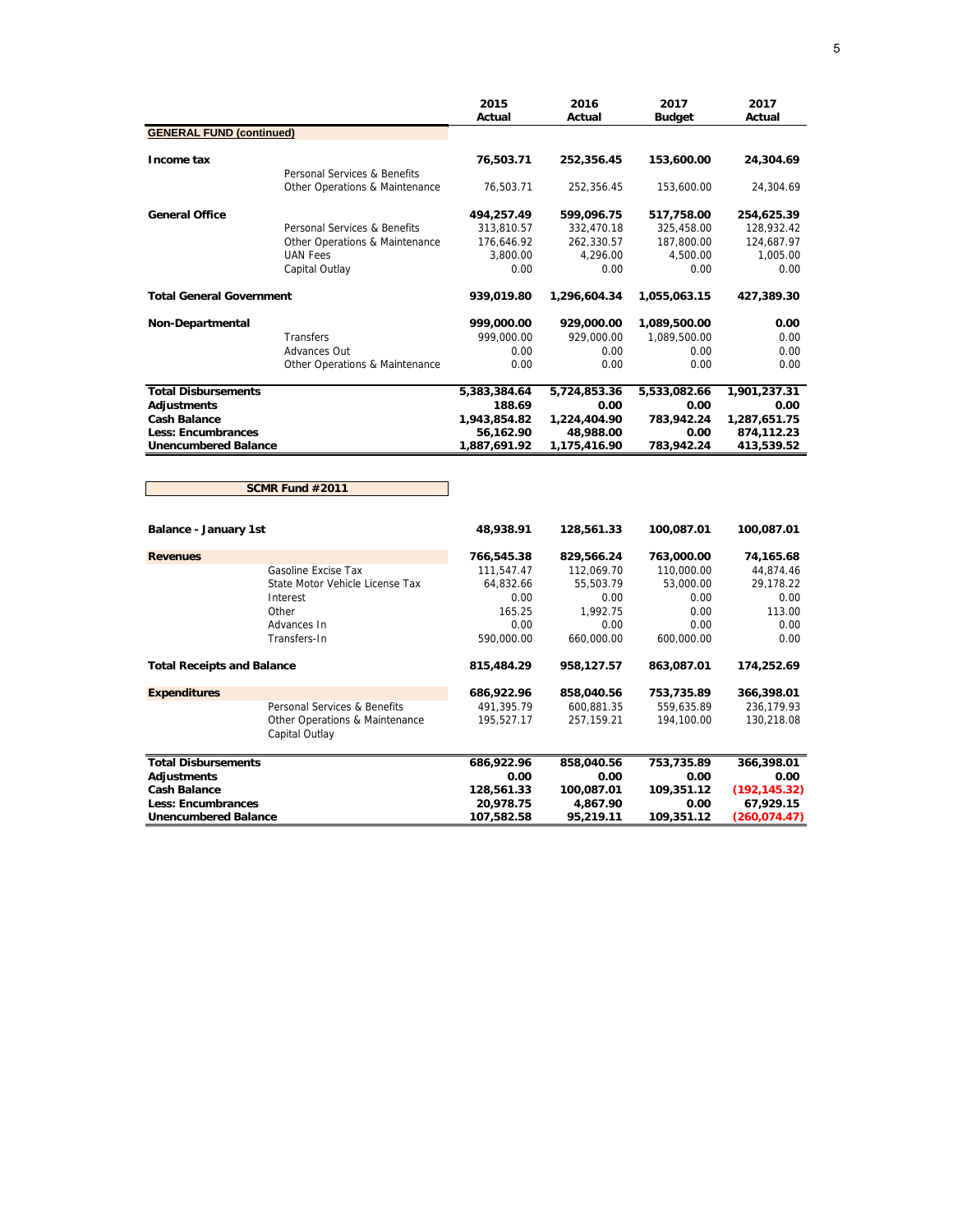|                                                          |                                                                                  | 2015<br>Actual     | 2016<br>Actual   | 2017<br><b>Budget</b> | 2017<br>Actual      |
|----------------------------------------------------------|----------------------------------------------------------------------------------|--------------------|------------------|-----------------------|---------------------|
| State Highway Fund #2021                                 |                                                                                  |                    |                  |                       |                     |
| Balance - January 1st                                    |                                                                                  | 572.63             | 3,807.60         | 20,420.32             | 20,420.32           |
| <b>Revenues</b>                                          |                                                                                  | 21,099.87          | 16,612.72        | 16,000.00             | 6,004.65            |
|                                                          | Gasoline Excise Tax                                                              | 9,044.39           | 9,086.76         | 9,000.00              | 3,638.47            |
|                                                          | State Motor Vehicle License Tax                                                  | 5,256.72           | 7,525.96         | 7,000.00              | 2,366.18            |
|                                                          | Interest<br>Other                                                                | 0.00<br>6,798.76   | 0.00<br>0.00     | 0.00<br>0.00          | 0.00<br>0.00        |
| <b>Total Receipts and Balance</b>                        |                                                                                  | 21,672.50          | 20,420.32        | 36,420.32             | 26,424.97           |
| <b>Expenditures</b>                                      |                                                                                  | 17,864.90          | 0.00             | 13,000.00             | 0.00                |
|                                                          | Personal Services & Benefits<br>Other Operations & Maintenance<br>Capital Outlay | 17,864.90          | 0.00             | 13,000.00             | 0.00                |
| <b>Total Disbursements</b>                               |                                                                                  | 17,864.90          | 0.00             | 13,000.00             | 0.00                |
| <b>Adjustments</b><br><b>Cash Balance</b>                |                                                                                  | 3,807.60           | 20,420.32        | 23,420.32             | 26,424.97           |
| Less: Encumbrances                                       |                                                                                  | 0.00               | 0.00             | 0.00                  | 0.00                |
| <b>Unencumbered Balance</b>                              |                                                                                  | 3.807.60           | 20,420.32        | 23,420.32             | 26,424.97           |
|                                                          |                                                                                  |                    |                  |                       |                     |
| Law Enforcement Trust Fund #2091                         |                                                                                  |                    |                  |                       |                     |
| Balance - January 1st                                    |                                                                                  | 5,541.63           | 2,139.98         | 2,741.05              | 2,741.05            |
| <b>Revenues</b>                                          |                                                                                  | 1,705.00           | 5,385.81         | 4,000.00              | 10,725.25           |
|                                                          | Fines                                                                            | 1,705.00           | 1,922.00         | 4,000.00              | 795.00              |
|                                                          | Grant                                                                            | 0.00               | 0.00             | 0.00                  | 0.00                |
|                                                          | Other                                                                            | 0.00               | 3,463.81         | 0.00                  | 9,930.25            |
|                                                          | Transfers In                                                                     | 0.00               | 0.00             | 0.00                  | 0.00                |
| <b>Total Receipts and Balance</b>                        |                                                                                  | 7,246.63           | 7,525.79         | 6,741.05              | 13,466.30           |
| <b>Expenditures</b>                                      |                                                                                  | 5,106.65           | 4,784.74         | 4,000.00              | 1,866.34            |
|                                                          | Personal Services & Benefits                                                     | 254.65             | 0.00             | 0.00                  | 0.00                |
|                                                          | Other Operations & Maintenance                                                   | 4,852.00           | 4,784.74         | 4,000.00              | 1,866.34            |
|                                                          | Capital Outlay                                                                   | 0.00               | 0.00             | 0.00                  | 0.00                |
| <b>Total Disbursements</b>                               |                                                                                  | 5,106.65           | 4,784.74         | 4,000.00              | 1,866.34            |
| Adjustments                                              |                                                                                  | 0.00               | 0.00             | 0.00                  | 0.00                |
| <b>Cash Balance</b>                                      |                                                                                  | 2,139.98           | 2,741.05         | 2,741.05              | 11,599.96           |
| <b>Less: Encumbrances</b><br><b>Unencumbered Balance</b> |                                                                                  | 103.30<br>2,036.68 | 0.00<br>2,741.05 | 0.00<br>2,741.05      | 953.00<br>10,646.96 |
|                                                          |                                                                                  |                    |                  |                       |                     |
|                                                          | Motor Vehicle License Tax #2101                                                  |                    |                  |                       |                     |
| Balance - January 1st                                    |                                                                                  | 138,736.56         | 168,457.72       | 194,331.43            | 194,331.43          |
| <b>Revenues</b>                                          |                                                                                  | 29,721.16          | 25,873.71        | 25,000.00             | 9,126.75            |
|                                                          | State Motor Vehicle License Tax                                                  | 29,721.16          | 25,873.71        | 25,000.00             | 9,126.75            |
|                                                          | Interest                                                                         | 0.00               | 0.00             | 0.00                  | 0.00                |
| <b>Total Receipts and Balance</b>                        |                                                                                  | 168,457.72         | 194,331.43       | 219,331.43            | 203,458.18          |
| <b>Expenditures</b>                                      |                                                                                  | 0.00               | 0.00             | 0.00                  | 0.00                |
|                                                          | <b>Other Operations &amp; Maintenance</b><br>Capital Outlay                      | 0.00<br>0.00       | 0.00<br>0.00     | 0.00<br>0.00          | 0.00<br>0.00        |
|                                                          |                                                                                  |                    |                  |                       |                     |
| <b>Total Disbursements</b><br><b>Adjustments</b>         |                                                                                  | 0.00               | 0.00             | 0.00                  | 0.00                |
| <b>Cash Balance</b>                                      |                                                                                  | 168,457.72         | 194,331.43       | 219,331.43            | 203,458.18          |
| Less: Encumbrances                                       |                                                                                  | 0.00               | 0.00             | 0.00                  | 0.00                |
| <b>Unencumbered Balance</b>                              |                                                                                  | 168,457.72         | 194,331.43       | 219,331.43            | 203,458.18          |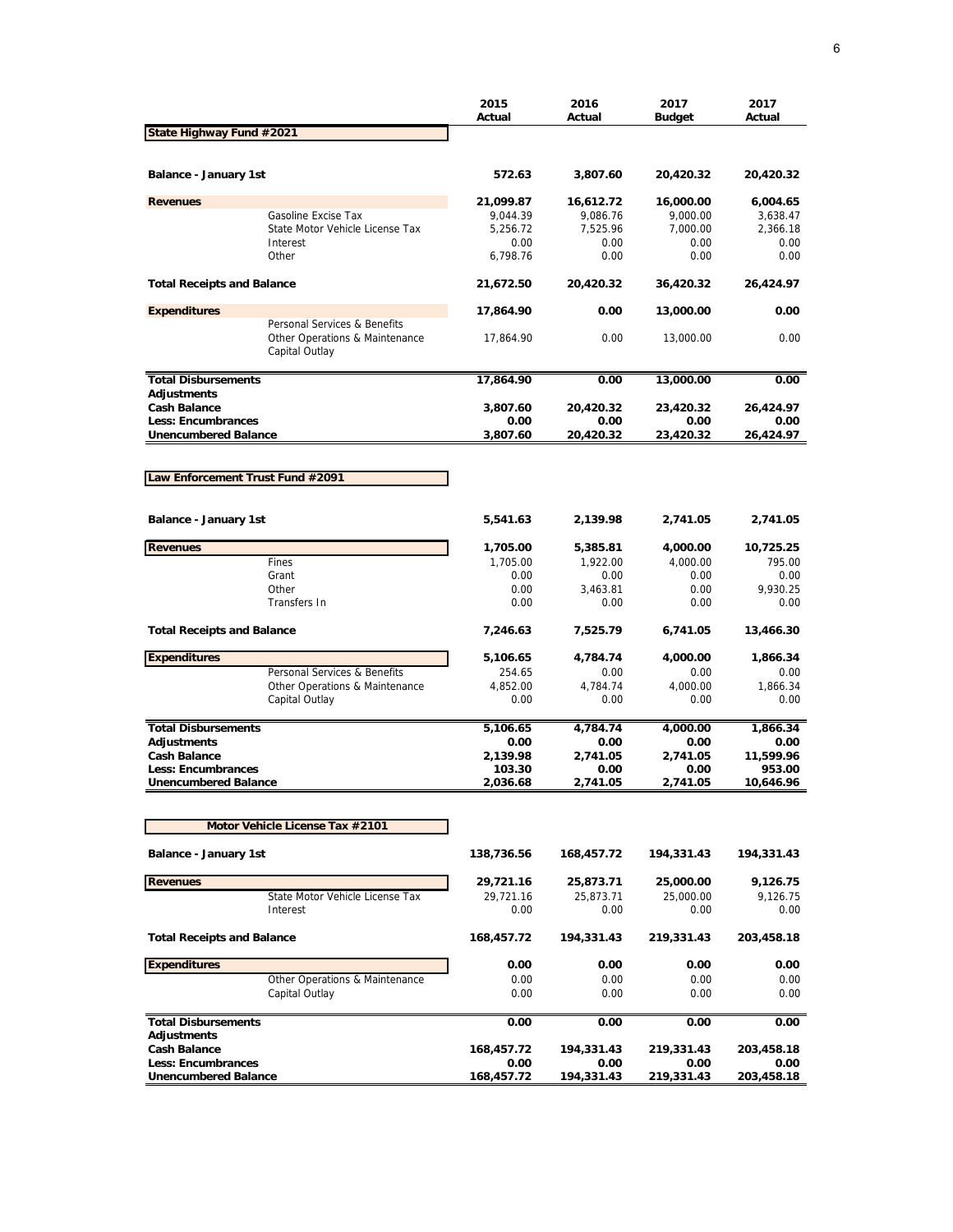|                                                          |                                     | 2015<br>Actual    | 2016<br>Actual    | 2017<br><b>Budget</b> | 2017<br>Actual       |
|----------------------------------------------------------|-------------------------------------|-------------------|-------------------|-----------------------|----------------------|
|                                                          | Police Pension Fund #2131           |                   |                   |                       |                      |
| Balance - January 1st                                    |                                     | 9,175.65          | 19,160.12         | 19,646.94             | 19,646.94            |
| <b>Revenues</b>                                          |                                     | 190,247.73        | 188,137.37        | 165,000.00            | 21,760.03            |
|                                                          | Real Estate & Public Utility        | 38,101.02         | 34.936.91         | 45,000.00             | 20,186.29            |
|                                                          | Tangible Personal Property          | 0.00              | 0.00              | 0.00                  | 0.00                 |
|                                                          | Homestead                           | 405.09            | 3,200.46          | 0.00                  | 1,573.74             |
|                                                          | Rollback<br>CAT Tax                 | 0.00<br>1,741.62  | 0.00<br>0.00      | 0.00<br>0.00          | 0.00<br>0.00         |
|                                                          | Other - State Shared Taxes & Per    | 0.00              | 0.00              | 0.00                  | 0.00                 |
|                                                          | Transfer in                         | 150,000.00        | 150,000.00        | 120,000.00            | 0.00                 |
| <b>Total Receipts and Balance</b>                        |                                     | 199,423.38        | 207,297.49        | 184,646.94            | 41,406.97            |
| <b>Expenditures</b>                                      |                                     | 180,263.26        | 187,650.55        | 193,000.00            | 75,732.39            |
|                                                          | <b>Employers Share</b>              | 179,743.82        | 187,114.80        | 192,000.00            | 75,414.77            |
|                                                          | County fees                         | 519.44            | 535.75            | 1,000.00              | 317.62               |
| <b>Total Disbursements</b><br><b>Adiustments</b>         |                                     | 180,263.26        | 187,650.55        | 193,000.00            | 75,732.39            |
| <b>Cash Balance</b>                                      |                                     | 19,160.12         | 19,646.94         | (8,353.06)            | (34, 325.42)         |
| <b>Less: Encumbrances</b><br><b>Unencumbered Balance</b> |                                     | 0.00<br>19,160.12 | 0.00<br>19,646.94 | 0.00<br>(8,353.06)    | 0.00<br>(34, 325.42) |
|                                                          | Water Meter & Repair Fund #2901     |                   |                   |                       |                      |
| Balance - January 1st                                    |                                     | 524.55            | 1,017.19          | 1,569.83              | 1,569.83             |
| <b>Revenues</b>                                          |                                     | 9,340.00          | 9,400.00          | 9,200.00              | 0.00                 |
|                                                          | <b>Tap Fees</b>                     | 340.00            | 400.00            | 200.00                | 0.00                 |
|                                                          | Interest<br>Transfer (General Fund) | 9,000.00          | 9,000.00          | 9,000.00              | 0.00                 |
| <b>Total Receipts and Balance</b>                        |                                     | 9,864.55          | 10,417.19         | 10,769.83             | 1,569.83             |
| <b>Expenditures</b>                                      |                                     | 8,847.36          | 8,847.36          | 9,000.00              | 10,371.88            |
|                                                          | Other Operations & Maintenance      | 8,847.36          | 8,847.36          | 9,000.00              | 10,371.88            |
| <b>Total Disbursements</b>                               |                                     | 8,847.36          | 8,847.36          | 9,000.00              | 10,371.88            |
| <b>Adjustments</b>                                       |                                     | 0.00              | 0.00              | 0.00                  | 0.00                 |
| <b>Cash Balance</b>                                      |                                     | 1,017.19          | 1,569.83          | 1.769.83              | (8,802.05)           |
| <b>Less: Encumbrances</b><br><b>Unencumbered Balance</b> |                                     | 0.00<br>1,017.19  | 0.00<br>1,569.83  | 0.00<br>1,769.83      | 0.00<br>(8,802.05)   |
|                                                          |                                     |                   |                   |                       |                      |
|                                                          | <b>FEMA #2902</b>                   |                   |                   |                       |                      |
| <b>Balance - January 1st</b>                             |                                     | 0.00              | 0.00              | 0.00                  | 0.00                 |
| <b>Revenues</b>                                          |                                     | 0.00              | 0.00              | 0.00                  | 0.00                 |
|                                                          | Donations and Contributions         | 0.00              | 0.00              | 0.00                  | 0.00                 |
|                                                          | Transfer (General Fund)             | 0.00              | 0.00              | 0.00                  | 0.00                 |
| <b>Total Receipts and Balance</b>                        |                                     | 0.00              | 0.00              | 0.00                  | 0.00                 |
| <b>Expenditures</b>                                      |                                     | 0.00              | 0.00              | 0.00                  | 0.00                 |
|                                                          | Personal Services & Benefits        | 0.00              | 0.00              | 0.00                  | 0.00                 |
|                                                          | Other Operations & Maintenance      | 0.00              | 0.00              | 0.00                  | 0.00                 |
|                                                          | Capital Outlay                      | 0.00              | 0.00              | 0.00                  | 0.00                 |
| <b>Total Disbursements</b>                               |                                     | 0.00              | 0.00              | 0.00                  | 0.00                 |
| <b>Cash Balance</b>                                      |                                     | 0.00              | 0.00              | 0.00                  | 0.00                 |
| Less: Encumbrances                                       |                                     | 0.00              | 0.00              | 0.00                  | 0.00                 |
| <b>Unencumbered Balance</b>                              |                                     | 0.00              | 0.00              | 0.00                  | 0.00                 |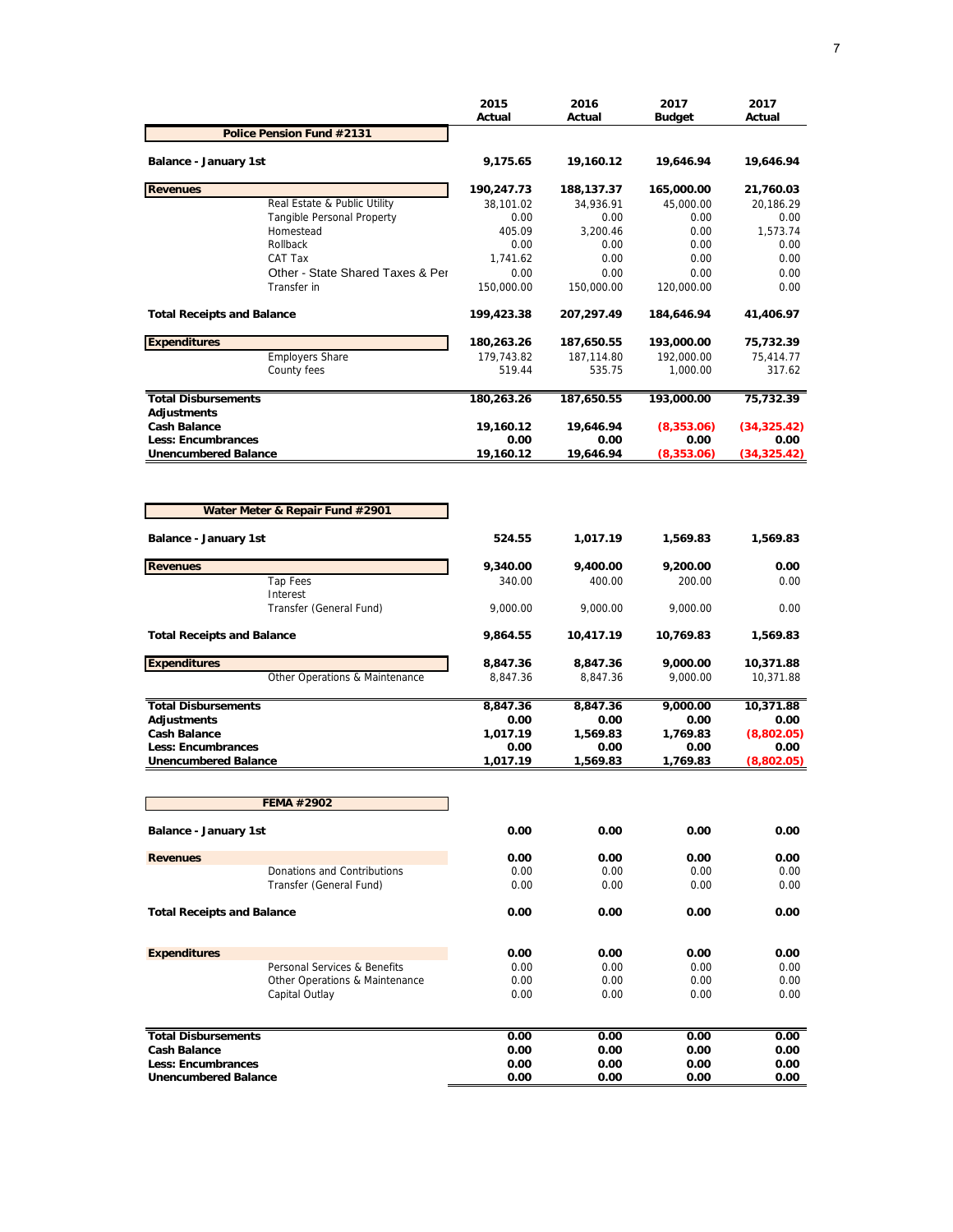| Mayor's Court Computer #2903<br>Balance - January 1st<br>13,605.68<br>17,800.68<br>21,882.68<br>21,882.68<br><b>Revenues</b><br>6,105.00<br>6,000.00<br>6,030.00<br>2,456.00<br><b>Court Fines</b><br>6,105.00<br>6,030.00<br>6,000.00<br>2,456.00<br><b>Total Receipts and Balance</b><br>19,710.68<br>23,830.68<br>27,882.68<br>24,338.68<br><b>Expenditures</b><br>1,910.00<br>3,000.00<br>1,948.00<br>1,987.00<br>Other Operations & Maintenance<br>0.00<br>0.00<br>0.00<br>0.00<br>Capital Outlay<br>1,910.00<br>1,948.00<br>3,000.00<br>1,987.00<br><b>Total Disbursements</b><br>1,910.00<br>1,948.00<br>3,000.00<br>1,987.00<br>Adjustments<br>0.00<br>0.00<br>0.00<br>0.00<br><b>Cash Balance</b><br>17,800.68<br>21,882.68<br>24,882.68<br>22,351.68<br>Less: Encumbrances<br>0.00<br>0.00<br>0.00<br>0.00<br><b>Unencumbered Balance</b><br>17,800.68<br>21,882.68<br>24,882.68<br>22,351.68<br>Special Bond Retirement #3101<br>Balance - January 1st<br>272.11<br>1,050.42<br>15,555.48<br>15,555.48<br><b>Revenues</b><br>475,000.00<br>1,349,828.00<br>1,805,000.00<br>0.00<br><b>Special Assessments</b><br>0.00<br>0.00<br>0.00<br>0.00<br><b>Bond/Note Proceeds</b><br>375,000.00<br>1,179,828.00<br>1,685,000.00<br>0.00<br>Transfer In - Capital<br>100,000.00<br>170,000.00<br>120,000.00<br>0.00<br>Interest<br>0.00<br>0.00<br>0.00<br>0.00<br><b>Total Receipts and Balance</b><br>1,350,878.42<br>1,820,555.48<br>15,555.48<br>475,272.11<br><b>Expenditures</b><br>474,221.69<br>1,335,322.94<br>1,782,271.67<br>0.00<br>Principal<br>457,534.49<br>1,309,702.80<br>1,756,471.67<br>0.00<br>Interest<br>16,687.20<br>25,620.14<br>25,800.00<br>0.00<br>Other<br>0.00<br>0.00<br>0.00<br>0.00<br>0.00<br>0.00<br>0.00<br>0.00<br>County fees<br><b>Total Disbursements</b><br>474,221.69<br>1,335,322.94<br>1,782,271.67<br>0.00<br><b>Adjustments</b><br>0.00<br>0.00<br>0.00<br>0.00<br><b>Cash Balance</b><br>1,050.42<br>38,283.81<br>15,555.48<br>15,555.48<br><b>Less: Encumbrances</b><br>0.00<br>0.00<br>0.00<br>0.00<br><b>Unencumbered Balance</b><br>1,050.42<br>38,283.81<br>15,555.48<br>15,555.48<br><b>Bond Construction Fund #4101</b><br>0.00<br>0.00<br>0.00<br>0.00<br><b>Balance - January 1st</b><br><b>Revenues</b><br>0.00<br>0.00<br>0.00<br>0.00<br>Transfers - in<br>0.00<br>0.00<br>0.00<br>0.00<br>Other<br>0.00<br>0.00<br>0.00<br>0.00<br><b>Total Receipts and Balance</b><br>0.00<br>0.00<br>0.00<br>0.00<br><b>Expenditures</b><br>0.00<br>0.00<br>0.00<br>0.00<br>Other Operations & Maintenance<br>0.00<br>0.00<br>0.00<br>0.00<br><b>Total Disbursements</b><br>0.00<br>0.00<br>0.00<br>0.00<br>Adjustments<br>0.00<br><b>Cash Balance</b><br>0.00<br>0.00<br>0.00<br>0.00<br><b>Less: Encumbrances</b><br>0.00<br>0.00<br>0.00<br><b>Unencumbered Balance</b><br>0.00<br>0.00<br>0.00<br>0.00 | 2015<br>Actual | 2016<br>Actual | 2017<br><b>Budget</b> | 2017<br>Actual |
|-------------------------------------------------------------------------------------------------------------------------------------------------------------------------------------------------------------------------------------------------------------------------------------------------------------------------------------------------------------------------------------------------------------------------------------------------------------------------------------------------------------------------------------------------------------------------------------------------------------------------------------------------------------------------------------------------------------------------------------------------------------------------------------------------------------------------------------------------------------------------------------------------------------------------------------------------------------------------------------------------------------------------------------------------------------------------------------------------------------------------------------------------------------------------------------------------------------------------------------------------------------------------------------------------------------------------------------------------------------------------------------------------------------------------------------------------------------------------------------------------------------------------------------------------------------------------------------------------------------------------------------------------------------------------------------------------------------------------------------------------------------------------------------------------------------------------------------------------------------------------------------------------------------------------------------------------------------------------------------------------------------------------------------------------------------------------------------------------------------------------------------------------------------------------------------------------------------------------------------------------------------------------------------------------------------------------------------------------------------------------------------------------------------------------------------------------------------------------------------------------------------------------------------------------------------------------------------------------------------------------------------------------------------------------------------------------------------------------------------------------------------------------------------------------------------------------------------------------------------|----------------|----------------|-----------------------|----------------|
|                                                                                                                                                                                                                                                                                                                                                                                                                                                                                                                                                                                                                                                                                                                                                                                                                                                                                                                                                                                                                                                                                                                                                                                                                                                                                                                                                                                                                                                                                                                                                                                                                                                                                                                                                                                                                                                                                                                                                                                                                                                                                                                                                                                                                                                                                                                                                                                                                                                                                                                                                                                                                                                                                                                                                                                                                                                             |                |                |                       |                |
|                                                                                                                                                                                                                                                                                                                                                                                                                                                                                                                                                                                                                                                                                                                                                                                                                                                                                                                                                                                                                                                                                                                                                                                                                                                                                                                                                                                                                                                                                                                                                                                                                                                                                                                                                                                                                                                                                                                                                                                                                                                                                                                                                                                                                                                                                                                                                                                                                                                                                                                                                                                                                                                                                                                                                                                                                                                             |                |                |                       |                |
|                                                                                                                                                                                                                                                                                                                                                                                                                                                                                                                                                                                                                                                                                                                                                                                                                                                                                                                                                                                                                                                                                                                                                                                                                                                                                                                                                                                                                                                                                                                                                                                                                                                                                                                                                                                                                                                                                                                                                                                                                                                                                                                                                                                                                                                                                                                                                                                                                                                                                                                                                                                                                                                                                                                                                                                                                                                             |                |                |                       |                |
|                                                                                                                                                                                                                                                                                                                                                                                                                                                                                                                                                                                                                                                                                                                                                                                                                                                                                                                                                                                                                                                                                                                                                                                                                                                                                                                                                                                                                                                                                                                                                                                                                                                                                                                                                                                                                                                                                                                                                                                                                                                                                                                                                                                                                                                                                                                                                                                                                                                                                                                                                                                                                                                                                                                                                                                                                                                             |                |                |                       |                |
|                                                                                                                                                                                                                                                                                                                                                                                                                                                                                                                                                                                                                                                                                                                                                                                                                                                                                                                                                                                                                                                                                                                                                                                                                                                                                                                                                                                                                                                                                                                                                                                                                                                                                                                                                                                                                                                                                                                                                                                                                                                                                                                                                                                                                                                                                                                                                                                                                                                                                                                                                                                                                                                                                                                                                                                                                                                             |                |                |                       |                |
|                                                                                                                                                                                                                                                                                                                                                                                                                                                                                                                                                                                                                                                                                                                                                                                                                                                                                                                                                                                                                                                                                                                                                                                                                                                                                                                                                                                                                                                                                                                                                                                                                                                                                                                                                                                                                                                                                                                                                                                                                                                                                                                                                                                                                                                                                                                                                                                                                                                                                                                                                                                                                                                                                                                                                                                                                                                             |                |                |                       |                |
|                                                                                                                                                                                                                                                                                                                                                                                                                                                                                                                                                                                                                                                                                                                                                                                                                                                                                                                                                                                                                                                                                                                                                                                                                                                                                                                                                                                                                                                                                                                                                                                                                                                                                                                                                                                                                                                                                                                                                                                                                                                                                                                                                                                                                                                                                                                                                                                                                                                                                                                                                                                                                                                                                                                                                                                                                                                             |                |                |                       |                |
|                                                                                                                                                                                                                                                                                                                                                                                                                                                                                                                                                                                                                                                                                                                                                                                                                                                                                                                                                                                                                                                                                                                                                                                                                                                                                                                                                                                                                                                                                                                                                                                                                                                                                                                                                                                                                                                                                                                                                                                                                                                                                                                                                                                                                                                                                                                                                                                                                                                                                                                                                                                                                                                                                                                                                                                                                                                             |                |                |                       |                |
|                                                                                                                                                                                                                                                                                                                                                                                                                                                                                                                                                                                                                                                                                                                                                                                                                                                                                                                                                                                                                                                                                                                                                                                                                                                                                                                                                                                                                                                                                                                                                                                                                                                                                                                                                                                                                                                                                                                                                                                                                                                                                                                                                                                                                                                                                                                                                                                                                                                                                                                                                                                                                                                                                                                                                                                                                                                             |                |                |                       |                |
|                                                                                                                                                                                                                                                                                                                                                                                                                                                                                                                                                                                                                                                                                                                                                                                                                                                                                                                                                                                                                                                                                                                                                                                                                                                                                                                                                                                                                                                                                                                                                                                                                                                                                                                                                                                                                                                                                                                                                                                                                                                                                                                                                                                                                                                                                                                                                                                                                                                                                                                                                                                                                                                                                                                                                                                                                                                             |                |                |                       |                |
|                                                                                                                                                                                                                                                                                                                                                                                                                                                                                                                                                                                                                                                                                                                                                                                                                                                                                                                                                                                                                                                                                                                                                                                                                                                                                                                                                                                                                                                                                                                                                                                                                                                                                                                                                                                                                                                                                                                                                                                                                                                                                                                                                                                                                                                                                                                                                                                                                                                                                                                                                                                                                                                                                                                                                                                                                                                             |                |                |                       |                |
|                                                                                                                                                                                                                                                                                                                                                                                                                                                                                                                                                                                                                                                                                                                                                                                                                                                                                                                                                                                                                                                                                                                                                                                                                                                                                                                                                                                                                                                                                                                                                                                                                                                                                                                                                                                                                                                                                                                                                                                                                                                                                                                                                                                                                                                                                                                                                                                                                                                                                                                                                                                                                                                                                                                                                                                                                                                             |                |                |                       |                |
|                                                                                                                                                                                                                                                                                                                                                                                                                                                                                                                                                                                                                                                                                                                                                                                                                                                                                                                                                                                                                                                                                                                                                                                                                                                                                                                                                                                                                                                                                                                                                                                                                                                                                                                                                                                                                                                                                                                                                                                                                                                                                                                                                                                                                                                                                                                                                                                                                                                                                                                                                                                                                                                                                                                                                                                                                                                             |                |                |                       |                |
|                                                                                                                                                                                                                                                                                                                                                                                                                                                                                                                                                                                                                                                                                                                                                                                                                                                                                                                                                                                                                                                                                                                                                                                                                                                                                                                                                                                                                                                                                                                                                                                                                                                                                                                                                                                                                                                                                                                                                                                                                                                                                                                                                                                                                                                                                                                                                                                                                                                                                                                                                                                                                                                                                                                                                                                                                                                             |                |                |                       |                |
|                                                                                                                                                                                                                                                                                                                                                                                                                                                                                                                                                                                                                                                                                                                                                                                                                                                                                                                                                                                                                                                                                                                                                                                                                                                                                                                                                                                                                                                                                                                                                                                                                                                                                                                                                                                                                                                                                                                                                                                                                                                                                                                                                                                                                                                                                                                                                                                                                                                                                                                                                                                                                                                                                                                                                                                                                                                             |                |                |                       |                |
|                                                                                                                                                                                                                                                                                                                                                                                                                                                                                                                                                                                                                                                                                                                                                                                                                                                                                                                                                                                                                                                                                                                                                                                                                                                                                                                                                                                                                                                                                                                                                                                                                                                                                                                                                                                                                                                                                                                                                                                                                                                                                                                                                                                                                                                                                                                                                                                                                                                                                                                                                                                                                                                                                                                                                                                                                                                             |                |                |                       |                |
|                                                                                                                                                                                                                                                                                                                                                                                                                                                                                                                                                                                                                                                                                                                                                                                                                                                                                                                                                                                                                                                                                                                                                                                                                                                                                                                                                                                                                                                                                                                                                                                                                                                                                                                                                                                                                                                                                                                                                                                                                                                                                                                                                                                                                                                                                                                                                                                                                                                                                                                                                                                                                                                                                                                                                                                                                                                             |                |                |                       |                |
|                                                                                                                                                                                                                                                                                                                                                                                                                                                                                                                                                                                                                                                                                                                                                                                                                                                                                                                                                                                                                                                                                                                                                                                                                                                                                                                                                                                                                                                                                                                                                                                                                                                                                                                                                                                                                                                                                                                                                                                                                                                                                                                                                                                                                                                                                                                                                                                                                                                                                                                                                                                                                                                                                                                                                                                                                                                             |                |                |                       |                |
|                                                                                                                                                                                                                                                                                                                                                                                                                                                                                                                                                                                                                                                                                                                                                                                                                                                                                                                                                                                                                                                                                                                                                                                                                                                                                                                                                                                                                                                                                                                                                                                                                                                                                                                                                                                                                                                                                                                                                                                                                                                                                                                                                                                                                                                                                                                                                                                                                                                                                                                                                                                                                                                                                                                                                                                                                                                             |                |                |                       |                |
|                                                                                                                                                                                                                                                                                                                                                                                                                                                                                                                                                                                                                                                                                                                                                                                                                                                                                                                                                                                                                                                                                                                                                                                                                                                                                                                                                                                                                                                                                                                                                                                                                                                                                                                                                                                                                                                                                                                                                                                                                                                                                                                                                                                                                                                                                                                                                                                                                                                                                                                                                                                                                                                                                                                                                                                                                                                             |                |                |                       |                |
|                                                                                                                                                                                                                                                                                                                                                                                                                                                                                                                                                                                                                                                                                                                                                                                                                                                                                                                                                                                                                                                                                                                                                                                                                                                                                                                                                                                                                                                                                                                                                                                                                                                                                                                                                                                                                                                                                                                                                                                                                                                                                                                                                                                                                                                                                                                                                                                                                                                                                                                                                                                                                                                                                                                                                                                                                                                             |                |                |                       |                |
|                                                                                                                                                                                                                                                                                                                                                                                                                                                                                                                                                                                                                                                                                                                                                                                                                                                                                                                                                                                                                                                                                                                                                                                                                                                                                                                                                                                                                                                                                                                                                                                                                                                                                                                                                                                                                                                                                                                                                                                                                                                                                                                                                                                                                                                                                                                                                                                                                                                                                                                                                                                                                                                                                                                                                                                                                                                             |                |                |                       |                |
|                                                                                                                                                                                                                                                                                                                                                                                                                                                                                                                                                                                                                                                                                                                                                                                                                                                                                                                                                                                                                                                                                                                                                                                                                                                                                                                                                                                                                                                                                                                                                                                                                                                                                                                                                                                                                                                                                                                                                                                                                                                                                                                                                                                                                                                                                                                                                                                                                                                                                                                                                                                                                                                                                                                                                                                                                                                             |                |                |                       |                |
|                                                                                                                                                                                                                                                                                                                                                                                                                                                                                                                                                                                                                                                                                                                                                                                                                                                                                                                                                                                                                                                                                                                                                                                                                                                                                                                                                                                                                                                                                                                                                                                                                                                                                                                                                                                                                                                                                                                                                                                                                                                                                                                                                                                                                                                                                                                                                                                                                                                                                                                                                                                                                                                                                                                                                                                                                                                             |                |                |                       |                |
|                                                                                                                                                                                                                                                                                                                                                                                                                                                                                                                                                                                                                                                                                                                                                                                                                                                                                                                                                                                                                                                                                                                                                                                                                                                                                                                                                                                                                                                                                                                                                                                                                                                                                                                                                                                                                                                                                                                                                                                                                                                                                                                                                                                                                                                                                                                                                                                                                                                                                                                                                                                                                                                                                                                                                                                                                                                             |                |                |                       |                |
|                                                                                                                                                                                                                                                                                                                                                                                                                                                                                                                                                                                                                                                                                                                                                                                                                                                                                                                                                                                                                                                                                                                                                                                                                                                                                                                                                                                                                                                                                                                                                                                                                                                                                                                                                                                                                                                                                                                                                                                                                                                                                                                                                                                                                                                                                                                                                                                                                                                                                                                                                                                                                                                                                                                                                                                                                                                             |                |                |                       |                |
|                                                                                                                                                                                                                                                                                                                                                                                                                                                                                                                                                                                                                                                                                                                                                                                                                                                                                                                                                                                                                                                                                                                                                                                                                                                                                                                                                                                                                                                                                                                                                                                                                                                                                                                                                                                                                                                                                                                                                                                                                                                                                                                                                                                                                                                                                                                                                                                                                                                                                                                                                                                                                                                                                                                                                                                                                                                             |                |                |                       |                |
|                                                                                                                                                                                                                                                                                                                                                                                                                                                                                                                                                                                                                                                                                                                                                                                                                                                                                                                                                                                                                                                                                                                                                                                                                                                                                                                                                                                                                                                                                                                                                                                                                                                                                                                                                                                                                                                                                                                                                                                                                                                                                                                                                                                                                                                                                                                                                                                                                                                                                                                                                                                                                                                                                                                                                                                                                                                             |                |                |                       |                |
|                                                                                                                                                                                                                                                                                                                                                                                                                                                                                                                                                                                                                                                                                                                                                                                                                                                                                                                                                                                                                                                                                                                                                                                                                                                                                                                                                                                                                                                                                                                                                                                                                                                                                                                                                                                                                                                                                                                                                                                                                                                                                                                                                                                                                                                                                                                                                                                                                                                                                                                                                                                                                                                                                                                                                                                                                                                             |                |                |                       |                |
|                                                                                                                                                                                                                                                                                                                                                                                                                                                                                                                                                                                                                                                                                                                                                                                                                                                                                                                                                                                                                                                                                                                                                                                                                                                                                                                                                                                                                                                                                                                                                                                                                                                                                                                                                                                                                                                                                                                                                                                                                                                                                                                                                                                                                                                                                                                                                                                                                                                                                                                                                                                                                                                                                                                                                                                                                                                             |                |                |                       |                |
|                                                                                                                                                                                                                                                                                                                                                                                                                                                                                                                                                                                                                                                                                                                                                                                                                                                                                                                                                                                                                                                                                                                                                                                                                                                                                                                                                                                                                                                                                                                                                                                                                                                                                                                                                                                                                                                                                                                                                                                                                                                                                                                                                                                                                                                                                                                                                                                                                                                                                                                                                                                                                                                                                                                                                                                                                                                             |                |                |                       |                |
|                                                                                                                                                                                                                                                                                                                                                                                                                                                                                                                                                                                                                                                                                                                                                                                                                                                                                                                                                                                                                                                                                                                                                                                                                                                                                                                                                                                                                                                                                                                                                                                                                                                                                                                                                                                                                                                                                                                                                                                                                                                                                                                                                                                                                                                                                                                                                                                                                                                                                                                                                                                                                                                                                                                                                                                                                                                             |                |                |                       |                |
|                                                                                                                                                                                                                                                                                                                                                                                                                                                                                                                                                                                                                                                                                                                                                                                                                                                                                                                                                                                                                                                                                                                                                                                                                                                                                                                                                                                                                                                                                                                                                                                                                                                                                                                                                                                                                                                                                                                                                                                                                                                                                                                                                                                                                                                                                                                                                                                                                                                                                                                                                                                                                                                                                                                                                                                                                                                             |                |                |                       |                |
|                                                                                                                                                                                                                                                                                                                                                                                                                                                                                                                                                                                                                                                                                                                                                                                                                                                                                                                                                                                                                                                                                                                                                                                                                                                                                                                                                                                                                                                                                                                                                                                                                                                                                                                                                                                                                                                                                                                                                                                                                                                                                                                                                                                                                                                                                                                                                                                                                                                                                                                                                                                                                                                                                                                                                                                                                                                             |                |                |                       |                |
|                                                                                                                                                                                                                                                                                                                                                                                                                                                                                                                                                                                                                                                                                                                                                                                                                                                                                                                                                                                                                                                                                                                                                                                                                                                                                                                                                                                                                                                                                                                                                                                                                                                                                                                                                                                                                                                                                                                                                                                                                                                                                                                                                                                                                                                                                                                                                                                                                                                                                                                                                                                                                                                                                                                                                                                                                                                             |                |                |                       |                |
|                                                                                                                                                                                                                                                                                                                                                                                                                                                                                                                                                                                                                                                                                                                                                                                                                                                                                                                                                                                                                                                                                                                                                                                                                                                                                                                                                                                                                                                                                                                                                                                                                                                                                                                                                                                                                                                                                                                                                                                                                                                                                                                                                                                                                                                                                                                                                                                                                                                                                                                                                                                                                                                                                                                                                                                                                                                             |                |                |                       |                |
|                                                                                                                                                                                                                                                                                                                                                                                                                                                                                                                                                                                                                                                                                                                                                                                                                                                                                                                                                                                                                                                                                                                                                                                                                                                                                                                                                                                                                                                                                                                                                                                                                                                                                                                                                                                                                                                                                                                                                                                                                                                                                                                                                                                                                                                                                                                                                                                                                                                                                                                                                                                                                                                                                                                                                                                                                                                             |                |                |                       |                |
|                                                                                                                                                                                                                                                                                                                                                                                                                                                                                                                                                                                                                                                                                                                                                                                                                                                                                                                                                                                                                                                                                                                                                                                                                                                                                                                                                                                                                                                                                                                                                                                                                                                                                                                                                                                                                                                                                                                                                                                                                                                                                                                                                                                                                                                                                                                                                                                                                                                                                                                                                                                                                                                                                                                                                                                                                                                             |                |                |                       |                |
|                                                                                                                                                                                                                                                                                                                                                                                                                                                                                                                                                                                                                                                                                                                                                                                                                                                                                                                                                                                                                                                                                                                                                                                                                                                                                                                                                                                                                                                                                                                                                                                                                                                                                                                                                                                                                                                                                                                                                                                                                                                                                                                                                                                                                                                                                                                                                                                                                                                                                                                                                                                                                                                                                                                                                                                                                                                             |                |                |                       |                |
|                                                                                                                                                                                                                                                                                                                                                                                                                                                                                                                                                                                                                                                                                                                                                                                                                                                                                                                                                                                                                                                                                                                                                                                                                                                                                                                                                                                                                                                                                                                                                                                                                                                                                                                                                                                                                                                                                                                                                                                                                                                                                                                                                                                                                                                                                                                                                                                                                                                                                                                                                                                                                                                                                                                                                                                                                                                             |                |                |                       |                |
|                                                                                                                                                                                                                                                                                                                                                                                                                                                                                                                                                                                                                                                                                                                                                                                                                                                                                                                                                                                                                                                                                                                                                                                                                                                                                                                                                                                                                                                                                                                                                                                                                                                                                                                                                                                                                                                                                                                                                                                                                                                                                                                                                                                                                                                                                                                                                                                                                                                                                                                                                                                                                                                                                                                                                                                                                                                             |                |                |                       |                |
|                                                                                                                                                                                                                                                                                                                                                                                                                                                                                                                                                                                                                                                                                                                                                                                                                                                                                                                                                                                                                                                                                                                                                                                                                                                                                                                                                                                                                                                                                                                                                                                                                                                                                                                                                                                                                                                                                                                                                                                                                                                                                                                                                                                                                                                                                                                                                                                                                                                                                                                                                                                                                                                                                                                                                                                                                                                             |                |                |                       |                |
|                                                                                                                                                                                                                                                                                                                                                                                                                                                                                                                                                                                                                                                                                                                                                                                                                                                                                                                                                                                                                                                                                                                                                                                                                                                                                                                                                                                                                                                                                                                                                                                                                                                                                                                                                                                                                                                                                                                                                                                                                                                                                                                                                                                                                                                                                                                                                                                                                                                                                                                                                                                                                                                                                                                                                                                                                                                             |                |                |                       |                |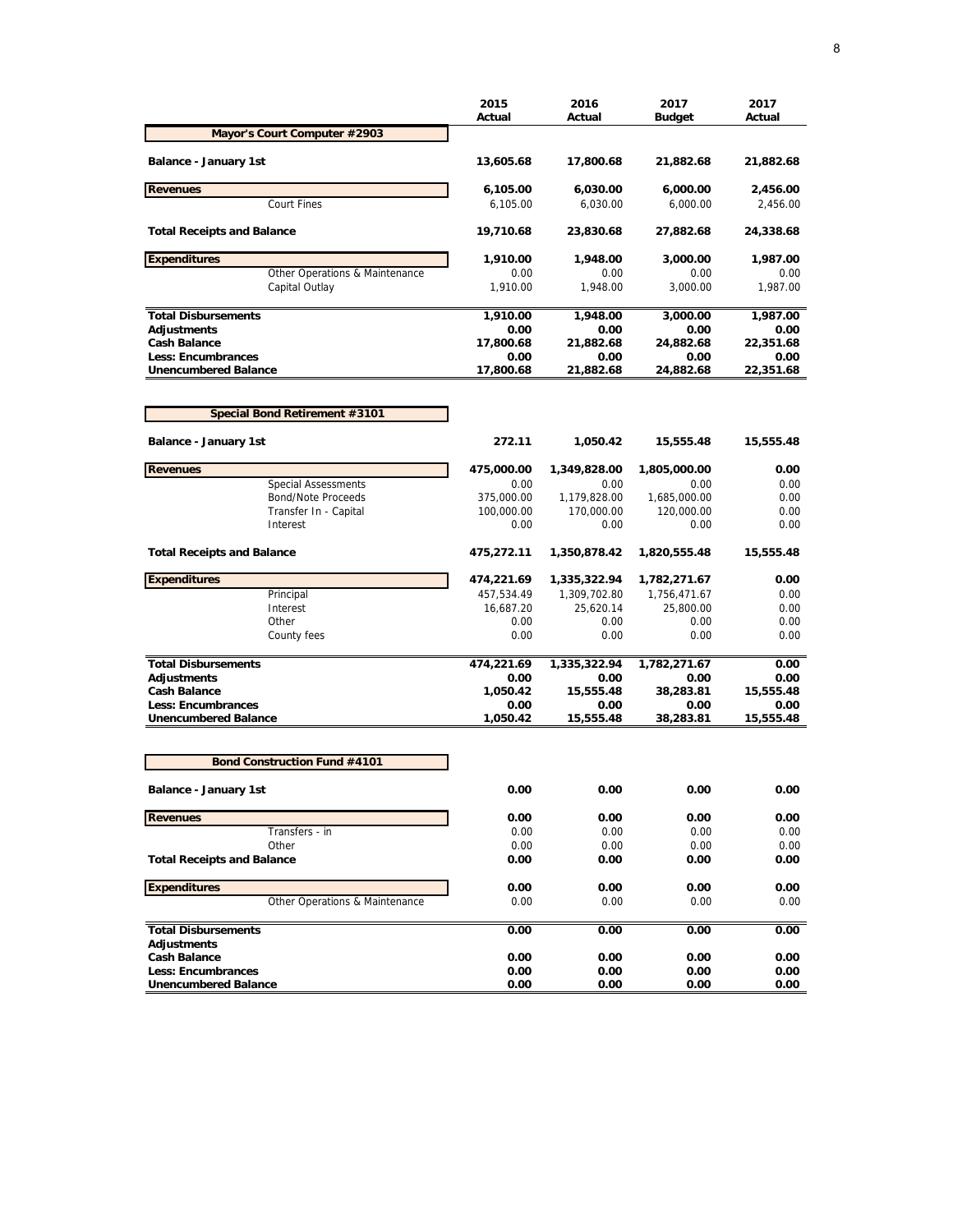|                                                        | 2015<br>Actual     | 2016<br>Actual          | 2017<br><b>Budget</b> | 2017<br>Actual        |
|--------------------------------------------------------|--------------------|-------------------------|-----------------------|-----------------------|
| <b>Issue I and II - Capital Funds #4201</b>            |                    |                         |                       |                       |
| <b>Balance - January 1st</b>                           | 0.00               | 0.00                    | 0.00                  | 0.00                  |
| <b>Revenues</b>                                        | 0.00               | 0.00                    | 0.00                  | 0.00                  |
| <b>Special Assessments</b>                             | 0.00               | 0.00                    | 0.00                  | 0.00                  |
| Other                                                  | 0.00               | 0.00                    | 0.00                  | 0.00                  |
| Transfer - In<br><b>Total Receipts and Balance</b>     | 0.00               | 0.00                    | 0.00                  | 0.00                  |
| <b>Expenditures</b>                                    | 0.00               | 0.00                    | 0.00                  | 0.00                  |
| Sreets, Sidewalks, Highways & Curbs                    | 0.00               | 0.00                    | 0.00                  | 0.00                  |
| Dunham - Water & Sewer                                 | 0.00               | 0.00                    | 0.00                  | 0.00                  |
| <b>Transfers Out</b><br>Adjustments                    | 0.00               | 0.00                    | 0.00                  | 0.00                  |
| <b>Total Disbursements</b>                             | 0.00               | 0.00                    | 0.00                  | 0.00                  |
| <b>Adjustments</b>                                     |                    |                         |                       |                       |
| <b>Cash Balance</b>                                    | 0.00               | 0.00                    | 0.00                  | 0.00                  |
| Less: Encumbrances                                     | 0.00               | 0.00                    | 0.00                  | 0.00                  |
| <b>Unencumbered Balance</b>                            | 0.00               | 0.00                    | 0.00                  | 0.00                  |
| Capital Improvement Fund #4901                         |                    |                         |                       |                       |
|                                                        |                    |                         |                       |                       |
| <b>Balance - January 1st</b>                           | 568,599.01         | 562,415.01              | 167,353.96            | 167,353.96            |
| <b>Revenues</b>                                        | 3,486,642.36       | 1,102,503.12            | 773,000.00            | 35,941.16             |
| Grants                                                 | 2,294,321.65       | 369,546.93              | 380,000.00            | 16,687.66             |
| Interest                                               | 14,226.56          | 19,125.00               | 0.00                  | 0.00                  |
| Other<br>Sewer Fees                                    | 928,094.15<br>0.00 | 583,096.19<br>20,735.00 | 33,000.00<br>0.00     | 8,886.00<br>10,367.50 |
| Transfers - in                                         | 250,000.00         | 110,000.00              | 360,000.00            | 0.00                  |
| <b>Total Receipts and Balance</b>                      | 4,055,241.37       | 1,664,918.13            | 940,353.96            | 203,295.12            |
| <b>Expenditures</b>                                    | 3,492,826.36       | 1,497,564.17            | 775,000.00            | 370,141.81            |
| Capital Outlay                                         | 3,392,826.36       | 1,327,564.17            | 655,000.00            | 370,141.81            |
| Advances - Out                                         | 0.00               | 0.00                    | 0.00                  | 0.00                  |
| Transfer - Out/Debt Service                            | 100,000.00         | 170,000.00              | 120,000.00            | 0.00                  |
| <b>Total Disbursements</b>                             | 3,492,826.36       | 1,497,564.17            | 775,000.00            | 370,141.81            |
| <b>Adjustments</b>                                     | 0.00               | 0.00                    | 0.00                  | 0.00                  |
| <b>Cash Balance</b>                                    | 562,415.01         | 167,353.96              | 165,353.96            | (166, 846.69)         |
| <b>Less: Encumbrances</b>                              | 493,332.32         | 142,180.00              | 0.00                  | 109,535.72            |
| <b>Unencumbered Balance</b>                            | 69,082.69          | 25,173.96               | 165.353.96            | (276, 382.41)         |
| Veteran's Memorial Fund #4902                          |                    |                         |                       |                       |
| Balance - January 1st                                  | 8,272.11           | 6,888.56                | 5,772.51              | 5,772.51              |
| <b>Revenues</b>                                        | 1,621.92           | 694.45                  | 1,100.00              | 241.58                |
| Transfers - in                                         | 0.00               | 0.00                    | 500.00                | 0.00                  |
| Other                                                  | 1,621.92           | 694.45                  | 600.00                | 241.58                |
| <b>Total Receipts and Balance</b>                      | 9,894.03           | 7,583.01                | 6,872.51              | 6,014.09              |
| <b>Expenditures</b>                                    | 3,005.47           | 1,810.50                | 4,500.00              | 0.00                  |
| Other Operations & Maintenance<br><b>Transfers Out</b> | 3,005.47           | 1,810.50                | 4,500.00              | 0.00                  |
| <b>Total Disbursements</b>                             | 3,005.47           | 1,810.50                | 4,500.00              | 0.00                  |
| <b>Adjustments</b>                                     | 0.00               | 0.00                    | 0.00                  | 0.00                  |
| <b>Cash Balance</b>                                    | 6,888.56           | 5,772.51                | 2,372.51              | 6,014.09              |
| <b>Less: Encumbrances</b>                              | 135.00             | 0.00                    | 0.00                  | 0.00                  |
| <b>Unencumbered Balance</b>                            | 6,753.56           | 5,772.51                | 2,372.51              | 6,014.09              |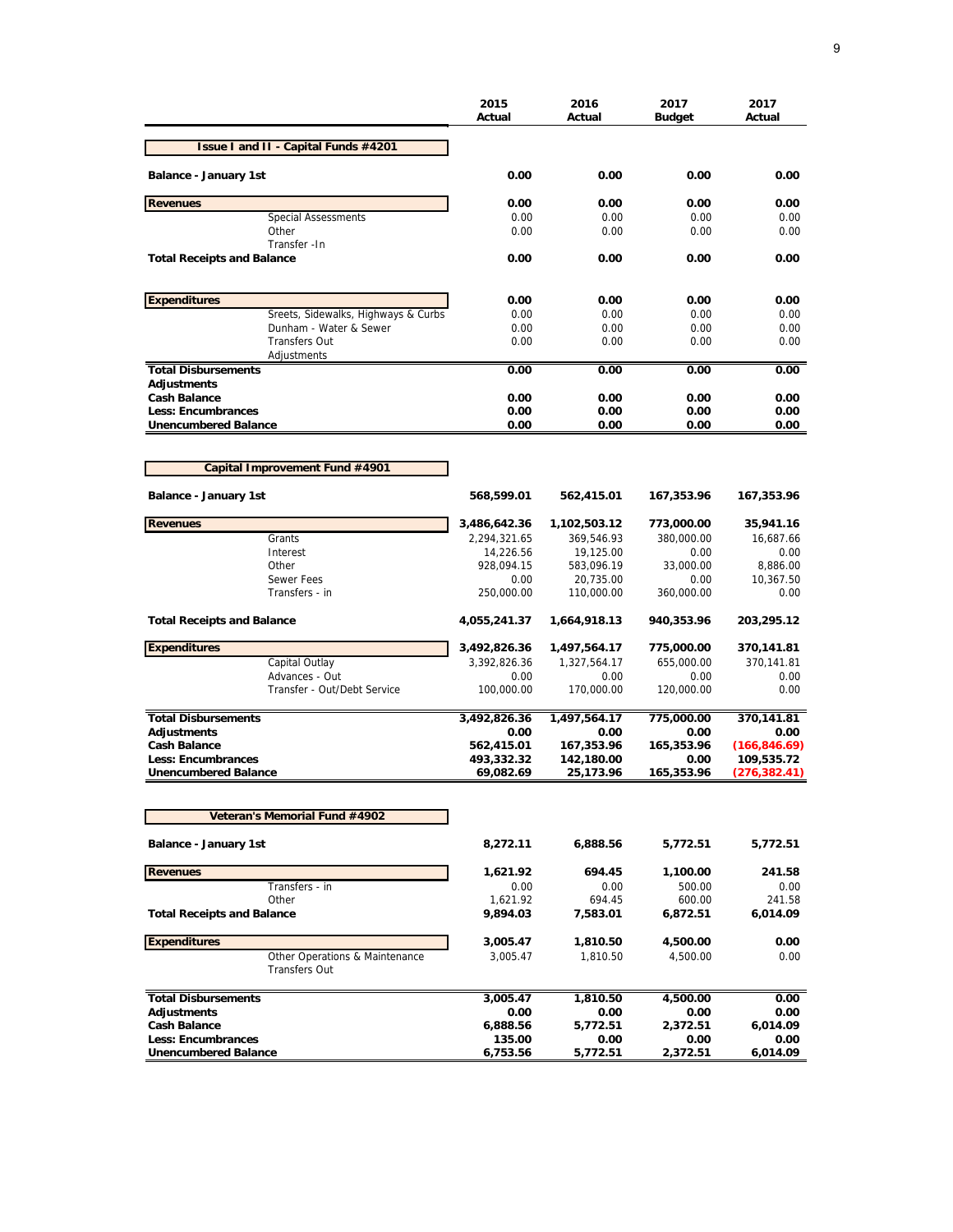| <b>Budget</b><br><b>Building Bond Fund #7001</b><br>0.00<br>0.00<br>0.00<br>Balance - January 1st<br>0.00<br>0.00<br>0.00<br><b>Revenues</b><br>Transfers - in<br>0.00<br>0.00<br>0.00<br>Other<br>0.00<br>0.00<br>0.00<br><b>Total Receipts and Balance</b><br>0.00<br>0.00<br>0.00<br>0.00<br>0.00<br>0.00<br><b>Expenditures</b><br>Other Operations & Maintenance<br>0.00<br>0.00<br>0.00<br><b>Transfers Out</b><br>0.00<br>0.00<br>0.00 | Actual |
|-----------------------------------------------------------------------------------------------------------------------------------------------------------------------------------------------------------------------------------------------------------------------------------------------------------------------------------------------------------------------------------------------------------------------------------------------|--------|
|                                                                                                                                                                                                                                                                                                                                                                                                                                               |        |
|                                                                                                                                                                                                                                                                                                                                                                                                                                               | 0.00   |
|                                                                                                                                                                                                                                                                                                                                                                                                                                               | 0.00   |
|                                                                                                                                                                                                                                                                                                                                                                                                                                               | 0.00   |
|                                                                                                                                                                                                                                                                                                                                                                                                                                               | 0.00   |
|                                                                                                                                                                                                                                                                                                                                                                                                                                               | 0.00   |
|                                                                                                                                                                                                                                                                                                                                                                                                                                               | 0.00   |
|                                                                                                                                                                                                                                                                                                                                                                                                                                               | 0.00   |
|                                                                                                                                                                                                                                                                                                                                                                                                                                               | 0.00   |
| <b>Total Disbursements</b><br>0.00<br>0.00<br>0.00                                                                                                                                                                                                                                                                                                                                                                                            | 0.00   |
| <b>Cash Balance</b><br>0.00<br>0.00<br>0.00                                                                                                                                                                                                                                                                                                                                                                                                   | 0.00   |
| Less: Encumbrances<br>0.00<br>0.00<br>0.00                                                                                                                                                                                                                                                                                                                                                                                                    | 0.00   |
| <b>Unencumbered Balance</b><br>0.00<br>0.00<br>0.00                                                                                                                                                                                                                                                                                                                                                                                           | 0.00   |
| Unclaimed Monies #9101                                                                                                                                                                                                                                                                                                                                                                                                                        |        |
| 50.00<br>50.00<br>50.00                                                                                                                                                                                                                                                                                                                                                                                                                       | 50.00  |
| Balance - January 1st                                                                                                                                                                                                                                                                                                                                                                                                                         |        |
| <b>Revenues</b><br>0.00<br>0.00<br>0.00                                                                                                                                                                                                                                                                                                                                                                                                       | 0.00   |
| Other<br>0.00<br>0.00<br>0.00                                                                                                                                                                                                                                                                                                                                                                                                                 | 0.00   |
| <b>Total Receipts and Balance</b><br>50.00<br>50.00<br>50.00                                                                                                                                                                                                                                                                                                                                                                                  | 50.00  |
| <b>Expenditures</b><br>0.00<br>0.00<br>0.00                                                                                                                                                                                                                                                                                                                                                                                                   | 0.00   |
| Other Operations & Maintenance<br>0.00<br>0.00<br>0.00                                                                                                                                                                                                                                                                                                                                                                                        | 0.00   |
| <b>Total Disbursements</b><br>0.00<br>0.00<br>0.00                                                                                                                                                                                                                                                                                                                                                                                            | 0.00   |
| Adjustments<br>0.00<br>0.00<br>0.00                                                                                                                                                                                                                                                                                                                                                                                                           | 0.00   |
| <b>Cash Balance</b><br>50.00<br>50.00<br>50.00                                                                                                                                                                                                                                                                                                                                                                                                | 50.00  |
| Less: Encumbrances                                                                                                                                                                                                                                                                                                                                                                                                                            |        |
| <b>Unencumbered Balance</b><br>50.00<br>50.00<br>50.00                                                                                                                                                                                                                                                                                                                                                                                        | 50.00  |
|                                                                                                                                                                                                                                                                                                                                                                                                                                               |        |
| <b>Building Bonds #9901</b>                                                                                                                                                                                                                                                                                                                                                                                                                   |        |
| Balance - January 1st<br>125,116.99<br>131,116.99<br>126,071.23<br>126,071.23                                                                                                                                                                                                                                                                                                                                                                 |        |
| 0.00<br><b>Revenues</b><br>6,000.00<br>2,500.00                                                                                                                                                                                                                                                                                                                                                                                               | 0.00   |
| Other<br>6,000.00<br>2,500.00<br>0.00                                                                                                                                                                                                                                                                                                                                                                                                         | 0.00   |
| <b>Total Receipts and Balance</b><br>131,116.99<br>126,071.23<br>133,616.99<br>126,071.23                                                                                                                                                                                                                                                                                                                                                     |        |
| <b>Expenditures</b><br>0.00<br>0.00<br>2,000.00<br>7,545.76                                                                                                                                                                                                                                                                                                                                                                                   |        |
| Other Operations & Maintenance<br>0.00<br>7,545.76<br>0.00<br>2,000.00                                                                                                                                                                                                                                                                                                                                                                        |        |
| 7,545.76<br>2,000.00<br><b>Total Disbursements</b><br>0.00<br>0.00                                                                                                                                                                                                                                                                                                                                                                            |        |
| Adjustments<br>0.00<br>0.00<br>0.00                                                                                                                                                                                                                                                                                                                                                                                                           | 0.00   |
| <b>Cash Balance</b><br>131,116.99<br>126,071.23<br>126,071.23<br>124,071.23                                                                                                                                                                                                                                                                                                                                                                   |        |
| Less: Encumbrances<br>0.00<br>0.00<br>0.00<br><b>Unencumbered Balance</b><br>131,116.99<br>126,071.23<br>126,071.23<br>124,071.23                                                                                                                                                                                                                                                                                                             | 0.00   |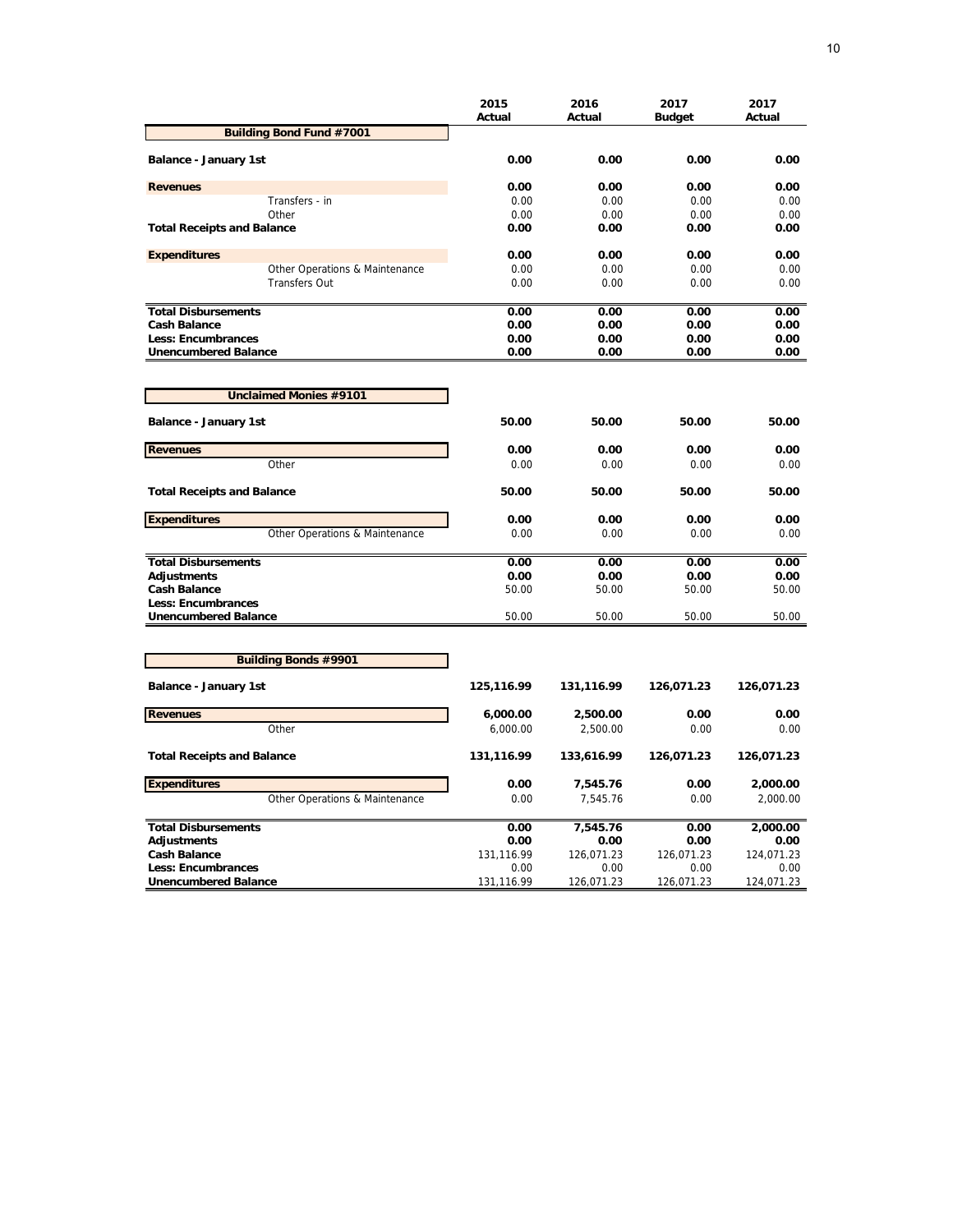|                                                     | 2015       | 2016       | 2017          | 2017       |
|-----------------------------------------------------|------------|------------|---------------|------------|
|                                                     | Actual     | Actual     | <b>Budget</b> | Actual     |
| <b>Building Bonds #9901</b><br>Mayor's Court - 9902 |            |            |               |            |
| Balance - January 1st                               | 19,459.26  | 23,052.60  | 28,686.94     | 28,686.94  |
| <b>Revenues</b>                                     | 310,047.40 | 306,178.65 | 0.00          | 135,899.00 |
| Other                                               | 310.047.40 | 306.178.65 | 0.00          | 135.899.00 |
| <b>Total Receipts and Balance</b>                   | 329,506.66 | 329,231.25 | 28.686.94     | 164,585.94 |
| <b>Expenditures</b>                                 | 306,454.06 | 300,544.31 | 0.00          | 131,300.90 |
| Other Operations & Maintenance                      | 306.454.06 | 300.544.31 | 0.00          | 131,300.90 |
| <b>Total Disbursements</b>                          | 306,454.06 | 300,544.31 | 0.00          | 131,300.90 |
| Adjustments                                         | 0.00       | 0.00       | 0.00          | 0.00       |
| <b>Cash Balance</b>                                 | 23.052.60  | 28.686.94  | 28.686.94     | 33,285.04  |
| <b>Less: Encumbrances</b>                           | 0.00       | 0.00       | 0.00          | 0.00       |
| <b>Unencumbered Balance</b>                         | 23,052.60  | 28,686.94  | 28,686.94     | 33,285.04  |

| Second Party Service #9903        |           |           |          |           |
|-----------------------------------|-----------|-----------|----------|-----------|
| <b>Balance - January 1st</b>      | 8.694.14  | 5.952.47  | 7.262.18 | 7,262.18  |
| <b>Revenues</b>                   | 37,034.10 | 34,805.70 | 0.00     | 23,158.00 |
| Other                             | 37.034.10 | 34.805.70 | 0.00     | 23,158.00 |
| <b>Total Receipts and Balance</b> | 45.728.24 | 40.758.17 | 7.262.18 | 30,420.18 |
| <b>Expenditures</b>               | 39,775.77 | 33,495.99 | 0.00     | 9,073.12  |
| Other Operations & Maintenance    | 39.775.77 | 33.495.99 | 0.00     | 9.073.12  |
| <b>Total Disbursements</b>        | 39,775.77 | 33,495.99 | 0.00     | 9.073.12  |
| Adjustments                       | 0.00      | 0.00      | 0.00     | 0.00      |
| <b>Cash Balance</b>               | 5.952.47  | 7.262.18  | 7.262.18 | 21.347.06 |
| Less: Encumbrances                | 0.00      | 0.00      | 0.00     | 0.00      |
| <b>Unencumbered Balance</b>       | 5.952.47  | 7.262.18  | 7.262.18 | 21.347.06 |

| <b>Walton Hills/Sagamore Hills JEDD</b> |               |               |              |              |
|-----------------------------------------|---------------|---------------|--------------|--------------|
| <b>Balance - January 1st</b>            | 0.00          | 164,511.76    | 179,413.27   | 179,413.27   |
| <b>Revenues</b>                         | 164,511.76    | 775,214.11    | 800,000.00   | 285,437.26   |
| Other                                   | 164,511.76    | 775,214.11    | 800,000.00   | 285,437.26   |
| <b>Total Receipts and Balance</b>       | 164,511.76    | 939,725.87    | 979,413.27   | 464,850.53   |
| <b>Expenditures</b>                     | 0.00          | 760,312.60    | 800,000.00   | 263,477.71   |
| Other Operations & Maintenance          | 0.00          | 760,312.60    | 800.000.00   | 263,477.71   |
| <b>Total Disbursements</b>              | 0.00          | 760,312.60    | 800,000.00   | 263,477.71   |
| Adjustments                             | 0.00          | 0.00          | 0.00         | 0.00         |
| <b>Cash Balance</b>                     | 164.511.76    | 179,413.27    | 179.413.27   | 201.372.82   |
| <b>Less: Encumbrances</b>               | 0.00          | 0.00          | 0.00         | 0.00         |
| <b>Unencumbered Balance</b>             | 164,511.76    | 179,413.27    | 179,413.27   | 201,372.82   |
| Village Total - All Funds               |               |               |              |              |
| Balance - January 1st                   | 3,352,353.42  | 3,179,837.25  | 2,115,249.73 | 2,115,249.73 |
| <b>Adjustments</b>                      | 188.69        |               | 0.00         |              |
| <b>Total Revenues</b>                   | 10,427,878.26 | 9,658,133.32  | 9,459,920.00 | 2,569,399.52 |
| <b>Total Disbursements</b>              | 10,600,583.12 | 10,722,720.84 | 9,870,592.00 | 3,133,586.47 |
| <b>Cash Balance</b>                     | 3,179,837.25  | 2,115,249.73  | 1,704,577.73 | 1,551,062.78 |
| Less: Encumbrances                      | 570.712.27    | 196,035.90    | 0.00         | 1,052,530.10 |
| <b>Unencumbered Balance</b>             | 2,609,124.98  | 1,919,213.83  | 1,704,577.73 | 498,532.68   |
| PY Pos - CY Payments                    |               | 378,785.38    |              |              |
| <b>SURPLUS (DEFICIT)</b>                | 172,704.86)   | (685, 802.14) | (410,672.00) | (564,186.95) |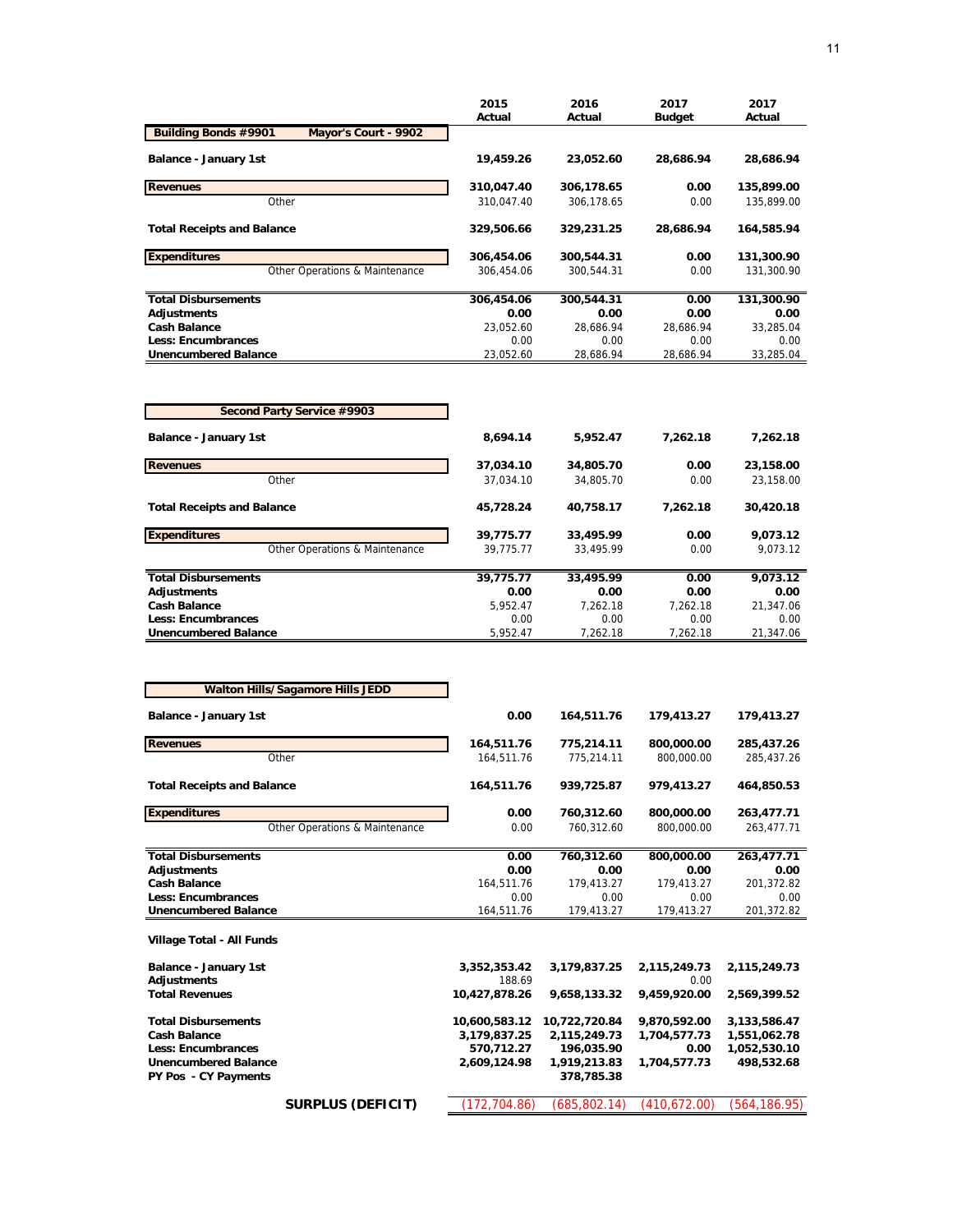| 2017 - YEAR TO DATE REVENUES<br><b>ACCOUNT#</b> | <b>ACCOUNT</b>                                                       | 2015<br>Actual           | 2016<br>Actual           | 2017<br><b>Budget</b>    | 2017<br>Actual           |
|-------------------------------------------------|----------------------------------------------------------------------|--------------------------|--------------------------|--------------------------|--------------------------|
| <b>GENERAL FUND</b>                             |                                                                      |                          |                          |                          |                          |
| 1000-130-0000                                   | Municipal Income Tax                                                 | 0.00                     | 0.00                     | 0.00                     | 0.00                     |
| 1000-130-0004                                   | Municipal Income Tax-ELECTRIC TAX                                    | 863.23                   | 5,574.44                 | 2,500.00                 | 37.51                    |
| 1000-130-0131                                   | Income Tax Withholding                                               | 3,057,736.83             | 2,798,537.67             | 2,900,000.00             | 1,136,398.91             |
| 1000-130-0132<br>1000-130-0133                  | Income Tax Individual<br>Income Tax Net Profit                       | 346,114.06<br>913,130.49 | 362,762.25<br>789,251.01 | 350,000.00<br>800,000.00 | 154,797.84<br>342,038.09 |
| 1000-130-0134                                   | Municipal Income Tax (PENALTY)                                       | 0.00                     | 0.00                     | 0.00                     | 0.00                     |
| 1000-190-0000                                   | Other - Local Taxes                                                  | 9,821.67                 | 9,505.60                 | 8,500.00                 | 0.00                     |
| 1000-211-0000                                   | <b>Local Government Distribution</b>                                 | 34,433.19                | 25,728.71                | 30,000.00                | 9,192.49                 |
| 1000-212-0000<br>1000-221-0000                  | Local Government Revenue Assistance<br><b>Inheritance Tax</b>        | 0.00<br>0.00             | 0.00<br>0.00             | 0.00<br>0.00             | 0.00<br>0.00             |
| 1000-222-0000                                   | Cigarette Tax                                                        | 74.25                    | 74.25                    | 0.00                     | 0.00                     |
| 1000-224-0000                                   | Liquor and Beer Permit Fees                                          | 4,935.70                 | 4,619.30                 | 1,000.00                 | 1,719.90                 |
| 1000-231-0000                                   | <b>Commercial Activity Tax</b>                                       | 0.00                     | 0.00                     | 0.00                     | 0.00                     |
| 1000-290-0000                                   | Other - State Shared Taxes and Permits                               | 25,949.50                | 22,196.58                | 20,000.00                | 6,069.50                 |
| 1000-390-0000<br>1000-411-0000                  | Other - Special Assessments<br>Federal - Restricted                  | 0.00<br>0.00             | 425.00<br>0.00           | 0.00<br>0.00             | 890.07<br>0.00           |
| 1000-422-0000                                   | State - Restricted                                                   | 0.00                     | 0.00                     | 0.00                     | 0.00                     |
| 1000-429-0000                                   | Other - State Receipts                                               | 0.00                     | 0.00                     | 0.00                     | 0.00                     |
| 1000-429-2250                                   | Other - State Receipts WC                                            | 0.00                     | 0.00                     | 0.00                     | 0.00                     |
| 1000-440-0000                                   | Grants or Aid                                                        | 13,505.66                | 13,825.79                | 11,000.00                | 5,136.44                 |
| 1000-440-0001                                   | <b>Grants or Aid-Community Diversion</b>                             | 1,200.00                 | 0.00                     | 0.00                     | 0.00                     |
| 1000-490-0100<br>1000-512-0016                  | Intergovernmental<br>Contracts for Police Prot.(False Alarms)        | 0.00<br>1,025.00         | 0.00<br>800.00           | 0.00<br>1,200.00         | 0.00<br>0.00             |
| 1000-519-0000                                   | <b>Other - General Government Contracts</b>                          | 0.00                     | 0.00                     | 0.00                     | 0.00                     |
| 1000-522-0000                                   | <b>Concession Stands</b>                                             | 0.00                     | 223.00                   | 200.00                   | 0.00                     |
| 1000-522-1001                                   | Concession Stands (Pop Machine)                                      | 736.50                   | 596.00                   | 600.00                   | 0.00                     |
| 1000-522-3106                                   | Concession Stands (Parker Program)                                   | 766.50                   | 2,329.00                 | 2,200.00                 | 0.00                     |
| 1000-522-3116<br>1000-522-3104                  | Concession Stands (New)<br><b>Concession Stands - SPECIAL EVENTS</b> | 469.75<br>0.00           | 483.75<br>0.00           | 500.00<br>0.00           | 0.00<br>0.00             |
| 1000-523-0000                                   | <b>Recreation Entry Fees</b>                                         | 0.00                     | 0.00                     | 0.00                     | 0.00                     |
| 1000-523-3106                                   | Recreation Entry Fees-Parker Program                                 | 12,052.50                | 11,843.00                | 12,000.00                | 10,595.00                |
| 1000-523-3107                                   | Recreation Entry Fees-Baseball                                       | 2,480.00                 | 1,065.00                 | 1,500.00                 | 800.00                   |
| 1000-523-3111                                   | Recreation Entry Fees-S.O.S.                                         | 0.00                     | 0.00                     | 0.00                     | 0.00                     |
| 1000-523-3112                                   | Recreation Entry Fees- Beach Volleyball                              | 0.00                     | 0.00                     | 0.00                     | 0.00                     |
| 1000-523-3113                                   | Recreation Entry Fees - Travel Baseball                              | 500.00                   | 0.00                     | 0.00                     | 0.00                     |
| 1000-529-0000<br>1000-529-3101                  | Other - Cultural and Recreational Programs                           | 0.00                     | 0.00                     | 0.00                     | 0.00                     |
| 1000-529-3102                                   | Recreational Programs- Trips<br>Recreational Programs- Exercise      | 1,439.50<br>0.00         | 1,213.00<br>0.00         | 1,500.00<br>2,000.00     | 470.00<br>0.00           |
| 1000-529-3104                                   | Recreational Programs- Special Events                                | 62.34                    | 3,101.39                 | 20,000.00                | 1,369.60                 |
| 1000-529-3109                                   | Recreational Programs- Transportation                                | 2,233.00                 | 2,539.00                 | 2,000.00                 | 994.00                   |
| 1000-529-3110                                   | Recreational Programs- Senior Services                               | 2,851.00                 | 3,059.00                 | 2,000.00                 | 830.00                   |
| 1000-542-0000                                   | <b>Tap Fes</b>                                                       | 0.00                     | 0.00                     | 0.00                     | 0.00                     |
| 1000-542-6202                                   | Tap Fees- Sewer                                                      | 0.00                     | 0.00                     | 0.00                     | 0.00                     |
| 1000-590-0000                                   | Other - Charges for Services                                         | 100.00                   | 2,750.00<br>137,957.04   | 0.00                     | 250.00                   |
| 1000-590-0011<br>1000-590-0018                  | Other - Charges for Dispatch<br>Other - Police Services              | 135,252.00<br>13,274.44  | 3,090.00                 | 143,820.00<br>1,000.00   | 70,358.10<br>0.00        |
| 1000-590-0325                                   | Advertising                                                          | 12,200.00                | 11,625.00                | 12,000.00                | 4,100.00                 |
| 1000-590-0410                                   | Other - Charges for Services (Bldg. Dept.                            | 2,785.15                 | 2,545.04                 | 2,000.00                 | 877.97                   |
| 1000-590-0486                                   | Other - Charges for Services{Finance Department}                     | 0.00                     | 45,931.83                | 54,000.00                | 5,040.00                 |
| 1000-590-3103                                   | Other - Community Room/TGY Rental                                    | 2,350.00                 | 3,000.00                 | 3,000.00                 | 1,475.00                 |
| 1000-590-3114                                   | Other - Baseball Field Rental<br><b>Other Charges</b>                | 375.00<br>5,668.30       | 525.00<br>3,515.00       | 500.00                   | 350.00<br>2,000.00       |
| 1000-590-4104<br>1000-590-4105                  | Other - Charges (Structure Plan & Review)                            | 6,877.48                 | 3,374.00                 | 4,000.00<br>0.00         | 199.50                   |
| 1000-590-5002                                   | Other - Attenna Lease                                                | 0.00                     | 0.00                     | 0.00                     | 0.00                     |
| 1000-611-0000                                   | <b>Court Costs</b>                                                   | 70,040.49                | 66,883.71                | 65,000.00                | 27,104.92                |
| 1000-611-0060                                   | Court Costs - Auxiliary                                              | 0.00                     | 0.00                     | 0.00                     | 1,605.00                 |
| 1000-612-0000                                   | <b>Court Fines</b>                                                   | 130,320.01               | 137,002.55               | 140,000.00               | 52,526.38                |
| 1000-612-0060                                   | Court Fines - Auxiliary                                              | 0.00                     | 0.00                     | 5,000.00                 | 0.00                     |
| 1000-619-0000<br>1000-619-0006                  | Other - Fines and Forfeitures<br>Restitution                         | 2,550.00<br>829.63       | 5,493.85<br>0.00         | 5,000.00<br>0.00         | 3,950.00<br>0.00         |
| 1000-621-0000                                   | Permits                                                              | 8,630.08                 | 7,445.34                 | 7,000.00                 | 1,853.10                 |
| 1000-621-4101                                   | Permits (1% to State)                                                | 115.34                   | 164.37                   | 100.00                   | 132.49                   |
| 1000-621-4102                                   | Permits (3% Commercial)                                              | 621.94                   | 201.71                   | 250.00                   | 96.04                    |
| 1000-621-4103                                   | Permits (Comm/Industrial)                                            | 19,197.56                | 6,637.24                 | 10,000.00                | 2,990.20                 |
| 1000-622-0000                                   | Inspections                                                          | 350.00                   | 810.00                   | 1,000.00                 | 0.00                     |
| 1000-623-0000                                   | Zoning                                                               | 2,925.50                 | 6,415.00                 | 3,000.00                 | 2,265.00                 |
| 1000-623-4103                                   | Zoning - Comm/Industrial                                             | 3,102.00                 | 11,417.20                | 7,000.00                 | 100.00                   |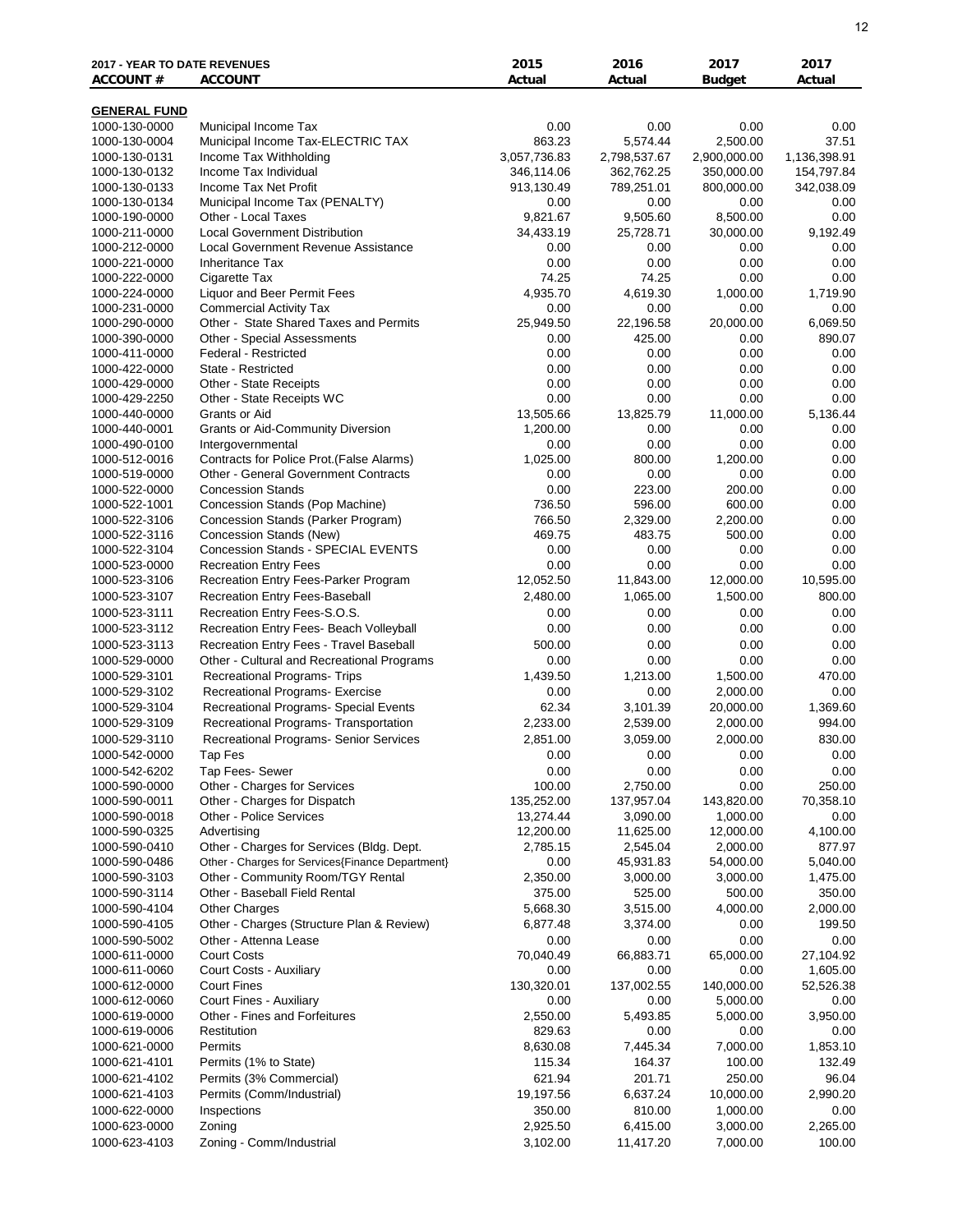| 2017 - YEAR TO DATE REVENUES<br><b>ACCOUNT#</b>                                     | <b>ACCOUNT</b>                                                                                                                  | 2015<br>Actual                          | 2016<br>Actual                          | 2017<br><b>Budget</b>                   | 2017<br>Actual                         |
|-------------------------------------------------------------------------------------|---------------------------------------------------------------------------------------------------------------------------------|-----------------------------------------|-----------------------------------------|-----------------------------------------|----------------------------------------|
| 1000-624-0000                                                                       | <b>Street Opening</b>                                                                                                           | 0.00                                    | 200.00                                  | 0.00                                    | 0.00                                   |
| 1000-625-0000                                                                       | <b>Cable Franchise Fees</b>                                                                                                     | 34,239.81                               | 35,238.93                               | 35,000.00                               | 8,183.79                               |
| 1000-629-0000                                                                       | Other - Licenses and Permits                                                                                                    | 1,000.00                                | 500.00                                  | 0.00                                    | 0.00                                   |
| 1000-629-0411                                                                       | Other Licenses and Permits (General)                                                                                            | 19,775.00                               | 18,100.00                               | 15,000.00                               | 7,350.00                               |
| 1000-690-0000                                                                       | Other - Fines, Licenses and Permits                                                                                             | 0.00                                    | 130.00                                  | 0.00                                    | 0.00                                   |
| 1000-690-5225                                                                       | Fire dept permits                                                                                                               | 834.00                                  | 0.00                                    | 0.00                                    | 0.00                                   |
| 1000-701-0000                                                                       | Interest- Transferred to Capital                                                                                                | 0.00                                    | 2,679.48                                | 0.00                                    | 1,348.74                               |
| 1000-820-0000                                                                       | <b>Contributions and Donations</b>                                                                                              | 100.00                                  | 602.00                                  | 0.00                                    | 0.00                                   |
| 1000-820-3104                                                                       | <b>Contributions and Donations-Special Events</b>                                                                               | 2,165.00                                | 2,125.00                                | 2,000.00                                | 0.00                                   |
| 1000-820-3106                                                                       | Contributions and Donations (Parker Program)                                                                                    | 50.00                                   | 390.00                                  | 350.00                                  | 14.00                                  |
| 1000-820-3107                                                                       | Contributions and Donations-baseball                                                                                            | 0.00                                    | 150.00                                  | 0.00                                    | 0.00                                   |
| 1000-820-3111                                                                       | <b>Contributions and Donations - SOS</b>                                                                                        | 0.00                                    | 0.00                                    | 0.00                                    | 0.00                                   |
| 1000-891-0000                                                                       | Other - Miscellaneous Operating                                                                                                 | 57.76                                   | 20.00                                   | 0.00                                    | 500.00                                 |
| 1000-891-5001                                                                       | Other - Miscellaneous Recycling                                                                                                 | 0.00                                    | 0.00                                    | 0.00                                    | 0.00                                   |
| 1000-892-0000                                                                       | Other - Miscellaneous Non-Operating                                                                                             | 4,172.35                                | 31,498.82                               | 3,000.00                                | 4,481.40                               |
| 1000-892-0002                                                                       | Other - Miscellaneous                                                                                                           | 62.34                                   | 3.13                                    | 0.00                                    | 0.00                                   |
| 1000-892-0003                                                                       | Other - Prisoner Housing                                                                                                        | 1,265.00                                | 0.00                                    | 0.00                                    | 0.00                                   |
| 1000-892-0005                                                                       | Printing/Advertising Directory                                                                                                  | 979.73                                  | 58.97                                   | 0.00                                    | 40.34                                  |
| 1000-892-0009                                                                       | Other - Vehicle Release                                                                                                         | 6,860.00                                | 4,745.50                                | 4,000.00                                | 1,555.00                               |
| 1000-892-0014                                                                       | Other - Title Search                                                                                                            | 100.00                                  | 10.00                                   | 100.00                                  | 0.00                                   |
| 1000-892-3105                                                                       | Garage Sale                                                                                                                     | 650.00                                  | 854.00                                  | 800.00                                  | 0.00                                   |
| 1000-892-3110                                                                       | <b>Senior Services</b>                                                                                                          | 0.00                                    | 0.00                                    | 0.00                                    | 0.00                                   |
| 1000-931-0000                                                                       | Transfers - In                                                                                                                  | 0.00                                    | 391,560.99                              | 400,000.00                              | 92,397.84                              |
| 1000-941-0000                                                                       | Advances - In                                                                                                                   | 0.00                                    | 0.00                                    | 0.00                                    | 0.00                                   |
| 1000-961-0000                                                                       | Sale of Fixed Assets                                                                                                            | 0.00                                    | 0.00                                    | 0.00                                    | 0.00                                   |
| 1000-961-0018                                                                       | Sale of Fixed Assets{POLICE SERVICES}                                                                                           |                                         | 0.00                                    | 0.00                                    | 0.00                                   |
|                                                                                     | TOTAL GENERAL FUND                                                                                                              | 4,922,256.58                            | 5,005,403.44                            | 5,092,620.00                            | 1,964,484.16                           |
| <b>S.C.M.R.</b><br>2011-225-0000<br>2011-430-0000<br>2011-440-0000<br>2011-701-0000 | Gasoline Tax (State)<br>License Tax - County Levied<br>Grants or Aid (Non-Federal or State)<br>Interest- Transferred to Capital | 111,547.47<br>64,832.66<br>0.00<br>0.00 | 112,069.70<br>55,503.79<br>0.00<br>0.00 | 110,000.00<br>53,000.00<br>0.00<br>0.00 | 44,874.46<br>29,178.22<br>0.00<br>0.00 |
| 2011-892-0000                                                                       | Other - Miscellaneous Non-Operating                                                                                             | 165.25                                  | 1,992.75                                | 0.00                                    | 113.00                                 |
| 2011-931-0000                                                                       | Transfers in- General Fund                                                                                                      | 590,000.00                              | 660,000.00                              | 600,000.00                              | 0.00                                   |
| 2011-941-0000                                                                       | Advances - In                                                                                                                   | 0.00                                    | 0.00                                    | 0.00                                    | 0.00                                   |
| 2011-961-0000                                                                       | Sale of Fixed Assets                                                                                                            | 0.00                                    | 0.00                                    | 0.00                                    | 0.00                                   |
| <b>STATE HIGHWAY</b>                                                                |                                                                                                                                 |                                         |                                         |                                         |                                        |
| 2021-225-0000                                                                       | Gasoline Tax (State)                                                                                                            | 9,044.39                                | 9,086.76                                | 9,000.00                                | 3,638.47                               |
| 2021-430-0000                                                                       | License Tax - County Levied                                                                                                     | 5,256.72                                | 7,525.96                                | 7,000.00                                | 2,366.18                               |
| 2021-701-0000                                                                       | Interest                                                                                                                        | 0.00                                    | 0.00                                    | 0.00                                    | 0.00                                   |
| 2021-941-0000                                                                       | Advances - In                                                                                                                   | 6,798.76                                | 0.00                                    | 0.00                                    | 0.00                                   |
| <b>LEFT</b>                                                                         |                                                                                                                                 |                                         |                                         |                                         |                                        |
| 2091-413-0000                                                                       | Federal - Pass Through Grants                                                                                                   | 0.00                                    | 0.00                                    | 0.00                                    | 0.00                                   |
| 2091-422-0000                                                                       | State - Pass Through Grants                                                                                                     | 0.00                                    | 0.00                                    | 0.00                                    | 0.00                                   |
| 2091-612-0000                                                                       | <b>Court Fines</b>                                                                                                              | 1,540.00                                | 1,530.00                                | 3,000.00                                | 690.00                                 |
| 2091-619-0000                                                                       | Other - Fines and Forfeitures                                                                                                   | 165.00                                  | 392.00                                  | 1,000.00                                | 105.00                                 |
| 2091-820-0000                                                                       | <b>Contributions and Donations</b>                                                                                              | 0.00                                    | 0.00                                    | 0.00                                    | 0.00                                   |
| 2091-931-0000                                                                       | Transfers - In                                                                                                                  | 0.00                                    | 0.00                                    | 0.00                                    | 0.00                                   |
| 2091-961-0000                                                                       | Sale of Fixed Assets                                                                                                            | 0.00                                    | 3,463.81                                | 0.00                                    | 9,930.25                               |
|                                                                                     |                                                                                                                                 |                                         |                                         |                                         |                                        |
| <b>MOTOR VEHICLE</b>                                                                |                                                                                                                                 |                                         |                                         |                                         |                                        |
| 2101-290-0000                                                                       | Other - State Shared Taxes and Permits                                                                                          | 29,721.16                               | 25,873.71                               | 25,000.00                               | 9,126.75                               |
| 2101-701-0000<br>2101-931-0000                                                      | Interest- Transferred to Capital<br>Transfers - In                                                                              | 0.00<br>0.00                            | 0.00<br>0.00                            | 0.00<br>0.00                            | 0.00<br>0.00                           |
|                                                                                     |                                                                                                                                 |                                         |                                         |                                         |                                        |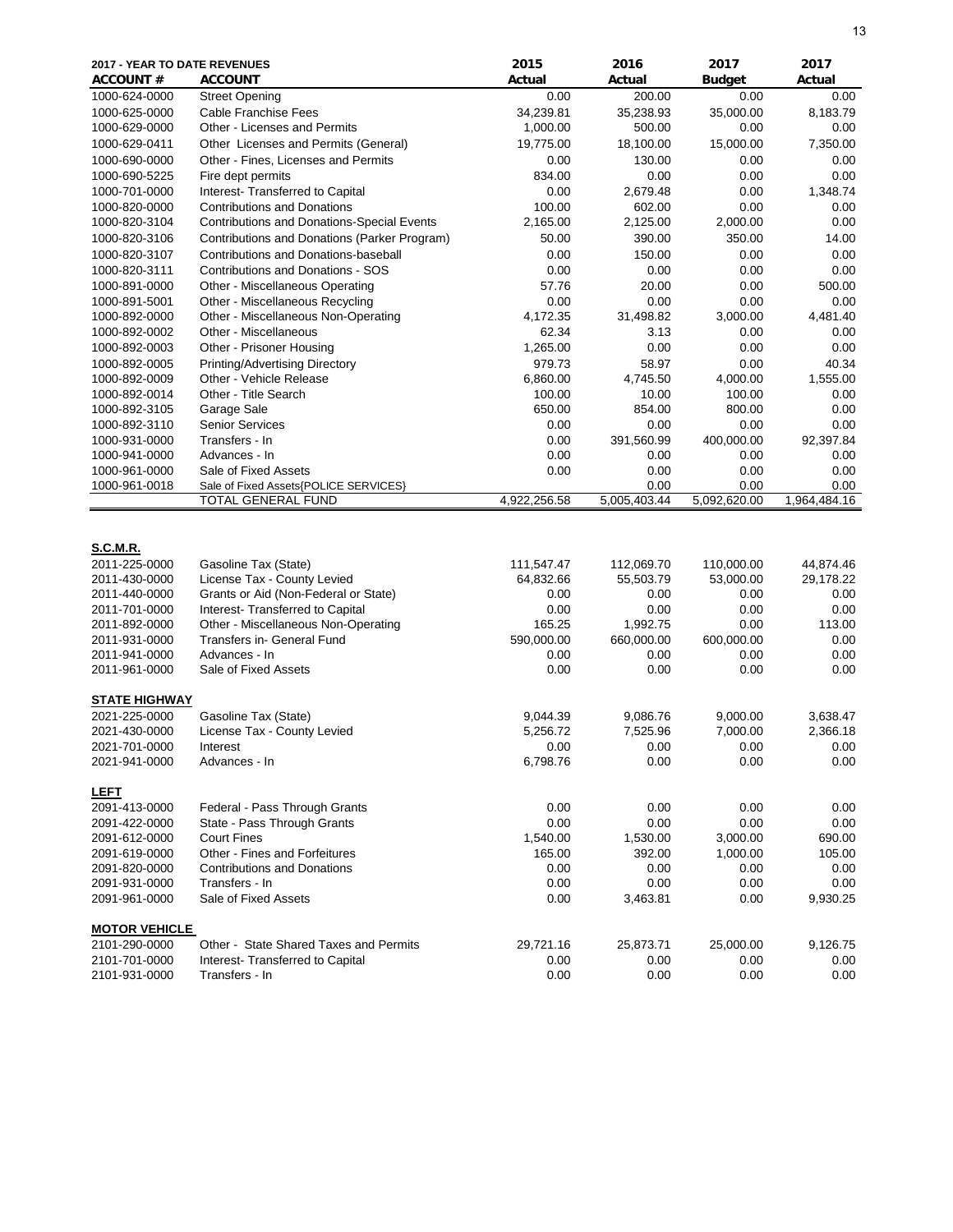| <b>2017 - YEAR TO DATE REVENUES</b><br><b>ACCOUNT#</b> | <b>ACCOUNT</b>                                  | 2015<br>Actual             | 2016<br>Actual          | 2017<br><b>Budget</b> | 2017<br>Actual |
|--------------------------------------------------------|-------------------------------------------------|----------------------------|-------------------------|-----------------------|----------------|
| <b>POLICE PENSION</b>                                  |                                                 |                            |                         |                       |                |
| 2131-110-0000                                          | General Property Tax - Real Estate              | 38,101.02                  | 34,936.91               | 45,000.00             | 20,186.29      |
| 2131-120-0000                                          | <b>Tangible Personal Property Tax</b>           | 0.00                       | 0.00                    | 0.00                  | 0.00           |
| 2131-120-0020                                          | Tangible Personal Prop Tac (CAT Tax)            | 1,741.62                   | 0.00                    | 0.00                  | 0.00           |
| 2131-190-0000                                          | Other - Local Taxes                             | 405.09                     | 3,200.46                | 0.00                  | 1,573.74       |
| 2131-231-0000                                          | <b>Property Tax Rollbacks</b>                   | 0.00                       | 0.00                    | 0.00                  | 0.00           |
| 2131-290-0000                                          | Other - State Shared Taxes & Permit             | 0.00                       | 0.00                    | 0.00                  | 0.00           |
| 2131-931-0000                                          | Transfers - In                                  | 150,000.00                 | 150,000.00              | 120,000.00            | 0.00           |
| <b>WATER METER REPAIR FUND</b>                         |                                                 |                            |                         |                       |                |
| 2901-542-0000                                          | <b>Tap Fees</b>                                 | 340.00                     | 400.00                  | 200.00                | 0.00           |
| 2901-701-0000                                          | Interest                                        | 0.00                       | 0.00                    | 0.00                  | 0.00           |
| 2901-931-0000                                          | Transfers - In                                  | 9,000.00                   | 9,000.00                | 9,000.00              | 0.00           |
| <b>MAYOR'S COURT COMPUTER</b>                          |                                                 |                            |                         |                       |                |
| 2903-612-0000                                          | <b>Court Fines</b>                              | 6,105.00                   | 6,030.00                | 6,000.00              | 2,456.00       |
|                                                        | SPECIAL BOND RETIREMENT FUND                    |                            |                         |                       |                |
| 3101-390-0000                                          | Other - Special Assessments                     | 0.00                       | 0.00                    | 0.00                  | 0.00           |
|                                                        | Transfer In - Capital                           | 0.00                       | 0.00                    | 0.00                  | 0.00           |
| 3101-701-0000                                          | Interest- Transferred to Capital                | 0.00                       | 0.00                    | 0.00                  | 0.00           |
| 3101-892-0000                                          | Other- Misc. Non-Operating                      | 0.00                       | 9,828.00                | 1,685,000.00          | 0.00           |
| 3101-911-4905                                          | <b>BONDS</b>                                    | 0.00                       | 0.00                    | 0.00                  | 0.00           |
| 3101-921-0000                                          | Sale of Notes                                   | 375,000.00                 | 1,170,000.00            | 0.00                  | 0.00           |
| 3101-931-0000                                          | Transfers - In                                  | 100,000.00                 | 170,000.00              | 120,000.00            | 0.00           |
| <b>THIRD PARTY</b>                                     |                                                 |                            |                         |                       |                |
| 4101-892-0000                                          | Other - Miscellaneous Non-Operating             | 0.00                       | 0.00                    | 0.00                  | 0.00           |
| 4101-892-3110                                          | Other - Miscellaneous                           | 0.00                       | 0.00                    | 0.00                  | 0.00           |
| 4101-931-0000                                          | Transfers - In                                  | 0.00                       | 0.00                    | 0.00                  | 0.00           |
| <b>ISSUE I and II</b>                                  |                                                 |                            |                         |                       |                |
| 4201-422-0000                                          | State - Restricted                              | 0.00                       | 0.00                    | 0.00                  | 0.00           |
| 4201-422-4905                                          | State - Restricted-Dunham Rd Sanitary           | 0.00                       | 0.00                    | 0.00                  | 0.00           |
| 4201-931-0000                                          | Advance- In                                     | 0.00                       | 0.00                    | 0.00                  | 0.00           |
| 4201-422-0000                                          | <b>State-Restricted</b><br>Transfers - In       | 0.00                       | 0.00                    | 0.00                  | 0.00           |
| 4201-931-0000                                          |                                                 | 0.00                       | 0.00                    | 0.00                  | 0.00           |
| 4201-941-0000                                          | Advance- In                                     | 0.00                       | 0.00                    | 0.00                  | 0.00           |
| <b>CAPITAL</b><br>4901-440-0000                        | Grants or Aid                                   |                            |                         | 380,000.00            | 16,687.66      |
| 4901-490-0000                                          | Other - Intergovernmental                       | 1,918,733.60<br>375,588.05 | 75,338.44<br>294,208.49 | 0.00                  | 0.00           |
| 4901-490-0801                                          |                                                 |                            |                         | 0.00                  | 0.00           |
| 4901-542-0000                                          | <b>Fueling Facilty Rheab</b><br><b>TAP FEES</b> | 0.00<br>0.00               | 0.00<br>0.00            | 0.00                  | 0.00           |
| 4901-549-4910                                          | <b>Barclay Sewer Fees</b>                       | 0.00                       | 20,735.00               | 0.00                  | 10,367.50      |
| 4901-612-0000                                          | Court fines                                     | 0.00                       | 0.00                    | 0.00                  | 0.00           |
| 4901-612-0015                                          | Court Fines - Safety Vehicle                    | 12,192.00                  | 12,060.00               | 18,000.00             | 8,886.00       |
| 4901-624-0000                                          |                                                 | 0.00                       | 0.00                    | 0.00                  | 0.00           |
| 4901-629-0000                                          |                                                 | 0.00                       | 0.00                    | 0.00                  | 0.00           |
| 4901-701-0000                                          | Interest                                        | 13,472.21                  | 19,125.00               | 0.00                  | 0.00           |
| 4901-701-0135                                          | Interest                                        | 754.35                     | 0.00                    | 0.00                  | 0.00           |
| 4901-820-0000                                          | <b>Contributions and Donations</b>              | 0.00                       | 15,000.00               | 0.00                  | 0.00           |
| 4901-892-0000                                          | Other - Miscellaneous Non-Operating             | 0.00                       | 4,663.69                | 0.00                  | 0.00           |
| 4901-921-0000                                          | Sale of Notes                                   | 900,000.00                 | 550,000.00              | 0.00                  | 0.00           |
| 4901-931-0000                                          | Trans (Adv) - In (Interest from other Funds)    | 250,000.00                 | 110,000.00              | 0.00                  | 0.00           |
| 4901-941-0000                                          | Advances - In                                   | 0.00                       | 0.00                    | 360,000.00            | 0.00           |
| 4901-961-0000                                          | Sale of Fixed Assets                            | 15,902.15                  | 1,372.50                | 15,000.00             | 0.00           |
| 4901-971-0000                                          | <b>Other Debt Proceeds</b>                      | 0.00                       | 0.00                    | 0.00                  | 0.00           |
|                                                        |                                                 | 0.00                       | 0.00                    | 0.00                  | 0.00           |
| <b>VETERAN'S MEMORIAL</b>                              |                                                 |                            |                         |                       |                |
| 4902-820-0000                                          | <b>Memorial Bricks</b>                          | 450.00                     | 50.00                   | 0.00                  | 100.00         |
| 4902-892-0000                                          | Recycling                                       | 1,171.92                   | 644.45                  | 600.00                | 141.58         |
| 4902-931-0000                                          | <b>Transfers- General</b>                       | 0.00                       | 0.00                    | 500.00                | 0.00           |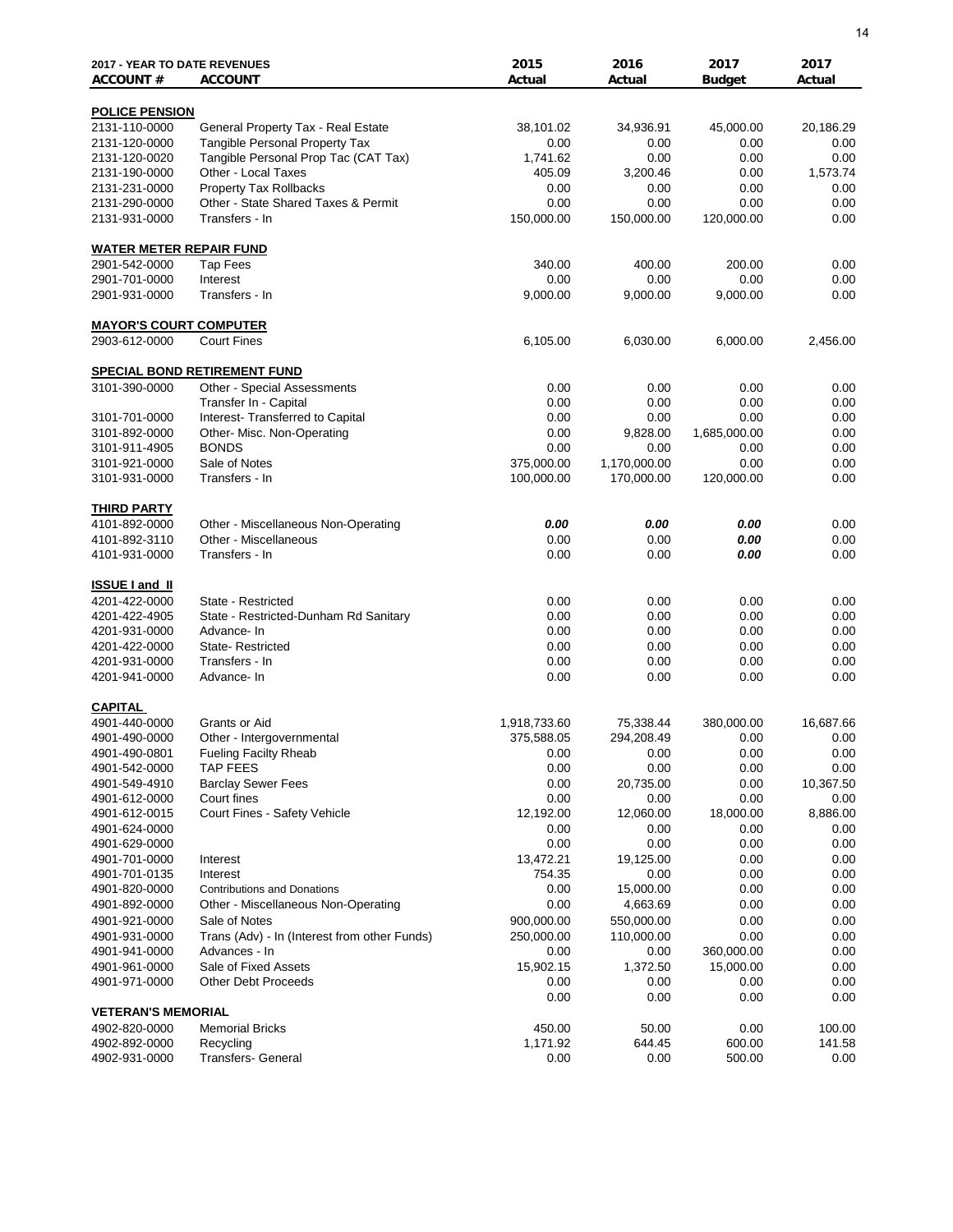| 2017 - YEAR TO DATE REVENUES |                                         | 2015          | 2016         | 2017          | 2017         |
|------------------------------|-----------------------------------------|---------------|--------------|---------------|--------------|
| <b>ACCOUNT#</b>              | <b>ACCOUNT</b>                          | Actual        | Actual       | <b>Budget</b> | Actual       |
| <b>BUILDING BOND</b>         |                                         |               |              |               |              |
| 7001-701-0000                | <b>INTEREST</b>                         | 0.00          | 0.00         | 0.00          | 0.00         |
| 7001-892-0000                | <b>OTHER</b>                            | 0.00          | 0.00         | 0.00          | 0.00         |
| <b>UNCLAIMED MONIES</b>      |                                         |               |              |               |              |
| 9101-892-0000                | Other - Miscellaneous Non-Operating     | 0.00          | 0.00         | 0.00          | 0.00         |
| <b>BUILDING BOND</b>         |                                         |               |              |               |              |
| 9901-544-0000                | Deposits                                | 6,000.00      | 2,500.00     | 0.00          | 0.00         |
| 9901-892-0000                | Other - Miscellaneous Non-Operating     | 0.00          | 0.00         | 0.00          | 0.00         |
| <b>Mayor's Court</b>         |                                         |               |              |               |              |
| 9902-690-0000                | Other-Fines, Licenses, & Permits        | 310,047.40    | 306,178.65   | 0.00          | 135,899.00   |
| 9902-892-0000                | Other- Misc. Non Operating              | 0.00          | 0.00         | 0.00          | 0.00         |
| <b>SECOND PARTY SERVICE</b>  |                                         |               |              |               |              |
| 9903-544-0000                | Other - Miscellaneous Non-Operating     | 24,758.90     | 23,174.70    | 0.00          | 20,925.00    |
| 9903-544-0001                | Deposits (Comm. Diversion Program)      | 0.00          | 0.00         | 0.00          | 0.00         |
| 9903-544-0007                | Deposits (Benevolent Fund-General)      | 1,353.20      | 1,272.00     | 0.00          | 2,040.00     |
| 9903-544-0008                | Deposits (Benevolent Fund-Events)       | 506.00        | 605.00       | 0.00          | 0.00         |
| 9903-544-0013                | Deposits (Animal Fund)                  | 0.00          | 0.00         | 0.00          | 25.00        |
| 9903-544-3200                | Deposits (Sr. Snow Plow)                | 10,416.00     | 9,744.00     | 0.00          | 168.00       |
| 9903-892-0000                | Other - Miscellaneous Non-Operating     | 0.00          | 10.00        | 0.00          | 0.00         |
| 9903-931-0000                | Transfers-In                            | 0.00          | 0.00         | 0.00          | 0.00         |
|                              | <b>WALTON HILLS/SAGAMORE HILLS JEDD</b> |               |              |               |              |
| 9904-130-0131                | Income Tax Withholding                  | 164,511.76    | 774,915.46   | 800,000.00    | 285,297.49   |
| 9904-130-0132                | Income Tax Individual                   |               | 298.65       |               | 139.77       |
|                              | <b>TOTAL</b>                            | 10,427,878.26 | 9,658,133.32 | 9.459.920.00  | 2,569,399.52 |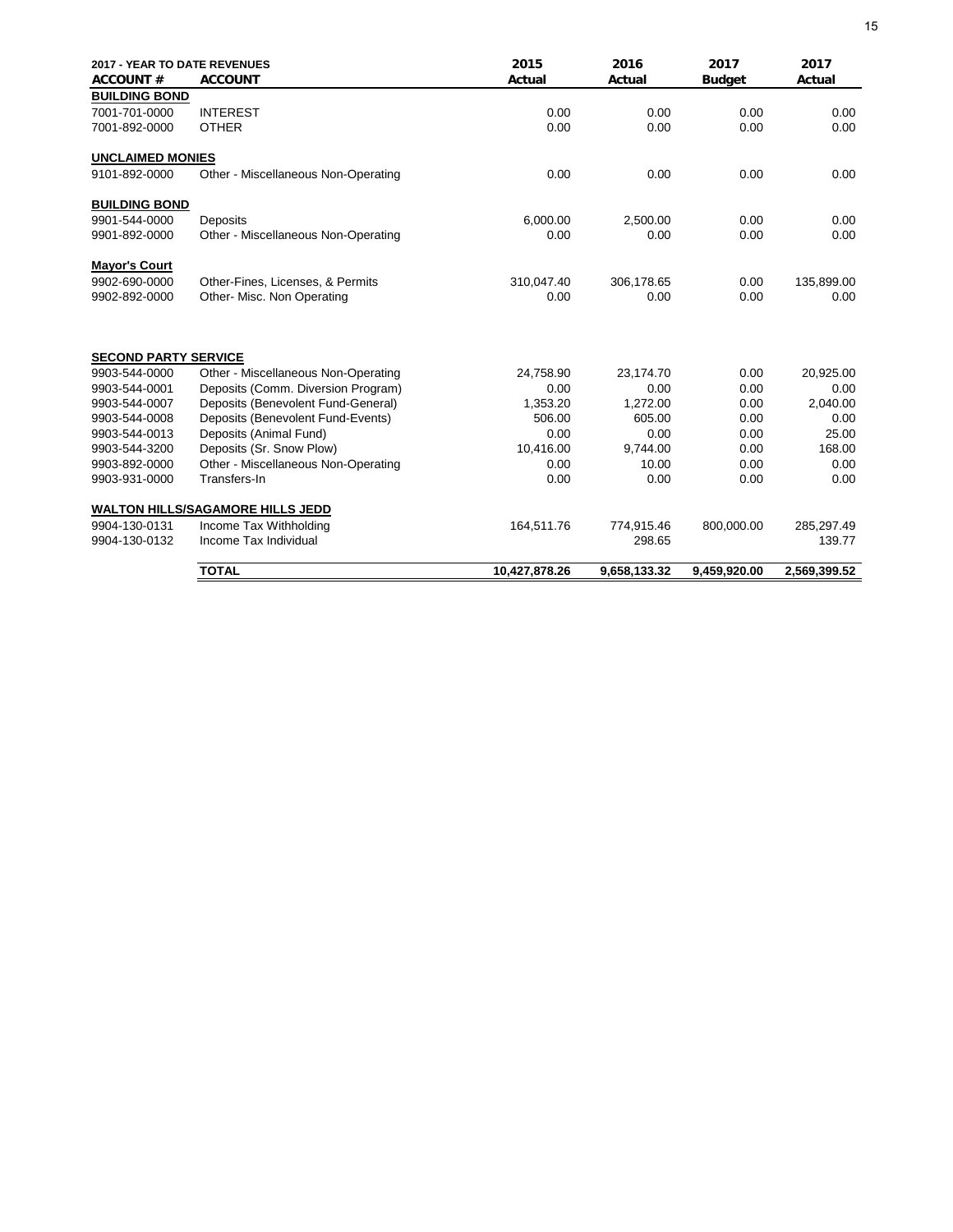| <b>2017 - YEAR TO DATE EXPENDITURES</b> |                                              | 2015       | 2016              | 2017              | 2017       |
|-----------------------------------------|----------------------------------------------|------------|-------------------|-------------------|------------|
| <b>Account Code</b>                     | <b>Account Name</b>                          | Actual     | Actual            | <b>Budget</b>     | Actual     |
|                                         |                                              |            |                   |                   |            |
| <b>General Fund</b>                     | <b>POLICE</b>                                |            |                   |                   |            |
| 1000-110-190-0000                       | Police Salary-FT                             | 901,695.59 | 917,754.60        | 983,183.00        | 376,007.99 |
| 1000-110-190-0001                       | Salary-Community Diversion                   | 0.00       | 0.00              | 0.00              | 0.00       |
| 1000-110-190-0010                       | Overtime Police                              | 18,501.90  | 21,697.38         | 15,000.00         | 9,856.99   |
| 1000-110-190-0011                       | Dispatch Salary-FT                           | 176,217.33 | 204,946.44        | 239,552.00        | 82,875.55  |
| 1000-110-190-0012                       | Dispatch Overtime                            | 3,866.03   | 10,392.37         | 5,000.00          | 2,019.53   |
| 1000-110-190-0190                       | Police Salary-PT                             | 152,245.58 | 122,816.96        | 90,000.00         | 49,913.52  |
| 1000-110-190-0198                       | Auxillary Salary - PT                        | 36,475.75  | 32,479.24         | 24,000.00         | 12,876.02  |
| 1000-110-190-0191                       | Dispatch Salary-PT                           | 218,620.20 | 172,196.51        | 100,000.00        | 61,757.41  |
| 1000-110-190-0194                       | Longevity                                    | 21,622.27  | 21,160.42         | 20,431.00         | 5,107.80   |
| 1000-110-190-0195                       | Employee Uniform Police                      | 0.00       | 0.00              | 0.00              | 0.00       |
| 1000-110-190-0196                       | <b>Employee Weapons Allowance</b>            |            |                   |                   | 0.00       |
|                                         |                                              | 8,100.00   | 7,650.00          | 7,650.00          |            |
| 1000-110-190-0197                       | Employee Uniform Dispatch                    | 0.00       | 0.00              | 0.00              | 0.00       |
| 1000-110-190-0200                       | Sick Leave Conversion                        | 0.00       | 49,739.54         | 0.00              | 0.00       |
| 1000-110-190-0201                       | Sick Leave Conversion-Dispatch               | 0.00       | 0.00              | 0.00              | 0.00       |
| 1000-110-190-0202                       | Sick Leave - Police                          | 9,591.88   | 7,463.94          | 0.00              | 5,255.65   |
| 1000-110-190-0203                       | Sick Leave - Injury Pay                      | 0.00       | 0.00              | 0.00              | 0.00       |
| 1000-110-190-0204                       | Sick Leave - Dispatch                        | 9,967.64   | 2,602.89          | 0.00              | 941.77     |
| 1000-110-190-7906                       | Payments in Lieu of Healthcare               | 0.00       | 0.00              | 0.00              | 0.00       |
| 1000-110-190-7916                       | Payments in Lieu of Healthcare-Dispatch      | 0.00       | 0.00              | 0.00              | 0.00       |
| 1000-110-211-0000                       | OPERS-Police                                 | 26,545.30  | 23,745.82         | 9,000.00          | 7,373.15   |
| 1000-110-211-0011                       | OPERS-Dispatch                               | 54,378.93  | 54,548.18         | 38,955.00         | 17,071.12  |
| 1000-110-213-0000                       | Medicare- Police                             | 15,237.46  | 15,622.92         | 15,909.00         | 6,016.28   |
| 1000-110-213-0011                       | Medicare-Dispatch                            | 5,646.80   | 5,509.31          | 4,923.00          | 2,130.07   |
| 1000-110-221-0000                       | Medical/Hospitalization-Police               | 114,891.30 | 140,894.11        | 150,450.00        | 62,847.33  |
| 1000-110-221-0011                       | Medical/Hospitalization-Dispatch             | 25,928.50  | 36,597.34         | 39,160.00         | 16,379.35  |
| 1000-110-222-0000                       | Life Insurance-Police                        | 3,908.75   | 4,976.20          | 5,649.00          | 1,855.00   |
| 1000-110-222-0011                       | Life Insurance-Dispatch                      | 530.00     | 892.00            | 800.00            | 331.25     |
| 1000-110-225-0000                       | Workers' Compensation                        | 23,711.26  | 22,053.45         | 12,500.00         | 12,978.70  |
| 1000-110-225-0011                       | Workers' Compensation-Dispatch               | 8,743.82   | 8,158.33          | 5,250.00          | 4,813.22   |
| 1000-110-240-0000                       | Unemployment Compensation                    | 0.00       | 0.00              | 0.00              | 0.00       |
| 1000-110-240-0011                       | Unemployment Compensation (Dispatch)         | 0.00       | 0.00              | 0.00              | 0.00       |
| 1000-110-251-0000                       | Uniform, Tool, and Equip Reimbursements      | 0.00       | 0.00              | 0.00              | 0.00       |
| 1000-110-252-0000                       | Travel and Transportation-Police             | 302.26     | 390.26            | 1,000.00          | 14.50      |
| 1000-110-252-0001                       | Travel and Transportation-Community Div      | 990.00     | 1,010.00          | 1,000.00          | 790.00     |
| 1000-110-260-0000                       | Lodging and Meals                            | 1,426.38   | 950.28            | 1,000.00          | 0.00       |
| 1000-110-270-0000                       | Uniforms and Clothing                        | 23,110.42  | 30,767.83         | 26,000.00         | 10,929.95  |
| 1000-110-270-0060                       | Uniforms and Clothing (Auxiliary)            | 1,290.43   | 3,237.93          | 2,000.00          | 335.48     |
| 1000-110-290-0000                       | Income Tax Reimbursement                     | 0.00       | 0.00              | 0.00              | 0.00       |
| 1000-110-321-0000                       | Telephone & Pagers                           | 4,156.02   | 4,337.74          | 4,400.00          | 1,807.51   |
| 1000-110-324-0000                       | Printing and Reproduction                    | 1,516.64   | 1,922.83          | 1,200.00          | 900.00     |
| 1000-110-330-0000                       | Rents and Leases                             | 0.00       | 0.00              | 0.00              | 0.00       |
| 1000-110-348-0000                       | <b>Training Services</b>                     | 865.00     | 5,976.85          | 4.000.00          | 1,021.99   |
| 1000-110-348-0060                       | Training Services (Auxiliary)                | 0.00       | 0.00              | 0.00              | 0.00       |
| 1000-110-349-0000                       | Professional and Technical Services          | 17,813.73  | 11,383.62         | 15,000.00         | 830.00     |
| 1000-110-391-0000                       | Dues and Fees                                | 29,286.89  | 27,513.00         | 30,000.00         | 25,990.50  |
| 1000-110-394-0000                       | Machinery, Equipment & Furniture             | 10,747.30  | 16,960.45         | 15,000.00         | 0.00       |
| 1000-110-399-0000                       | <b>Contractual Services</b>                  | 11,720.00  | 11,914.62         | 10,000.00         | 3,690.00   |
| 1000-110-410-0000                       | Office Supplies and Materials                | 7,837.98   | 9,808.69          | 8,000.00          | 6,325.39   |
| 1000-110-420-0000                       | <b>Operating Supplies and Materials</b>      | 29,220.70  | 30,332.11         | 20,000.00         | 15,186.31  |
| 1000-110-420-0060                       | <b>Auxiliary - Supplies</b>                  | 0.00       | 0.00              | 0.00              | 0.00       |
| 1000-110-420-6700                       |                                              |            |                   |                   |            |
| 1000-110-420-0120                       | Fuel                                         | 32,899.70  | 26,315.68<br>0.00 | 32,000.00<br>0.00 | 10,181.32  |
|                                         | <b>Operating Supplies - Auxiliary Police</b> | 0.00       |                   |                   | 0.00       |
| 1000-110-431-0000                       | R & M of Buildings and Land                  | 0.00       | 0.00              | 0.00              | 0.00       |
| 1000-110-432-0000                       | R & M of Machinery & Equipment               | 7,986.22   | 5,638.35          | 7,000.00          | 3,347.86   |
| 1000-110-433-0000                       | R & M of Motor vehicles                      | 18,582.20  | 24,175.22         | 15,000.00         | 2,649.81   |
| 1000-110-440-0000                       | Small Tools and Minor Equipment              | 0.00       | 1,011.79          | 1,000.00          | 1,110.55   |
| 1000-110-490-0000                       | Other - Supplies and Materials               | 1,026.43   | 1,413.78          | 1,000.00          | 0.00       |
| 1000-110-490-0003                       | Supplies and Materials- Prisoners            | 5,498.05   | 6,235.29          | 5,000.00          | 1,223.72   |
| 1000-110-520-0000                       | Equipment                                    | 993.85     | 7,003.23          | 3,000.00          | 0.00       |
| 1000-110-520-0482                       | <b>Equipment-Emergency Warning Sirens</b>    | 5,000.00   | 5,000.00          | 5,000.00          | 5,000.00   |
| 1000-110-550-0000                       | Motor Vehicle Equipment                      | 0.00       | 0.00              | 0.00              | 0.00       |
| 1000-110-600-0852                       | <b>Computers &amp; Supplies</b>              | 14,897.99  | 0.00              | 5,000.00          | 29,228.20  |

1000-120-440-0000 Small Tool and Minor Equipment **0.00 0.00 0.00 0.00**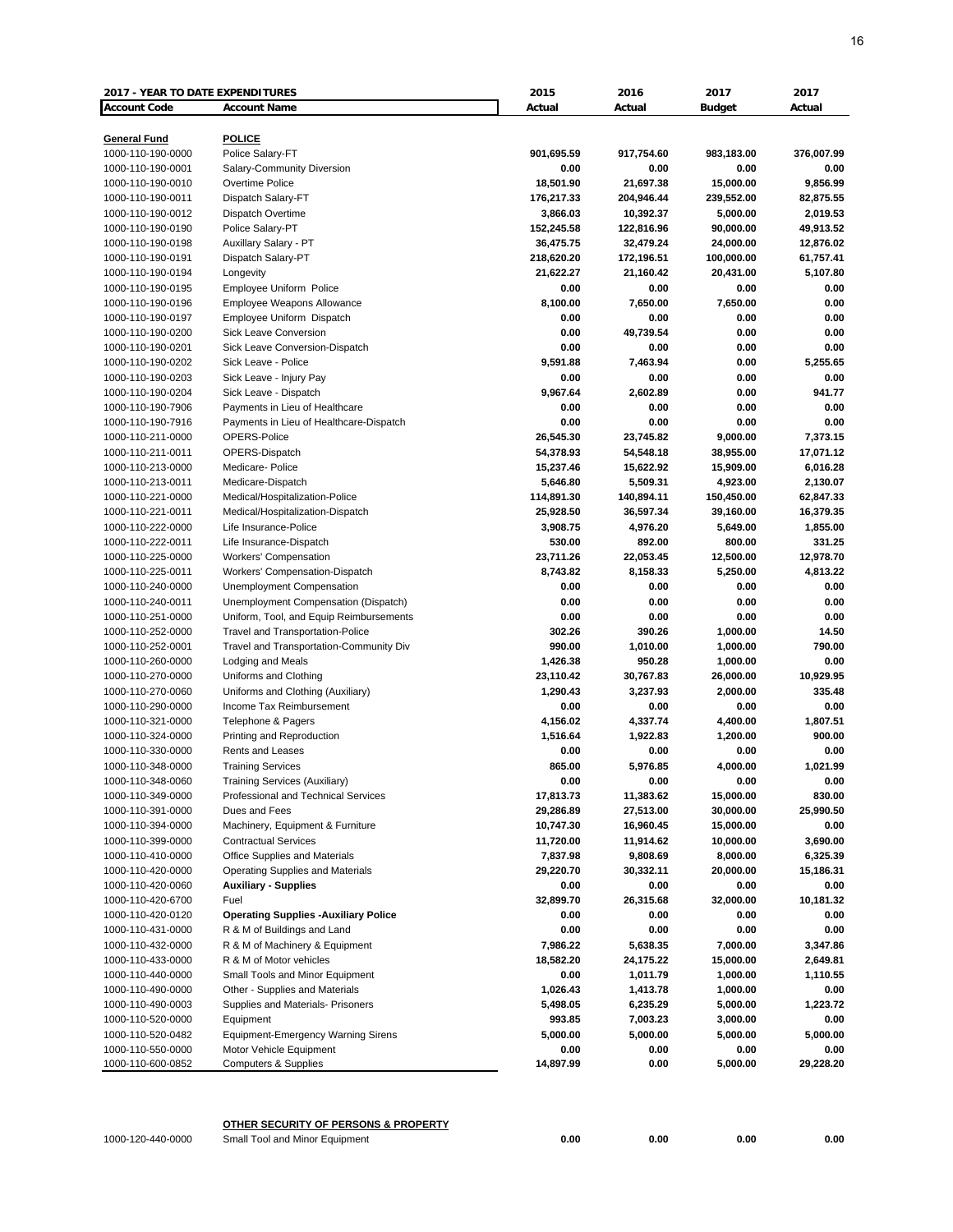| <b>2017 - YEAR TO DATE EXPENDITURES</b> |                                                     | 2015             | 2016         | 2017          | 2017         |
|-----------------------------------------|-----------------------------------------------------|------------------|--------------|---------------|--------------|
| <b>Account Code</b>                     | <b>Account Name</b>                                 | Actual           | Actual       | <b>Budget</b> | Actual       |
|                                         |                                                     |                  |              |               |              |
| 1000-120-590-0000                       | Capital Outlay                                      | 0.00             | 0.00         | 0.00          | 0.00         |
| 1000-120-640-0000                       | <b>Fire Contract</b>                                | 525,402.00       | 535,910.04   | 546,418.00    | 273,314.12   |
| 1000-130-311-0000                       | <b>Electricity- Street Lights</b>                   | 0.00             | 0.00         | 0.00          | 0.00         |
| 1000-140-399-0000                       | <b>Contractual Services</b>                         | 3,500.00         | 3,500.00     | 3,500.00      | 3,500.00     |
| 1000-150-311-0000                       | <b>Electricity- Traffic Lights</b>                  | 0.00             | 0.00         | 0.00          | 0.00         |
| 1000-150-349-0000                       | Professional and Technical Services                 | 0.00             | 0.00         | 0.00          | 0.00         |
| 1000-160-349-0000                       | <b>Other Professional</b>                           | 6,478.53         | 449.61       | 3,000.00      | 1,208.25     |
| 1000-210-349-2110                       | Board of Health                                     | 8,941.52         | 8,941.52     | 9,000.00      | 4,698.86     |
|                                         |                                                     |                  |              |               |              |
|                                         | <b>RECREATION and COMMUNITY LIFE</b>                |                  |              |               |              |
| 1000-310-190-0000                       | Salary                                              | 44,528.70        | 48,968.28    | 55,000.00     | 17,564.70    |
| 1000-310-190-0010                       | Overtime                                            | 0.00             | 915.93       | 0.00          | 0.00         |
| 1000-310-190-0192                       | Seasonal Salary                                     | 28,554.33        | 38,736.04    | 36,000.00     | 1,391.09     |
| 1000-310-190-0193                       | <b>Transportation Salary</b>                        | 20,034.54        | 12,076.51    | 20,000.00     | 4,657.47     |
| 1000-310-211-0000                       | Ohio Public Employees Retirement System             | 12,695.88        | 14,100.35    | 15,540.00     | 2,362.03     |
| 1000-310-212-0000                       | Social Security                                     | 0.00             | 0.00         | 0.00          | 0.00         |
| 1000-310-213-0000                       | Medicare                                            | 1,350.21         | 1,460.11     | 1,610.00      | 342.41       |
| 1000-310-225-0000                       | Workers' Compensation                               | 2,355.26         | 2,200.24     | 1,250.00      | 1,299.34     |
| 1000-310-252-0000                       | Travel & Transportation                             | 65.80            | 179.37       | 200.00        | 0.00         |
| 1000-310-260-0000                       | Lodging & Meals                                     | 171.95           | 1,576.15     | 2,000.00      | 499.54       |
| 1000-310-270-0000                       | Uniforms                                            | 0.00             | 420.00       | 0.00          | 174.00       |
| 1000-310-324-0000                       | Printing and Reproduction                           | 0.00             | 16.00        | 0.00          | 0.00         |
| 1000-310-330-0000                       | Rents and Leases                                    | 0.00             | 0.00         | 0.00          | 0.00         |
| 1000-310-348-0000                       | Training                                            | 0.00             | 0.00         | 0.00          | 0.00         |
| 1000-310-349-0000                       | Professional and Technical Services                 | 652.52           | 962.09       | 1,200.00      | 0.00         |
| 1000-310-349-2569                       | Professional - Golf Outing                          | 0.00             | 0.00         | 0.00          | 0.00         |
| 1000-310-349-3101                       | Trips                                               | 1,966.85         | 2,646.80     | 3,000.00      | 1,023.71     |
| 1000-310-349-3102                       | Exercise Program                                    | 0.00             | 0.00         | 0.00          | 0.00         |
| 1000-310-349-3104                       | <b>Special Events</b>                               | 8,610.91         | 14,782.18    | 15,000.00     | 2,373.17     |
| 1000-310-349-3105                       | Garage Sale                                         | 311.50           | 526.24       | 600.00        | 0.00         |
| 1000-310-349-3106                       | Parker program                                      | 8,681.22         | 11,667.43    | 12,000.00     | 50.00        |
| 1000-310-349-3107                       | Baseball                                            | 11,072.70        | 8,413.46     | 10,000.00     | 973.22       |
| 1000-310-349-4587                       | <b>Community Day</b>                                | 20,924.70        | 24,018.29    | 25,000.00     | 1,386.00     |
| 1000-310-349-9633                       | Music                                               | 0.00             | 0.00         | 0.00          | 0.00         |
| 1000-310-351-0000                       | Insurance and Bonding                               | 334.00           | 265.00       | 300.00        | 0.00         |
| 1000-310-353-3107                       | Liability Insurance                                 | 0.00             | 0.00         | 0.00          | 0.00         |
| 1000-310-391-0000                       | Dues & Fees                                         | 560.00           | 1,700.00     | 2,000.00      | 750.00       |
| 1000-310-394-0000                       | Machinery, Equipment & Furniture                    | 216.68           | 0.00         | 3,000.00      | 0.00         |
| 1000-310-399-0000                       | Contractual                                         | 20,000.00        | 20,000.00    | 20,000.00     | 0.00         |
| 1000-310-420-0000                       | <b>Operating Supplies and Materials</b>             | 1,866.03         | 3,635.20     | 2,000.00      | 980.76       |
| 1000-310-420-3108                       | <b>Operating Supplies -Concessions</b>              | 1,663.02         | 1,609.94     | 2,000.00      | 724.56       |
| 1000-310-420-3110                       | <b>Senior Services</b>                              | 8,177.02         | 8,121.20     | 6,500.00      | 4,307.20     |
| 1000-310-420-6700                       | Fuel                                                | 3,027.24         | 2,279.06     | 4,000.00      | 728.07       |
| 1000-310-420-8522                       | Operating Supplies and Materials-TGY                | 9.48             | 80.39        | 100.00        | 0.00         |
| 1000-310-431-0000                       | Land & Buildings                                    | 414.83           | 399.00       | 750.00        | 16.55        |
| 1000-310-432-0000                       | Repairs and Maint of Machinery & Equip              | 458.12           | 0.00         | 0.00          | 0.00         |
| 1000-310-433-0000                       | Repairs and Maint of Motor Vehicles                 | 2,002.23         | 2,486.73     | 2,500.00      | 796.74       |
| 1000-310-440-0000                       | Small Tools and Minor Equipment                     | 24.99            | 157.17       | 500.00        | 0.00         |
| 1000-310-500-0000                       | Capital Outlay                                      | 5,795.00         | 0.00         | 0.00          | 0.00         |
| 1000-310-600-0852                       | Other-Computers & Supplies                          | 0.00             | 187.96       | 200.00        | 0.00         |
| 1000-310-610-3103                       | Deposits Refunded                                   | 0.00             | 0.00         | 0.00          | 0.00         |
|                                         |                                                     |                  |              |               |              |
|                                         | <b>BUILDING DEPARTMENT</b>                          |                  |              |               |              |
| 1000-410-190-0000                       | Salary                                              | 26,018.23        | 16,006.12    | 21,500.00     | 5,384.60     |
| 1000-410-190-0010                       | Overtime<br>Part-Time                               | 0.00             | 0.00         | 0.00          | 0.00         |
| 1000-410-190-0190                       |                                                     | 0.00             | 0.00         | 0.00          | 0.00         |
| 1000-410-190-0192                       | Seasonal Salary<br>Sick Leave Conversion            | 0.00<br>0.00     | 0.00<br>0.00 | 0.00<br>0.00  | 0.00<br>0.00 |
| 1000-410-190-0200                       |                                                     |                  |              |               |              |
| 1000-410-190-0202                       | <b>Sick Leave</b><br>Payments in Lieu of Healthcare | 1,404.37<br>0.00 | 0.00<br>0.00 | 0.00<br>0.00  | 0.00<br>0.00 |
| 1000-410-190-7906                       |                                                     | 3,677.82         |              | 3,010.00      | 3,305.38     |
| 1000-410-211-0000                       | Ohio Public Employees Retirement System             |                  | 8,489.08     |               |              |
| 1000-410-213-0000                       | Medicare                                            | 394.38           | 237.88       | 312.00        | 78.10        |
|                                         |                                                     |                  |              |               |              |
|                                         | <b>BUILDING DEPARTMENT (continued)</b>              |                  |              |               |              |
| 1000-410-221-0000                       | Medical/Hospitalization                             | 0.00             | 566.45       | 0.00          | 0.00         |
| 1000-410-222-0000                       | Life Insurance                                      | 0.00             | 0.00         | 0.00          | 0.00         |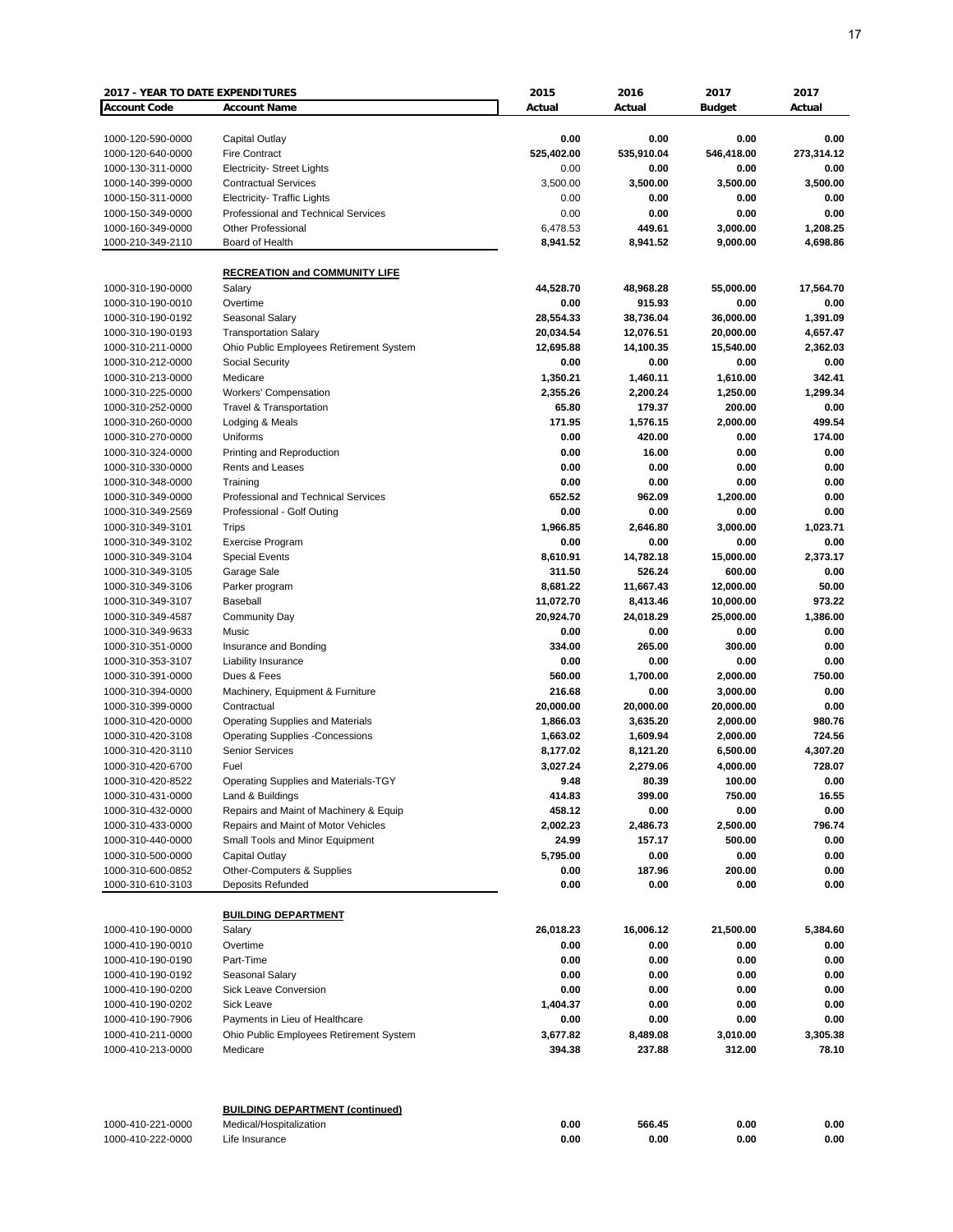| <b>2017 - YEAR TO DATE EXPENDITURES</b> |                                                     | 2015         | 2016           | 2017          | 2017         |
|-----------------------------------------|-----------------------------------------------------|--------------|----------------|---------------|--------------|
| <b>Account Code</b>                     | <b>Account Name</b>                                 | Actual       | Actual         | <b>Budget</b> | Actual       |
|                                         |                                                     |              |                |               |              |
| 1000-410-225-0000                       | Workers' Compensation                               | 584.87       | 544.37         | 315.00        | 320.54       |
| 1000-410-240-0000                       | Unemployment Compensation                           | 0.00         | 0.00           | 0.00          | 0.00         |
| 1000-410-252-0000                       | <b>Travel and Transportation</b>                    | 0.00         | 31.10          | 500.00        | 639.82       |
| 1000-410-260-0000                       | Lodging and Meals                                   | 0.00         | 0.00           | 500.00        | 0.00         |
| 1000-410-270-0000                       | Uniforms                                            | 0.00         | 0.00           | 0.00          | 0.00         |
| 1000-410-320-0000                       | Communications, Printing and Advertising            | 0.00         | 0.00           | 0.00          | 0.00         |
| 1000-410-348-0000                       | Training                                            | 0.00         | 0.00           | 500.00        | 0.00         |
| 1000-410-349-0000                       | Professional and Technical Services                 | 54,334.00    | 29,197.69      | 30,000.00     | 9,026.00     |
| 1000-410-391-0000                       | Dues & Fees                                         | 808.61       | 492.05         | 600.00        | 186.91       |
| 1000-410-394-0000                       | Machinery, Equipment & Furniture                    | 0.00         | 0.00           | 0.00          | 0.00         |
| 1000-410-395-0000                       | Land and Land Improvements                          | 1,000.00     | 0.00           | 0.00          | 0.00         |
| 1000-410-410-0000                       | Office Supplies and Materials                       | 530.75       | 828.28         | 500.00        | 0.00         |
| 1000-410-410-0852                       | <b>Computers &amp; Supplies</b>                     | 520.32       | 520.32         | 500.00        | 433.72       |
| 1000-410-420-0000                       | <b>Operating Supplies</b>                           | 0.00         | 441.50         | 500.00        | 98.61        |
| 1000-410-420-6700                       | <b>FUEL</b>                                         | 0.00         | 0.00           | 0.00          | 0.00         |
| 1000-410-433-0000                       | Repairs & Maint Motor Vehicles<br>Deposits Refunded | 0.00<br>0.00 | 954.32<br>0.00 | 0.00<br>0.00  | 0.00<br>0.00 |
| 1000-410-610-0000                       |                                                     |              |                |               |              |
|                                         | <b>ENGINEERING</b>                                  |              |                |               |              |
| 1000-490-190-0000                       | Salary                                              | 18,999.90    | 18,296.20      | 20,500.00     | 7,715.08     |
| 1000-490-211-0000                       | Ohio Public Employees Retirement System             | 2,565.26     | 2,561.50       | 2,870.00      | 835.62       |
| 1000-490-213-0000                       | Medicare                                            | 275.51       | 265.29         | 297.00        | 111.81       |
| 1000-490-225-0000                       | <b>Workers' Compensation</b>                        | 371.43       | 345.06         | 188.00        | 202.88       |
| 1000-490-346-0000                       | <b>Engineering Services</b>                         | 0.00         | 0.00           | 0.00          | 0.00         |
| 1000-490-391-0000                       | Dues and Fees                                       | 0.00         | 0.00           | 0.00          | 0.00         |
| 1000-490-399-0000                       | Contractual Services-Engineering                    | 0.00         | 0.00           | 0.00          | 0.00         |
|                                         |                                                     |              |                |               |              |
|                                         | <b>UTILITIES</b>                                    |              |                |               |              |
| 1000-519-311-0000                       | Electricity                                         | 72,375.33    | 80,469.27      | 70,000.00     | 30,475.32    |
| 1000-529-313-0000                       | <b>Natural Gas</b>                                  | 24,695.09    | 20,990.95      | 25,000.00     | 16,066.81    |
| 1000-539-312-0000                       | Water and Sewage                                    | 6,126.78     | 1,520.18       | 4,000.00      | 791.47       |
| 1000-549-312-0000                       | Water and Sewage                                    | 690.00       | 690.00         | 0.00          | 0.00         |
| 1000-551-349-0000                       | Other- Professional and Technical Services          | 0.00         | 0.00           | 0.00          | 0.00         |
| 1000-559-347-0000                       | <b>Planning Consultants</b>                         | 0.00         | 0.00           | 0.00          | 0.00         |
| 1000-569-398-0000                       | Garbage and Trash Removal                           | 150,323.02   | 141,548.17     | 135,000.00    | 60,196.00    |
| 1000-592-349-0000                       | Other- Professional and Technical Services          | 0.00         | 0.00           | 0.00          | 0.00         |
| 1000-599-321-0000                       | Telephone                                           | 29,576.22    | 22,584.16      | 17,500.00     | 8,959.01     |
| 1000-599-329-0000                       | Other communications                                | 10,737.14    | 14,736.35      | 14,000.00     | 10,574.12    |
|                                         | <b>SERVICE DEPARTMENT</b>                           |              |                |               |              |
| 1000-620-190-0000                       | Salary                                              | 83,617.81    | 89,247.91      | 98,816.00     | 23,098.40    |
| 1000-620-190-0010                       | Overtime                                            | 4,212.47     | 3,711.07       | 5,000.00      | 1,727.83     |
| 1000-620-190-0190                       | Part-time                                           | 0.00         | 0.00           | 0.00          | 0.00         |
| 1000-620-190-0193                       | Salary -Seasonal                                    | 0.00         | 0.00           | 0.00          | 0.00         |
| 1000-620-190-0200                       | Sick Leave Conversion                               | 0.00         | 0.00           | 0.00          | 0.00         |
| 1000-620-190-0202                       | Sick Leave                                          | 1,404.38     | 416.00         | 0.00          | 0.00         |
| 1000-620-211-0000                       | Ohio Public Employees Retirement System             | 12,064.34    | 9,356.68       | 13,834.00     | 2,972.62     |
| 1000-620-213-0000                       | Medicare                                            | 1,253.88     | 1,502.94       | 1,433.00      | 351.57       |
| 1000-620-221-0000                       | Medical/Hospitalization                             | 24,551.94    | 31,838.07      | 27,000.00     | 13,444.75    |
| 1000-620-222-0000                       | Life Insurance                                      | 265.00       | 344.50         | 265.00        | 132.50       |
| 1000-620-225-0000                       | <b>Workers' Compensation</b>                        | 2,350.54     | 2,168.45       | 1,200.00      | 1,267.96     |
| 1000-620-252-0000                       | <b>Travel and Transportation</b>                    | 0.00         | 0.00           | 0.00          | 0.00         |
| 1000-620-260-0000                       | Lodging and Meals                                   | 0.00         | 0.00           | 0.00          | 0.00         |
| 1000-620-270-0000                       | Uniforms and Clothing                               | 872.86       | 1,594.88       | 1,500.00      | 794.28       |
| 1000-620-330-0000                       | Rents and Leases                                    | 0.00         | 0.00           | 0.00          | 0.00         |
| 1000-620-346-0000                       | <b>Engineering Services</b>                         | 0.00         | 0.00           | 0.00          | 0.00         |
| 1000-620-348-0000                       | <b>Training Services</b>                            | 0.00         | 0.00           | 0.00          | 0.00         |
| 1000-620-349-0000                       | Professional and Technical Services                 | 10,741.49    | 2,476.53       | 25,000.00     | 2,313.01     |
| 1000-620-391-0000                       | Dues and Fees                                       | 156.50       | 53.25          | 200.00        | 0.00         |
| 1000-620-394-0000                       | Machinery, Equipment & Furniture                    | 0.00         | 0.00           | 0.00          | 0.00         |
|                                         | <b>SERVICE DEPARTMENT (continued)</b>               |              |                |               |              |
| 1000-620-395-5001                       | Land and Improvements-Recycling                     | 0.00         | 0.00           | 0.00          | 0.00         |
| 1000-620-420-0000                       | <b>Operating Supplies and Materials</b>             | 2,165.33     | 5,320.58       | 5,000.00      | 24,611.32    |
| 1000-620-420-6700                       | Fuel                                                | 0.00         | 0.00           | 0.00          | 0.00         |
| 1000-620-431-0000                       | Repairs and Maint of Buildings and Land             | 51,848.24    | 67,667.20      | 50,000.00     | 35,359.75    |
|                                         |                                                     |              |                |               |              |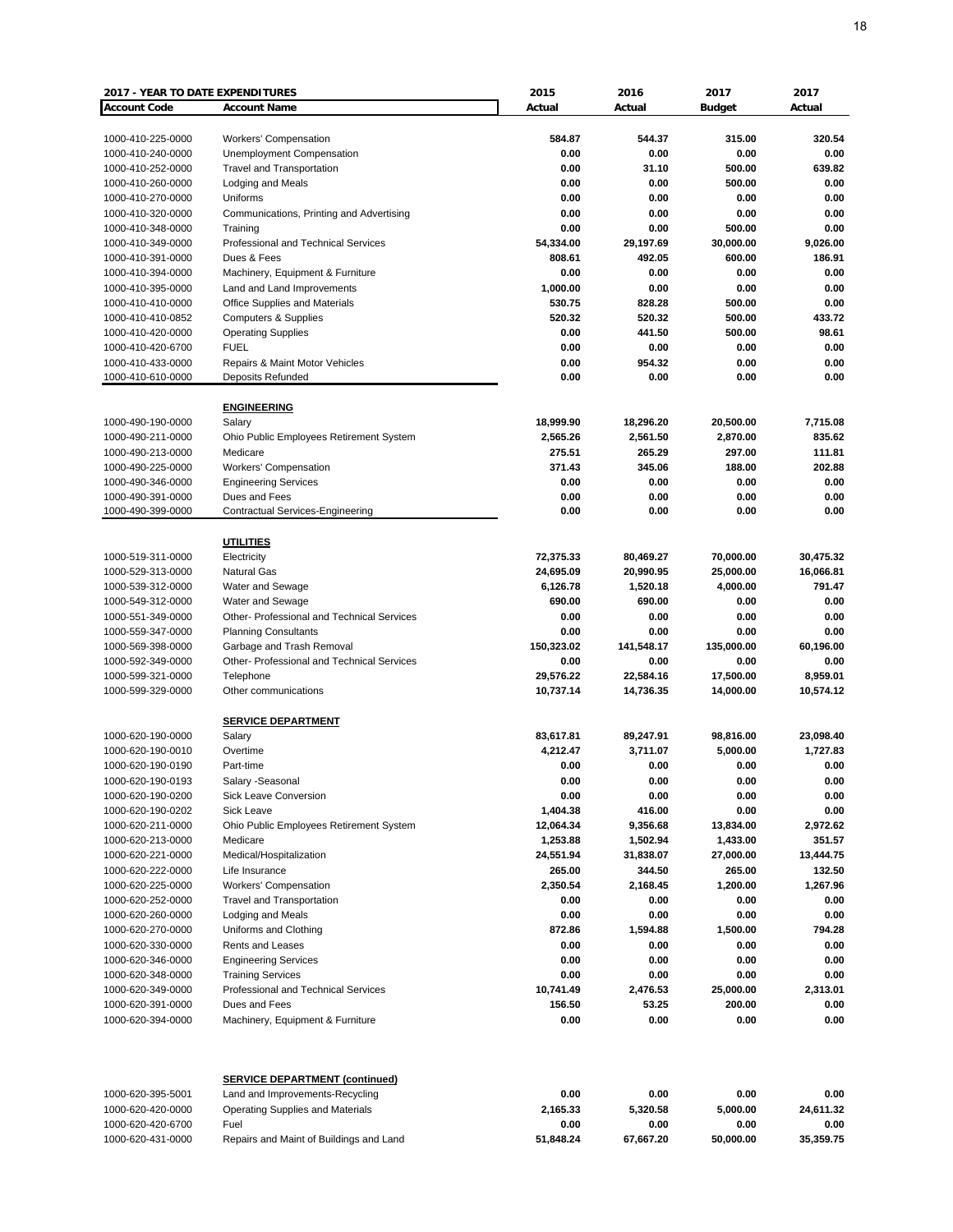|                                        |                                                                                                                                                                                                                                                                                                                                                                                                                                                                                                                                                                                                                                                                                                                                                                                                                                                                                                                                                                                                                                                                                                                                                                                                                                                                                                                                                                                                                                                                                                                                                                                                       | 2015             | 2016             | 2017             | 2017         |
|----------------------------------------|-------------------------------------------------------------------------------------------------------------------------------------------------------------------------------------------------------------------------------------------------------------------------------------------------------------------------------------------------------------------------------------------------------------------------------------------------------------------------------------------------------------------------------------------------------------------------------------------------------------------------------------------------------------------------------------------------------------------------------------------------------------------------------------------------------------------------------------------------------------------------------------------------------------------------------------------------------------------------------------------------------------------------------------------------------------------------------------------------------------------------------------------------------------------------------------------------------------------------------------------------------------------------------------------------------------------------------------------------------------------------------------------------------------------------------------------------------------------------------------------------------------------------------------------------------------------------------------------------------|------------------|------------------|------------------|--------------|
| <b>Account Code</b>                    | <b>Account Name</b>                                                                                                                                                                                                                                                                                                                                                                                                                                                                                                                                                                                                                                                                                                                                                                                                                                                                                                                                                                                                                                                                                                                                                                                                                                                                                                                                                                                                                                                                                                                                                                                   | Actual           | Actual           | <b>Budget</b>    | Actual       |
|                                        |                                                                                                                                                                                                                                                                                                                                                                                                                                                                                                                                                                                                                                                                                                                                                                                                                                                                                                                                                                                                                                                                                                                                                                                                                                                                                                                                                                                                                                                                                                                                                                                                       |                  |                  |                  |              |
| 1000-620-431-6208                      | <b>Building Supplies</b>                                                                                                                                                                                                                                                                                                                                                                                                                                                                                                                                                                                                                                                                                                                                                                                                                                                                                                                                                                                                                                                                                                                                                                                                                                                                                                                                                                                                                                                                                                                                                                              | 0.00             | 0.00             | 0.00             | 0.00         |
| 1000-620-431-6209                      | <b>Hardware Supplies</b>                                                                                                                                                                                                                                                                                                                                                                                                                                                                                                                                                                                                                                                                                                                                                                                                                                                                                                                                                                                                                                                                                                                                                                                                                                                                                                                                                                                                                                                                                                                                                                              | 0.00             | 0.00             | 0.00             | 0.00         |
| 1000-620-432-0000                      |                                                                                                                                                                                                                                                                                                                                                                                                                                                                                                                                                                                                                                                                                                                                                                                                                                                                                                                                                                                                                                                                                                                                                                                                                                                                                                                                                                                                                                                                                                                                                                                                       | 918.97           | 2,063.94         | 2,000.00         | 0.00         |
| 1000-620-432-6220                      |                                                                                                                                                                                                                                                                                                                                                                                                                                                                                                                                                                                                                                                                                                                                                                                                                                                                                                                                                                                                                                                                                                                                                                                                                                                                                                                                                                                                                                                                                                                                                                                                       | 0.00             | 0.00             | 0.00             | 0.00         |
| 1000-620-432-6230                      |                                                                                                                                                                                                                                                                                                                                                                                                                                                                                                                                                                                                                                                                                                                                                                                                                                                                                                                                                                                                                                                                                                                                                                                                                                                                                                                                                                                                                                                                                                                                                                                                       | 0.00             | 0.00             | 0.00             | 0.00         |
| 1000-620-433-0000                      |                                                                                                                                                                                                                                                                                                                                                                                                                                                                                                                                                                                                                                                                                                                                                                                                                                                                                                                                                                                                                                                                                                                                                                                                                                                                                                                                                                                                                                                                                                                                                                                                       | 0.00<br>0.00     | 0.00             | 0.00             | 0.00<br>0.00 |
| 1000-620-433-6110<br>1000-620-433-6225 |                                                                                                                                                                                                                                                                                                                                                                                                                                                                                                                                                                                                                                                                                                                                                                                                                                                                                                                                                                                                                                                                                                                                                                                                                                                                                                                                                                                                                                                                                                                                                                                                       | 0.00             | 0.00<br>0.00     | 0.00<br>0.00     | 0.00         |
| 1000-620-433-6310                      |                                                                                                                                                                                                                                                                                                                                                                                                                                                                                                                                                                                                                                                                                                                                                                                                                                                                                                                                                                                                                                                                                                                                                                                                                                                                                                                                                                                                                                                                                                                                                                                                       | 0.00             | 0.00             | 0.00             | 0.00         |
| 1000-620-440-0000                      |                                                                                                                                                                                                                                                                                                                                                                                                                                                                                                                                                                                                                                                                                                                                                                                                                                                                                                                                                                                                                                                                                                                                                                                                                                                                                                                                                                                                                                                                                                                                                                                                       | 0.00             | 573.24           | 0.00             | 0.00         |
| 1000-620-490-0000                      |                                                                                                                                                                                                                                                                                                                                                                                                                                                                                                                                                                                                                                                                                                                                                                                                                                                                                                                                                                                                                                                                                                                                                                                                                                                                                                                                                                                                                                                                                                                                                                                                       | 0.00             | 0.00             | 0.00             | 0.00         |
| 1000-620-490-0000-1                    |                                                                                                                                                                                                                                                                                                                                                                                                                                                                                                                                                                                                                                                                                                                                                                                                                                                                                                                                                                                                                                                                                                                                                                                                                                                                                                                                                                                                                                                                                                                                                                                                       | 0.00             | 0.00             | 0.00             | 0.00         |
| 1000-620-520-0000                      |                                                                                                                                                                                                                                                                                                                                                                                                                                                                                                                                                                                                                                                                                                                                                                                                                                                                                                                                                                                                                                                                                                                                                                                                                                                                                                                                                                                                                                                                                                                                                                                                       | 0.00             | 0.00             | 0.00             | 0.00         |
| 1000-620-640-0000                      |                                                                                                                                                                                                                                                                                                                                                                                                                                                                                                                                                                                                                                                                                                                                                                                                                                                                                                                                                                                                                                                                                                                                                                                                                                                                                                                                                                                                                                                                                                                                                                                                       | 0.00             | 0.00             | 0.00             | 0.00         |
| 1000-630-349-0000                      | Professional and Technical Services                                                                                                                                                                                                                                                                                                                                                                                                                                                                                                                                                                                                                                                                                                                                                                                                                                                                                                                                                                                                                                                                                                                                                                                                                                                                                                                                                                                                                                                                                                                                                                   | 0.00             | 0.00             | 0.00             | 0.00         |
| 1000-630-390-0000                      | Contractual -Senior Snow plowing                                                                                                                                                                                                                                                                                                                                                                                                                                                                                                                                                                                                                                                                                                                                                                                                                                                                                                                                                                                                                                                                                                                                                                                                                                                                                                                                                                                                                                                                                                                                                                      | 0.00             | 0.00             | 0.00             | 0.00         |
| 1000-630-420-0000                      | <b>Operating Supplies -Salt</b>                                                                                                                                                                                                                                                                                                                                                                                                                                                                                                                                                                                                                                                                                                                                                                                                                                                                                                                                                                                                                                                                                                                                                                                                                                                                                                                                                                                                                                                                                                                                                                       | 0.00             | 0.00             | 0.00             | 0.00         |
| 1000-630-432-6320                      | R & M - Snow Plows                                                                                                                                                                                                                                                                                                                                                                                                                                                                                                                                                                                                                                                                                                                                                                                                                                                                                                                                                                                                                                                                                                                                                                                                                                                                                                                                                                                                                                                                                                                                                                                    | 0.00             | 0.00             | 0.00             | 0.00         |
| 1000-640-399-6201                      | R & M-Sanitary Sewers                                                                                                                                                                                                                                                                                                                                                                                                                                                                                                                                                                                                                                                                                                                                                                                                                                                                                                                                                                                                                                                                                                                                                                                                                                                                                                                                                                                                                                                                                                                                                                                 | 28,489.82        | 28,011.70        | 25,000.00        | 28,279.64    |
|                                        |                                                                                                                                                                                                                                                                                                                                                                                                                                                                                                                                                                                                                                                                                                                                                                                                                                                                                                                                                                                                                                                                                                                                                                                                                                                                                                                                                                                                                                                                                                                                                                                                       |                  |                  |                  |              |
|                                        | <b>2017 - YEAR TO DATE EXPENDITURES</b><br>R & M of Machinery & Equip<br>R & M of Machinery & Equip-Major<br>R & M of Machinery & Equip-Minor<br>R & M of Motor Vehicles<br>R & M of Motor Vehicles<br>R & M of Motor Vehicles<br>R & M of Motor Vehicles<br>Small Tools and Minor Equipment<br>Other - Supplies and Materials<br><b>Other Operating Supplies</b><br>Equipment<br>Leaf Dumping<br><b>MAYOR</b><br>Salary - MAYOR<br>Payments in Lieu of Healthcare<br>Ohio Public Employees Retirement System<br>Medicare<br>Medical/Hospitalization<br>Life Insurance<br><b>Workers' Compensation</b><br><b>Travel and Transportation</b><br>Other - Employee Reimbursements<br>Housing & Meals<br>Printing and Reproduction<br>Rents and Leases<br>Professional and Technical Services<br><b>Education Expenses</b><br>Dues and Fees<br>Machinery, Equipment & Furniture<br><b>Contractual Services</b><br><b>Office Supplies and Materials</b><br><b>Operating Supplies and Materials</b><br><b>COUNCIL</b><br>Salaries - Council<br>Ohio Public Employees Retirement System<br>Social Security<br>Medicare<br><b>Workers' Compensation</b><br><b>Travel and Transportation</b><br>Lodging & Meals<br>Printing and Reproduction<br>Advertising<br>Training<br>Professional and Technical Services<br><b>Education Exp</b><br>Dues and Fees<br><b>Contractual Services</b><br><b>Contractual Services-Education Exp</b><br>Contractual Services- Master Plan<br><b>COUNCIL (continued)</b><br>Office Supplies and Materials<br><b>Operating Supplies and Materials</b><br>Unemployment Compensation |                  |                  |                  |              |
| 1000-710-131-0000                      |                                                                                                                                                                                                                                                                                                                                                                                                                                                                                                                                                                                                                                                                                                                                                                                                                                                                                                                                                                                                                                                                                                                                                                                                                                                                                                                                                                                                                                                                                                                                                                                                       | 60,114.36        | 57,887.96        | 61,650.00        | 22,264.60    |
| 1000-710-131-7906                      |                                                                                                                                                                                                                                                                                                                                                                                                                                                                                                                                                                                                                                                                                                                                                                                                                                                                                                                                                                                                                                                                                                                                                                                                                                                                                                                                                                                                                                                                                                                                                                                                       | 0.00             | 0.00             | 0.00             | 0.00         |
| 1000-710-211-0000                      |                                                                                                                                                                                                                                                                                                                                                                                                                                                                                                                                                                                                                                                                                                                                                                                                                                                                                                                                                                                                                                                                                                                                                                                                                                                                                                                                                                                                                                                                                                                                                                                                       | 8,111.69         | 8,272.32         | 8,631.00         | 3,109.64     |
| 1000-710-213-0000                      |                                                                                                                                                                                                                                                                                                                                                                                                                                                                                                                                                                                                                                                                                                                                                                                                                                                                                                                                                                                                                                                                                                                                                                                                                                                                                                                                                                                                                                                                                                                                                                                                       | 901.26           | 1,025.60         | 894.00           | 323.13       |
| 1000-710-221-0000                      |                                                                                                                                                                                                                                                                                                                                                                                                                                                                                                                                                                                                                                                                                                                                                                                                                                                                                                                                                                                                                                                                                                                                                                                                                                                                                                                                                                                                                                                                                                                                                                                                       | 22,117.62        | 19,628.53        | 13,570.00        | 6,307.25     |
| 1000-710-222-0000                      |                                                                                                                                                                                                                                                                                                                                                                                                                                                                                                                                                                                                                                                                                                                                                                                                                                                                                                                                                                                                                                                                                                                                                                                                                                                                                                                                                                                                                                                                                                                                                                                                       | 132.50           | 172.75           | 159.00           | 66.25        |
| 1000-710-225-0000                      |                                                                                                                                                                                                                                                                                                                                                                                                                                                                                                                                                                                                                                                                                                                                                                                                                                                                                                                                                                                                                                                                                                                                                                                                                                                                                                                                                                                                                                                                                                                                                                                                       | 1,350.84         | 1,256.00         | 700.00           | 738.98       |
| 1000-710-252-0000                      |                                                                                                                                                                                                                                                                                                                                                                                                                                                                                                                                                                                                                                                                                                                                                                                                                                                                                                                                                                                                                                                                                                                                                                                                                                                                                                                                                                                                                                                                                                                                                                                                       | 804.85           | 2,805.37         | 800.00           | 500.00       |
| 1000-710-259-0000                      |                                                                                                                                                                                                                                                                                                                                                                                                                                                                                                                                                                                                                                                                                                                                                                                                                                                                                                                                                                                                                                                                                                                                                                                                                                                                                                                                                                                                                                                                                                                                                                                                       | 0.00             | 0.00             | 0.00             | 0.00         |
| 1000-710-260-0000                      |                                                                                                                                                                                                                                                                                                                                                                                                                                                                                                                                                                                                                                                                                                                                                                                                                                                                                                                                                                                                                                                                                                                                                                                                                                                                                                                                                                                                                                                                                                                                                                                                       | 1,034.55         | 3,901.31         | 2,000.00         | 643.52       |
| 1000-710-324-0000                      |                                                                                                                                                                                                                                                                                                                                                                                                                                                                                                                                                                                                                                                                                                                                                                                                                                                                                                                                                                                                                                                                                                                                                                                                                                                                                                                                                                                                                                                                                                                                                                                                       | 0.00             | 0.00             | 0.00             | 0.00         |
| 1000-710-330-0000                      |                                                                                                                                                                                                                                                                                                                                                                                                                                                                                                                                                                                                                                                                                                                                                                                                                                                                                                                                                                                                                                                                                                                                                                                                                                                                                                                                                                                                                                                                                                                                                                                                       | 0.00             | 0.00             | 0.00             | 0.00         |
| 1000-710-349-0000                      |                                                                                                                                                                                                                                                                                                                                                                                                                                                                                                                                                                                                                                                                                                                                                                                                                                                                                                                                                                                                                                                                                                                                                                                                                                                                                                                                                                                                                                                                                                                                                                                                       | 27.96            | 0.00             | 0.00             | 0.00         |
| 1000-710-349-7150                      |                                                                                                                                                                                                                                                                                                                                                                                                                                                                                                                                                                                                                                                                                                                                                                                                                                                                                                                                                                                                                                                                                                                                                                                                                                                                                                                                                                                                                                                                                                                                                                                                       | 0.00             | 0.00             | 0.00             | 0.00         |
| 1000-710-391-0000                      |                                                                                                                                                                                                                                                                                                                                                                                                                                                                                                                                                                                                                                                                                                                                                                                                                                                                                                                                                                                                                                                                                                                                                                                                                                                                                                                                                                                                                                                                                                                                                                                                       | 4,248.03         | 3,803.03         | 5,000.00         | 1,053.03     |
| 1000-710-394-0000                      |                                                                                                                                                                                                                                                                                                                                                                                                                                                                                                                                                                                                                                                                                                                                                                                                                                                                                                                                                                                                                                                                                                                                                                                                                                                                                                                                                                                                                                                                                                                                                                                                       | 174.98           | 0.00             | 0.00             | 0.00         |
| 1000-710-399-0000                      |                                                                                                                                                                                                                                                                                                                                                                                                                                                                                                                                                                                                                                                                                                                                                                                                                                                                                                                                                                                                                                                                                                                                                                                                                                                                                                                                                                                                                                                                                                                                                                                                       | 0.00             | 0.00             | 0.00             | 0.00         |
| 1000-710-410-0000                      |                                                                                                                                                                                                                                                                                                                                                                                                                                                                                                                                                                                                                                                                                                                                                                                                                                                                                                                                                                                                                                                                                                                                                                                                                                                                                                                                                                                                                                                                                                                                                                                                       | 2,041.41<br>0.00 | 216.24<br>201.10 | 1,000.00<br>0.00 | 0.00<br>7.96 |
| 1000-710-420-0000                      |                                                                                                                                                                                                                                                                                                                                                                                                                                                                                                                                                                                                                                                                                                                                                                                                                                                                                                                                                                                                                                                                                                                                                                                                                                                                                                                                                                                                                                                                                                                                                                                                       |                  |                  |                  |              |
|                                        |                                                                                                                                                                                                                                                                                                                                                                                                                                                                                                                                                                                                                                                                                                                                                                                                                                                                                                                                                                                                                                                                                                                                                                                                                                                                                                                                                                                                                                                                                                                                                                                                       |                  |                  |                  |              |
| 1000-715-111-0000                      |                                                                                                                                                                                                                                                                                                                                                                                                                                                                                                                                                                                                                                                                                                                                                                                                                                                                                                                                                                                                                                                                                                                                                                                                                                                                                                                                                                                                                                                                                                                                                                                                       | 64,284.30        | 65,569.40        | 65,569.00        | 25,475.70    |
| 1000-715-211-0000                      |                                                                                                                                                                                                                                                                                                                                                                                                                                                                                                                                                                                                                                                                                                                                                                                                                                                                                                                                                                                                                                                                                                                                                                                                                                                                                                                                                                                                                                                                                                                                                                                                       | 8,672.55         | 9,140.01         | 9,180.00         | 2,846.05     |
| 1000-715-212-0000                      |                                                                                                                                                                                                                                                                                                                                                                                                                                                                                                                                                                                                                                                                                                                                                                                                                                                                                                                                                                                                                                                                                                                                                                                                                                                                                                                                                                                                                                                                                                                                                                                                       | 0.00             | 0.00             | 0.00             | 0.00         |
| 1000-715-213-0000                      |                                                                                                                                                                                                                                                                                                                                                                                                                                                                                                                                                                                                                                                                                                                                                                                                                                                                                                                                                                                                                                                                                                                                                                                                                                                                                                                                                                                                                                                                                                                                                                                                       | 996.67           | 950.75           | 951.00           | 370.41       |
| 1000-715-225-0000                      |                                                                                                                                                                                                                                                                                                                                                                                                                                                                                                                                                                                                                                                                                                                                                                                                                                                                                                                                                                                                                                                                                                                                                                                                                                                                                                                                                                                                                                                                                                                                                                                                       | 1,499.20         | 1,392.76         | 800.00           | 818.91       |
| 1000-715-252-0000                      |                                                                                                                                                                                                                                                                                                                                                                                                                                                                                                                                                                                                                                                                                                                                                                                                                                                                                                                                                                                                                                                                                                                                                                                                                                                                                                                                                                                                                                                                                                                                                                                                       | 0.00             | 0.00             | 0.00             | 0.00         |
| 1000-715-260-0000                      |                                                                                                                                                                                                                                                                                                                                                                                                                                                                                                                                                                                                                                                                                                                                                                                                                                                                                                                                                                                                                                                                                                                                                                                                                                                                                                                                                                                                                                                                                                                                                                                                       | 0.00             | 0.00             | 0.00             | 0.00         |
| 1000-715-324-0000                      |                                                                                                                                                                                                                                                                                                                                                                                                                                                                                                                                                                                                                                                                                                                                                                                                                                                                                                                                                                                                                                                                                                                                                                                                                                                                                                                                                                                                                                                                                                                                                                                                       | 0.00             | 0.00             | 0.00             | 0.00         |
| 1000-715-325-0000                      |                                                                                                                                                                                                                                                                                                                                                                                                                                                                                                                                                                                                                                                                                                                                                                                                                                                                                                                                                                                                                                                                                                                                                                                                                                                                                                                                                                                                                                                                                                                                                                                                       | 0.00             | 0.00             | 0.00             | 0.00         |
| 1000-715-348-0000                      |                                                                                                                                                                                                                                                                                                                                                                                                                                                                                                                                                                                                                                                                                                                                                                                                                                                                                                                                                                                                                                                                                                                                                                                                                                                                                                                                                                                                                                                                                                                                                                                                       | 0.00             | 0.00             | 0.00             | 0.00         |
| 1000-715-349-0000                      |                                                                                                                                                                                                                                                                                                                                                                                                                                                                                                                                                                                                                                                                                                                                                                                                                                                                                                                                                                                                                                                                                                                                                                                                                                                                                                                                                                                                                                                                                                                                                                                                       | 0.00             | 0.00             | 0.00             | 0.00         |
| 1000-715-349-7150                      |                                                                                                                                                                                                                                                                                                                                                                                                                                                                                                                                                                                                                                                                                                                                                                                                                                                                                                                                                                                                                                                                                                                                                                                                                                                                                                                                                                                                                                                                                                                                                                                                       | 0.00             | 0.00             | 0.00             | 0.00         |
| 1000-715-391-0000                      |                                                                                                                                                                                                                                                                                                                                                                                                                                                                                                                                                                                                                                                                                                                                                                                                                                                                                                                                                                                                                                                                                                                                                                                                                                                                                                                                                                                                                                                                                                                                                                                                       | 0.00             | 0.00             | 0.00             | 0.00         |
| 1000-715-399-0000                      |                                                                                                                                                                                                                                                                                                                                                                                                                                                                                                                                                                                                                                                                                                                                                                                                                                                                                                                                                                                                                                                                                                                                                                                                                                                                                                                                                                                                                                                                                                                                                                                                       | 0.00             | 0.00             | 0.00             | 0.00         |
| 1000-715-399-7150                      |                                                                                                                                                                                                                                                                                                                                                                                                                                                                                                                                                                                                                                                                                                                                                                                                                                                                                                                                                                                                                                                                                                                                                                                                                                                                                                                                                                                                                                                                                                                                                                                                       | 0.00             | 0.00             | 0.00             | 0.00         |
| 1000-715-399-7151                      |                                                                                                                                                                                                                                                                                                                                                                                                                                                                                                                                                                                                                                                                                                                                                                                                                                                                                                                                                                                                                                                                                                                                                                                                                                                                                                                                                                                                                                                                                                                                                                                                       | 0.00             | 0.00             | 0.00             | 0.00         |
|                                        |                                                                                                                                                                                                                                                                                                                                                                                                                                                                                                                                                                                                                                                                                                                                                                                                                                                                                                                                                                                                                                                                                                                                                                                                                                                                                                                                                                                                                                                                                                                                                                                                       |                  |                  |                  |              |
|                                        |                                                                                                                                                                                                                                                                                                                                                                                                                                                                                                                                                                                                                                                                                                                                                                                                                                                                                                                                                                                                                                                                                                                                                                                                                                                                                                                                                                                                                                                                                                                                                                                                       |                  |                  |                  |              |
| 1000-715-410-0000                      |                                                                                                                                                                                                                                                                                                                                                                                                                                                                                                                                                                                                                                                                                                                                                                                                                                                                                                                                                                                                                                                                                                                                                                                                                                                                                                                                                                                                                                                                                                                                                                                                       | 0.00             | 0.00             | 0.00             | 0.00         |
| 1000-715-420-0000                      |                                                                                                                                                                                                                                                                                                                                                                                                                                                                                                                                                                                                                                                                                                                                                                                                                                                                                                                                                                                                                                                                                                                                                                                                                                                                                                                                                                                                                                                                                                                                                                                                       | 0.00             | 0.00             | 0.00             | 0.00         |
| 1000-715-600-6584                      |                                                                                                                                                                                                                                                                                                                                                                                                                                                                                                                                                                                                                                                                                                                                                                                                                                                                                                                                                                                                                                                                                                                                                                                                                                                                                                                                                                                                                                                                                                                                                                                                       | 0.00             | 0.00             | 0.00             | 0.00         |
|                                        |                                                                                                                                                                                                                                                                                                                                                                                                                                                                                                                                                                                                                                                                                                                                                                                                                                                                                                                                                                                                                                                                                                                                                                                                                                                                                                                                                                                                                                                                                                                                                                                                       |                  |                  |                  |              |
|                                        | <b>MAYOR'S COURT</b>                                                                                                                                                                                                                                                                                                                                                                                                                                                                                                                                                                                                                                                                                                                                                                                                                                                                                                                                                                                                                                                                                                                                                                                                                                                                                                                                                                                                                                                                                                                                                                                  |                  |                  |                  |              |
| 1000-720-141-0000                      | Salary - Legal Counsel-Prosecutor                                                                                                                                                                                                                                                                                                                                                                                                                                                                                                                                                                                                                                                                                                                                                                                                                                                                                                                                                                                                                                                                                                                                                                                                                                                                                                                                                                                                                                                                                                                                                                     | 31,256.11        | 31,780.83        | 32,000.00        | 11,076.92    |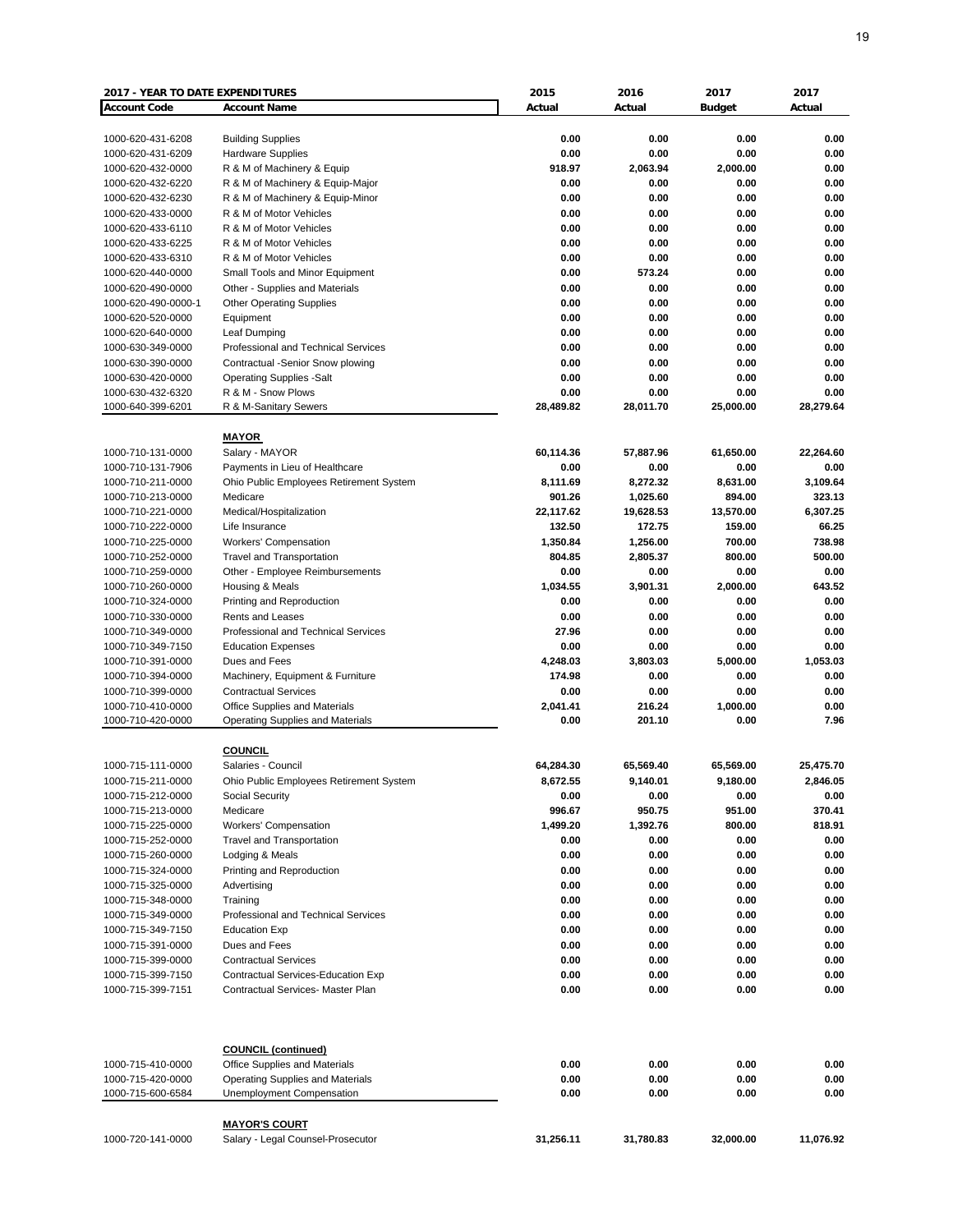| <b>2017 - YEAR TO DATE EXPENDITURES</b> |                                             | 2015      | 2016      | 2017          | 2017      |
|-----------------------------------------|---------------------------------------------|-----------|-----------|---------------|-----------|
| <b>Account Code</b>                     | <b>Account Name</b>                         | Actual    | Actual    | <b>Budget</b> | Actual    |
|                                         |                                             |           |           |               |           |
| 1000-720-141-0141                       | Magistrate                                  | 9,600.00  | 18,800.00 | 19,200.00     | 7,200.00  |
| 1000-720-190-0000                       | Salary- Mayor's Court Clerk                 | 27,940.50 | 39,430.00 | 42,432.00     | 16,304.00 |
| 1000-720-190-0001                       | <b>Community Diversion Program</b>          | 0.00      | 0.00      | 0.00          | 0.00      |
| 1000-720-190-0010                       | Overtime                                    | 0.00      | 0.00      | 0.00          | 0.00      |
| 1000-720-190-0195                       | Employee Uniform Allowance                  | 0.00      | 0.00      | 0.00          | 0.00      |
| 1000-720-190-0202                       | Sick Leave                                  | 0.00      | 0.00      | 0.00          | 0.00      |
|                                         | Ohio Public Employees Retirement System     | 9,321.78  | 11,036.94 | 13,108.00     | 3,332.96  |
| 1000-720-211-0000                       |                                             |           |           |               |           |
| 1000-720-213-0000                       | Medicare                                    | 965.68    | 780.08    | 1,358.00      | 487.97    |
| 1000-720-221-0000                       | Medical/Hospitalization                     | 0.00      | 17,091.75 | 19,662.00     | 9,065.79  |
| 1000-720-222-0000                       | Life Insurance                              | 0.00      | 0.00      | 0.00          | 0.00      |
| 1000-720-225-0000                       | Workers' Compensation                       | 1,593.16  | 1,480.04  | 810.00        | 870.22    |
| 1000-720-240-0000                       | Unemployment Compensation                   | 0.00      | 0.00      | 0.00          | 0.00      |
| 1000-720-252-0000                       | Travel & Transportation                     | 316.38    | 145.80    | 500.00        | 0.00      |
| 1000-720-260-0000                       | Lodging & Meals                             | 286.34    | 0.00      | 0.00          | 0.00      |
| 1000-720-270-0000                       | Uniforms and Clothing                       | 0.00      | 0.00      | 0.00          | 0.00      |
| 1000-720-340-0853                       | <b>Technical Services-Software Support</b>  | 0.00      | 0.00      | 0.00          | 0.00      |
| 1000-720-348-0000                       | Training                                    | 150.00    | 350.00    | 0.00          | 0.00      |
| 1000-720-348-0001                       | <b>Training- Community Diversion</b>        | 0.00      | 0.00      | 0.00          | 0.00      |
| 1000-720-349-0000                       | Other - Professional and Technicl Services  | 2,320.97  | 0.00      | 0.00          | 0.00      |
| 1000-720-391-0000                       | Dues and Fees                               | 375.00    | 770.00    | 1,000.00      | 75.00     |
| 1000-720-391-0001                       | Dues and Fees (Community Diversion Program) | 0.00      | 0.00      | 0.00          | 0.00      |
|                                         |                                             |           |           |               |           |
| 1000-720-394-0000                       | Machinery, Equipment & Furniture            | 0.00      | 0.00      | 0.00          | 0.00      |
| 1000-720-399-0000                       | <b>Contractual Services</b>                 | 0.00      | 0.00      | 0.00          | 0.00      |
| 1000-720-410-0000                       | Office Supplies and Materials               | 3,016.49  | 1,515.50  | 2,000.00      | 2,074.54  |
| 1000-720-410-0001                       | Office Supplies (Community Diversion)       | 0.00      | 0.00      | 0.00          | 0.00      |
| 1000-720-420-0000                       | <b>Operating Supplies and Materials</b>     | 0.00      | 251.96    | 0.00          | 24.37     |
| 1000-720-640-0000                       | Payment to Another Political Subdivision    | 0.00      | 0.00      | 0.00          | 0.00      |
|                                         |                                             |           |           |               |           |
|                                         | <b>BOARDS &amp; COMMISSIONS</b>             |           |           |               |           |
| 1000-735-150-0000                       | Compensation of Planning Commission         | 1,800.00  | 1,710.00  | 1,900.00      | 704.93    |
| 1000-735-150-0701                       | Compensation of Zoning Board Members        | 3,030.00  | 2,722.48  | 3,000.00      | 792.32    |
| 1000-735-190-0000                       | <b>Other- Personal Services</b>             | 0.00      | 0.00      | 0.00          | 0.00      |
| 1000-735-211-0000                       | <b>OPERS</b>                                | 280.00    | 302.40    | 266.00        | 89.60     |
| 1000-735-211-0701                       | OPERS-BZA                                   | 257.60    | 213.15    | 420.00        | 89.60     |
| 1000-735-213-0000                       | Medicare                                    | 26.10     | 26.55     | 28.00         | 15.06     |
| 1000-735-213-0701                       | Medicare-BZA                                | 43.95     | 37.75     | 43.00         | 13.78     |
|                                         |                                             |           |           |               |           |
| 1000-735-225-0000                       | Workers' Compensation                       | 48.38     | 44.95     | 50.00         | 26.42     |
| 1000-735-225-0701                       | Workers' Compensation-BZA                   | 95.60     | 88.81     | 25.00         | 52.22     |
| 1000-735-240-0701                       | Unemployment Compensation                   | 0.00      | 0.00      | 0.00          | 0.00      |
| 1000-735-252-0000                       | <b>Travel and Transportation</b>            | 0.00      | 0.00      | 0.00          | 0.00      |
| 1000-735-349-000                        | <b>Professional Services</b>                | 0.00      | 0.00      | 0.00          | 0.00      |
| 1000-735-410-0000                       | Office Supplies and Materials               | 0.00      | 0.00      | 0.00          | 0.00      |
|                                         | <b>AOS FEES</b>                             |           |           |               |           |
| 1000-745-342-0000                       | Auditor of State Audit Services             | 1.00      | 16,071.50 | 0.00          | 0.00      |
| 1000-745-343-0000                       | Uniform Accounting Network Fees             | 3,800.00  | 4,296.00  | 4,500.00      | 1,005.00  |
|                                         | <b>SOLICITOR</b>                            |           |           |               |           |
| 1000-750-141-0000                       | Salary - Legal Counsel                      | 54,035.00 | 62,001.30 | 60,000.00     | 0.00      |
| 1000-750-141-0001                       | Salary - Legal Counsel-Comm Diversion       | 0.00      | 0.00      | 0.00          | 0.00      |
| 1000-750-211-0000                       | <b>OPERS</b>                                | 7,289.78  | 1,843.89  | 0.00          | 0.00      |
| 1000-750-211-0001                       |                                             |           |           |               |           |
|                                         | <b>OPERS-Community Diversion</b>            | 0.00      | 0.00      | 0.00          | 0.00      |
| 1000-750-211-0001-1                     | <b>OPERS (Community Diversion)</b>          | 0.00      | 0.00      | 0.00          | 0.00      |
| 1000-750-213-0000                       | Medicare                                    | 739.93    | 340.58    | 0.00          | 0.00      |
| 1000-750-213-0001                       | Medicare-Community Diversion                | 0.00      | 0.00      | 0.00          | 0.00      |
| 1000-750-213-0001-1                     | Medicare (Community Diversion Program)      | 0.00      | 0.00      | 0.00          | 0.00      |
| 1000-750-225-0000                       | Workers' Compensation                       | 1,259.70  | 1,170.26  | 0.00          | 688.09    |
| 1000-750-349-0000                       | Professional and Technical Services         | 14,007.55 | 20,056.87 | 15,000.00     | 25,000.00 |
|                                         |                                             |           |           |               |           |
|                                         |                                             |           |           |               |           |
|                                         | <b>SOLICITOR (continued)</b>                |           |           |               |           |
| 1000-750-391-0000                       | Dues & Fees                                 | 175.00    | 0.00      | 0.00          | 0.00      |
| 1000-750-399-0000                       | <b>Contractual Services</b>                 | 21,514.83 | 54,936.12 | 0.00          | 5,950.00  |
|                                         | <b>INCOME TAX</b>                           |           |           |               |           |
| 1000-755-322-0000                       | Postage                                     | 911.29    | 48.63     | 600.00        | 0.00      |
| 1000-755-342-0000                       | <b>Auditing Services</b>                    | 0.00      | 0.00      | 0.00          | 0.00      |
| 1000-755-348-0000                       | Training                                    | 0.00      | 0.00      | 0.00          | 0.00      |
| 1000-755-348-0000-1                     | <b>Training Services</b>                    | 0.00      | 0.00      | 0.00          | 0.00      |
| 1000-755-349-0000                       | Other Technical Services-Software           | 2,782.26  | 3,418.33  | 3,000.00      | 188.50    |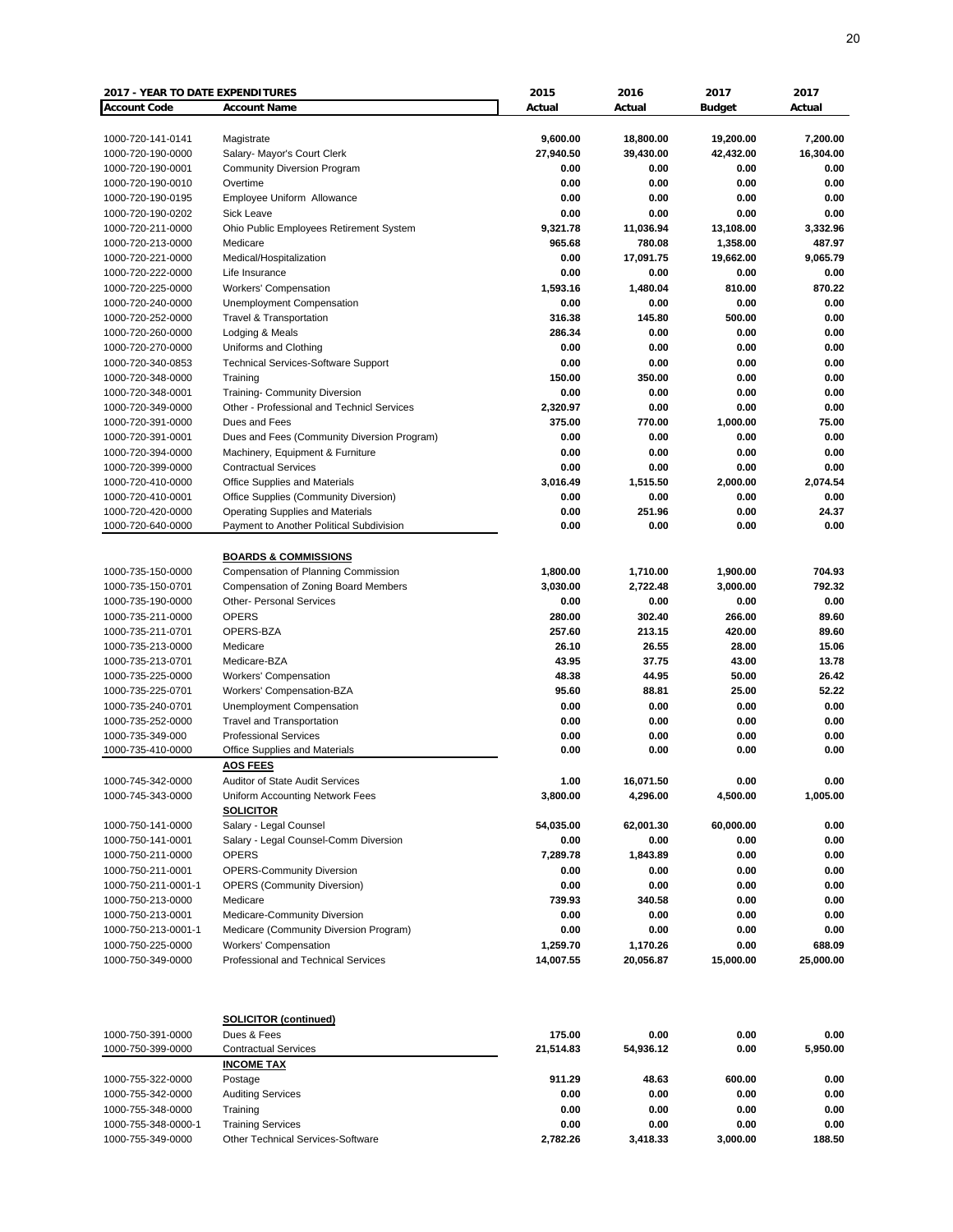| 2017 - YEAR TO DATE EXPENDITURES |                                            | 2015         | 2016         | 2017          | 2017         |
|----------------------------------|--------------------------------------------|--------------|--------------|---------------|--------------|
| <b>Account Code</b>              | <b>Account Name</b>                        | Actual       | Actual       | <b>Budget</b> | Actual       |
|                                  |                                            |              |              |               |              |
| 1000-755-349-0000-1              | <b>Other Contractual Services</b>          | 0.00         | 0.00         | 0.00          | 0.00         |
| 1000-755-391-0000                | Dues and Fees                              | 0.00         | 0.00         | 0.00          | 0.00         |
| 1000-755-391-0000-1              | Dues and Fees                              | 0.00         | 0.00         | 0.00          | 0.00         |
| 1000-755-399-0000                | <b>Contractual Services</b>                | 0.00         | 0.00         | 0.00          | 0.00         |
| 1000-755-420-0000                | <b>Operating Supplies</b>                  | 359.66       | 0.00         | 0.00          | 0.00         |
| 1000-760-690-0000                | <b>Tax Refunds</b>                         | 72,450.50    | 248,889.49   | 150,000.00    | 24,116.19    |
|                                  |                                            |              |              |               |              |
|                                  | <b>ADMINISTRATIVE &amp; FINANCE</b>        |              |              |               |              |
| 1000-790-190-0000                | Salary                                     | 169,563.48   | 213,950.38   | 224,000.00    | 90,699.98    |
| 1000-790-190-0010                | Overtime                                   | 0.00         | 0.00         | 0.00          | 0.00         |
| 1000-790-190-0190                | Part-time                                  | 43,459.85    | 17,879.16    | 0.00          | 0.00         |
| 1000-790-190-0192                | Salary Seasonal                            | 0.00         | 0.00         | 0.00          | 0.00         |
| 1000-790-190-0200                | Sick Leave conversion                      | 18,550.93    | 0.00         | 0.00          | 0.00         |
| 1000-790-190-0202                | Sick Leave                                 | 3,205.23     | 4,376.17     | 0.00          | 1,045.93     |
| 1000-790-190-7906                | Payments in Lieu of Healthcare             | 0.00         | 0.00         | 0.00          | 0.00         |
| 1000-790-211-0000                | <b>OPERS</b>                               | 28,883.22    | 30,282.17    | 31,360.00     | 9,374.37     |
| 1000-790-213-0000                | Medicare                                   | 3,383.38     | 3,250.07     | 3,248.00      | 1,259.05     |
| 1000-790-221-0000                | Medical/Hospitalization                    | 39,958.50    | 52,921.25    | 58,300.00     | 23,547.33    |
| 1000-790-222-0000                | Life Insurance                             | 397.50       | 699.50       | 650.00        | 0.00         |
| 1000-790-222-1790                | Life Insurance-RETIREE                     | 1,293.00     | 1,937.96     | 2,400.00      | 244.60       |
| 1000-790-225-0000                | <b>Workers' Compensation</b>               | 4,387.26     | 4,089.18     | 2,500.00      | 2,410.56     |
| 1000-790-252-0000                | <b>Travel and Transportation</b>           | 358.95       | 779.29       | 1,000.00      | 175.60       |
| 1000-790-260-0000                | Meals & Lodging                            | 369.27       | 2,305.05     | 2,000.00      | 175.00       |
| 1000-790-322-0000                | Postage                                    | 3,392.91     | 3,200.00     | 3,000.00      | 1,200.00     |
| 1000-790-323-0000                | Postage Machine Rental                     | 593.99       | 767.99       | 800.00        | 174.00       |
| 1000-790-324-0000                | Printing and Reproduction                  | 1,690.64     | 1,354.19     | 2,500.00      | 630.95       |
| 1000-790-324-0005                | Printing and Reproduction                  | 16,840.82    | 17,491.54    | 19,000.00     | 0.00         |
| 1000-790-325-0000                | Advertising                                | 5,767.22     | 6,169.40     | 6,000.00      | 43.92        |
| 1000-790-330-0000                | Rents and Leases                           | 0.00         | 0.00         | 0.00          | 0.00         |
| 1000-790-345-0000                | <b>Election Expenses</b>                   | 0.00         | 2,120.25     | 6,000.00      | 0.00         |
| 1000-790-348-0000                | Training                                   | 200.00       | 591.66       | 500.00        | 0.00         |
| 1000-790-349-0000                | <b>Professional and Technical Services</b> | 76,246.94    | 126,798.66   | 75,000.00     | 78,373.17    |
| 1000-790-351-0000                | Insurance and Bonding                      | 52,115.00    | 53,066.00    | 53,000.00     | 29,054.00    |
| 1000-790-391-0000                | Dues and Fees                              | 2,784.92     | 11,054.24    | 9,000.00      | 5,724.13     |
| 1000-790-394-0000                | Machinery, Equipment & Furniture           | 8,575.13     | 14,160.59    | 5,000.00      | 0.00         |
| 1000-790-399-0000                | <b>Contractual Services</b>                | 0.00         | 1,679.19     | 0.00          | 5,542.34     |
| 1000-790-410-0000                | Office Supplies and Materials              | 4,105.32     | 3,761.41     | 4,000.00      | 1,924.19     |
| 1000-790-420-0000                | <b>Operating Supplies and Materials</b>    | 3,213.10     | 3,680.14     | 4,000.00      | 2,012.45     |
| 1000-790-431-0000                | R & M of Buildings and Land                | 0.00         | 0.00         | 0.00          | 0.00         |
| 1000-790-432-0000                | R & M of Machinery & Equip                 | 0.00         | 65.16        | 0.00          | 0.00         |
| 1000-790-490-0000                | Econ Dev - Supplies & Materials            | 909.20       | 298.65       | 0.00          | 0.00         |
| 1000-790-640-0000                | Payment to County Treasurer                | 210.73       | 0.00         | 0.00          | 8.82         |
|                                  | <b>CAPITAL &amp; TRANSFERS</b>             |              |              |               |              |
| 1000-800-520-0000                | Equipment                                  |              |              |               |              |
| 1000-910-910-0000                | Transfers - Out OP&F                       | 289,000.00   | 159,000.00   | 129,500.00    | 0.00         |
| 1000-910-910-0620                | Transfers - Out S.C.M.R. & Int             | 460,000.00   | 660,000.00   | 600,000.00    | 0.00         |
| 1000-910-910-0000-1              | Transfers - Out VETERAN'S MEM              | 0.00         | 0.00         | 0.00          | 0.00         |
|                                  |                                            |              |              |               |              |
| 1000-910-910-4901                | Transfers - Out Interest to Capital        | 250,000.00   | 110,000.00   | 360,000.00    | 0.00         |
| 1000-910-910-0000-2              | Transfers - Out Water Meter Repair         | 0.00         | 0.00         | 0.00          | 0.00         |
| 1000-920-920-0000                | Advances - Out                             | 0.00         | 0.00         | 0.00          | 0.00         |
| 1000-930-930-0000                | Contingencies                              | 0.00         | 0.00         | 0.00          | 0.00         |
|                                  |                                            | 5,383,384.64 | 5,724,853.36 | 5,533,084.00  | 1,901,237.31 |

| <b>SCMR Fund</b>  |                                         |            |            |            |            |
|-------------------|-----------------------------------------|------------|------------|------------|------------|
| 2011-620-190-0000 | Salary                                  | 345.160.78 | 423.502.56 | 378.420.00 | 150.774.16 |
| 2011-620-190-0010 | Overtime                                | 15,890.13  | 16.622.99  | 20.000.00  | 16,388.91  |
| 2011-620-190-0190 | Part-time                               | 2.842.00   | 0.00       | 0.00       | 0.00       |
| 2011-620-190-0192 | Salary -Seasonal                        | 0.00       | 0.00       | 0.00       | 0.00       |
| 2011-620-190-0200 | Sick Leave conversion                   | 0.00       | 316.32     | 0.00       | 0.00       |
| 2011-620-190-0202 | Sick Leave                              | 6.805.48   | 11.338.65  | 0.00       | 13.992.89  |
| 2011-620-190-0203 | <b>Injury Pay</b>                       | 1,760.36   | 0.00       | 0.00       | 0.00       |
| 2011-620-190-7906 | In Lieu of Healthcare                   | 0.00       | 0.00       | 0.00       | 0.00       |
| 2011-620-211-0000 | Ohio Public Employees Retirement System | 50.192.69  | 55.776.16  | 52.979.00  | 18.204.42  |
| 2011-620-213-0000 | Medicare                                | 3,189.77   | 4.127.41   | 5.487.00   | 1.850.74   |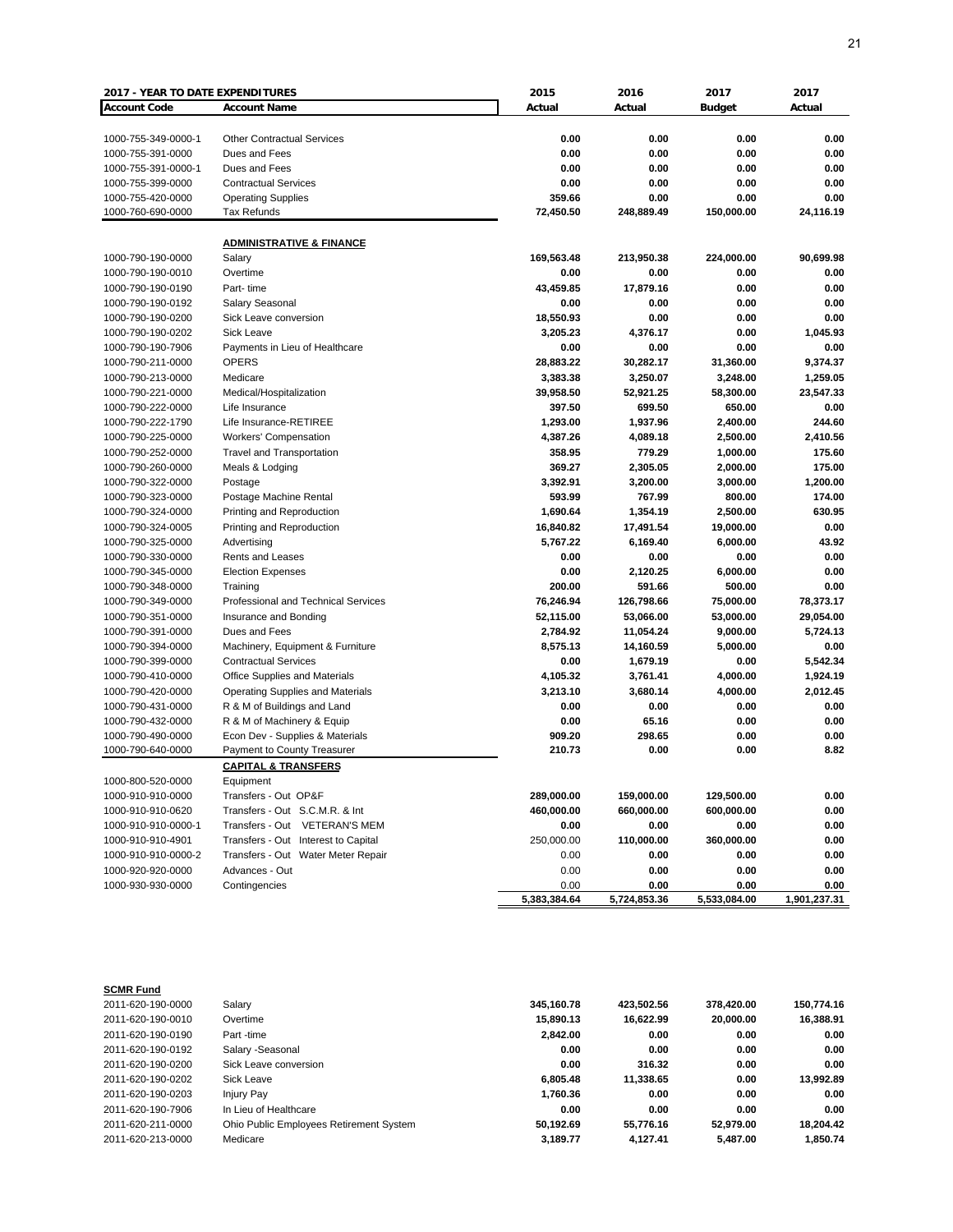| <b>2017 - YEAR TO DATE EXPENDITURES</b>        |                                                   | 2015       | 2016       | 2017              | 2017       |
|------------------------------------------------|---------------------------------------------------|------------|------------|-------------------|------------|
| <b>Account Code</b>                            | <b>Account Name</b>                               | Actual     | Actual     | <b>Budget</b>     | Actual     |
|                                                |                                                   |            |            |                   |            |
| 2011-620-221-0000                              | Medical/Hospitalization                           | 55,017.54  | 78,408.17  | 91,700.00         | 30,033.76  |
| 2011-620-222-0000                              | Life Insurance                                    | 927.50     | 1,498.50   | 1,200.00          | 861.25     |
| 2011-620-225-0000                              | Workers' Compensation                             | 7,113.65   | 6,616.30   | 6,600.00          | 3,893.83   |
| 2011-620-252-0000                              | <b>Travel and Transportation</b>                  | 0.00       | 24.00      | 0.00              | 0.00       |
| 2011-620-259-0000                              | Sick Leave Conversion                             | 0.00       | 0.00       | 0.00              | 0.00       |
| 2011-620-260-0000                              | Lodging and Meals                                 | 62.35      | 0.00       | 0.00              | 0.00       |
| 2011-620-270-0000                              | Uniforms and Clothing                             | 2,433.54   | 2,650.29   | 3,250.00          | 179.97     |
| 2011-620-325-0000                              | Advertising                                       | 0.00       | 0.00       | 0.00              | 0.00       |
| 2011-620-346-0000                              | <b>Engineering Services</b>                       | 0.00       | 0.00       | 0.00              | 0.00       |
| 2011-620-348-0000                              | Training                                          | 158.00     | 522.00     | 0.00              | 60.00      |
| 2011-620-349-0000                              | Professional and Technical Services               | 9,766.31   | 15,836.52  | 15,000.00         | 4,750.29   |
| 2011-620-391-0000                              | Dues and Fees                                     | 858.52     | 617.43     | 600.00            | 222.78     |
| 2011-620-420-0000                              | Operating Supplies and Materials                  | 44,376.94  | 69,620.30  | 45,000.00         | 39,725.37  |
| 2011-620-420-6700                              | Fuel                                              | 24,535.83  | 20,268.26  | 22,000.00         | 10,534.91  |
| 2011-620-431-0000                              | R & M of Buildings and Land                       | 5,608.26   | 4,018.66   | 5,000.00          | 8,906.66   |
| 2011-620-432-0000                              | R & M of Machinery & Equip                        | 7,097.94   | 4,102.22   | 10,000.00         | 3,336.95   |
| 2011-620-433-0000                              | Repairs and Maintenance of Motor Vehicles         | 8,211.84   | 31,946.43  | 15,000.00         | 10,275.84  |
| 2011-620-440-0000                              | Minor equipment                                   | 359.10     | 0.00       | 0.00              | 0.00       |
| 2011-630-420-0000                              | Materials-Salt, Cold Patch & Gravel               | 89,588.08  | 110,227.39 | 75,000.00         | 52,405.28  |
| 2011-630-432-0000                              | Repairs and Maintenance - Snow Plows              | 4,966.35   | 0.00       | 6,500.00          | 0.00       |
| 2011-800-555-0000                              | Streets, Highways, Sidewalks and Curbs            | 0.00       | 0.00       | 0.00              | 0.00       |
| 2011-920-920-0000                              | Advances - Out                                    | 0.00       | 0.00       | 0.00              | 0.00       |
|                                                |                                                   | 686,922.96 | 858,040.56 | 753,736.00        | 366,398.01 |
|                                                |                                                   |            |            |                   |            |
| <b>State Highway Fund</b><br>2021-610-430-4569 |                                                   | 0.00       | 0.00       | 0.00              | 0.00       |
|                                                | Repairs and Maintenance-Signals<br>Materials-Salt | 17,864.90  |            |                   |            |
| 2021-620-420-0000                              |                                                   |            | 0.00       | 13,000.00         | 0.00       |
| 2021-650-349-0000                              | Professional and Technical Services               | 0.00       | 0.00       | 0.00              | 0.00       |
| 2021-620-431-0000                              | R & M of Buildings and Land                       | 0.00       | 0.00       | 0.00              | 0.00       |
| 2021-630-432-0000                              | R & M of Machinery & Equip                        | 0.00       | 0.00       | 0.00              | 0.00       |
| 2021-800-555-0000                              | Streets, Highways, Sidewalks and Curbs            | 0.00       | 0.00       | 0.00              | 0.00       |
| 2021-800-555-0802                              | Streets, Highways, Sidewalks and Curbs            | 0.00       | 0.00       | 0.00              | 0.00       |
| 2021-800-590-0802                              | Other - Capital Outlay                            | 0.00       | 0.00       | 0.00              | 0.00       |
| 2021-800-590-0803                              | Advances - Out                                    | 0.00       | 0.00       | 0.00              | 0.00       |
| 2021-650-349-0000-1                            | Other-Professional & Technical Services           | 0.00       | 0.00       | 0.00              | 0.00       |
| 2021-800-555-0000-1                            | Streets, Highways, Sidewalks and Curbs            | 0.00       | 0.00       | 0.00              | 0.00       |
|                                                |                                                   | 17,864.90  | 0.00       | 0.00<br>13,000.00 | 0.00       |
|                                                |                                                   |            |            |                   |            |
| <b>Law Enforcement Trust Fund</b>              |                                                   |            |            |                   |            |
| 2091-110-100-0101                              | Personal Services-DARE                            | 0.00       | 0.00       | 0.00              | 0.00       |
| 2091-110-213-0000                              | Medicare                                          | 254.65     | 0.00       | 0.00              | 0.00       |
| 2091-110-348-0000                              | Training                                          | 0.00       | 0.00       | 0.00              | 0.00       |
| 2091-110-349-0102                              | Professional Services                             | 2,822.74   | 3,742.24   | 3,000.00          | 1,365.00   |
| 2091-110-420-0000                              | <b>Operating Supplies and Materials</b>           | 1,933.61   | 1,042.50   | 1,000.00          | 501.34     |
| 2091-110-420-0101                              | Operating Supplies and Materials-DARE             | 95.65      | 0.00       | 0.00              | 0.00       |
| 2091-110-640-0000                              | Payment to Another Political Subdivision          | 0.00       | 0.00       | 0.00              | 0.00       |
| 2091-800-520-0000                              | Equipment                                         | 0.00       | 0.00       | 0.00              | 0.00       |
|                                                |                                                   | 5,106.65   | 4,784.74   | 4,000.00          | 1,866.34   |
|                                                |                                                   |            |            |                   |            |
|                                                |                                                   |            |            |                   |            |
|                                                |                                                   |            |            |                   |            |
| Motor Vehicle License Tax Fund                 |                                                   |            |            |                   |            |
| 2101-610-420-0000                              | <b>Operating Supplies and Materials</b>           | 0.00       | 0.00       | 0.00              | 0.00       |
| 2101-760-431-0000                              | R & M of Buildings and Land                       | 0.00       | 0.00       | 0.00              | 0.00       |
| 2101-760-432-0000                              | R & M of Machinery & Equip                        | 0.00       | 0.00       | 0.00              | 0.00       |
| 2101-800-555-0000                              | Streets, Highways, Sidewalks and Curbs            | 0.00       | 0.00       | 0.00              | 0.00       |
|                                                |                                                   | 0.00       | 0.00       | 0.00              | 0.00       |
|                                                |                                                   |            |            |                   |            |
| <b>Police Pension Fund</b>                     |                                                   |            |            |                   |            |
| 2131-110-215-0000                              | Ohio Police and Fire Pension Fund                 | 179,743.82 | 187,114.80 | 192,000.00        | 75,414.77  |
| 2131-110-344-0000                              | Property Tax Collection Fees                      | 519.44     | 535.75     | 1,000.00          | 317.62     |

2131-110-345-0000 Election Expense **0.00** 0.00 0.00 0.00 0.00 0.00 0.00<br>2131-910-910-0000 Transfer out **180,263.26** 187,650.55 193,000.00 75,732.39

**180,263.26 187,650.55 193,000.00 75,732.39**

2131-910-910-0000 Transfer out **0.00 0.00 0.00 0.00**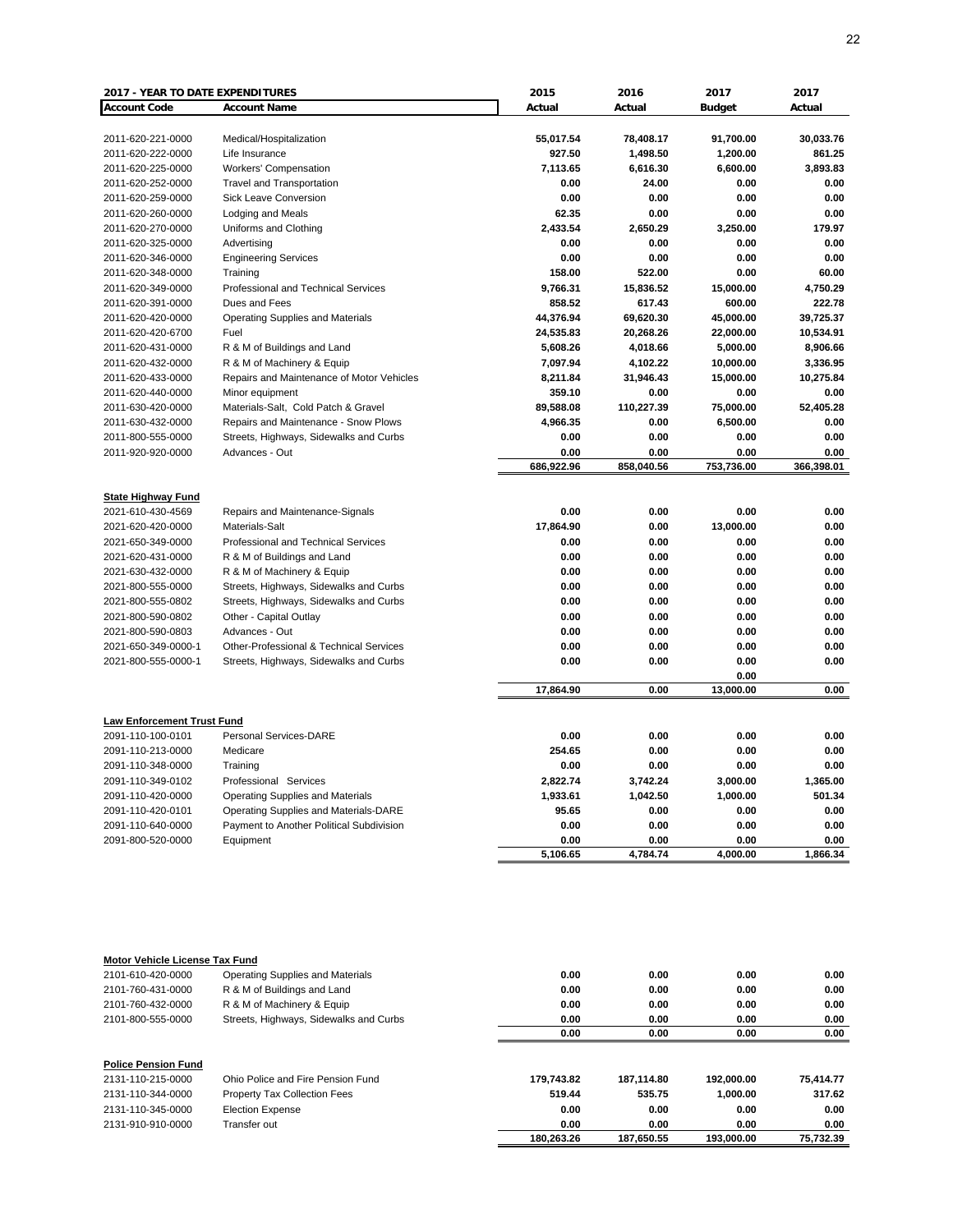| <b>2017 - YEAR TO DATE EXPENDITURES</b>                   |                                        | 2015         | 2016         | 2017          | 2017         |
|-----------------------------------------------------------|----------------------------------------|--------------|--------------|---------------|--------------|
| <b>Account Code</b>                                       | <b>Account Name</b>                    | Actual       | Actual       | <b>Budget</b> | Actual       |
|                                                           |                                        |              |              |               |              |
|                                                           |                                        |              |              |               |              |
|                                                           |                                        |              |              |               |              |
| <b>Water Meter &amp; Repair Fund</b><br>2901-539-312-0000 | Water and Sewage                       | 0.00         | 0.00         | 0.00          | 0.00         |
| 2901-539-431-0000                                         | R & M of Buildings and Land            | 0.00         | 0.00         | 0.00          | 0.00         |
| 2901-800-560-0000                                         | Utility Distribution Systems           | 8,847.36     | 8,847.36     | 9,000.00      | 10,371.88    |
|                                                           |                                        | 8,847.36     | 8,847.36     | 9,000.00      | 10,371.88    |
| <b>FEMA Fund</b>                                          |                                        |              |              |               |              |
| 2902-110-420-0000                                         | Operating Supplies and Materials       | 0.00         | 0.00         | 0.00          | 0.00         |
|                                                           |                                        | 0.00         | 0.00         | 0.00          | 0.00         |
|                                                           |                                        |              |              |               |              |
| <b>Mayor's Court Computer Fund</b>                        |                                        |              |              |               |              |
| 2903-720-340-0000                                         | Pro and Tech Services                  | 0.00         | 0.00         | 0.00          | 0.00         |
| 2903-720-340-0853                                         | <b>Technical &amp; Software</b>        | 0.00         | 0.00         | 0.00          | 0.00         |
| 2903-720-394-0000                                         | Machinery, Equipment & Furniture       | 0.00         | 0.00         | 0.00          | 0.00         |
| 2903-720-410-0000                                         | <b>Office Supplies</b>                 | 0.00         | 0.00         | 0.00          | 0.00         |
| 2903-720-420-0001                                         | Operating Supplies - Comm Diversion    | 0.00         | 0.00         | 0.00          | 0.00         |
| 2903-720-600-0852                                         | <b>Computers &amp; Supplies</b>        | 1,910.00     | 1,948.00     | 3,000.00      | 1,987.00     |
| 2903-800-520-0000                                         | Equipment                              | 0.00         | 0.00         | 0.00          | 0.00         |
|                                                           |                                        | 1,910.00     | 1,948.00     | 3,000.00      | 1.987.00     |
| <b>Special Bond Retirement Fund</b><br>3101-740-344-0000  |                                        | 0.00         | 0.00         | 0.00          | 0.00         |
|                                                           | Property Tax Collection Fees           |              |              |               |              |
| 3101-800-346-4905                                         | Eng services -Dunham san sewer         | 0.00<br>0.00 | 0.00<br>0.00 | 0.00          | 0.00         |
| 3101-850-710-0000<br>3101-850-710-4905-1                  | Principal<br>Principal                 | 0.00         | 0.00         | 0.00<br>0.00  | 0.00<br>0.00 |
| 3101-850-720-0000                                         | Interest                               | 0.00         | 0.00         | 0.00          | 0.00         |
| 3101-850-710-4905                                         | Principal-Dunham Rd Sanitary Sewer     | 425,000.00   | 1,275,000.00 | 1,720,000.00  | 0.00         |
| 3101-850-710-4906                                         | Principal- Dunham Rd Water Main Rehab  | 32,534.49    | 34,702.80    | 36,472.00     | 0.00         |
| 3101-850-720-4906                                         | Interest                               | 16,687.20    | 20,893.88    | 25,800.00     | 0.00         |
| 3101-850-790-0000                                         | Other - Debt Service                   | 0.00         | 4,726.26     | 0.00          | 0.00         |
| 3101-850-790-0000-1                                       | Other - Debt Service                   | 0.00         | 0.00         | 0.00          | 0.00         |
| 3101-850-790-4905                                         | Other - Debt service                   | 0.00         | 0.00         | 0.00          | 0.00         |
|                                                           | <b>Walton Road</b>                     | 0.00         | 0.00         | 0.00          | 0.00         |
|                                                           | Alex/Dunham Traffic                    | 0.00         | 0.00         | 0.00          | 0.00         |
|                                                           |                                        | 474,221.69   | 1,335,322.94 | 1,782,272.00  | 0.00         |
|                                                           |                                        |              |              |               |              |
| <b>Third Party Services</b>                               |                                        |              |              |               |              |
| 4101-790-620-3110                                         | Senior Lawn Care & Benevolent Events   | 0.00         | 0.00         | 0.00          | 0.00         |
| 4101-800-610-6589                                         | Deposits Refunded                      | 0.00         | 0.00         | 0.00          | 0.00         |
| 4101-800-620-0000                                         | Deposits Applied                       | 0.00         | 0.00         | 0.00          | 0.00         |
|                                                           |                                        | 0.00         | 0.00         | 0.00          | 0.00         |
|                                                           |                                        |              |              |               |              |
|                                                           |                                        |              |              |               |              |
| <b>Issue I and II Capital Funds</b><br>4201-800-555-0000  | Streets, Highways, Sidewalks and Curbs | 0.00         | 0.00         | 0.00          | 0.00         |
| 4201-800-560-4905                                         | Utility Distribution Systems           | 0.00         | 0.00         | 0.00          | 0.00         |
| 4201-800-560-4906                                         | <b>Utility Distribution Systems</b>    | 0.00         | 0.00         | 0.00          | 0.00         |
| 4201-920-920-0000                                         | Advances Out                           | 0.00         | 0.00         | 0.00          | 0.00         |
|                                                           |                                        | 0.00         | 0.00         | 0.00          | 0.00         |
|                                                           |                                        |              |              |               |              |
|                                                           |                                        |              |              |               |              |
| <b>Capital Improvements Fund</b>                          |                                        |              |              |               |              |
| 4901-410-610-0000                                         | <b>Deposits Refunded</b>               | 0.00         | 0.00         | 0.00          | 0.00         |
| 4901-800-312-0000                                         | Water & sewage                         | 0.00         | 0.00         | 0.00          | 0.00         |
| 4901-800-325-0000                                         | Advertising                            | 1,001.00     | 1,522.41     | 0.00          | 0.00         |
| 4901-800-346-0000                                         | <b>Engineering Services</b>            | 0.00         | 0.00         | 0.00          | 0.00         |
| 4901-800-349-0000                                         | Other- Pro services                    | 251,396.71   | 242,479.88   | 150,000.00    | 51,701.28    |
| 4901-800-420-0480                                         | Advertising                            | 0.00         | 0.00         | 0.00          | 0.00         |
| 4901-800-433-0000                                         | Repairs and Main. Of Motor Vehicles    | 0.00         | 0.00         | 0.00          | 15,300.00    |
| 4901-800-510-0000                                         | Land and Land Improvements             | 3,072,671.09 | 379,182.97   | 125,000.00    | 23,784.59    |
| 4901-800-510-0489                                         | Land and Land Imp Sagamore Creek       | 0.00         | 0.00         | 0.00          | 0.00         |
| 4901-800-510-0491                                         | Land and Land Improvements-Egbert Rd   | 0.00         | 0.00         | 0.00          | 0.00         |
| 4901-800-520-0000                                         | Equipment                              | 3,783.00     | 13,315.23    | 0.00          | 18,827.06    |
| 4901-800-520-0480                                         | Equipment                              | 0.00         | 0.00         | 0.00          | 0.00         |
| 4901-800-520-0481                                         | Equipment-Police                       | 0.00         | 0.00         | 0.00          | 0.00         |
| 4901-800-520-0483                                         | Equipment                              | 0.00         | 0.00         | 0.00          | 0.00         |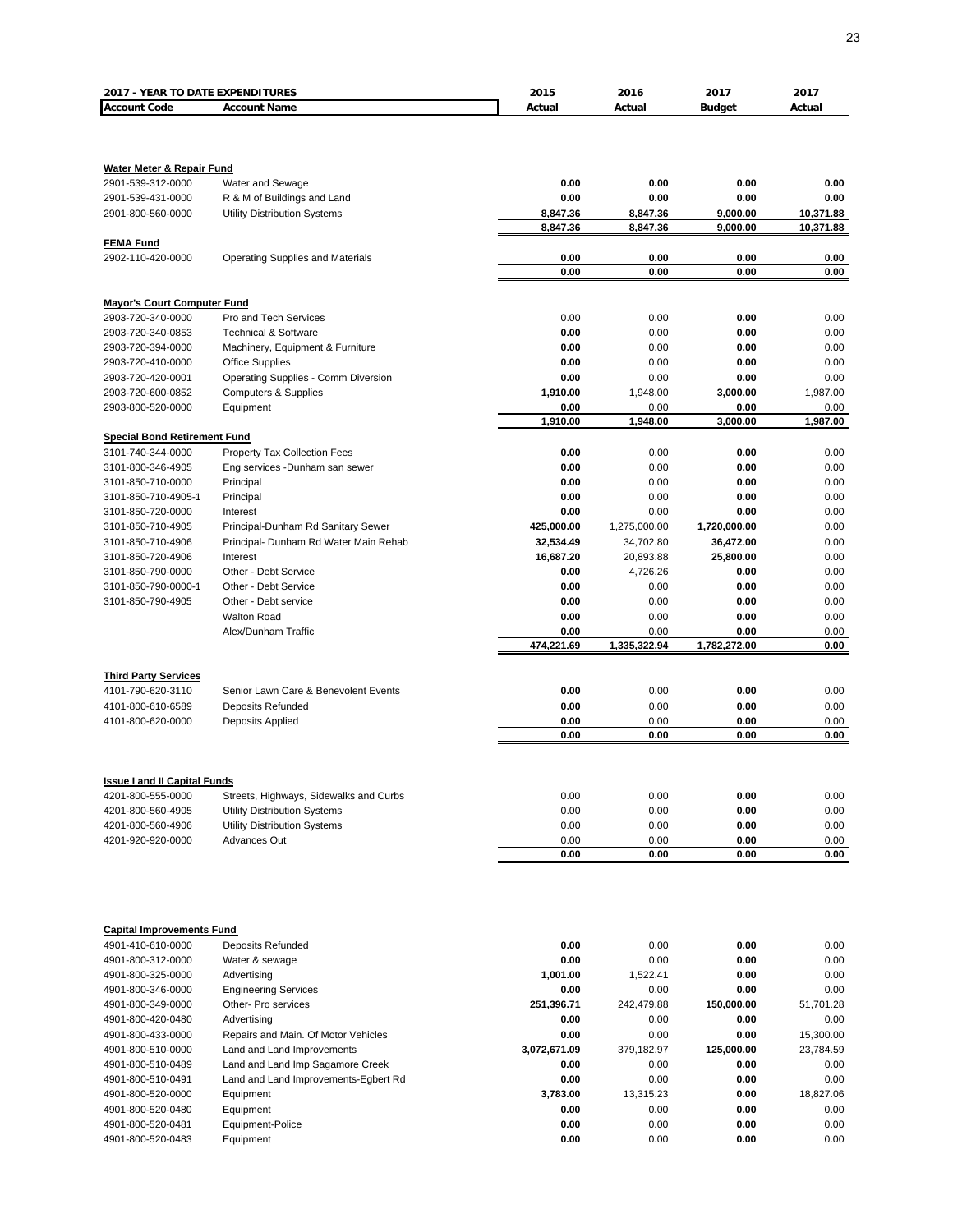| <b>2017 - YEAR TO DATE EXPENDITURES</b> |                                                       | 2015          | 2016          | 2017          | 2017         |
|-----------------------------------------|-------------------------------------------------------|---------------|---------------|---------------|--------------|
| <b>Account Code</b>                     | <b>Account Name</b>                                   | Actual        | Actual        | <b>Budget</b> | Actual       |
|                                         |                                                       |               |               |               |              |
| 4901-800-520-0484                       | Equipment-Service Dept                                | 0.00          | 0.00          | 0.00          | 0.00         |
| 4901-800-520-0487                       | Equipment- Finance Computer Upgrade                   | 0.00          | 0.00          | 0.00          | 0.00         |
| 4901-800-530-0000                       |                                                       | 5,928.00      | 463,805.50    | 0.00          | 97,797.62    |
|                                         | Buildings & Structures- Toiletry & Sinks              |               |               |               |              |
| 4901-800-530-0000-1                     | <b>Buildings and Other Structures</b>                 | 0.00          | 0.00          | 0.00          | 0.00         |
| 4901-800-530-5896                       | <b>Buildings and Other Structures</b>                 | 0.00          | 0.00          | 0.00          | 0.00         |
| 4901-800-540-0000                       | Machinery, and Equip-                                 | 2,847.87      | 0.00          | 0.00          | 2,650.00     |
| 4901-800-540-0487                       | Equipment- Finance Computer Upgrade                   | 0.00          | 0.00          | 0.00          | 0.00         |
| 4901-800-550-0000                       | Motor Vehicles - Recreation                           | 18,698.87     | 5,819.12      | 0.00          | 122,374.26   |
| 4901-800-550-0000-1                     | Motor Vehicles - Road Dept                            | 0.00          | 0.00          | 0.00          | 0.00         |
| 4901-800-550-0488                       | Motor Vehicles- POLICE                                | 0.00          | 0.00          | 0.00          | 0.00         |
| 4901-800-555-0000                       | Streets, Highways, Sidewalks and Curbs                | 13,115.11     | 219,069.82    | 380,000.00    | 37,707.00    |
| 4901-800-555-6202                       | Streets, Highways, Sidewalks and Curbs (Storm Sewers) | 21,581.83     | 0.00          | 0.00          | 0.00         |
| 4901-800-560-0000                       | <b>Utility Distribution Systems</b>                   | 1,802.88      | 147.50        | 0.00          | 0.00         |
| 4901-800-560-0803                       | Utility Systems-Alexander Storm Sewer                 | 0.00          | 0.00          | 0.00          | 0.00         |
|                                         |                                                       |               |               |               |              |
| 4901-800-560-4905                       | Utility Systems-Dunham Rd Sanitary                    | 0.00          | 0.00          | 0.00          | 0.00         |
| 4901-800-560-4906                       | Utility Systems-Dunham Rd Water Main                  | 0.00          | 0.00          | 0.00          | 0.00         |
| 4901-800-560-4908                       | Utility Systems-Dunham Rd Resurfacing                 | 0.00          | 0.00          | 0.00          | 0.00         |
| 4901-800-690-0000                       | Other - Engineering                                   | 0.00          | 0.00          | 0.00          | 0.00         |
| 4901-800-690-0801                       | <b>Other Capital</b><br>Culvert                       | 0.00          | 0.00          | 0.00          | 0.00         |
| 4901-800-690-6523                       | Other- Storm damage                                   | 0.00          | 0.00          | 0.00          | 0.00         |
| 4901-990-990-0000                       | Other - Other Financing Uses                          | 0.00          | 2.221.74      | 0.00          | 0.00         |
| 4901-910-910-0000                       | Transfers - Out (Debt Service)                        | 100,000.00    | 170,000.00    | 120,000.00    | 0.00         |
| 4901-920-920-0000                       | Advances Out (capital Lease)                          | 0.00          | 0.00          | 0.00          | 0.00         |
|                                         |                                                       | 3,492,826.36  | 1,497,564.17  | 775,000.00    | 370,141.81   |
| <b>Veteran's Memorial Fund</b>          |                                                       |               |               |               |              |
|                                         |                                                       |               |               |               |              |
| 4902-800-349-0000                       | <b>Professional Services</b>                          | 2,067.99      | 573.00        | 0.00          | 0.00         |
| 4902-800-530-0000                       | <b>Buildings and Other Structures</b>                 | 937.48        | 1,237.50      | 4,500.00      | 0.00         |
|                                         |                                                       | 3,005.47      | 1,810.50      | 4,500.00      | 0.00         |
| <b>Building Bond Fund</b>               |                                                       |               |               |               |              |
| 7001-410-610-0000                       | Deposits Refunded                                     | 0.00          | 0.00          | 0.00          | 0.00         |
|                                         |                                                       |               |               |               |              |
| 7001-910-910-0000                       | Transfers - Out                                       | 0.00          | 0.00          | 0.00          | 0.00         |
|                                         |                                                       | 0.00          | 0.00          | 0.00          | 0.00         |
|                                         |                                                       |               |               |               |              |
| <b>Unclaimed Monies Fund</b>            |                                                       |               |               |               |              |
|                                         |                                                       |               |               |               |              |
| 9101-790-690-0000                       | Other - Other                                         | 0.00          | 0.00          | 0.00          | 0.00         |
|                                         |                                                       | 0.00          | 0.00          | 0.00          | 0.00         |
| <b>Unclaimed Monies Fund</b>            |                                                       |               |               |               |              |
| 9901-410-610-0000                       | Deposits Refunded                                     | 0.00          | 7,545.76      | 0.00          | 2,000.00     |
|                                         |                                                       |               |               |               |              |
| 9901-410-620-0000                       | Deposits Applied                                      | 0.00          | 0.00          | 0.00          | 0.00         |
| 9901-790-690-0000                       | Other - Other                                         | 0.00          | 0.00          | 0.00          | 0.00         |
| 9901-790-690-3110                       | <b>Other- Senior Services</b>                         | 0.00          | 0.00          | 0.00          | 0.00         |
|                                         |                                                       |               |               |               |              |
|                                         |                                                       | 0.00          | 0.00          | 0.00          | 0.00         |
| <b>Mayor's Court</b>                    |                                                       | 0.00          | 0.00          | 0.00          | 0.00         |
| 9902-720-620-0000                       | Deposits Applied                                      | 0.00          | 300,544.31    | 0.00          | 131,300.90   |
|                                         |                                                       |               |               |               |              |
| <b>Second Party Service</b>             |                                                       |               |               |               |              |
| 9903-110-349-0013                       | Professional Serv - Animal Fund                       | 200.00        | 520.00        | 0.00          | 505.00       |
|                                         |                                                       |               |               |               |              |
| 9903-310-420-0007                       | Operating Exp. Benevolent Fund General                | 433.81        | 731.99        | 0.00          | 222.62       |
| 9903-310-420-0008                       | Operating Exp. Benevolent Fund Events                 | 455.46        | 0.00          | 0.00          | 0.00         |
| 9903-730-620-3110                       | Deposits Applied (Senior Services)                    | 38,686.50     | 32,244.00     | 0.00          | 8,345.50     |
|                                         |                                                       | 39,775.77     | 33,495.99     | 0.00          | 9,073.12     |
| <b>Walton Hills/Sagamore Hills JEDD</b> |                                                       |               |               |               |              |
| 9904-790-640-0000                       | Payment to another political subdivision              |               | 368,751.61    | 800,000.00    | 171,079.87   |
| 9904-910-910-0000                       | Transfers - Out                                       |               | 391,560.99    |               | 92,397.84    |
|                                         |                                                       |               | 760,312.60    | 800,000.00    | 263,477.71   |
|                                         | <b>TOTALS</b>                                         | 10,600,583.12 | 10,722,720.84 | 9,870,592.00  | 3,133,586.47 |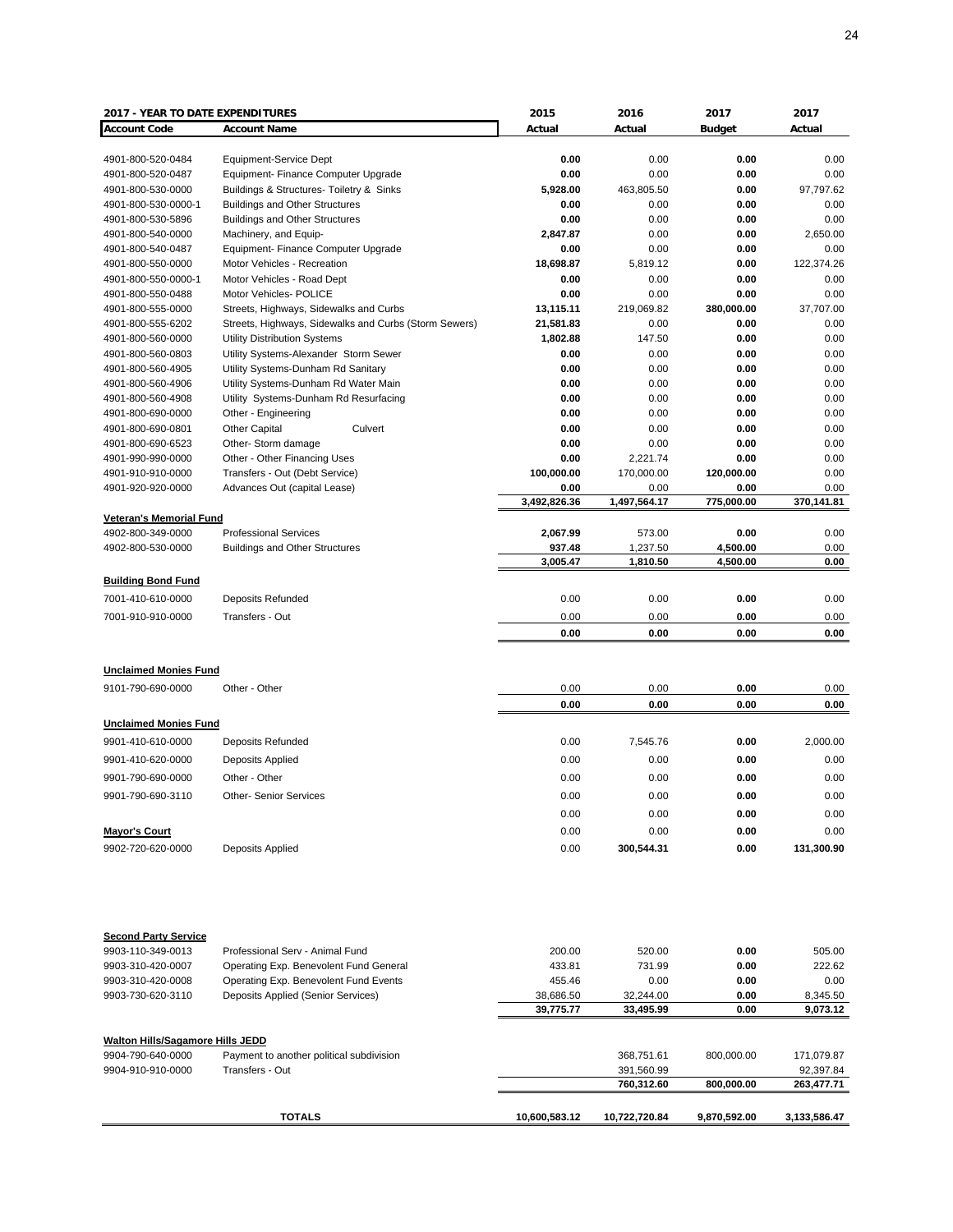# Payment Listing

| 05/01/2017<br>05/01/2017 CH<br>C<br>396-2017<br><b>BUDGET BLINDS</b><br>\$2,542.00<br>05/01/2017 CH<br>TCC TECHNOLOGY SOLUTIONS<br>C<br>397-2017<br>05/01/2017<br>\$750.00<br>C<br>05/15/2017 CH<br>\$0.99<br>406-2017<br>05/15/2017<br>Apple<br>05/15/2017 CH<br>$\mathsf C$<br>407-2017<br>05/15/2017<br><b>EXPENSE - T. CERCEK</b><br>\$245.96<br>C<br>408-2017<br>05/15/2017<br>05/15/2017 CH<br>ATWELL'S POLICE & FIRE EQUIPMENT CO<br>\$585.00<br>05/15/2017 CH<br>C<br>409-2017<br>05/15/2017<br><b>Cleveland Vicon</b><br>\$3,051.00<br>$\mathsf C$<br>410-2017<br>05/15/2017<br>05/15/2017 CH<br>COMPMANAGEMENT INC<br>\$1,545.00<br>05/15/2017 CH<br>C<br>411-2017<br>05/15/2017<br><b>EXPENSE - S. DAVIS</b><br>\$26.12<br>C<br>412-2017<br>05/15/2017<br>05/15/2017 CH<br>Interior Supply<br>\$3,290.22<br><b>OFFICE MAX</b><br>C<br>413-2017<br>05/15/2017 CH<br>\$356.46<br>05/15/2017<br>C<br>414-2017<br>05/15/2017<br>05/15/2017 CH<br><b>School Outfitters</b><br>\$7,954.44<br>05/15/2017 CH<br>С<br>415-2017<br>05/15/2017<br>SHERWIN-WILLIAMS COMPANY<br>\$187.66<br>$\mathsf C$<br>416-2017<br>05/15/2017<br>05/15/2017 CH<br>EXPENSE - M. GERVASE<br>\$24.99<br>C<br>417-2017<br>05/15/2017<br>05/15/2017 CH<br><b>SPENNATOS</b><br>\$68.69<br>$\mathsf C$<br>418-2017<br>05/15/2017<br>05/15/2017 CH<br>HOME DEPOT<br>\$1,582.49<br>419-2017<br>05/15/2017<br>05/15/2017 CH<br>Weathervane<br>\$370.00<br>С<br>420-2017<br>05/15/2017<br>05/15/2017 CH<br><b>EXPENSE - S. DAVIS</b><br>\$369.96<br>C<br>C<br>421-2017<br>05/15/2017<br>05/15/2017 CH<br>LYLE PRINTING AND PUBLISHING COMPAI<br>\$30.95<br>$\mathsf C$<br>422-2017<br>05/15/2017<br>05/15/2017 CH<br>\$123.58<br>Expense - C. Zidlicky<br>C<br>423-2017<br>05/15/2017<br>05/15/2017 CH<br><b>GUARDIAN ALARM</b><br>\$74.12<br>C<br>424-2017<br>05/15/2017<br>05/15/2017 CH<br><b>QUALITY RIBBONS &amp; SUPPLIES, CO.</b><br>\$489.58<br>C<br>05/15/2017<br>05/15/2017 CH<br>BEI SUPPLY & RENTAL, INC<br>\$2,514.56<br>425-2017<br>$\mathsf C$<br>426-2017<br>05/15/2017<br>05/15/2017 CH<br>MARS ELECTRIC CO.<br>\$127.11<br>427-2017<br>05/15/2017<br>05/15/2017 CH<br><b>EXPENSE - S. JAWORSKI</b><br>\$96.47<br>С<br>C<br>428-2017<br>05/15/2017<br>05/15/2017 CH<br>EXPENSE - M. GERVASE<br>\$487.30<br>C<br>429-2017<br>05/15/2017<br>05/15/2017 CH<br><b>METAL STORE</b><br>\$214.54<br>$\mathsf C$<br>430-2017<br>05/15/2017<br>05/15/2017 CH<br>HOME DEPOT<br>\$1,325.22<br>C<br>431-2017<br>05/15/2017<br>05/15/2017 CH<br>UNIQUE PAVING MATERIALS CORPORATION<br>\$205.00<br>C<br>432-2017<br>05/15/2017<br>05/15/2017 CH<br>\$92.00<br>Expense - B. Miller<br>C<br>05/15/2017<br>05/15/2017<br><b>CH</b><br>\$639.82<br>433-2017<br>Expense - R. Kalman<br>C<br>434-2017<br>05/15/2017<br>05/15/2017 CH<br>THE FAMILY PET CLINIC<br>\$583.35<br>435-2017<br>05/15/2017<br>05/15/2017 CH<br><b>Factory Direct Filters</b><br>\$95.64<br>C<br>С<br>436-2017<br>05/15/2017<br>05/15/2017 CH<br><b>WALGREENS</b><br>\$17.07<br>C<br>437-2017<br>05/15/2017<br>05/15/2017 CH<br>NATIONAL PEN COMPANY<br>\$501.34<br>05/15/2017 CH<br>C<br>438-2017<br>05/15/2017<br>SIRCHIE FINGER PRINT LABORATORIES, I<br>\$151.51<br>C<br>439-2017<br>05/15/2017<br>05/15/2017 CH<br>SAFARILAND<br>\$35.59<br>C<br>440-2017<br>05/15/2017<br>05/15/2017 CH<br>TIME WARNER CABLE<br>\$433.88<br>C<br>441-2017<br>05/15/2017<br>05/15/2017 CH<br>EXPENSE - D. GASPER<br>\$29.97<br>05/15/2017 CH<br>C<br>442-2017<br>05/15/2017<br><b>WAL-MART</b><br>\$49.86<br>05/15/2017 CH<br><b>GIANT EAGLE</b><br>C<br>443-2017<br>05/15/2017<br>\$222.62<br>С<br><b>LOWES</b><br>444-2017<br>05/15/2017<br>05/15/2017 CH<br>\$31.90<br>C<br>445-2017<br>05/15/2017<br>05/15/2017 CH<br>Exp - B. Dziczkowski<br>\$119.98 | Payment<br>Advice # | Post Date  | Transaction<br>Date | Type | Vendor / Payee  | Amount   | <b>Status</b> |
|----------------------------------------------------------------------------------------------------------------------------------------------------------------------------------------------------------------------------------------------------------------------------------------------------------------------------------------------------------------------------------------------------------------------------------------------------------------------------------------------------------------------------------------------------------------------------------------------------------------------------------------------------------------------------------------------------------------------------------------------------------------------------------------------------------------------------------------------------------------------------------------------------------------------------------------------------------------------------------------------------------------------------------------------------------------------------------------------------------------------------------------------------------------------------------------------------------------------------------------------------------------------------------------------------------------------------------------------------------------------------------------------------------------------------------------------------------------------------------------------------------------------------------------------------------------------------------------------------------------------------------------------------------------------------------------------------------------------------------------------------------------------------------------------------------------------------------------------------------------------------------------------------------------------------------------------------------------------------------------------------------------------------------------------------------------------------------------------------------------------------------------------------------------------------------------------------------------------------------------------------------------------------------------------------------------------------------------------------------------------------------------------------------------------------------------------------------------------------------------------------------------------------------------------------------------------------------------------------------------------------------------------------------------------------------------------------------------------------------------------------------------------------------------------------------------------------------------------------------------------------------------------------------------------------------------------------------------------------------------------------------------------------------------------------------------------------------------------------------------------------------------------------------------------------------------------------------------------------------------------------------------------------------------------------------------------------------------------------------------------------------------------------------------------------------------------------------------------------------------------------------------------------------------------------------------------------------------------------------------------------------------------------------------------------------------------------------------------------------------------------------------------------------------------|---------------------|------------|---------------------|------|-----------------|----------|---------------|
|                                                                                                                                                                                                                                                                                                                                                                                                                                                                                                                                                                                                                                                                                                                                                                                                                                                                                                                                                                                                                                                                                                                                                                                                                                                                                                                                                                                                                                                                                                                                                                                                                                                                                                                                                                                                                                                                                                                                                                                                                                                                                                                                                                                                                                                                                                                                                                                                                                                                                                                                                                                                                                                                                                                                                                                                                                                                                                                                                                                                                                                                                                                                                                                                                                                                                                                                                                                                                                                                                                                                                                                                                                                                                                                                                                                              |                     |            |                     |      |                 |          |               |
|                                                                                                                                                                                                                                                                                                                                                                                                                                                                                                                                                                                                                                                                                                                                                                                                                                                                                                                                                                                                                                                                                                                                                                                                                                                                                                                                                                                                                                                                                                                                                                                                                                                                                                                                                                                                                                                                                                                                                                                                                                                                                                                                                                                                                                                                                                                                                                                                                                                                                                                                                                                                                                                                                                                                                                                                                                                                                                                                                                                                                                                                                                                                                                                                                                                                                                                                                                                                                                                                                                                                                                                                                                                                                                                                                                                              |                     |            |                     |      |                 |          |               |
|                                                                                                                                                                                                                                                                                                                                                                                                                                                                                                                                                                                                                                                                                                                                                                                                                                                                                                                                                                                                                                                                                                                                                                                                                                                                                                                                                                                                                                                                                                                                                                                                                                                                                                                                                                                                                                                                                                                                                                                                                                                                                                                                                                                                                                                                                                                                                                                                                                                                                                                                                                                                                                                                                                                                                                                                                                                                                                                                                                                                                                                                                                                                                                                                                                                                                                                                                                                                                                                                                                                                                                                                                                                                                                                                                                                              |                     |            |                     |      |                 |          |               |
|                                                                                                                                                                                                                                                                                                                                                                                                                                                                                                                                                                                                                                                                                                                                                                                                                                                                                                                                                                                                                                                                                                                                                                                                                                                                                                                                                                                                                                                                                                                                                                                                                                                                                                                                                                                                                                                                                                                                                                                                                                                                                                                                                                                                                                                                                                                                                                                                                                                                                                                                                                                                                                                                                                                                                                                                                                                                                                                                                                                                                                                                                                                                                                                                                                                                                                                                                                                                                                                                                                                                                                                                                                                                                                                                                                                              |                     |            |                     |      |                 |          |               |
|                                                                                                                                                                                                                                                                                                                                                                                                                                                                                                                                                                                                                                                                                                                                                                                                                                                                                                                                                                                                                                                                                                                                                                                                                                                                                                                                                                                                                                                                                                                                                                                                                                                                                                                                                                                                                                                                                                                                                                                                                                                                                                                                                                                                                                                                                                                                                                                                                                                                                                                                                                                                                                                                                                                                                                                                                                                                                                                                                                                                                                                                                                                                                                                                                                                                                                                                                                                                                                                                                                                                                                                                                                                                                                                                                                                              |                     |            |                     |      |                 |          |               |
|                                                                                                                                                                                                                                                                                                                                                                                                                                                                                                                                                                                                                                                                                                                                                                                                                                                                                                                                                                                                                                                                                                                                                                                                                                                                                                                                                                                                                                                                                                                                                                                                                                                                                                                                                                                                                                                                                                                                                                                                                                                                                                                                                                                                                                                                                                                                                                                                                                                                                                                                                                                                                                                                                                                                                                                                                                                                                                                                                                                                                                                                                                                                                                                                                                                                                                                                                                                                                                                                                                                                                                                                                                                                                                                                                                                              |                     |            |                     |      |                 |          |               |
|                                                                                                                                                                                                                                                                                                                                                                                                                                                                                                                                                                                                                                                                                                                                                                                                                                                                                                                                                                                                                                                                                                                                                                                                                                                                                                                                                                                                                                                                                                                                                                                                                                                                                                                                                                                                                                                                                                                                                                                                                                                                                                                                                                                                                                                                                                                                                                                                                                                                                                                                                                                                                                                                                                                                                                                                                                                                                                                                                                                                                                                                                                                                                                                                                                                                                                                                                                                                                                                                                                                                                                                                                                                                                                                                                                                              |                     |            |                     |      |                 |          |               |
|                                                                                                                                                                                                                                                                                                                                                                                                                                                                                                                                                                                                                                                                                                                                                                                                                                                                                                                                                                                                                                                                                                                                                                                                                                                                                                                                                                                                                                                                                                                                                                                                                                                                                                                                                                                                                                                                                                                                                                                                                                                                                                                                                                                                                                                                                                                                                                                                                                                                                                                                                                                                                                                                                                                                                                                                                                                                                                                                                                                                                                                                                                                                                                                                                                                                                                                                                                                                                                                                                                                                                                                                                                                                                                                                                                                              |                     |            |                     |      |                 |          |               |
|                                                                                                                                                                                                                                                                                                                                                                                                                                                                                                                                                                                                                                                                                                                                                                                                                                                                                                                                                                                                                                                                                                                                                                                                                                                                                                                                                                                                                                                                                                                                                                                                                                                                                                                                                                                                                                                                                                                                                                                                                                                                                                                                                                                                                                                                                                                                                                                                                                                                                                                                                                                                                                                                                                                                                                                                                                                                                                                                                                                                                                                                                                                                                                                                                                                                                                                                                                                                                                                                                                                                                                                                                                                                                                                                                                                              |                     |            |                     |      |                 |          |               |
|                                                                                                                                                                                                                                                                                                                                                                                                                                                                                                                                                                                                                                                                                                                                                                                                                                                                                                                                                                                                                                                                                                                                                                                                                                                                                                                                                                                                                                                                                                                                                                                                                                                                                                                                                                                                                                                                                                                                                                                                                                                                                                                                                                                                                                                                                                                                                                                                                                                                                                                                                                                                                                                                                                                                                                                                                                                                                                                                                                                                                                                                                                                                                                                                                                                                                                                                                                                                                                                                                                                                                                                                                                                                                                                                                                                              |                     |            |                     |      |                 |          |               |
|                                                                                                                                                                                                                                                                                                                                                                                                                                                                                                                                                                                                                                                                                                                                                                                                                                                                                                                                                                                                                                                                                                                                                                                                                                                                                                                                                                                                                                                                                                                                                                                                                                                                                                                                                                                                                                                                                                                                                                                                                                                                                                                                                                                                                                                                                                                                                                                                                                                                                                                                                                                                                                                                                                                                                                                                                                                                                                                                                                                                                                                                                                                                                                                                                                                                                                                                                                                                                                                                                                                                                                                                                                                                                                                                                                                              |                     |            |                     |      |                 |          |               |
|                                                                                                                                                                                                                                                                                                                                                                                                                                                                                                                                                                                                                                                                                                                                                                                                                                                                                                                                                                                                                                                                                                                                                                                                                                                                                                                                                                                                                                                                                                                                                                                                                                                                                                                                                                                                                                                                                                                                                                                                                                                                                                                                                                                                                                                                                                                                                                                                                                                                                                                                                                                                                                                                                                                                                                                                                                                                                                                                                                                                                                                                                                                                                                                                                                                                                                                                                                                                                                                                                                                                                                                                                                                                                                                                                                                              |                     |            |                     |      |                 |          |               |
|                                                                                                                                                                                                                                                                                                                                                                                                                                                                                                                                                                                                                                                                                                                                                                                                                                                                                                                                                                                                                                                                                                                                                                                                                                                                                                                                                                                                                                                                                                                                                                                                                                                                                                                                                                                                                                                                                                                                                                                                                                                                                                                                                                                                                                                                                                                                                                                                                                                                                                                                                                                                                                                                                                                                                                                                                                                                                                                                                                                                                                                                                                                                                                                                                                                                                                                                                                                                                                                                                                                                                                                                                                                                                                                                                                                              |                     |            |                     |      |                 |          |               |
|                                                                                                                                                                                                                                                                                                                                                                                                                                                                                                                                                                                                                                                                                                                                                                                                                                                                                                                                                                                                                                                                                                                                                                                                                                                                                                                                                                                                                                                                                                                                                                                                                                                                                                                                                                                                                                                                                                                                                                                                                                                                                                                                                                                                                                                                                                                                                                                                                                                                                                                                                                                                                                                                                                                                                                                                                                                                                                                                                                                                                                                                                                                                                                                                                                                                                                                                                                                                                                                                                                                                                                                                                                                                                                                                                                                              |                     |            |                     |      |                 |          |               |
|                                                                                                                                                                                                                                                                                                                                                                                                                                                                                                                                                                                                                                                                                                                                                                                                                                                                                                                                                                                                                                                                                                                                                                                                                                                                                                                                                                                                                                                                                                                                                                                                                                                                                                                                                                                                                                                                                                                                                                                                                                                                                                                                                                                                                                                                                                                                                                                                                                                                                                                                                                                                                                                                                                                                                                                                                                                                                                                                                                                                                                                                                                                                                                                                                                                                                                                                                                                                                                                                                                                                                                                                                                                                                                                                                                                              |                     |            |                     |      |                 |          |               |
|                                                                                                                                                                                                                                                                                                                                                                                                                                                                                                                                                                                                                                                                                                                                                                                                                                                                                                                                                                                                                                                                                                                                                                                                                                                                                                                                                                                                                                                                                                                                                                                                                                                                                                                                                                                                                                                                                                                                                                                                                                                                                                                                                                                                                                                                                                                                                                                                                                                                                                                                                                                                                                                                                                                                                                                                                                                                                                                                                                                                                                                                                                                                                                                                                                                                                                                                                                                                                                                                                                                                                                                                                                                                                                                                                                                              |                     |            |                     |      |                 |          |               |
|                                                                                                                                                                                                                                                                                                                                                                                                                                                                                                                                                                                                                                                                                                                                                                                                                                                                                                                                                                                                                                                                                                                                                                                                                                                                                                                                                                                                                                                                                                                                                                                                                                                                                                                                                                                                                                                                                                                                                                                                                                                                                                                                                                                                                                                                                                                                                                                                                                                                                                                                                                                                                                                                                                                                                                                                                                                                                                                                                                                                                                                                                                                                                                                                                                                                                                                                                                                                                                                                                                                                                                                                                                                                                                                                                                                              |                     |            |                     |      |                 |          |               |
|                                                                                                                                                                                                                                                                                                                                                                                                                                                                                                                                                                                                                                                                                                                                                                                                                                                                                                                                                                                                                                                                                                                                                                                                                                                                                                                                                                                                                                                                                                                                                                                                                                                                                                                                                                                                                                                                                                                                                                                                                                                                                                                                                                                                                                                                                                                                                                                                                                                                                                                                                                                                                                                                                                                                                                                                                                                                                                                                                                                                                                                                                                                                                                                                                                                                                                                                                                                                                                                                                                                                                                                                                                                                                                                                                                                              |                     |            |                     |      |                 |          |               |
|                                                                                                                                                                                                                                                                                                                                                                                                                                                                                                                                                                                                                                                                                                                                                                                                                                                                                                                                                                                                                                                                                                                                                                                                                                                                                                                                                                                                                                                                                                                                                                                                                                                                                                                                                                                                                                                                                                                                                                                                                                                                                                                                                                                                                                                                                                                                                                                                                                                                                                                                                                                                                                                                                                                                                                                                                                                                                                                                                                                                                                                                                                                                                                                                                                                                                                                                                                                                                                                                                                                                                                                                                                                                                                                                                                                              |                     |            |                     |      |                 |          |               |
|                                                                                                                                                                                                                                                                                                                                                                                                                                                                                                                                                                                                                                                                                                                                                                                                                                                                                                                                                                                                                                                                                                                                                                                                                                                                                                                                                                                                                                                                                                                                                                                                                                                                                                                                                                                                                                                                                                                                                                                                                                                                                                                                                                                                                                                                                                                                                                                                                                                                                                                                                                                                                                                                                                                                                                                                                                                                                                                                                                                                                                                                                                                                                                                                                                                                                                                                                                                                                                                                                                                                                                                                                                                                                                                                                                                              |                     |            |                     |      |                 |          |               |
|                                                                                                                                                                                                                                                                                                                                                                                                                                                                                                                                                                                                                                                                                                                                                                                                                                                                                                                                                                                                                                                                                                                                                                                                                                                                                                                                                                                                                                                                                                                                                                                                                                                                                                                                                                                                                                                                                                                                                                                                                                                                                                                                                                                                                                                                                                                                                                                                                                                                                                                                                                                                                                                                                                                                                                                                                                                                                                                                                                                                                                                                                                                                                                                                                                                                                                                                                                                                                                                                                                                                                                                                                                                                                                                                                                                              |                     |            |                     |      |                 |          |               |
|                                                                                                                                                                                                                                                                                                                                                                                                                                                                                                                                                                                                                                                                                                                                                                                                                                                                                                                                                                                                                                                                                                                                                                                                                                                                                                                                                                                                                                                                                                                                                                                                                                                                                                                                                                                                                                                                                                                                                                                                                                                                                                                                                                                                                                                                                                                                                                                                                                                                                                                                                                                                                                                                                                                                                                                                                                                                                                                                                                                                                                                                                                                                                                                                                                                                                                                                                                                                                                                                                                                                                                                                                                                                                                                                                                                              |                     |            |                     |      |                 |          |               |
|                                                                                                                                                                                                                                                                                                                                                                                                                                                                                                                                                                                                                                                                                                                                                                                                                                                                                                                                                                                                                                                                                                                                                                                                                                                                                                                                                                                                                                                                                                                                                                                                                                                                                                                                                                                                                                                                                                                                                                                                                                                                                                                                                                                                                                                                                                                                                                                                                                                                                                                                                                                                                                                                                                                                                                                                                                                                                                                                                                                                                                                                                                                                                                                                                                                                                                                                                                                                                                                                                                                                                                                                                                                                                                                                                                                              |                     |            |                     |      |                 |          |               |
|                                                                                                                                                                                                                                                                                                                                                                                                                                                                                                                                                                                                                                                                                                                                                                                                                                                                                                                                                                                                                                                                                                                                                                                                                                                                                                                                                                                                                                                                                                                                                                                                                                                                                                                                                                                                                                                                                                                                                                                                                                                                                                                                                                                                                                                                                                                                                                                                                                                                                                                                                                                                                                                                                                                                                                                                                                                                                                                                                                                                                                                                                                                                                                                                                                                                                                                                                                                                                                                                                                                                                                                                                                                                                                                                                                                              |                     |            |                     |      |                 |          |               |
|                                                                                                                                                                                                                                                                                                                                                                                                                                                                                                                                                                                                                                                                                                                                                                                                                                                                                                                                                                                                                                                                                                                                                                                                                                                                                                                                                                                                                                                                                                                                                                                                                                                                                                                                                                                                                                                                                                                                                                                                                                                                                                                                                                                                                                                                                                                                                                                                                                                                                                                                                                                                                                                                                                                                                                                                                                                                                                                                                                                                                                                                                                                                                                                                                                                                                                                                                                                                                                                                                                                                                                                                                                                                                                                                                                                              |                     |            |                     |      |                 |          |               |
|                                                                                                                                                                                                                                                                                                                                                                                                                                                                                                                                                                                                                                                                                                                                                                                                                                                                                                                                                                                                                                                                                                                                                                                                                                                                                                                                                                                                                                                                                                                                                                                                                                                                                                                                                                                                                                                                                                                                                                                                                                                                                                                                                                                                                                                                                                                                                                                                                                                                                                                                                                                                                                                                                                                                                                                                                                                                                                                                                                                                                                                                                                                                                                                                                                                                                                                                                                                                                                                                                                                                                                                                                                                                                                                                                                                              |                     |            |                     |      |                 |          |               |
|                                                                                                                                                                                                                                                                                                                                                                                                                                                                                                                                                                                                                                                                                                                                                                                                                                                                                                                                                                                                                                                                                                                                                                                                                                                                                                                                                                                                                                                                                                                                                                                                                                                                                                                                                                                                                                                                                                                                                                                                                                                                                                                                                                                                                                                                                                                                                                                                                                                                                                                                                                                                                                                                                                                                                                                                                                                                                                                                                                                                                                                                                                                                                                                                                                                                                                                                                                                                                                                                                                                                                                                                                                                                                                                                                                                              |                     |            |                     |      |                 |          |               |
|                                                                                                                                                                                                                                                                                                                                                                                                                                                                                                                                                                                                                                                                                                                                                                                                                                                                                                                                                                                                                                                                                                                                                                                                                                                                                                                                                                                                                                                                                                                                                                                                                                                                                                                                                                                                                                                                                                                                                                                                                                                                                                                                                                                                                                                                                                                                                                                                                                                                                                                                                                                                                                                                                                                                                                                                                                                                                                                                                                                                                                                                                                                                                                                                                                                                                                                                                                                                                                                                                                                                                                                                                                                                                                                                                                                              |                     |            |                     |      |                 |          |               |
|                                                                                                                                                                                                                                                                                                                                                                                                                                                                                                                                                                                                                                                                                                                                                                                                                                                                                                                                                                                                                                                                                                                                                                                                                                                                                                                                                                                                                                                                                                                                                                                                                                                                                                                                                                                                                                                                                                                                                                                                                                                                                                                                                                                                                                                                                                                                                                                                                                                                                                                                                                                                                                                                                                                                                                                                                                                                                                                                                                                                                                                                                                                                                                                                                                                                                                                                                                                                                                                                                                                                                                                                                                                                                                                                                                                              |                     |            |                     |      |                 |          |               |
|                                                                                                                                                                                                                                                                                                                                                                                                                                                                                                                                                                                                                                                                                                                                                                                                                                                                                                                                                                                                                                                                                                                                                                                                                                                                                                                                                                                                                                                                                                                                                                                                                                                                                                                                                                                                                                                                                                                                                                                                                                                                                                                                                                                                                                                                                                                                                                                                                                                                                                                                                                                                                                                                                                                                                                                                                                                                                                                                                                                                                                                                                                                                                                                                                                                                                                                                                                                                                                                                                                                                                                                                                                                                                                                                                                                              |                     |            |                     |      |                 |          |               |
|                                                                                                                                                                                                                                                                                                                                                                                                                                                                                                                                                                                                                                                                                                                                                                                                                                                                                                                                                                                                                                                                                                                                                                                                                                                                                                                                                                                                                                                                                                                                                                                                                                                                                                                                                                                                                                                                                                                                                                                                                                                                                                                                                                                                                                                                                                                                                                                                                                                                                                                                                                                                                                                                                                                                                                                                                                                                                                                                                                                                                                                                                                                                                                                                                                                                                                                                                                                                                                                                                                                                                                                                                                                                                                                                                                                              |                     |            |                     |      |                 |          |               |
|                                                                                                                                                                                                                                                                                                                                                                                                                                                                                                                                                                                                                                                                                                                                                                                                                                                                                                                                                                                                                                                                                                                                                                                                                                                                                                                                                                                                                                                                                                                                                                                                                                                                                                                                                                                                                                                                                                                                                                                                                                                                                                                                                                                                                                                                                                                                                                                                                                                                                                                                                                                                                                                                                                                                                                                                                                                                                                                                                                                                                                                                                                                                                                                                                                                                                                                                                                                                                                                                                                                                                                                                                                                                                                                                                                                              |                     |            |                     |      |                 |          |               |
|                                                                                                                                                                                                                                                                                                                                                                                                                                                                                                                                                                                                                                                                                                                                                                                                                                                                                                                                                                                                                                                                                                                                                                                                                                                                                                                                                                                                                                                                                                                                                                                                                                                                                                                                                                                                                                                                                                                                                                                                                                                                                                                                                                                                                                                                                                                                                                                                                                                                                                                                                                                                                                                                                                                                                                                                                                                                                                                                                                                                                                                                                                                                                                                                                                                                                                                                                                                                                                                                                                                                                                                                                                                                                                                                                                                              |                     |            |                     |      |                 |          |               |
|                                                                                                                                                                                                                                                                                                                                                                                                                                                                                                                                                                                                                                                                                                                                                                                                                                                                                                                                                                                                                                                                                                                                                                                                                                                                                                                                                                                                                                                                                                                                                                                                                                                                                                                                                                                                                                                                                                                                                                                                                                                                                                                                                                                                                                                                                                                                                                                                                                                                                                                                                                                                                                                                                                                                                                                                                                                                                                                                                                                                                                                                                                                                                                                                                                                                                                                                                                                                                                                                                                                                                                                                                                                                                                                                                                                              |                     |            |                     |      |                 |          |               |
|                                                                                                                                                                                                                                                                                                                                                                                                                                                                                                                                                                                                                                                                                                                                                                                                                                                                                                                                                                                                                                                                                                                                                                                                                                                                                                                                                                                                                                                                                                                                                                                                                                                                                                                                                                                                                                                                                                                                                                                                                                                                                                                                                                                                                                                                                                                                                                                                                                                                                                                                                                                                                                                                                                                                                                                                                                                                                                                                                                                                                                                                                                                                                                                                                                                                                                                                                                                                                                                                                                                                                                                                                                                                                                                                                                                              |                     |            |                     |      |                 |          |               |
|                                                                                                                                                                                                                                                                                                                                                                                                                                                                                                                                                                                                                                                                                                                                                                                                                                                                                                                                                                                                                                                                                                                                                                                                                                                                                                                                                                                                                                                                                                                                                                                                                                                                                                                                                                                                                                                                                                                                                                                                                                                                                                                                                                                                                                                                                                                                                                                                                                                                                                                                                                                                                                                                                                                                                                                                                                                                                                                                                                                                                                                                                                                                                                                                                                                                                                                                                                                                                                                                                                                                                                                                                                                                                                                                                                                              |                     |            |                     |      |                 |          |               |
|                                                                                                                                                                                                                                                                                                                                                                                                                                                                                                                                                                                                                                                                                                                                                                                                                                                                                                                                                                                                                                                                                                                                                                                                                                                                                                                                                                                                                                                                                                                                                                                                                                                                                                                                                                                                                                                                                                                                                                                                                                                                                                                                                                                                                                                                                                                                                                                                                                                                                                                                                                                                                                                                                                                                                                                                                                                                                                                                                                                                                                                                                                                                                                                                                                                                                                                                                                                                                                                                                                                                                                                                                                                                                                                                                                                              |                     |            |                     |      |                 |          |               |
|                                                                                                                                                                                                                                                                                                                                                                                                                                                                                                                                                                                                                                                                                                                                                                                                                                                                                                                                                                                                                                                                                                                                                                                                                                                                                                                                                                                                                                                                                                                                                                                                                                                                                                                                                                                                                                                                                                                                                                                                                                                                                                                                                                                                                                                                                                                                                                                                                                                                                                                                                                                                                                                                                                                                                                                                                                                                                                                                                                                                                                                                                                                                                                                                                                                                                                                                                                                                                                                                                                                                                                                                                                                                                                                                                                                              |                     |            |                     |      |                 |          |               |
|                                                                                                                                                                                                                                                                                                                                                                                                                                                                                                                                                                                                                                                                                                                                                                                                                                                                                                                                                                                                                                                                                                                                                                                                                                                                                                                                                                                                                                                                                                                                                                                                                                                                                                                                                                                                                                                                                                                                                                                                                                                                                                                                                                                                                                                                                                                                                                                                                                                                                                                                                                                                                                                                                                                                                                                                                                                                                                                                                                                                                                                                                                                                                                                                                                                                                                                                                                                                                                                                                                                                                                                                                                                                                                                                                                                              |                     |            |                     |      |                 |          |               |
|                                                                                                                                                                                                                                                                                                                                                                                                                                                                                                                                                                                                                                                                                                                                                                                                                                                                                                                                                                                                                                                                                                                                                                                                                                                                                                                                                                                                                                                                                                                                                                                                                                                                                                                                                                                                                                                                                                                                                                                                                                                                                                                                                                                                                                                                                                                                                                                                                                                                                                                                                                                                                                                                                                                                                                                                                                                                                                                                                                                                                                                                                                                                                                                                                                                                                                                                                                                                                                                                                                                                                                                                                                                                                                                                                                                              |                     |            |                     |      |                 |          |               |
|                                                                                                                                                                                                                                                                                                                                                                                                                                                                                                                                                                                                                                                                                                                                                                                                                                                                                                                                                                                                                                                                                                                                                                                                                                                                                                                                                                                                                                                                                                                                                                                                                                                                                                                                                                                                                                                                                                                                                                                                                                                                                                                                                                                                                                                                                                                                                                                                                                                                                                                                                                                                                                                                                                                                                                                                                                                                                                                                                                                                                                                                                                                                                                                                                                                                                                                                                                                                                                                                                                                                                                                                                                                                                                                                                                                              |                     |            |                     |      |                 |          |               |
|                                                                                                                                                                                                                                                                                                                                                                                                                                                                                                                                                                                                                                                                                                                                                                                                                                                                                                                                                                                                                                                                                                                                                                                                                                                                                                                                                                                                                                                                                                                                                                                                                                                                                                                                                                                                                                                                                                                                                                                                                                                                                                                                                                                                                                                                                                                                                                                                                                                                                                                                                                                                                                                                                                                                                                                                                                                                                                                                                                                                                                                                                                                                                                                                                                                                                                                                                                                                                                                                                                                                                                                                                                                                                                                                                                                              |                     |            |                     |      |                 |          |               |
|                                                                                                                                                                                                                                                                                                                                                                                                                                                                                                                                                                                                                                                                                                                                                                                                                                                                                                                                                                                                                                                                                                                                                                                                                                                                                                                                                                                                                                                                                                                                                                                                                                                                                                                                                                                                                                                                                                                                                                                                                                                                                                                                                                                                                                                                                                                                                                                                                                                                                                                                                                                                                                                                                                                                                                                                                                                                                                                                                                                                                                                                                                                                                                                                                                                                                                                                                                                                                                                                                                                                                                                                                                                                                                                                                                                              | 446-2017            | 05/15/2017 | 05/15/2017 CH       |      | FED EX - KINKOS | \$136.55 | C             |
| 05/15/2017 CH<br>447-2017<br>05/15/2017<br>LIBERTY NEWS & VIEWS<br>\$400.00<br>С                                                                                                                                                                                                                                                                                                                                                                                                                                                                                                                                                                                                                                                                                                                                                                                                                                                                                                                                                                                                                                                                                                                                                                                                                                                                                                                                                                                                                                                                                                                                                                                                                                                                                                                                                                                                                                                                                                                                                                                                                                                                                                                                                                                                                                                                                                                                                                                                                                                                                                                                                                                                                                                                                                                                                                                                                                                                                                                                                                                                                                                                                                                                                                                                                                                                                                                                                                                                                                                                                                                                                                                                                                                                                                             |                     |            |                     |      |                 |          |               |
| EXPENSE - S. DAVIS<br>C<br>448-2017<br>05/15/2017<br>05/15/2017 CH<br>\$143.30                                                                                                                                                                                                                                                                                                                                                                                                                                                                                                                                                                                                                                                                                                                                                                                                                                                                                                                                                                                                                                                                                                                                                                                                                                                                                                                                                                                                                                                                                                                                                                                                                                                                                                                                                                                                                                                                                                                                                                                                                                                                                                                                                                                                                                                                                                                                                                                                                                                                                                                                                                                                                                                                                                                                                                                                                                                                                                                                                                                                                                                                                                                                                                                                                                                                                                                                                                                                                                                                                                                                                                                                                                                                                                               |                     |            |                     |      |                 |          |               |
| C<br>449-2017<br>05/15/2017<br>05/15/2017 CH<br>AT&T<br>\$403.13                                                                                                                                                                                                                                                                                                                                                                                                                                                                                                                                                                                                                                                                                                                                                                                                                                                                                                                                                                                                                                                                                                                                                                                                                                                                                                                                                                                                                                                                                                                                                                                                                                                                                                                                                                                                                                                                                                                                                                                                                                                                                                                                                                                                                                                                                                                                                                                                                                                                                                                                                                                                                                                                                                                                                                                                                                                                                                                                                                                                                                                                                                                                                                                                                                                                                                                                                                                                                                                                                                                                                                                                                                                                                                                             |                     |            |                     |      |                 |          |               |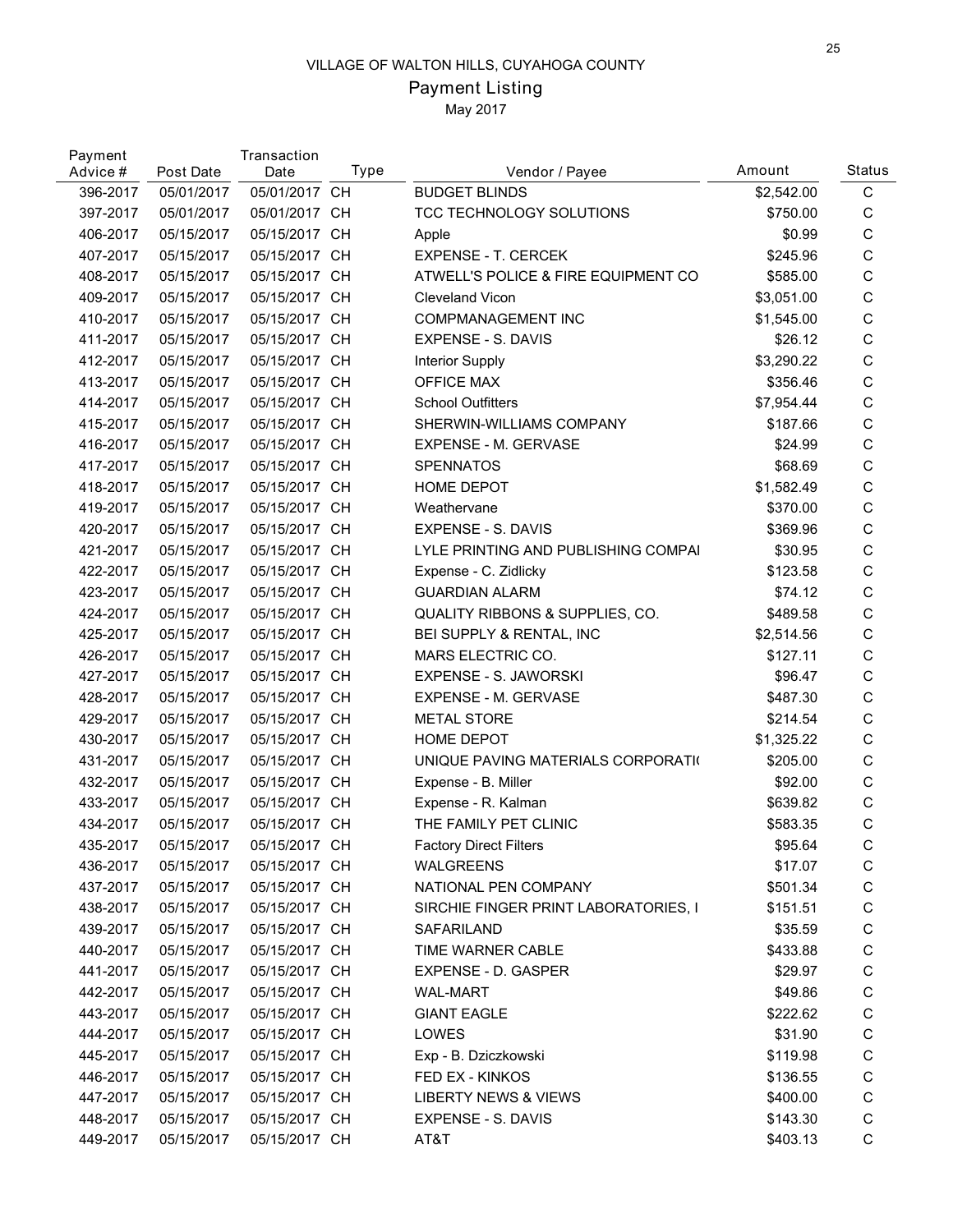## Payment Listing

| Payment<br>Advice # | Post Date  | Transaction<br>Date | Type | Vendor / Payee                        | Amount       | <b>Status</b> |
|---------------------|------------|---------------------|------|---------------------------------------|--------------|---------------|
| 450-2017            | 05/15/2017 | 05/15/2017 CH       |      | AMAZON .COM                           | \$503.58     | $\mathbf C$   |
| 451-2017            | 05/15/2017 | 05/15/2017 CH       |      | <b>KEVIN HURST</b>                    | \$124.70     | C             |
| 452-2017            | 05/15/2017 | 05/15/2017 CH       |      | <b>LEXISNEXIS</b>                     | \$50.00      | $\mathsf C$   |
| 453-2017            | 05/15/2017 | 05/15/2017 CH       |      | KIMBLE RECYCLING & DISPOSAL           | \$12,154.49  | $\mathsf C$   |
| 454-2017            | 05/15/2017 | 05/15/2017 CH       |      | TATTLETALE, INC.                      | \$62.85      | C             |
| 455-2017            | 05/15/2017 | 05/15/2017 CH       |      | Prezi                                 | \$20.00      | $\mathsf C$   |
| 456-2017            | 05/15/2017 | 05/15/2017 CH       |      | Apple                                 | \$0.99       | $\mathsf C$   |
| 457-2017            | 05/15/2017 | 05/15/2017 CH       |      | AMAZON .COM                           | \$311.87     | $\mathsf C$   |
| 458-2017            | 05/15/2017 | 05/15/2017 CH       |      | ELITE K-9 INC.                        | \$69.48      | C             |
| 459-2017            | 05/16/2017 | 05/16/2017 CH       |      | <b>INCOME TAX REFUNDS</b>             | \$1,728.12   | C             |
| 460-2017            | 05/16/2017 | 05/16/2017 CH       |      | Sandra Roveri                         | \$140.00     | C             |
| 461-2017            | 05/16/2017 | 05/16/2017 CH       |      | SIGNAL SERVICE COMPANY                | \$132.00     | C             |
| 462-2017            | 05/16/2017 | 05/16/2017 CH       |      | SafeBuilt                             | \$2,022.00   | C             |
| 463-2017            | 05/16/2017 | 05/16/2017 CH       |      | OneCommunity                          | \$1,675.00   | $\mathsf C$   |
| 464-2017            | 05/16/2017 | 05/16/2017 CH       |      | MARATHON ASHLAND PETROLEUM LLC        | \$3,178.50   | C             |
| 465-2017            | 05/16/2017 | 05/16/2017 CH       |      | AlwaysCare                            | \$1,993.42   | C             |
| 466-2017            | 05/16/2017 | 05/16/2017 CH       |      | <b>Pitney Bowes</b>                   | \$200.00     | C             |
| 467-2017            | 05/16/2017 | 05/16/2017 CH       |      | <b>SANDY GREEN</b>                    | \$600.00     | $\mathsf C$   |
| 468-2017            | 05/16/2017 | 05/16/2017 CH       |      | Huntington                            | \$803.60     | C             |
| 469-2017            | 05/16/2017 | 05/16/2017 CH       |      | <b>HR DIRECT</b>                      | \$97.43      | C             |
| 470-2017            | 05/16/2017 | 05/16/2017 CH       |      | AT&T                                  | \$130.38     | C             |
| 471-2017            | 05/16/2017 | 05/16/2017 CH       |      | <b>VERIZON WIRELESS</b>               | \$448.35     | $\mathsf C$   |
| 472-2017            | 05/17/2017 | 05/17/2017 CH       |      | <b>SAM'S CLUB</b>                     | \$226.13     | $\mathsf C$   |
| 473-2017            | 05/17/2017 | 05/17/2017 CH       |      | FED EX - KINKOS                       | \$240.88     | C             |
| 474-2017            | 05/17/2017 | 05/17/2017 CH       |      | <b>MEDICARE &amp; SOCIAL SECURITY</b> | \$2,598.32   | C             |
| 475-2017            | 05/17/2017 | 05/17/2017 CH       |      | <b>WALTON HILLS PAYROLL</b>           | \$199,806.01 | C             |
| 476-2017            | 05/17/2017 | 05/17/2017 CH       |      | OHIO PUBLIC EMPLOYEES RETIREMENT S    | \$17,644.14  | C             |
| 477-2017            | 05/17/2017 | 05/17/2017 CH       |      | OHIO POLICE & FIRE PENSION FUND       | \$15,027.60  | С             |
| 478-2017            | 05/17/2017 | 05/17/2017 CH       |      | ADP, LLC                              | \$412.55     | C             |
| 479-2017            | 05/18/2017 | 05/18/2017 CH       |      | CHAGRIN VALLEY ENGINEERING, LTD.      | \$18,140.30  | C             |
| 480-2017            | 05/18/2017 | 05/18/2017 CH       |      | Cosco                                 | \$30.18      | $\mathsf C$   |
| 481-2017            | 05/18/2017 | 05/18/2017 CH       |      | <b>KEVIN HURST</b>                    | \$47.17      | C             |
| 482-2017            | 05/18/2017 | 05/18/2017 CH       |      | Chagrin Valley Custom Furniture       | \$1,500.00   | С             |
| 483-2017            | 05/23/2017 | 05/23/2017 CH       |      | <b>METAL STORE</b>                    | \$286.32     | С             |
| 484-2017            | 05/23/2017 | 05/23/2017 CH       |      | HOME DEPOT                            | \$21.22      | C             |
| 485-2017            | 05/23/2017 | 05/23/2017 CH       |      | <b>KEVIN HURST</b>                    | \$26.40      | C             |
| 486-2017            | 05/23/2017 | 05/23/2017 CH       |      | Antonio's Pizza                       | \$93.47      | C             |
| 487-2017            | 05/23/2017 | 05/23/2017 CH       |      | <b>Cleveland Vicon</b>                | \$56.00      | C             |
| 488-2017            | 05/23/2017 | 05/23/2017 CH       |      | <b>GLASS AMERICA CLEVELAND</b>        | \$223.97     | C             |
| 489-2017            | 05/23/2017 | 05/23/2017 CH       |      | <b>WB MASON</b>                       | \$113.79     | C             |
| 490-2017            | 05/23/2017 | 05/23/2017 CH       |      | <b>HARBOR FREIGHT TOOLS</b>           | \$86.36      | C             |
| 491-2017            | 05/23/2017 | 05/23/2017 CH       |      | Adobe                                 | \$53.99      | C             |
| 492-2017            | 05/23/2017 | 05/23/2017 CH       |      | FED EX - KINKOS                       | \$19.38      | C             |
| 493-2017            | 05/23/2017 | 05/23/2017 CH       |      | <b>GIANT EAGLE</b>                    | \$44.91      | С             |
| 494-2017            | 05/23/2017 | 05/23/2017 CH       |      | <b>TARGET</b>                         | \$53.95      | $\mathsf C$   |
| 495-2017            | 05/23/2017 | 05/23/2017 CH       |      | <b>BSN SPORTS</b>                     | \$509.84     | C             |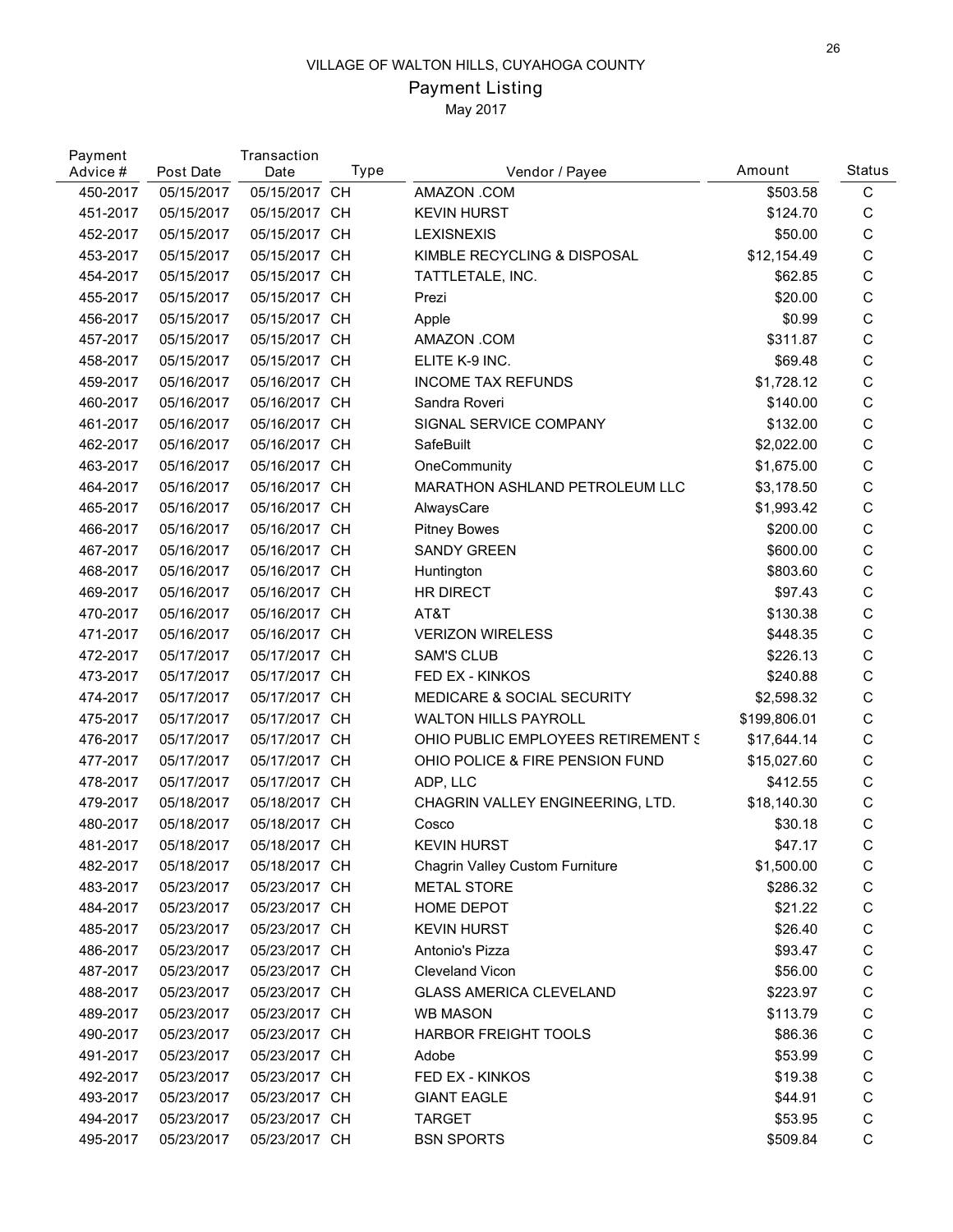## Payment Listing

| Payment<br>Advice # | Post Date  | Transaction<br>Date | Type | Vendor / Payee                      | Amount       | <b>Status</b> |
|---------------------|------------|---------------------|------|-------------------------------------|--------------|---------------|
| 496-2017            | 05/23/2017 | 05/23/2017 CH       |      | <b>HOME DEPOT</b>                   | \$73.52      | $\mathbf C$   |
| 497-2017            | 05/23/2017 | 05/23/2017 CH       |      | <b>UPS</b>                          | \$89.17      | C             |
| 498-2017            | 05/24/2017 | 05/24/2017 CH       |      | <b>SANDY GREEN</b>                  | \$600.00     | C             |
| 499-2017            | 05/24/2017 | 05/24/2017 CH       |      | <b>Pitney Bowes</b>                 | \$200.00     | $\mathsf C$   |
| 500-2017            | 05/24/2017 | 05/24/2017 CH       |      | Vision Service Plan                 | \$442.81     | С             |
| 501-2017            | 05/24/2017 | 05/24/2017 CH       |      | GOVDEALS.COM                        | \$2,337.50   | C             |
| 502-2017            | 05/31/2017 | 06/05/2017 CH       |      | <b>MAYOR'S COURT ACTIVITY</b>       | \$29,373.36  | C             |
| 503-2017            | 05/31/2017 | 06/05/2017 CH       |      | SIGNAL SERVICE COMPANY              | \$93.50      | C             |
| 504-2017            | 05/31/2017 | 06/05/2017 CH       |      | <b>HOME DEPOT</b>                   | \$175.77     | С             |
| 505-2017            | 05/31/2017 | 06/05/2017 CH       |      | PETITTI GARDEN CENTERS              | \$158.34     | C             |
| 506-2017            | 05/31/2017 | 06/05/2017 CH       |      | Exp - B. Dziczkowski                | \$59.99      | C             |
| 507-2017            | 05/31/2017 | 06/05/2017 CH       |      | LOWES                               | \$63.99      | $\mathsf C$   |
| 508-2017            | 05/31/2017 | 06/05/2017 CH       |      | <b>KEVIN HURST</b>                  | \$37.56      | С             |
| 509-2017            | 05/31/2017 | 06/05/2017 CH       |      | EXPENSE - R. VODILA                 | \$442.44     | C             |
| 510-2017            | 05/31/2017 | 06/05/2017 CH       |      | Breezewood Gardens & Gifts          | \$75.00      | C             |
| 511-2017            | 05/31/2017 | 06/05/2017 CH       |      | <b>Cleveland Vicon</b>              | \$2,220.00   | C             |
| 512-2017            | 05/31/2017 | 06/05/2017 CH       |      | <b>Conexo Communications</b>        | \$1,291.84   | C             |
| 513-2017            | 05/31/2017 | 06/05/2017 CH       |      | Expense - C. Zidlicky               | \$179.97     | C             |
| 514-2017            | 05/31/2017 | 06/05/2017 CH       |      | TCC TECHNOLOGY SOLUTIONS            | \$750.00     | C             |
| 515-2017            | 05/31/2017 | 06/05/2017 CH       |      | Bath & Body Works                   | \$40.99      | C             |
| 516-2017            | 05/31/2017 | 06/05/2017 CH       |      | Facebook                            | \$5.40       | C             |
| 517-2017            | 05/31/2017 | 06/05/2017 CH       |      | <b>TRACTOR SUPPLY</b>               | \$36.98      | C             |
| 518-2017            | 05/31/2017 | 06/05/2017 CH       |      | FED EX - KINKOS                     | \$506.80     | C             |
| 519-2017            | 05/31/2017 | 06/05/2017 CH       |      | FUN N STUFF                         | \$50.00      | С             |
| 520-2017            | 05/31/2017 | 06/05/2017 CH       |      | UNIFORM & ACESSORIES WAREHOUSE      | \$317.48     | $\mathsf C$   |
| 521-2017            | 05/31/2017 | 06/05/2017 CH       |      | ADP, LLC                            | \$687.83     | C             |
| 522-2017            | 05/31/2017 | 06/05/2017 CH       |      | OHIO POLICE & FIRE PENSION FUND     | \$14,940.98  | $\mathsf C$   |
| 523-2017            | 05/31/2017 | 06/05/2017 CH       |      | <b>HOME DEPOT</b>                   | \$1,051.19   | С             |
| 524-2017            | 05/31/2017 | 06/05/2017 CH       |      | <b>ILLUMINATING COMPANY</b>         | \$6,790.38   | C             |
| 525-2017            | 05/31/2017 | 06/05/2017 CH       |      | DOMINION EAST OHIO                  | \$1,471.19   | C             |
| 526-2017            | 05/31/2017 | 06/05/2017 CH       |      | CITY OF CLEVELAND                   | \$46.11      | C             |
| 39188               | 05/01/2017 | 05/01/2017 AW       |      | AMERICAN LEGAL PUBLISHING CORP      | \$2,500.00   | $\mathsf{C}$  |
| 39189               | 05/01/2017 | 05/01/2017 AW       |      | K & K MEAT SHOPPE, INC.             | \$419.30     | $\mathsf C$   |
| 39190               | 05/01/2017 | 05/01/2017 AW       |      | <b>GASPAR SERVICES, LLC</b>         | \$1,735.96   | C             |
| 39191               | 05/01/2017 | 05/01/2017 AW       |      | Expense - R. Kalman                 | \$153.01     | C             |
| 39192               | 05/01/2017 | 05/01/2017 AW       |      | PROFESSIONAL WINDOW CLEANING COM    | \$160.00     | C             |
| 39193               | 05/01/2017 | 05/01/2017 AW       |      | Leppo Rents                         | \$588.00     | $\mathsf C$   |
| 39194               | 05/01/2017 | 05/01/2017 AW       |      | Fisher Auto Parts, Inc              | \$205.64     | C             |
| 39195               | 05/01/2017 | 05/01/2017 AW       |      | GREAT LAKES TELECOM & ELECTRIC, LLC | \$4,385.00   | C             |
| 39196               | 05/01/2017 | 05/01/2017 AW       |      | Gary Ranallo                        | \$2,000.00   | V             |
| 39196               | 05/01/2017 | 05/01/2017 AW       |      | Gary Ranallo                        | $-$2,000.00$ | V             |
| 39197               | 05/01/2017 | 05/01/2017 AW       |      | Coverall North America, Inc.        | \$163.45     | C             |
| 39198               | 05/01/2017 | 05/01/2017 AW       |      | HALL PUBLIC SAFETY CO.              | \$26,029.26  | C             |
| 39199               | 05/01/2017 | 05/01/2017 AW       |      | SANDER PHOTO                        | \$1,387.02   | C             |
| 39200               | 05/01/2017 | 05/01/2017 AW       |      | ADLER TEAM SPORTS                   | \$161.00     | $\mathsf C$   |
| 39201               | 05/01/2017 | 05/01/2017 AW       |      | <b>Brad Trice</b>                   | \$66.88      | $\mathsf C$   |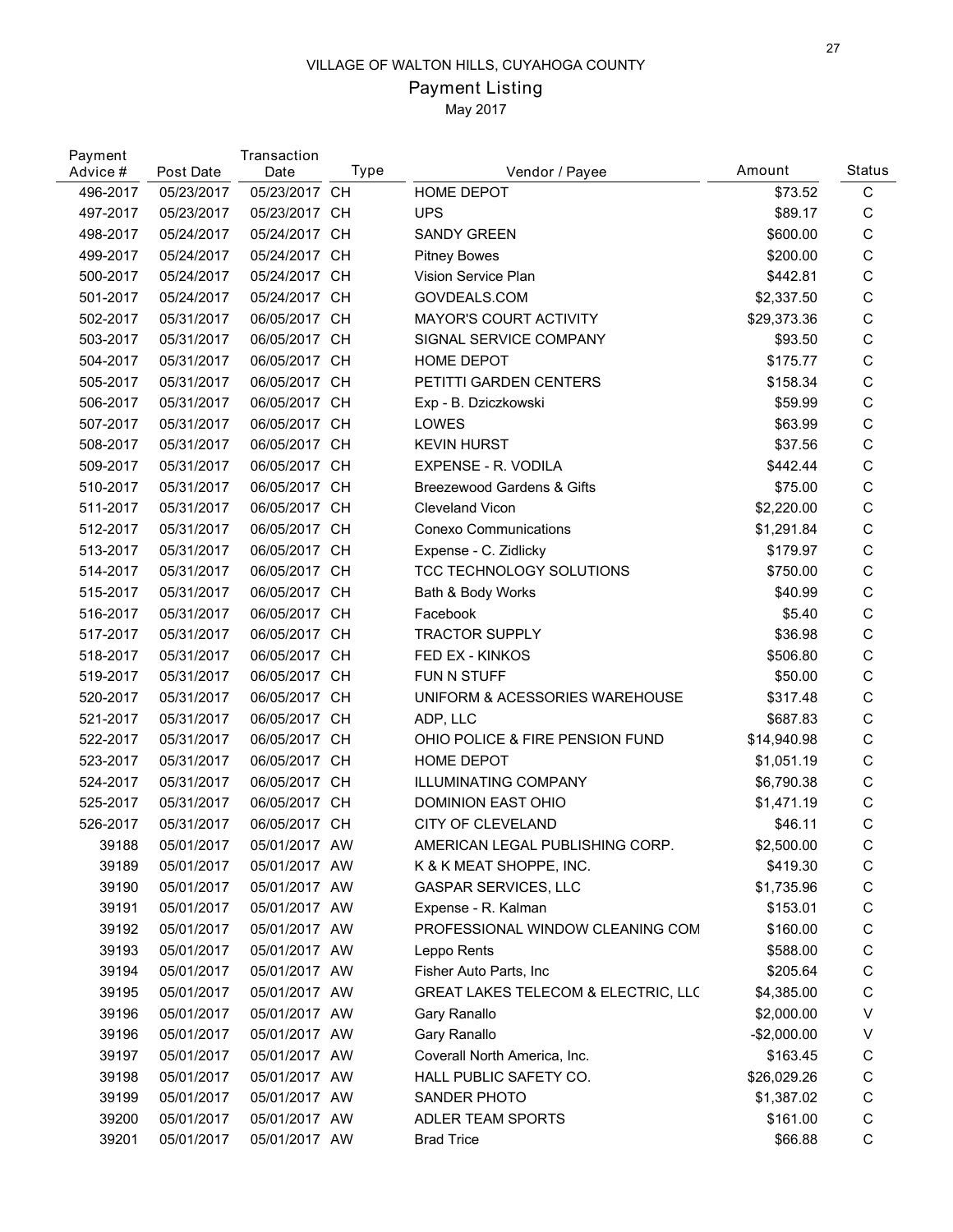# Payment Listing

| Payment<br>Advice # | Post Date  | Transaction<br>Date | Type | Vendor / Payee                      | Amount         | Status      |
|---------------------|------------|---------------------|------|-------------------------------------|----------------|-------------|
| 39202               | 05/01/2017 | 05/01/2017 AW       |      | ELEGANT IMPROVEMENTS                | \$1,050.00     | $\mathbf C$ |
| 39203               | 05/01/2017 | 05/01/2017 AW       |      | PERMA LIFT INC.                     | \$950.00       | C           |
| 39204               | 05/08/2017 | 05/08/2017 AM       |      | <b>TRUGREEN CHEMLAWN</b>            | \$50.00        | $\mathsf C$ |
| 39205               | 05/08/2017 | 05/08/2017 AW       |      | K & K MEAT SHOPPE, INC.             | \$554.82       | $\mathsf C$ |
| 39206               | 05/08/2017 | 05/08/2017 AW       |      | STEVE'S SPORTS INC                  | \$174.00       | C           |
| 39207               | 05/08/2017 | 05/08/2017 AW       |      | Associates in Lifestyle Management  | \$150.00       | C           |
| 39208               | 05/08/2017 | 05/08/2017 AW       |      | TREASURER, STATE OF OHIO / BBS      | \$55.91        | C           |
| 39209               | 05/08/2017 | 05/08/2017 AW       |      | Coverall North America, Inc.        | \$2,487.00     | $\mathsf C$ |
| 39210               | 05/08/2017 | 05/08/2017 AW       |      | Fisher Auto Parts, Inc.             | \$134.24       | C           |
| 39211               | 05/08/2017 | 05/08/2017 AW       |      | NORTH COAST TWO-WAY RADIO, INC,     | \$777.89       | C           |
| 39212               | 05/08/2017 | 05/08/2017 AW       |      | <b>WHEELY CLEAN</b>                 | \$152.00       | $\mathsf O$ |
| 39213               | 05/08/2017 | 05/08/2017 AW       |      | <b>CRYSTAL CLEAN</b>                | \$45.90        | $\mathsf C$ |
| 39214               | 05/08/2017 | 05/08/2017 AW       |      | <b>COLEMAN DATA SOLUTIONS</b>       | \$356.59       | C           |
| 39215               | 05/08/2017 | 05/08/2017 AW       |      | REILLY SWEEPING INC.                | \$560.00       | C           |
| 39216               | 05/08/2017 | 05/08/2017 AW       |      | LIBERTY FORD SOLON, INC.            | \$1,788.77     | C           |
| 39217               | 05/08/2017 | 05/08/2017 AW       |      | <b>CITY OF BEDFORD</b>              | \$20,000.00    | O           |
| 39218               | 05/08/2017 | 05/08/2017 AW       |      | <b>CUYAHOGA COUNTY TREASURER</b>    | \$33,386.60    | C           |
| 39218               | 05/17/2017 | 05/17/2017 NEG ADJ  |      | <b>CUYAHOGA COUNTY TREASURER</b>    | $-$ \$3,453.16 | C           |
| 39219               | 05/08/2017 | 05/08/2017 AW       |      | Jordan, Thomas                      | \$2,000.00     | C           |
| 39220               | 05/08/2017 | 05/08/2017 AW       |      | GREAT LAKES TELECOM & ELECTRIC, LLC | \$10,045.00    | C           |
| 39221               | 05/08/2017 | 05/08/2017 AW       |      | <b>KIMBALL MIDWEST</b>              | \$78.60        | C           |
| 39222               | 05/08/2017 | 05/08/2017 AW       |      | 360 Transcription Corporation       | \$227.08       | C           |
| 39223               | 05/08/2017 | 05/08/2017 AW       |      | TNT PLUMBING LLC                    | \$805.62       | C           |
| 39224               | 05/08/2017 | 05/08/2017 AW       |      | <b>PEPSI</b>                        | \$684.63       | C           |
| 39225               | 05/08/2017 | 05/08/2017 AW       |      | C & K Industrial Services, Inc.     | \$2,958.75     | C           |
| 39226               | 05/08/2017 | 05/08/2017 AW       |      | <b>Columbus Equipment Company</b>   | \$1,834.87     | C           |
| 39227               | 05/08/2017 | 05/08/2017 AW       |      | <b>TAC COMPUTER</b>                 | \$120.00       | $\mathsf C$ |
| 39228               | 05/08/2017 | 05/08/2017 AW       |      | EXPENSE - LISA CANZONI              | \$126.00       | C           |
| 39229               | 05/16/2017 | 05/16/2017 AW       |      | ALLIED CORPORATION INC.             | \$333.85       | С           |
| 39230               | 05/16/2017 | 05/16/2017 AW       |      | Ohio Title Corp                     | \$210.50       | C           |
| 39231               | 05/16/2017 | 05/16/2017 AW       |      | RUMINSKI, DAN                       | \$195.00       | $\mathsf C$ |
| 39232               | 05/22/2017 | 05/22/2017 AW       |      | Bricker & Eckler                    | \$2,225.00     | $\mathsf C$ |
| 39233               | 05/22/2017 | 05/22/2017 AW       |      | Let's Entertain, Inc.               | \$811.00       | C           |
| 39234               | 05/22/2017 | 05/22/2017 AW       |      | <b>GASPAR SERVICES, LLC</b>         | \$190.00       | C           |
| 39235               | 05/22/2017 | 05/22/2017 AW       |      | NORTH COAST TWO-WAY RADIO, INC,     | \$62.50        | C           |
| 39236               | 05/22/2017 | 05/22/2017 AW       |      | CUYAHOGA LANDMARK, INC              | \$1,252.25     | C           |
| 39237               | 05/22/2017 | 05/22/2017 AW       |      | GREAT LAKES TELECOM & ELECTRIC, LLC | \$3,255.00     | $\mathsf O$ |
| 39238               | 05/22/2017 | 05/22/2017 AW       |      | <b>GARMENT SPECIALTIES, INC.</b>    | \$18.00        | C           |
| 39239               | 05/24/2017 | 05/24/2017 AW       |      | Chagrin Valley Custom Furniture     | \$1,150.00     | C           |
| 39240               | 05/24/2017 | 05/24/2017 AW       |      | KIMBALL MIDWEST                     | \$148.74       | O           |
| 39241               | 05/24/2017 | 05/24/2017 AW       |      | Bricker & Eckler                    | \$5,000.00     | O           |
| 39242               | 05/24/2017 | 05/24/2017 AW       |      | HD SUPPLY WATER WORKS               | \$196.28       | O           |
| 39243               | 05/24/2017 | 05/24/2017 AW       |      | M.C. MOBILITY SYSTEMS, INC          | \$785.10       | O           |
| 39244               | 05/24/2017 | 05/24/2017 AW       |      | RelMec Mechanical LLC               | \$859.01       | O           |
| 39245               | 05/24/2017 | 05/24/2017 AW       |      | SUMMIT COUNTY SAFETY COUNCIL        | \$187.00       | O           |
| 39246               | 05/24/2017 | 05/24/2017 AW       |      | THE STANDARD INSURANCE COMPANY      | \$657.84       | $\mathsf O$ |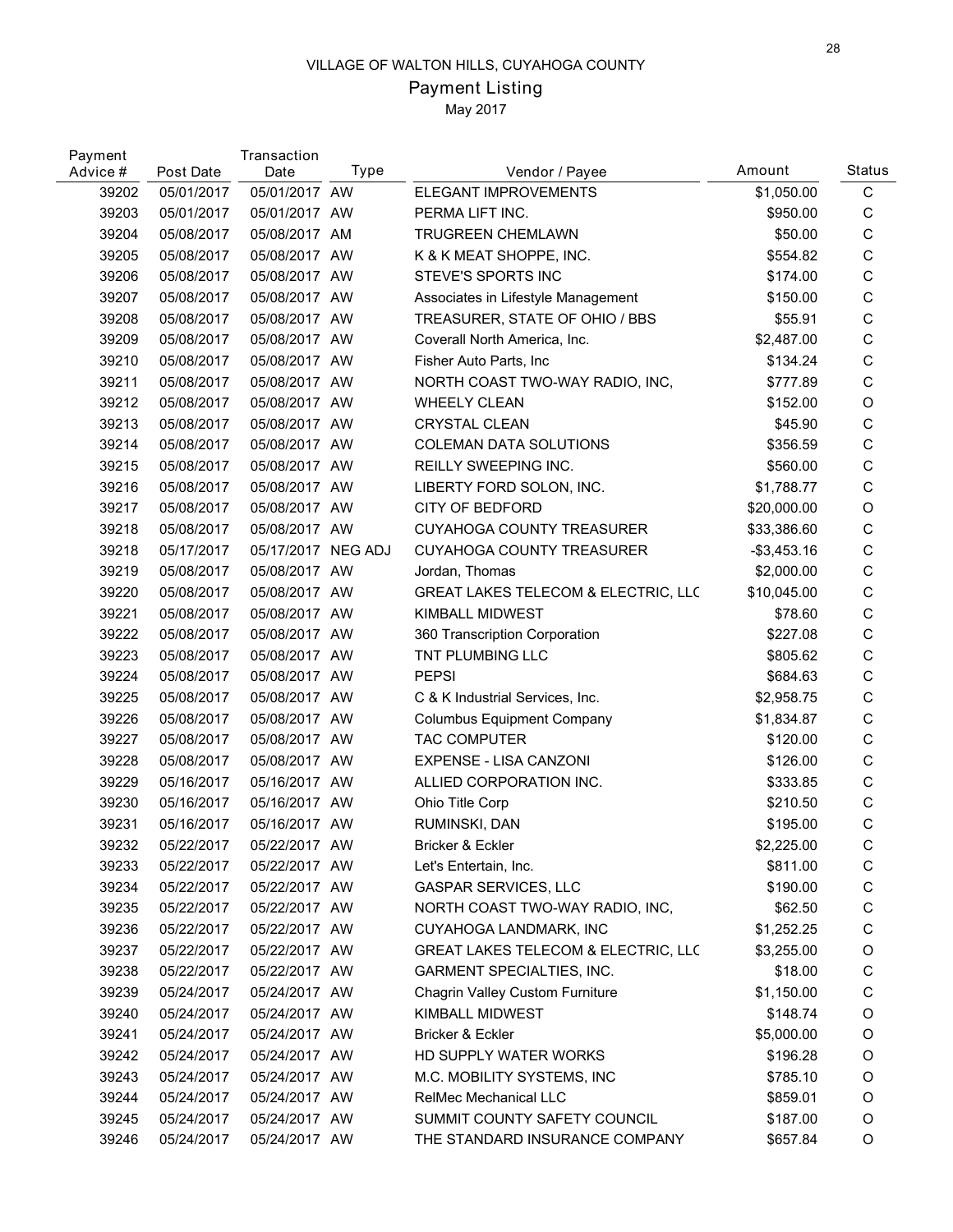# Payment Listing

| Payment  |            | Transaction |      |                                        |              |         |
|----------|------------|-------------|------|----------------------------------------|--------------|---------|
| Advice # | Post Date  | Date        | Type | Vendor / Payee                         | Amount       | Status  |
| 39247    | 05/24/2017 | 05/24/2017  | AW   | <b>WINZER CORPORATION</b>              | \$192.64     | $\circ$ |
| 39248    | 05/24/2017 | 05/24/2017  | AW   | <b>Pitney Bowes</b>                    | \$159.98     | O       |
| 39249    | 05/24/2017 | 05/24/2017  | AW   | <b>PRONINE SPORTS</b>                  | \$560.22     | O       |
| 39250    | 05/24/2017 | 05/24/2017  | AW   | K & K MEAT SHOPPE. INC.                | \$389.35     | O       |
| 39251    | 05/24/2017 | 05/24/2017  | AW   | STEVE'S SPORTS INC                     | \$252.00     | O       |
| 39252    | 05/24/2017 | 05/24/2017  | AW   | The Barn Yard Petting Zoo              | \$575.00     | O       |
| 39253    | 05/24/2017 | 05/24/2017  | AW   | AMERICAN LEGAL PUBLISHING CORP.        | \$495.00     | O       |
|          |            |             |      | Total Payments:                        | \$517,263.54 |         |
|          |            |             |      | <b>Total Conversion Vouchers:</b>      | \$0.00       |         |
|          |            |             |      | <b>Total Less Conversion Vouchers:</b> | \$517,263.54 |         |
|          |            |             |      |                                        |              |         |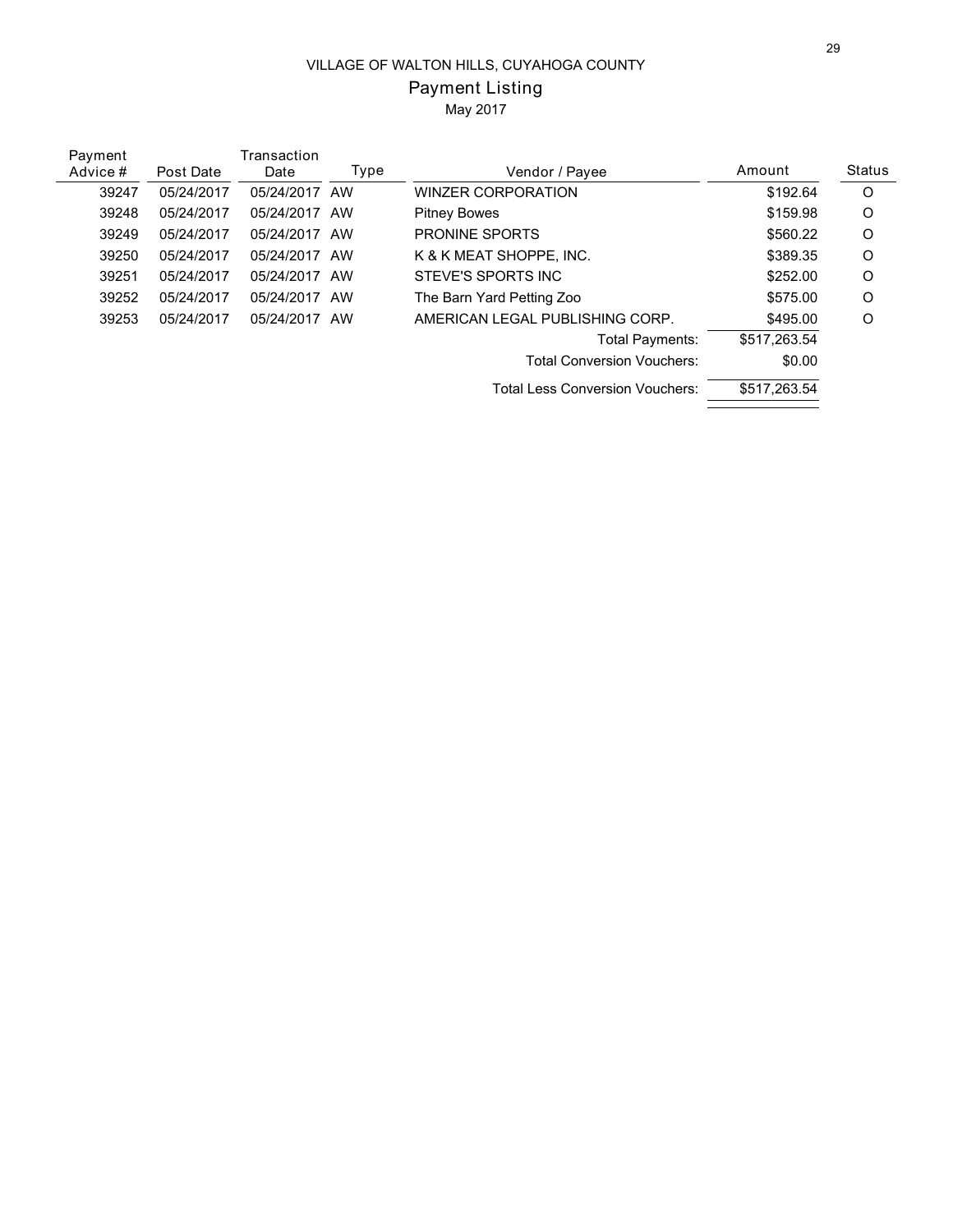| Interest Earnings & Investments                              |                            |                               |       | VISA Rebate >>> |          | \$2,228.39 | \$2,307.71             | \$1,985.85             | \$1,844.42             | \$1,104.65 | \$1,887.00 \$2,025.46 |                   | \$2,178.40       | \$1,949.44       | \$2,200.65               |                  |
|--------------------------------------------------------------|----------------------------|-------------------------------|-------|-----------------|----------|------------|------------------------|------------------------|------------------------|------------|-----------------------|-------------------|------------------|------------------|--------------------------|------------------|
| <b>Closed Investments</b>                                    |                            | Investment                    |       | Issue           | Maturity |            |                        |                        |                        |            |                       |                   |                  |                  |                          |                  |
| Bank                                                         | Description                | Amount                        | Rate  | Date            | Date     | 2007       | 2008                   | 2009                   | 2010                   | 2011       | 2012                  | 2013              | 2014             | 2015             | 2016                     | 2017             |
| Fed Home Loan Bonds                                          | \$1 million                | \$1,003,242.33                | 3.75% | 09/26/05        | 01/16/07 | 18,750.00  |                        |                        |                        |            |                       |                   |                  |                  |                          |                  |
| Fed Home Loan Bonds                                          | \$1 million                | \$1,000,000.00                | 4.20% | 10/18/05        | 1020/06  |            |                        |                        |                        |            |                       |                   |                  |                  |                          |                  |
| Fed Home Loan Bonds                                          | \$1 million                | \$999,200.00                  | 4.26% | 09/28/05        | 09/28/07 | 42,600.00  |                        |                        |                        |            |                       |                   |                  |                  |                          |                  |
| Fed Nat'l Mort Assn                                          | \$1 million                | \$1,009,656.67                | 4.00% | 09/26/05        | 05/23/07 | 20,000.00  |                        |                        |                        |            |                       |                   |                  |                  |                          |                  |
| FHLMC Medium Term                                            | \$1 million                | \$992,830.00                  | 2.14% | 09/26/05        | 02/24/06 |            |                        |                        |                        |            |                       |                   |                  |                  |                          |                  |
| FNMA B'mark Notes                                            | \$1 million                | \$989,087.00                  | 2.50% | 09/26/05        | 06/15/06 |            |                        |                        |                        |            |                       |                   |                  |                  |                          |                  |
| Charter One                                                  | CD <sub>52</sub> days      | \$2,000,000.00                | 5.28% | 06/08/06        | 07/31/06 |            |                        |                        |                        |            |                       |                   |                  |                  |                          |                  |
| Charter One                                                  | CD <sub>180</sub> days     | \$1,000,000.00                | 5.28% | 12/19/06        | 06/13/07 | 26,400.00  |                        |                        |                        |            |                       |                   |                  |                  |                          |                  |
| Keybank                                                      | CD <sub>180</sub> days     | \$1,000,000.00                | 5.26% | 05/25/07        | 11/21/07 | 26,300.00  |                        |                        |                        |            |                       |                   |                  |                  |                          |                  |
| Charter One                                                  | CD 360 days                | \$1,000,000.00                | 5.20% | 12/19/06        | 12/18/07 | 52,000.00  |                        |                        |                        |            |                       |                   |                  |                  |                          |                  |
| Fifth Third                                                  | CD 360 days                | \$1,000,000.00                | 5.20% | 12/19/06        | 12/18/07 | 52,577.78  |                        |                        |                        |            |                       |                   |                  |                  |                          |                  |
| Keybank                                                      | CD 270 days<br>CD 180 days | \$1,000,000.00                | 5.27% | 05/25/07        | 02/19/08 |            | 39,525.00              |                        |                        |            |                       |                   |                  |                  |                          |                  |
| Keybank                                                      |                            | \$500,000.00                  | 4.83% | 10/01/07        | 03/31/08 |            | 12, 142.08             |                        |                        |            |                       |                   |                  |                  |                          |                  |
| Keybank                                                      | CD 360 days<br>CD 360 days | \$1,000,000.00                | 5.23% | 05/25/07        | 05/19/08 |            | 52,300.00              |                        |                        |            |                       |                   |                  |                  |                          |                  |
| Charter One                                                  |                            | \$1,000,000.00                | 5.28% | 06/19/07        | 06/13/08 |            | 52,800.00              |                        |                        |            |                       |                   |                  |                  |                          |                  |
| Keybank                                                      | CD <sub>270</sub> days     | \$500,000.00                  | 4.70% | 10/01/07        | 06/27/08 |            | 17,559.72              |                        |                        |            |                       |                   |                  |                  |                          |                  |
| Charter One                                                  | CD <sub>77</sub> days      | \$900,000.00                  | 2.67% | 04/17/08        | 07/03/08 |            | 5,139.75               |                        |                        |            |                       |                   |                  |                  |                          |                  |
| Charter One                                                  | CD 360 days                | \$1,000,000.00                | 4.10% | 12/31/07        | 12/26/08 |            | 41,113.89              |                        |                        |            |                       |                   |                  |                  |                          |                  |
| Huntington                                                   | CD 363 days                | \$1,000,000.00                | 3.12% | 02/20/08        | 02/17/09 |            |                        | 31,460.00              |                        |            |                       |                   |                  |                  |                          |                  |
| Charter One                                                  | CD 183 days                | \$1,000,000.00                | 1.37% | 02/17/09        | 08/19/09 |            |                        | 6,964.17               |                        |            |                       |                   |                  |                  |                          |                  |
| Keybank                                                      | CD <sub>721</sub> days     | \$1,000,000.00                | 4.12% | 12/31/07        | 12/20/09 |            | 31,357.77              | 51,156.67              |                        |            |                       |                   |                  |                  |                          |                  |
| Keybank                                                      | CD 721 days                | \$1,052,300.00                | 4.37% | 05/19/08        | 05/10/10 |            | 23,503.70              | 46,623.93              | 21,970.85              |            |                       |                   |                  |                  |                          |                  |
| Keybank                                                      | CD 721 days                | \$1,500,000.00                | 4.40% | 05/21/08        | 05/11/10 |            | 33,733.33<br>26,280.83 | 66,916.67<br>52,418.05 | 31,350.00<br>24,844.73 |            |                       |                   |                  |                  |                          |                  |
| Keybank                                                      | CD <sub>721</sub> days     | \$1,000,000.00                | 5.17% | 06/16/08        | 06/07/10 |            |                        |                        |                        |            |                       |                   |                  |                  |                          |                  |
| Village of Walton Hills                                      | Muni Note                  | \$200,000.00                  | 2.00% | 06/20/12        | 12/01/13 |            |                        |                        |                        |            |                       | 5,797.26          |                  |                  |                          |                  |
| Village of Walton Hills                                      | Muni Note                  | \$425,000.00                  | 1.50% | 12/01/13        | 12/01/15 |            |                        |                        |                        |            |                       |                   |                  | 12,750.00        |                          |                  |
| Village of Walton Hills                                      | Muni Note                  | \$1,275,000.00                | 1.50% | 2/01/15         | 12/01/16 |            |                        |                        |                        |            |                       |                   |                  |                  | 19,125.00                |                  |
| <b>Bank Accounts</b>                                         |                            | Current                       |       |                 |          |            |                        |                        |                        |            |                       |                   |                  |                  |                          |                  |
|                                                              |                            | Month End                     |       |                 |          |            |                        |                        |                        |            |                       |                   |                  |                  |                          |                  |
| Bank                                                         | Description                | Amount                        |       |                 |          | 2007       | 2008                   | 2009                   | 2010                   | 2011       | 2012                  | 2013              | 2014             | 2015             | 2016                     | 2017             |
| <b>CHARTER One</b>                                           |                            | $\frac{80.00}{50}$            |       |                 |          | 81,515.94  | 7,495.82               | 2,175.43               | 2,566.69               | 884.73     |                       |                   |                  |                  |                          |                  |
| PNC Sweep                                                    |                            | \$0.00                        |       |                 |          | 40,785.26  | 7,495.80               | 47.79                  |                        |            |                       |                   |                  |                  |                          |                  |
| Petty Cash                                                   |                            | \$1,250.00                    |       |                 |          |            |                        |                        |                        |            |                       |                   |                  |                  |                          |                  |
| Star Ohio                                                    |                            | 235,570.88                    |       |                 |          | 57,104.61  | 40,772.64              | 1,327.65               | 521.78                 | 271.02     | 367.92                | 184.30            | 76.99            | 249.07           | 1244.66                  | 614.58           |
| StarPlus Ohio<br><b>First Merit</b>                          |                            | 252,484.94                    |       |                 |          |            |                        |                        |                        |            |                       | 1,099.91<br>45.17 | 500.08<br>748.42 | 505.28<br>722.21 | 560.9<br>869.06          | 438.73<br>163.67 |
| Court Bank Accounts                                          |                            | \$33,830.43<br>\$1,068,653.41 |       |                 |          |            |                        |                        |                        |            | 462.96                |                   |                  |                  |                          |                  |
| Huntington                                                   |                            | \$0.00                        |       |                 |          |            | 0.82                   |                        |                        |            |                       |                   |                  |                  |                          |                  |
| Month end invested balance                                   |                            | \$1,591,789.66                |       |                 |          |            |                        |                        |                        |            |                       |                   |                  |                  |                          |                  |
|                                                              |                            |                               |       |                 |          |            |                        |                        |                        |            |                       |                   |                  |                  |                          |                  |
| Cash Basis Interest                                          |                            |                               |       |                 |          | 418,033.59 | 391,221.15             | 259,090.36             | 81,254.05              | 1,155.75   | 830.88                | 7,126.64          | 1,325.49         | 14,226.56        | 799.62<br>$\overline{z}$ | 1,216.98         |
| Interest earned in previous year, received in current year   |                            |                               |       |                 |          | (5,226.67) | (111, 430.83)          | 25,063.46)             | (17,578.56)            | 0.00       | 0.00                  | 0.00              | 0.00             | 0.00             | 0.00                     | 0.00             |
| Interest received In subsequent year, earned in current year |                            |                               |       |                 |          | 111,430.83 | 25,063.46              | 17,578.56              | 0.00                   | 0.00       | 0.00                  | 0.00              | 0.00             | 0.00             | 0.00                     | 0.00             |
| Accrual Basis Interest                                       |                            |                               |       |                 |          | 524,237.75 | 304,853.78             | 251,605.46             | 63,675.49              | 1,155.75   | 830.88                | 126.64            | 1,325.49         | 14,226.56        | 21,799.62                | 1,216.98         |
|                                                              |                            |                               |       |                 |          |            |                        |                        |                        |            |                       |                   |                  |                  |                          |                  |

Village of Walton Hills<br>Interest Earnings & Inve **Village of Walton Hills**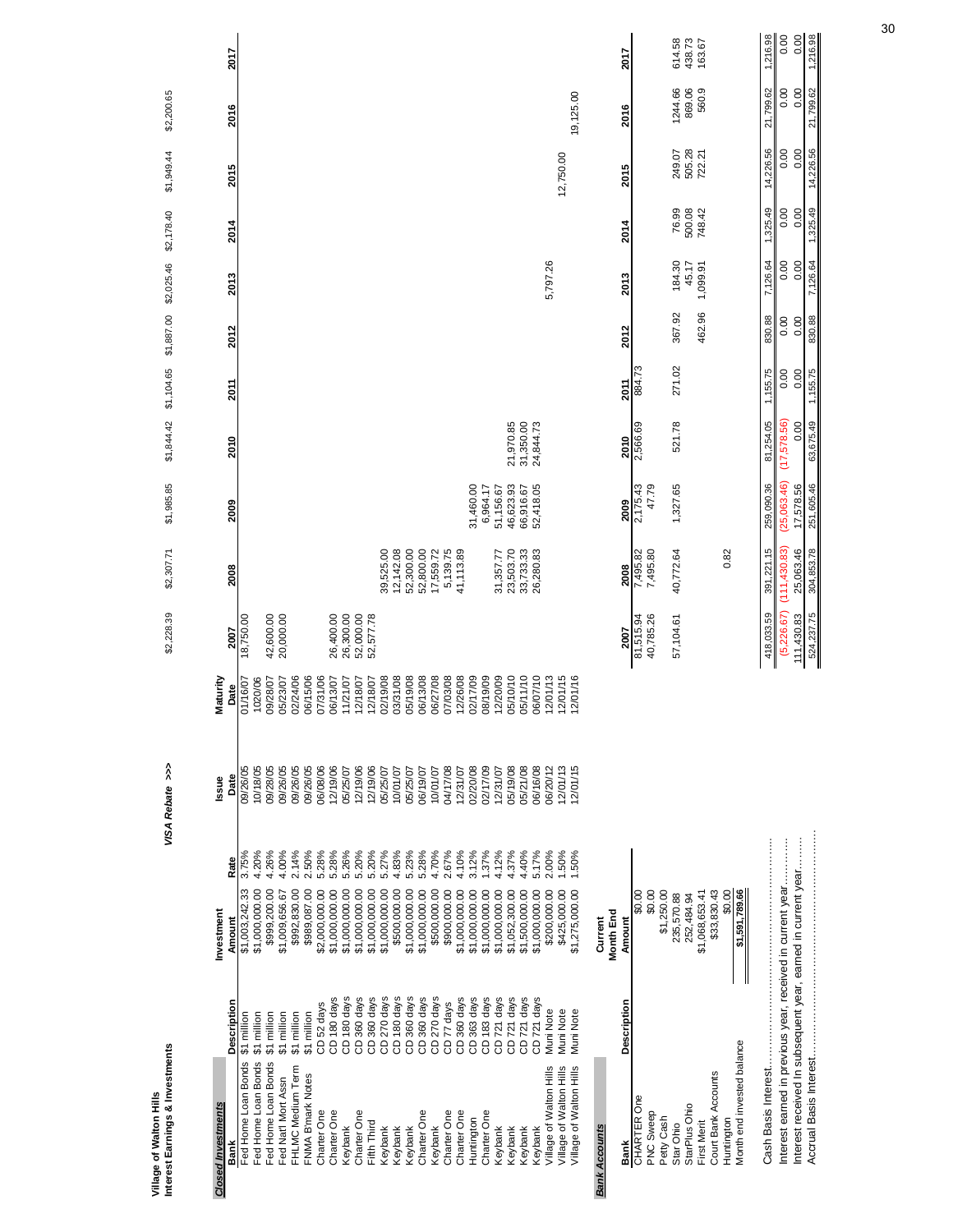| 2015      |              |                   |                   | <b>Detailed Breakdown</b> |                             |              |              |              | Summary           |                   |              |
|-----------|--------------|-------------------|-------------------|---------------------------|-----------------------------|--------------|--------------|--------------|-------------------|-------------------|--------------|
|           |              |                   |                   |                           | <b>Walton Hills Portion</b> |              |              |              |                   |                   |              |
|           | W Hills W/H  | <b>W</b> Hills    | <b>Pub Util</b>   | W Hills                   | JEDD                        | <b>JEDD</b>  |              |              |                   |                   |              |
| Month     | W/H          | <b>Net Profit</b> | <b>Net Profit</b> | <b>Individual</b>         | <b>WH</b>                   | <b>INDIV</b> | Total        | W/H          | <b>Individual</b> | <b>Net Profit</b> | Total        |
| January   | 359,226.59   | 78,578.00         |                   | 10,882.45                 | 0.00                        | 0.00         | 448,687.04   | 359,226.59   | 10,882.45         | 78,578.00         | 448,687.04   |
| February  | 293,885.03   | 45,794.76         | 24.75             | 16.049.70                 | 0.00                        | 0.00         | 355.754.24   | 293,885.03   | 16,049.70         | 45,819.51         | 355,754.24   |
| March     | 180,768.71   | 158,960.92        |                   | 17,142.27                 | 0.00                        | 0.00         | 356,871.90   | 180,768.71   | 17,142.27         | 158,960.92        | 356,871.90   |
| April     | 289,828.01   | 289,106.85        |                   | 110.742.75                | 0.00                        | 0.00         | 689.677.61   | 289,828.01   | 110.742.75        | 289,106.85        | 689,677.61   |
| May       | 248,762.04   | 6,612.93          |                   | 74,128.79                 | 0.00                        | 0.00         | 329,503.76   | 248.762.04   | 74,128.79         | 6,612.93          | 329,503.76   |
| June      | 211,740.52   | 39.170.25         | 214.91            | 9,525.96                  | 0.00                        | 0.00         | 260.651.64   | 211,740.52   | 9,525.96          | 39,385.16         | 260,651.64   |
| July      | 220,861.26   | 28,148.71         |                   | 36,265.85                 | 0.00                        | 0.00         | 285,275.82   | 220.861.26   | 36,265.85         | 28,148.71         | 285,275.82   |
| August    | 327,895.25   | 7,620.68          |                   | 9,255.58                  | 0.00                        | 0.00         | 344.771.51   | 327,895.25   | 9,255.58          | 7,620.68          | 344,771.51   |
| September | 172,505.37   | 94,158.57         | 455.20            | 4.744.91                  | 0.00                        | 0.00         | 271.864.05   | 172.505.37   | 4,744.91          | 94,613.77         | 271,864.05   |
| October   | 262,146.67   | 71,899.48         |                   | 31,813.65                 | 26,193.80                   | 0.00         | 392,053.60   | 288,340.47   | 31,813.65         | 71,899.48         | 392,053.60   |
| November  | 240.521.87   | 16,691.55         |                   | 14.131.27                 | 27,256.30                   | 0.00         | 298.600.99   | 267.778.17   | 14.131.27         | 16,691.55         | 298,600.99   |
| December  | 249.595.51   | 76.387.79         | 168.37            | 11,430.88                 | 28,805.78                   | 0.00         | 366.388.33   | 278.401.29   | 11,430.88         | 76,556.16         | 366,388.33   |
| Refunds   | 0.00         | (2,877.84)        | (909.00)          | (18.663.66)               | 0.00                        | 0.00         | (22, 450.50) | 0.00         | (18,663.66)       | (3,786.84)        | (22, 450.50) |
|           | 3,057,736.83 | 910,252.65        | (45.77)           | 327,450.40                | 82,255.88                   | 0.00         | 4,377,649.99 | 3,139,992.71 | 327.450.40        | 910,206.88        | 4,377,649.99 |

### *Refunds do not include \$50,000 payment to Bedford Schools*

| 2016      |              |                   |                   | <b>Detailed Breakdown</b> |                                            |                           |               |              | Summary      |                   |               |
|-----------|--------------|-------------------|-------------------|---------------------------|--------------------------------------------|---------------------------|---------------|--------------|--------------|-------------------|---------------|
|           | W Hills W/H  | <b>W</b> Hills    | <b>Pub Util</b>   | W Hills                   | <b>Walton Hills Portion</b><br><b>JEDD</b> |                           |               |              |              |                   |               |
| Month     | W/H          | <b>Net Profit</b> | <b>Net Profit</b> | Individual                | WH (Yr)                                    | JEDD<br><b>INDIV (Yr)</b> | Total         | W/H          | Individual   | <b>Net Profit</b> | <b>Total</b>  |
| January   | 395,163.94   | 90.634.47         | 0.00              | 16,345.52                 | 42.636.97                                  | 0.00                      | 544.780.90    | 437.800.91   | 16.345.52    | 90.634.47         | 544,780.90    |
| February  | 256,656.68   | 11,039.98         | 0.00              | 13,079.48                 | 26,690.65                                  | 0.00                      | 307,466.79    | 283,347.33   | 13,079.48    | 11,039.98         | 307,466.79    |
| March     | 188,638.40   | 142,452.48        | 48.32             | 26,292.98                 | 27,457.57                                  | 0.00                      | 384,889.75    | 216,095.97   | 26,292.98    | 142,500.80        | 384,889.75    |
| April     | 322,406.87   | 226,988.67        | 0.00              | 129,160.61                | 28,174.17                                  | 0.00                      | 706,730.32    | 350.581.04   | 129,160.61   | 226,988.67        | 706,730.32    |
| May       | 206,070.59   | 21,826.40         | 0.00              | 34,220.50                 | 42,267.28                                  | 63.00                     | 304,447.77    | 248,337.87   | 34,283.50    | 21,826.40         | 304,447.77    |
| June      | 233,840.56   | 47,307.82         | 1,205.58          | 9,656.69                  | 29,340.24                                  | 0.00                      | 321,350.89    | 263,180.80   | 9,656.69     | 48,513.40         | 321,350.89    |
| July      | 216,976.33   | 36,817.29         | 0.00              | 2,947.27                  | 29,141.31                                  | 0.00                      | 285,882.20    | 246.117.64   | 2,947.27     | 36,817.29         | 285,882.20    |
| August    | 248,013.23   | 31,376.38         | 0.00              | 33,163.39                 | 28,709.28                                  | 28.66                     | 341,290.93    | 276,722.51   | 33,192.05    | 31,376.38         | 341,290.93    |
| September | 151,418.73   | 75,288.25         | 1,095.90          | 14,246.69                 | 43,426.97                                  | 0.00                      | 285,476.54    | 194,845.70   | 14,246.69    | 76,384.15         | 285,476.54    |
| October   | 241.636.03   | 10.169.94         | 0.00              | 30.884.68                 | 14.656.88                                  | 28.84                     | 297.376.37    | 256.292.91   | 30.913.52    | 10,169.94         | 297,376.37    |
| November  | 172,261.86   | 45,289.46         | 0.00              | 12,087.78                 | 43,737.58                                  | 28.84                     | 273,405.52    | 215,999.44   | 12,116.62    | 45,289.46         | 273,405.52    |
| December  | 165,454.45   | 50,059.87         | 3,224.64          | 40,676.66                 | 31,218.86                                  | 0.00                      | 290,634.48    | 196,673.31   | 40,676.66    | 53,284.51         | 290,634.48    |
| Refunds*  | (1,644.35)   | (84,792.43)       | 0.00              | (17,585.31)               | 0.00                                       | 0.00                      | (104, 022.09) | (1,644.35)   | (17, 585.31) | (84, 792.43)      | (104, 022.09) |
|           | 2.796.893.32 | 704.458.58        | 5.574.44          | 345.176.94                | 387.457.73                                 | 149.33                    | 4.239.710.34  | 3.184.351.05 | 345,326.27   | 710.033.02        | 4,239,710.34  |

*Refunds do not include \$144,867.40 payments to Bedford Schools*

| 2017      |             |                   |                   | <b>Detailed Breakdown</b> |                                            |                   |              |              | <b>Summary</b> |                   |              |
|-----------|-------------|-------------------|-------------------|---------------------------|--------------------------------------------|-------------------|--------------|--------------|----------------|-------------------|--------------|
|           | W Hills W/H | W Hills           | <b>Pub Util</b>   | <b>W</b> Hills            | <b>Walton Hills Portion</b><br><b>JEDD</b> | <b>JEDD</b>       |              |              |                |                   |              |
| Month     | W/H         | <b>Net Profit</b> | <b>Net Profit</b> | Individual                | WH (Yr)                                    | <b>INDIV (Yr)</b> | <u>Total</u> | W/H          | Individual     | <b>Net Profit</b> | <u>Total</u> |
| January   | 367,086.75  | 12,310.50         | 0.00              | 8,881.78                  | 29,635.76                                  | 0.00              | 417,914.79   | 396,722.51   | 8,881.78       | 12,310.50         | 417,914.79   |
| February  | 232,401.30  | 13,070.50         | 0.00              | 3,088.45                  | 28,603.11                                  | 0.00              | 277,163.36   | 261,004.41   | 3,088.45       | 13.070.50         | 277,163.36   |
| March     | 160,259.01  | 92,975.00         | 37.51             | 14,243.55                 | 28,355.61                                  | 69.89             | 295,940.57   | 188.614.62   | 14,313.44      | 93,012.51         | 295,940.57   |
| April     | 225,038.14  | 206,438.09        | 0.00              | 73,152.92                 | 27,298.30                                  | 0.00              | 531,927.45   | 252,336.44   | 73,152.92      | 206,438.09        | 531,927.45   |
| May       | 151,613.73  | 17,234.00         | 0.00              | 55,441.14                 | 28,755.97                                  | 0.00              | 253,044.84   | 180,369.70   | 55,441.14      | 17,234.00         | 253,044.84   |
| June      | 0.00        | 0.00              | 0.00              | 0.00                      | 0.00                                       | 0.00              | 0.00         | 0.00         | 0.00           | 0.00              | 0.00         |
| July      | 0.00        | 0.00              | 0.00              | 0.00                      | 0.00                                       | 0.00              | 0.00         | 0.00         | 0.00           | 0.00              | 0.00         |
| August    | 0.00        | 0.00              | 0.00              | 0.00                      | 0.00                                       | 0.00              | 0.00         | 0.00         | 0.00           | 0.00              | 0.00         |
| September | 0.00        | 0.00              | 0.00              | 0.00                      | 0.00                                       | 0.00              | 0.00         | 0.00         | 0.00           | 0.00              | 0.00         |
| October   | 0.00        | 0.00              | 0.00              | 0.00                      | 0.00                                       | 0.00              | 0.00         | 0.00         | 0.00           | 0.00              | 0.00         |
| November  | 0.00        | 0.00              | 0.00              | 0.00                      | 0.00                                       | 0.00              | 0.00         | 0.00         | 0.00           | 0.00              | 0.00         |
| December  | 0.00        | 0.00              | 0.00              | 0.00                      | 0.00                                       | 0.00              | 0.00         | 0.00         | 0.00           | 0.00              | 0.00         |
| Refunds*  | 0.00        | 0.00              | 0.00              | 0.00                      | 0.00                                       | 0.00              | 0.00         | 0.00         | 0.00           | 0.00              | 0.00         |
|           | .136.398.93 | 342.028.09        | 37.51             | 154.807.84                | 142.648.75                                 | 69.89             | ,775,991.01  | 1.279.047.68 | 154.877.73     | 342.065.60        | 1.775.991.01 |

| <b>Prior Year Comparison</b> |              |                   |                   |             |             |                   |                |           |                   |                   |           |
|------------------------------|--------------|-------------------|-------------------|-------------|-------------|-------------------|----------------|-----------|-------------------|-------------------|-----------|
|                              |              |                   | Pub Util          |             | <b>JEDD</b> | <b>JEDD</b>       |                |           |                   |                   |           |
| <u>Year</u>                  | W/H          | <b>Net Profit</b> | <b>Net Profit</b> | Individual  | WH (Yr)     | <b>INDIV</b> (Yr) | Total          | W/H       | <b>Individual</b> | <b>Net Profit</b> | Total     |
| 2006/2007                    | 214.199.79   | (277, 395.33)     |                   | (64.778.71) | 0.00        | 0.00              | (63, 195.54)   | 6.30%     | $-45.59%$         | $-28.32%$         | $-2.83%$  |
| 2007/2008                    | (512,680.55) | (53, 249.37)      |                   | 26.869.87   | 0.00        | 0.00              | (565, 929.92)  | $-14.19%$ | 34.76%            | $-7.58%$          | $-12.28%$ |
| 2008/2009                    | (623.169.01) | (475.982.80)      |                   | 11.832.11   | 0.00        | 0.00              | (1,099,151.81) | $-20.11%$ | 11.36%            | $-73.35%$         | $-28.23%$ |
| 2009/2010                    | 120.595.63   | 231.814.69        |                   | (474.58)    | 0.00        | 0.00              | 352.410.32     | 4.87%     | $-0.41%$          | 134.05%           | 12.73%    |
| 2010/2011                    | 196.022.48   | 38.228.70         |                   | 14.982.10   | 0.00        | 0.00              | 234.251.18     | 7.55%     | 12.97%            | 9.45%             | 8.00%     |
| 2011/2012                    | (36.061.07)  | 11.775.64         |                   | (16.094.17) | 0.00        | 0.00              | (24, 285.43)   | $-1.29%$  | $-12.33%$         | 2.66%             | $-1.20%$  |
| 2012/2013                    | 247.583.23   | 81.851.20         | (12,064.79)       | 46.729.49   | 0.00        | 0.00              | 364.099.13     | 8.98%     | 40.84%            | 15.35%            | 10.95%    |
| 2013/2014                    | 580.272.75   | 153.263.09        | 1.169.39          | 112.945.45  | 0.00        | 0.00              | 847.650.68     | 19.32%    | 70.09%            | 29.44%            | 22.97%    |
| 2014/2015                    | (526.565.50) | 231.571.71        | (330.08)          | 53.360.82   | 82.255.88   | 0.00              | (159.707.17)   | $-12.40%$ | 19.47%            | 34.06%            | $-3.52%$  |
| 2015/2016                    | (260.843.51) | (205.794.07)      | 5.620.21          | 17.726.54   | 305.201.85  | 149.33            | (137,939.65)   | 1.41%     | 5.46%             | $-21.99%$         | $-3.15%$  |
| 2016/2017                    | (232.537.55) | (150.913.91)      | (10.81)           | (64.291.25) | (24.577.88) | 6.89              | (472.324.51)   | $-16.74%$ | $-29.33%$         | $-30.61%$         | $-21.01%$ |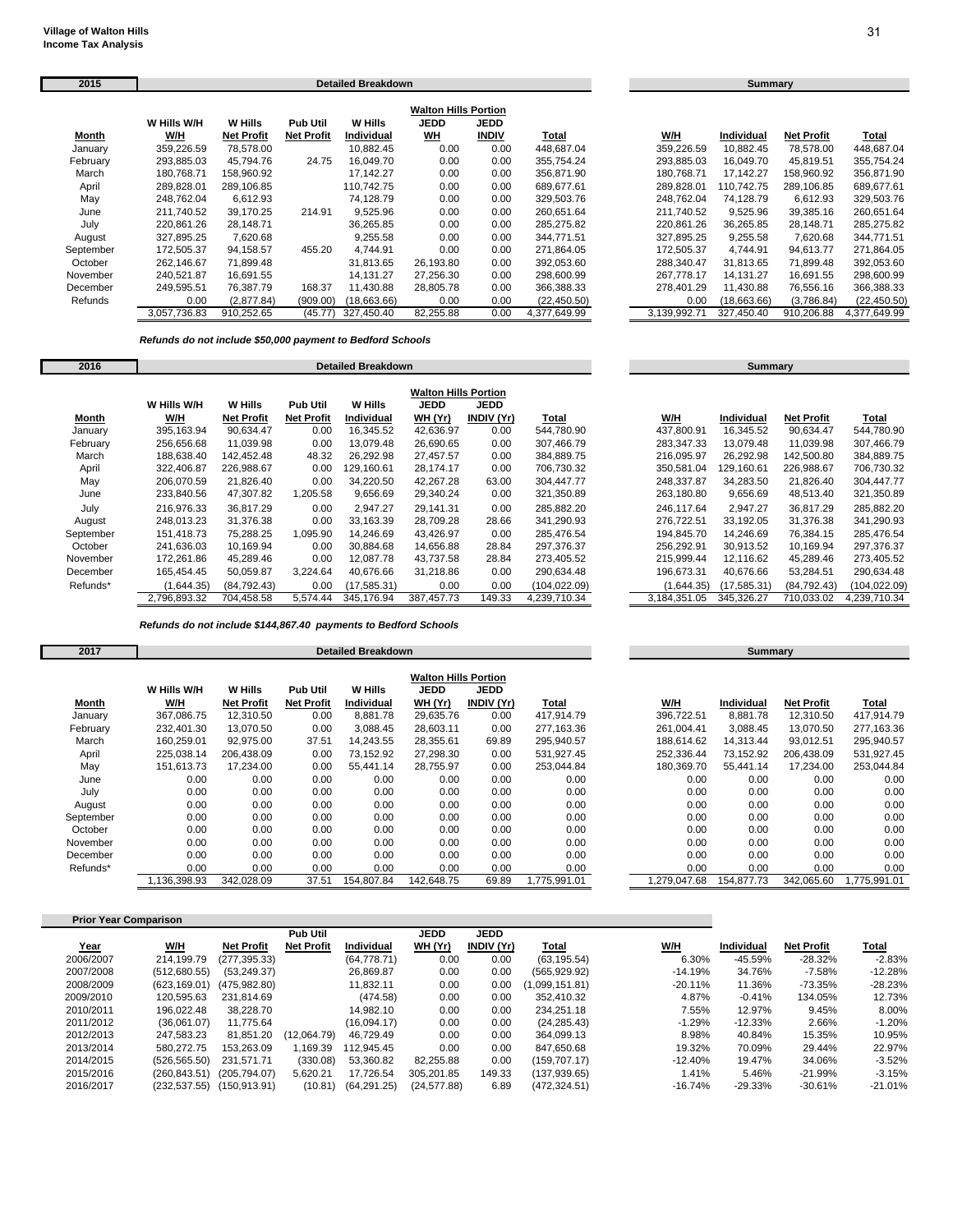| Village of Walton Hills<br><b>Capital Projects 2017</b>       |               |                                        | <b>Budget</b>  |                        |                                           | Cash Paid Out                               | <b>Contracts</b> |                           |
|---------------------------------------------------------------|---------------|----------------------------------------|----------------|------------------------|-------------------------------------------|---------------------------------------------|------------------|---------------------------|
| Prepared by BPT                                               |               | <b>Prior Year Carry</b><br>Over Budget | <b>Decerts</b> | 2017 Budget            | <b>Expenses</b><br><b>Utilizing Prior</b> | <b>Expenses</b><br><b>Utilizing Current</b> | PO Encumberences | Unspent<br><b>Balance</b> |
| <b>Project Description</b>                                    |               |                                        |                |                        | <b>Year Budget</b>                        | <b>Year Budget</b>                          |                  |                           |
| <b>Alexander Road</b>                                         |               |                                        |                |                        |                                           |                                             |                  |                           |
| Village of Oakwood                                            | Totals        | 0.00                                   | 0.00           | 23,405.00<br>23,405.00 | 0.00                                      | 23,204.59<br>23,204.59                      | 200.00<br>200.00 | 0.41                      |
| <b>Recreation Center</b>                                      |               |                                        |                |                        |                                           |                                             |                  |                           |
| <b>Acoustical Solutions</b>                                   |               |                                        |                |                        |                                           | 7,859.39                                    |                  |                           |
| All Floor Supplies<br>Ceiling Doctor                          |               |                                        |                |                        |                                           | 42.00<br>670.00                             |                  |                           |
| Chagrin Valley Custom Furniture                               |               |                                        |                |                        |                                           | 2,650.00                                    |                  |                           |
| Cleveland Vicon<br>Cops Construction                          |               |                                        |                | 6,000.00               |                                           | 6,000.00<br>11,945.00                       |                  |                           |
| Great Lakes Telecom                                           |               |                                        |                |                        |                                           | 12,180.00                                   |                  |                           |
| Home Depot                                                    |               |                                        |                | 93,371.00              |                                           | 14,783.40                                   |                  |                           |
| House of Lights<br><b>Interior Supply</b>                     |               |                                        |                |                        |                                           | 3,537.23<br>2,644.33                        |                  |                           |
| Larsen Lumber                                                 |               |                                        |                |                        |                                           | 216.82                                      |                  |                           |
| Lowes                                                         |               |                                        |                |                        |                                           | 473.87                                      |                  |                           |
| <b>Mark Morris</b><br>Restaurant Equipment Depot              |               |                                        |                |                        |                                           | 2,093.00<br>18,000.00                       |                  |                           |
| Sherwin Williams                                              |               |                                        |                |                        |                                           | 1,461.91                                    |                  |                           |
| Sirna Construction<br><b>Tina Stockle</b>                     |               |                                        |                |                        |                                           | 580.00<br>800.00                            |                  |                           |
| Value City                                                    |               |                                        |                |                        |                                           | 1,499.94                                    |                  |                           |
|                                                               | <b>Totals</b> | 0.00                                   |                | 99,371.00              | 0.00                                      | 87,436.89                                   | 0.00             | 11,934.11                 |
| 2016 Pavement Marking Program                                 |               |                                        |                |                        |                                           |                                             |                  |                           |
| A&A Safety                                                    | Totals        | 33,250.00<br>33,250.00                 |                | 4,457.00<br>4,457.00   | 33,250.00<br>33,250.00                    | 4,457.00<br>4,457.00                        | 0.00             | 0.00                      |
|                                                               |               |                                        |                |                        |                                           |                                             |                  |                           |
| Police<br><b>Central Graphics</b>                             |               |                                        |                | 3.000.00               |                                           | 2,145.00                                    |                  |                           |
| <b>Hall Public Safety</b>                                     |               |                                        |                | 25,200.00              |                                           | 26,029.26                                   |                  |                           |
| Liberty Ford - Police Cruisers                                |               | 100,000.00                             | (5,876.00)     |                        | 94,200.00                                 |                                             |                  |                           |
| Watch Guard Video (Cameras)                                   | <b>Totals</b> | 76.00<br>100,076.00                    | (5,876.00)     | 15,300.00<br>43,500.00 | 94,200.00                                 | 15,300.00<br>43,474.26                      | 0.00             | 25.74                     |
|                                                               |               |                                        |                |                        |                                           |                                             |                  |                           |
| <b>Miscellaneous</b><br>Remaining Budget                      |               |                                        |                | 447,037.00             |                                           |                                             |                  |                           |
| <b>Budget Blinds</b>                                          |               |                                        |                |                        |                                           | 2,542.00                                    |                  |                           |
| Carpet Guild and Flooring                                     |               |                                        |                |                        |                                           | 6,720.00                                    |                  |                           |
| Castle Glass<br>Alside Supply                                 |               |                                        |                |                        |                                           | 7,420.00<br>174.46                          |                  |                           |
| Aladdins (Striping of Lot)                                    |               | 100.00                                 | (100.00)       |                        |                                           |                                             |                  |                           |
| Great Lake Telecom<br>Kalahari (Moved to Recreation in March) |               |                                        |                |                        |                                           | 10,570.00                                   |                  |                           |
| Nature Stone (Flooring)                                       |               | 7,500.00                               | (300.00)       |                        | 7,200.00                                  |                                             |                  |                           |
| Wal-Mart                                                      | <b>Totals</b> | 7,600.00                               | (400.00)       | 447,037.00             | 7,200.00                                  | 844.33<br>28,270.79                         | 0.00             | 418,766.21                |
|                                                               |               |                                        |                |                        |                                           |                                             |                  |                           |
| Northfield/Alexander Rd.<br>Water Main Break Repair           |               |                                        |                | 6,730.00               |                                           |                                             | 6,730.00         |                           |
|                                                               |               | 0.00                                   | 0.00           | 6,730.00               | 0.00                                      | 0.00                                        | 6,730.00         | 0.00                      |
|                                                               |               |                                        |                |                        |                                           |                                             |                  |                           |
|                                                               |               |                                        |                |                        |                                           |                                             |                  |                           |
| <b>Chagrin Valley Engineering</b>                             |               |                                        |                |                        |                                           |                                             |                  |                           |
| 2016 Crack Seal Program<br>Smith & Oby Parking Lot            |               | 1,254.00                               |                | 150,500.00             | 1,254.00                                  | 76.00<br>76.00                              | 102,605.72       |                           |
| Northfield/Alexander Intersection                             |               |                                        |                |                        |                                           | 14,648.80                                   |                  |                           |
| NPK Land Use Study<br>NPK Expansion Plan Review               |               |                                        |                |                        |                                           | 352.50<br>112.50                            |                  |                           |
| Jefferson Drive Storm Sewer                                   |               |                                        |                |                        |                                           | 12,693.25                                   |                  |                           |
| Dellwood Drive Water Main<br>Route 8 Microsurfacing           |               |                                        |                |                        |                                           | 587.50<br>304.00                            |                  |                           |
| 2016 Miscellaneous                                            |               |                                        |                |                        |                                           | 1,235.50                                    |                  |                           |
| Northfield Sagamore Turnout<br><b>Blondin Drainage</b>        |               |                                        |                |                        |                                           | 817.50<br>1,827.00                          |                  |                           |
| CDBG                                                          |               |                                        |                |                        |                                           | 608.00                                      |                  |                           |
| W. Krick Road Land Use Study<br>2016 Crack Seal Program       |               |                                        |                |                        |                                           | 2,390.00<br>4,154.00                        |                  |                           |
| Sacred Heart of Jesus Church                                  |               |                                        |                |                        |                                           | 542.73                                      |                  |                           |
| Ryan Drive Gas Repair<br><b>CEI Properties Acquisition</b>    |               |                                        |                |                        |                                           | 76.00<br>742.50                             |                  |                           |
| Sagamore Road Heavy Haulroute                                 |               |                                        |                |                        |                                           | 1.433.00                                    |                  |                           |
| Victor Lot Split                                              |               |                                        |                |                        |                                           | 1,595.00                                    |                  |                           |
| 2017 Miscellaneous EPA<br>2017 Miscellaneous Plan Review      |               |                                        |                |                        |                                           | 844.50<br>68.50                             |                  |                           |
| Fuel Mart Redevelopment                                       |               |                                        |                |                        |                                           | 1,903.50                                    |                  |                           |
| Mantua Manufacturing Expansion                                | <b>Totals</b> | 1,254.00                               | 0.00           | 150,500.00             | 1,254.00                                  | 306.00<br>47,394.28                         | 102,605.72       | 500.00                    |
|                                                               |               |                                        |                |                        |                                           |                                             |                  |                           |
| <b>TOTALS</b>                                                 |               | 142,180.00                             | (6, 276.00)    | 775,000.00             | 135,904.00                                | 234,237.81                                  | 109,535.72       | 431,226.47                |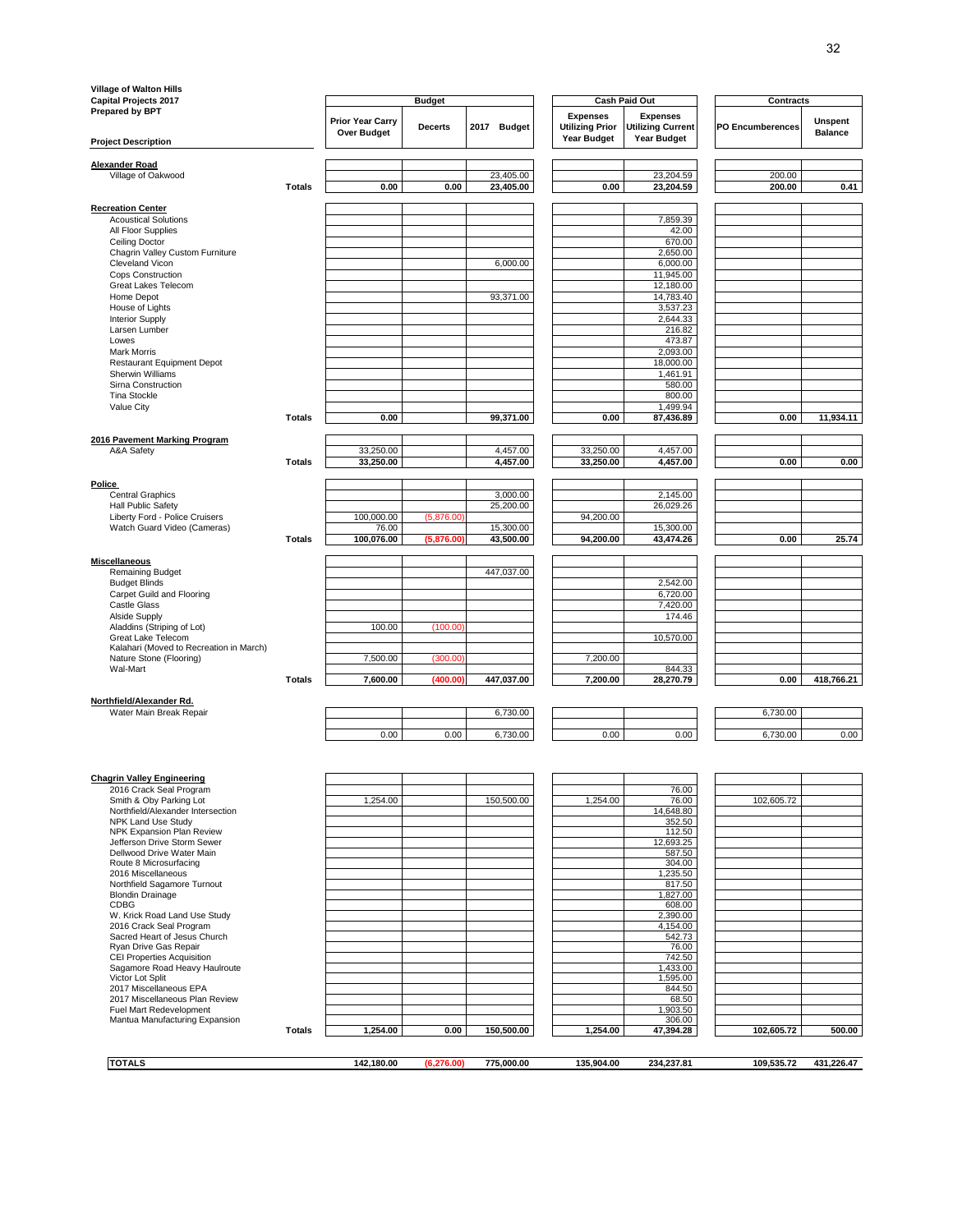### **PURCHASE ORDER (By Account) VILLAGE OF WALTON HILLS, CUYAHOGA COUNTY FOR YEAR 2017**

| <b>PO Type</b> | PO#       | <b>Issue Date</b> | <b>Account Code</b>        | <b>Current Balance</b> | <b>Vendor</b>                                |
|----------------|-----------|-------------------|----------------------------|------------------------|----------------------------------------------|
| PR.            | 127-2017  |                   | 1/30/17 1000-110-221-0000  |                        | \$98,334.70 CUYAHOGA COUNTY TREASURER        |
| <b>PR</b>      | 135-2017  |                   | 1/31/17 1000-110-221-0000  |                        | \$1,195.11 Vision Service Plan               |
| <b>PR</b>      | 136-2017  |                   | 1/31/17 1000-110-221-0000  |                        | \$5,241.96 AlwaysCare                        |
| <b>PR</b>      | 127-2017  |                   | 1/30/17 1000-110-221-0011  |                        | \$25,626.95 CUYAHOGA COUNTY TREASURER        |
| <b>PR</b>      | 135-2017  |                   | 1/31/17 1000-110-221-0011  |                        | \$330.12 Vision Service Plan                 |
| <b>PR</b>      | 136-2017  |                   | 1/31/17 1000-110-221-0011  |                        | \$1,341.90 AlwaysCare                        |
| <b>PR</b>      | 118-2017  |                   | 1/30/17 1000-110-222-0000  |                        | \$2,597.00 THE STANDARD INSURANCE COMPANY    |
| <b>PR</b>      | 118-2017  |                   | 1/30/17 1000-110-222-0011  |                        | \$463.75 THE STANDARD INSURANCE COMPANY      |
| <b>PR</b>      | 4-2017    |                   | 1/11/17 1000-110-270-0000  |                        | \$833.84 EXPENSE - T. CERCEK                 |
| <b>PR</b>      | 5-2017    |                   | 1/11/17 1000-110-270-0000  |                        | \$560.62 EXPENSE - S. DAVIS                  |
| <b>PR</b>      | 6-2017    |                   | 1/11/17 1000-110-270-0000  |                        | \$1,070.03 EXPENSE - D. GASPER               |
| <b>PR</b>      | 7-2017    |                   | 1/11/17 1000-110-270-0000  |                        | \$207.83 EXPENSE - M. GERVASE                |
| <b>PR</b>      | 8-2017    |                   | 1/11/17 1000-110-270-0000  |                        | \$1,100.00 EXPENSE - D. GRAMS                |
| <b>PR</b>      | 9-2017    |                   | 1/11/17 1000-110-270-0000  |                        | \$463.58 EXPENSE - S. JAWORSKI               |
| <b>PR</b>      | 10-2017   |                   | 1/11/17 1000-110-270-0000  |                        | \$690.04 EXPENSE - T. KOTH                   |
| <b>PR</b>      | 11-2017   |                   | 1/11/17 1000-110-270-0000  |                        | \$800.05 EXPENSE - D. KWIATKOWSKI            |
| <b>PR</b>      | 12-2017   |                   | 1/11/17 1000-110-270-0000  |                        | \$536.53 EXPENSE - J. PAULIN                 |
| <b>PR</b>      | 13-2017   |                   | 1/11/17 1000-110-270-0000  |                        | \$1,028.42 EXPENSE - K. THELLMANN            |
| <b>PR</b>      | 14-2017   |                   | 1/11/17 1000-110-270-0000  |                        | \$489.36 EXPENSE - R. VODILA                 |
| <b>PR</b>      | 15-2017   |                   | 1/11/17 1000-110-270-0000  |                        | \$1,100.00 EXPENSE - M. WALSH                |
| <b>PR</b>      | 16-2017   |                   | 1/11/17 1000-110-270-0000  |                        | \$450.07 Expense - C. Zidlicky               |
| <b>PR</b>      | 17-2017   |                   | 1/11/17 1000-110-270-0000  |                        | \$386.81 Expense - Bryant, Z                 |
| PR             | 18-2017   |                   | 1/11/17 1000-110-270-0000  |                        | \$264.67 EXPENSE - S. CARTIER                |
| <b>PR</b>      | 19-2017   |                   | 1/11/17 1000-110-270-0000  |                        | \$429.80 EXPENSE - J. MASON                  |
| <b>PR</b>      | 20-2017   |                   | 1/11/17 1000-110-270-0000  |                        | \$500.00 EXPENSE - M. PILAT                  |
| <b>PR</b>      | 21-2017   |                   | 1/11/17 1000-110-270-0000  |                        | \$393.25 EXPENSE - SHARON SZCZEPANSKI        |
| <b>PR</b>      | 22-2017   |                   | 1/11/17 1000-110-270-0000  |                        | \$320.00 EXPENSE - T. BRILL                  |
| <b>PR</b>      | 23-2017   |                   | 1/11/17 1000-110-270-0000  |                        | \$208.12 EXPENSE - M. CARANO                 |
| <b>PR</b>      | 24-2017   |                   | 1/11/17 1000-110-270-0000  |                        | \$320.00 EXPENSE - V. GRIMINGER              |
| <b>PR</b>      | 25-2017   |                   | 1/11/17 1000-110-270-0000  |                        | \$320.00 Expense - A. Hansen                 |
| <b>PR</b>      | 27-2017   |                   | 1/11/17 1000-110-270-0000  |                        | \$131.60 EXPENSE - F. ROVERI                 |
| <b>PR</b>      | 28-2017   |                   | 1/11/17 1000-110-270-0000  |                        | \$320.00 Expense - C. Tokarcik               |
| <b>PR</b>      | 29-2017   |                   | 1/11/17 1000-110-270-0000  |                        | \$320.00 Expense - Kotar, Patrick            |
| <b>PR</b>      | 130-2017  |                   | 1/31/17 1000-110-270-0000  |                        | \$320.00 EXPENSE - E. SULLINS                |
| <b>PR</b>      | 155-2017  |                   | 2/10/17 1000-110-270-0000  |                        | \$550.00 Expense - A. Blackwell              |
| PR             | 156-2017  |                   | 2/10/17 1000-110-270-0000  |                        | \$484.77 EXPENSE - M. HOY                    |
| <b>PR</b>      | 158-2017  |                   | 2/10/17 1000-110-270-0000  |                        | \$550.00 Expense - D. Raykov                 |
| <b>PR</b>      | 159-2017  |                   | 2/10/17 1000-110-270-0000  |                        | \$353.51 EXPENSE - J. WENDL                  |
| <b>PR</b>      | 96-2017   |                   | 1/26/17 1000-110-321-0000  |                        | \$2,592.49 VERIZON WIRELESS                  |
| <b>PR</b>      | 176-2017  |                   | 2/10/17 1000-110-349-0000  |                        | \$400.00 LEXISNEXIS                          |
| <b>PR</b>      | 131-2017  |                   | 1/31/17 1000-110-399-0000  |                        | \$4,800.00 TREASURER OF STATE (FUND 83F)     |
| <b>PR</b>      | 154-2017  |                   | 2/9/17 1000-110-399-0000   |                        | \$2,410.00 Sandra Roveri                     |
| BR             | 7-2017    |                   | 4/5/17 1000-110-410-0000   | \$220.73               |                                              |
| PR.            | 1241-2016 |                   | 12/14/16 1000-110-410-0000 |                        | \$16.32 USA CUSTOM PAD CORP.                 |
| PR.            | 229-2017  |                   | 2/22/17 1000-110-410-0000  |                        | \$350.00 BNC COMMUNICATIONS                  |
| PR.            | 313-2017  |                   | 4/5/17 1000-110-420-0000   |                        | \$82.84 ATWELL'S POLICE & FIRE EQUIPMENT CO. |
| <b>PR</b>      | 134-2017  |                   | 1/31/17 1000-110-420-6700  | \$13,379.41 SUNOCO     |                                              |
| PR.            | 209-2017  |                   | 2/21/17 1000-110-420-6700  |                        | \$5,813.43 MARATHON ASHLAND PETROLEUM LLC    |
| <b>PR</b>      | 116-2017  |                   | 1/30/17 1000-110-432-0000  |                        | \$125.00 NORTH COAST TWO-WAY RADIO, INC,     |
| <b>PR</b>      | 47-2017   |                   | 1/12/17 1000-110-433-0000  |                        | \$440.00 WHEELY CLEAN                        |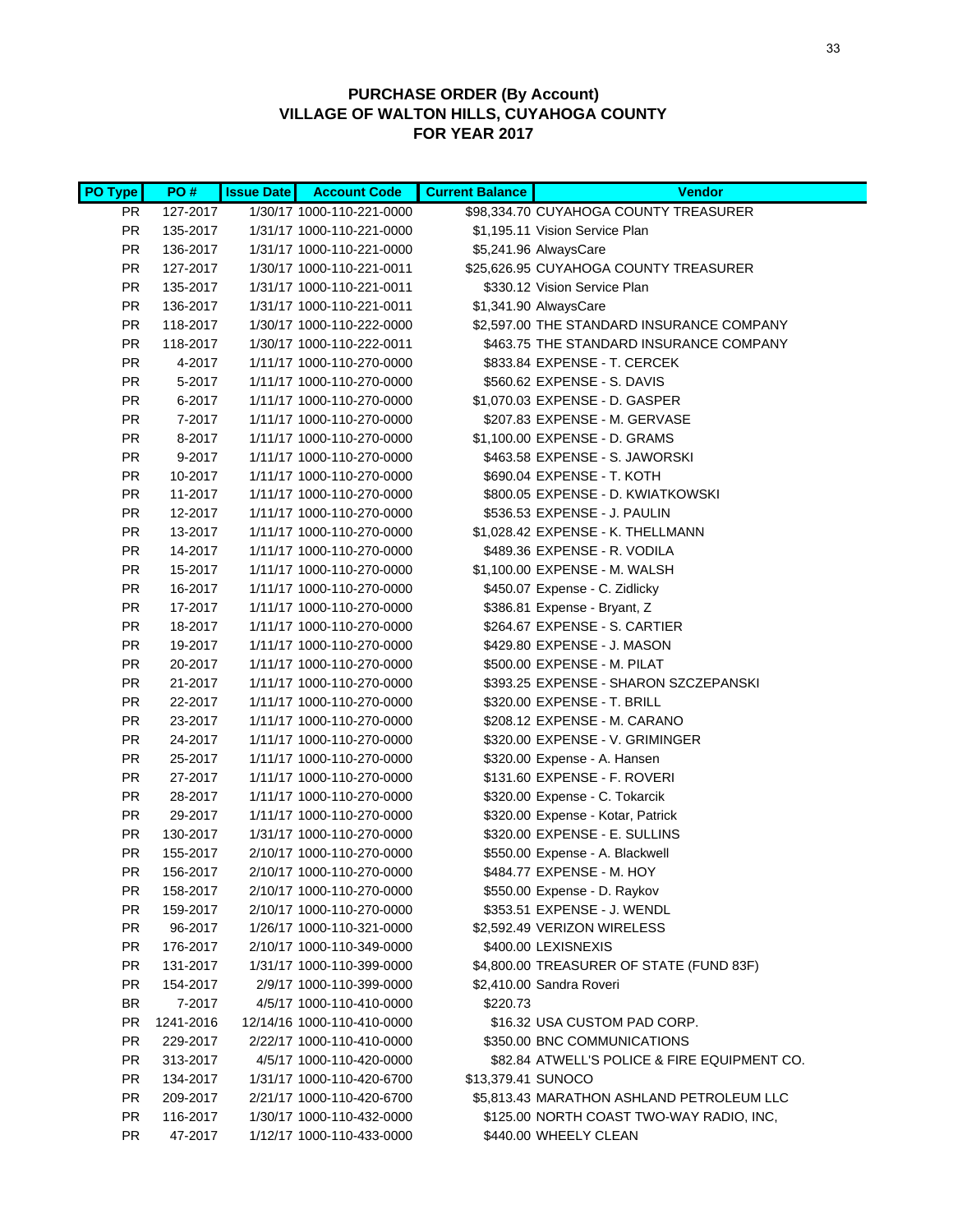### **PURCHASE ORDER (By Account) VILLAGE OF WALTON HILLS, CUYAHOGA COUNTY FOR YEAR 2017**

| PO Type    | PO#                  | <b>Issue Date</b> | <b>Account Code</b>                                    | <b>Current Balance</b> | <b>Vendor</b>                                                    |
|------------|----------------------|-------------------|--------------------------------------------------------|------------------------|------------------------------------------------------------------|
| PR.        | 286-2017             |                   | 3/20/17 1000-110-433-0000                              |                        | \$235.49 LIBERTY FORD SOLON, INC.                                |
| PR.        | 382-2017             |                   | 5/8/17 1000-110-433-0000                               |                        | \$448.00 WHEELY CLEAN                                            |
| PR.        | 93-2017              |                   | 1/26/17 1000-110-490-0003                              |                        | \$13.01 GIANT EAGLE                                              |
| PR         | 198-2017             |                   | 2/13/17 1000-110-490-0003                              |                        | \$3,850.00 DR. ARNOLD FELTOON, M.D.                              |
| PR.        | 223-2017             |                   | 2/21/17 1000-120-640-0000                              |                        | \$273,314.12 VILLAGE OF OAKWOOD                                  |
| PR         | 303-2017             |                   | 3/31/17 1000-210-349-2110                              |                        | \$4,301.14 CUYAHOGA COUNTY AUDITOR                               |
| PR         | 62-2017              |                   | 1/12/17 1000-310-252-0000                              |                        | \$372.00 OHIO PARKS & RECREATION ASSOC.                          |
| PR         | 226-2017             |                   | 2/22/17 1000-310-260-0000                              |                        | \$9.33 KALAHARI RESORT SANDUSKY, OH                              |
| PR         | 416-2017             |                   | 5/19/17 1000-310-349-4587                              |                        | \$811.00 Let's Entertain, Inc.                                   |
| PR         | 369-2017             |                   | 4/26/17 1000-310-420-3108                              |                        | \$25.60 OFFICE MAX                                               |
| PR         | 386-2017             |                   | 5/8/17 1000-310-420-3108                               | \$1,249.84 PEPSI       |                                                                  |
| <b>PR</b>  | 191-2017             |                   | 2/13/17 1000-310-420-3110                              |                        | \$1,467.08 K & K MEAT SHOPPE, INC.                               |
| <b>PR</b>  | 209-2017             |                   | 2/21/17 1000-310-420-6700                              |                        | \$1,056.13 MARATHON ASHLAND PETROLEUM LLC                        |
| PR.        | 228-2017             |                   | 2/22/17 1000-410-349-0000                              | \$13,996.00 SafeBuilt  |                                                                  |
| <b>PR</b>  | 53-2017              |                   | 1/12/17 1000-410-391-0000                              |                        | \$13.09 TREASURER, STATE OF OHIO / BBS                           |
| PR         | 96-2017              |                   | 1/26/17 1000-410-410-0852                              |                        | \$666.28 VERIZON WIRELESS                                        |
| PR         | 391-2017             |                   | 5/15/17 1000-410-420-0000                              |                        | \$8.02 Apple                                                     |
| PR         | 133-2017             |                   | 1/31/17 1000-519-311-0000                              |                        | \$39,524.68 ILLUMINATING COMPANY                                 |
| PR         | 132-2017             |                   | 1/31/17 1000-529-313-0000                              |                        | \$8,933.19 DOMINION EAST OHIO                                    |
| PR         | 250-2017             |                   | 2/28/17 1000-539-312-0000                              |                        | \$3,208.53 CITY OF CLEVELAND                                     |
| PR         | 175-2017             |                   | 2/10/17 1000-569-398-0000                              |                        | \$74,220.86 KIMBLE RECYCLING & DISPOSAL                          |
| PR         | 144-2017             |                   | 1/31/17 1000-599-321-0000                              |                        | \$9,026.18 Conexo Communications                                 |
| PR         | 173-2017             |                   | 2/10/17 1000-599-321-0000                              | \$2,897.64 AT&T        |                                                                  |
| PR         | 95-2017              |                   | 1/26/17 1000-599-329-0000                              |                        | \$5,055.65 TIME WARNER CABLE                                     |
| PR         | 276-2017             |                   | 3/14/17 1000-599-329-0000                              |                        | \$11,725.00 OneCommunity                                         |
| PR.        | 127-2017             |                   | 1/30/17 1000-620-221-0000                              |                        | \$20,936.35 CUYAHOGA COUNTY TREASURER                            |
| PR.        | 135-2017             |                   | 1/31/17 1000-620-221-0000                              |                        | \$256.90 Vision Service Plan                                     |
| PR.<br>PR. | 136-2017<br>118-2017 |                   | 1/31/17 1000-620-221-0000<br>1/30/17 1000-620-222-0000 |                        | \$1,214.64 AlwaysCare<br>\$185.50 THE STANDARD INSURANCE COMPANY |
| <b>PR</b>  | 30-2017              |                   | 1/11/17 1000-620-270-0000                              |                        |                                                                  |
| PR.        | 82-2017              |                   | 1/26/17 1000-620-270-0000                              |                        | \$250.00 Expense - G. Germann<br>\$662.39 ARROW UNIFORM          |
| BR.        | 13-2017              |                   | 5/24/17 1000-620-420-0000                              | \$851.26               |                                                                  |
| BR         | 11-2017              |                   | 4/24/17 1000-620-431-0000                              | \$34.39                |                                                                  |
| PR.        | 44-2017              |                   | 1/12/17 1000-620-431-0000                              |                        | \$14,269.55 Coverall North America, Inc.                         |
| <b>PR</b>  | 79-2017              |                   | 1/23/17 1000-640-399-6201                              |                        | \$205.99 AERATION SEPTIC, INC.                                   |
| PR         | 327-2017             |                   | 4/6/17 1000-640-399-6201                               |                        | \$40.00 C.P. ELECTRIC MOTOR                                      |
| PR.        | 127-2017             |                   | 1/30/17 1000-710-221-0000                              |                        | \$8,332.45 CUYAHOGA COUNTY TREASURER                             |
| PR.        | 135-2017             |                   | 1/31/17 1000-710-221-0000                              |                        | \$96.32 Vision Service Plan                                      |
| PR.        | 136-2017             |                   | 1/31/17 1000-710-221-0000                              |                        | \$401.38 AlwaysCare                                              |
| PR.        | 118-2017             |                   | 1/30/17 1000-710-222-0000                              |                        | \$92.75 THE STANDARD INSURANCE COMPANY                           |
| PR.        | 405-2017             |                   | 5/15/17 1000-710-260-0000                              |                        | \$356.48 KEVIN HURST                                             |
| PR.        | 127-2017             |                   | 1/30/17 1000-720-221-0000                              |                        | \$12,269.06 CUYAHOGA COUNTY TREASURER                            |
| PR.        | 135-2017             |                   | 1/31/17 1000-720-221-0000                              |                        | \$68.81 Vision Service Plan                                      |
| PR.        | 136-2017             |                   | 1/31/17 1000-720-221-0000                              |                        | \$529.94 AlwaysCare                                              |
| PR         | 325-2017             |                   | 4/6/17 1000-745-343-0000                               |                        | \$3,495.00 TREASURER OF STATE-FINANCE                            |
| PR.        | 128-2017             |                   | 1/30/17 1000-750-349-0000                              |                        | \$35,000.00 Bricker & Eckler                                     |
| PR.        | 253-2017             |                   | 3/10/17 1000-760-690-0000                              |                        | \$883.81 INCOME TAX REFUNDS                                      |
| PR.        | 127-2017             |                   | 1/30/17 1000-790-221-0000                              |                        | \$38,571.97 CUYAHOGA COUNTY TREASURER                            |
| PR.        | 135-2017             |                   | 1/31/17 1000-790-221-0000                              |                        | \$562.38 Vision Service Plan                                     |
| PR         | 136-2017             |                   | 1/31/17 1000-790-221-0000                              |                        | \$2,352.80 AlwaysCare                                            |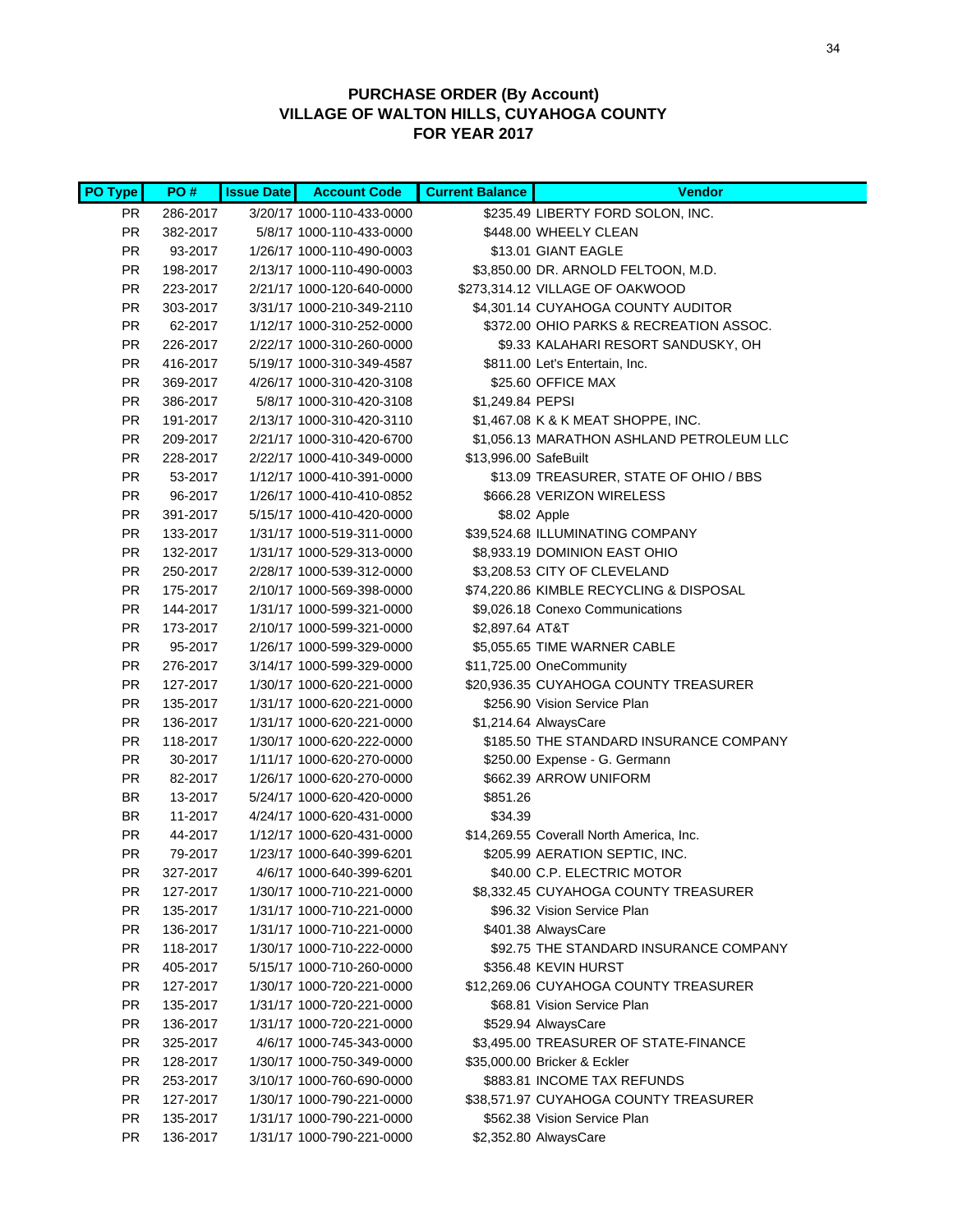### **PURCHASE ORDER (By Account) VILLAGE OF WALTON HILLS, CUYAHOGA COUNTY FOR YEAR 2017**

| PO Type   | PO#      | <b>Issue Date</b> | <b>Account Code</b>       | <b>Current Balance</b> | <b>Vendor</b>                                   |
|-----------|----------|-------------------|---------------------------|------------------------|-------------------------------------------------|
| PR.       | 118-2017 |                   | 1/30/17 1000-790-222-1790 |                        | \$60.13 THE STANDARD INSURANCE COMPANY          |
| <b>PR</b> | 81-2017  |                   | 1/26/17 1000-790-322-0000 |                        | \$800.00 Pitney Bowes                           |
| <b>PR</b> | 42-2017  |                   | 1/12/17 1000-790-349-0000 |                        | \$4,037.50 Associates in Lifestyle Management   |
| <b>PR</b> | 77-2017  |                   | 1/23/17 1000-790-349-0000 |                        | \$9,373.41 GASPAR SERVICES, LLC                 |
| <b>PR</b> | 103-2017 |                   | 1/26/17 1000-790-349-0000 |                        | \$1,600.00 LIBERTY NEWS & VIEWS                 |
| <b>PR</b> | 105-2017 |                   | 1/26/17 1000-790-349-0000 | \$346.62 Adobe         |                                                 |
| <b>PR</b> | 123-2017 |                   | 1/30/17 1000-790-349-0000 | \$185.00 Page 9        |                                                 |
| <b>PR</b> | 174-2017 |                   | 2/10/17 1000-790-349-0000 | \$160.00 Prezi         |                                                 |
| <b>PR</b> | 180-2017 |                   | 2/10/17 1000-790-349-0000 |                        | \$16,000.00 Jordan, Thomas                      |
| <b>PR</b> | 182-2017 |                   | 2/13/17 1000-790-349-0000 | \$12,699.67 ADP, LLC   |                                                 |
| <b>PR</b> | 245-2017 |                   | 2/28/17 1000-790-349-0000 |                        | \$6,555.67 TCC TECHNOLOGY SOLUTIONS             |
| <b>PR</b> | 344-2017 |                   | 4/13/17 1000-790-349-0000 |                        | \$3,124.16 COLEMAN DATA SOLUTIONS               |
| <b>PR</b> | 408-2017 |                   | 5/16/17 1000-790-349-0000 |                        | \$7,800.00 SANDY GREEN                          |
| <b>PR</b> | 435-2017 |                   | 5/25/17 1000-790-349-0000 |                        | \$229.80 Book the Cooks In.c                    |
| <b>PR</b> | 55-2017  |                   | 1/12/17 1000-790-351-0000 |                        | \$24,826.00 LOVE INSURANCE AGENCY, INC.         |
| <b>PR</b> | 302-2017 |                   | 3/31/17 1000-790-391-0000 |                        | \$3,255.15 Huntington                           |
| <b>PR</b> | 56-2017  |                   | 1/12/17 1000-790-399-0000 |                        | \$3,278.47 360 Transcription Corporation        |
| <b>PR</b> | 106-2017 |                   | 1/26/17 1000-790-420-0000 |                        | \$143.40 FED EX - KINKOS                        |
| <b>PR</b> | 304-2017 |                   | 3/31/17 1000-790-420-0000 |                        | \$24.66 SAM'S CLUB                              |
| <b>PR</b> | 127-2017 |                   | 1/30/17 2011-620-221-0000 |                        | \$46,991.91 CUYAHOGA COUNTY TREASURER           |
| <b>PR</b> | 135-2017 |                   | 1/31/17 2011-620-221-0000 |                        | \$590.03 Vision Service Plan                    |
| <b>PR</b> | 136-2017 |                   | 1/31/17 2011-620-221-0000 |                        | \$2,681.60 AlwaysCare                           |
| <b>PR</b> | 118-2017 |                   | 1/30/17 2011-620-222-0000 |                        | \$1,205.75 THE STANDARD INSURANCE COMPANY       |
| <b>PR</b> | 32-2017  |                   | 1/11/17 2011-620-270-0000 |                        | \$250.00 Expense - D. Chatal                    |
| <b>PR</b> | 33-2017  |                   | 1/11/17 2011-620-270-0000 |                        | \$70.03 Exp - B. Dziczkowski                    |
| <b>PR</b> | 34-2017  |                   | 1/11/17 2011-620-270-0000 |                        | \$250.00 Expense - J. Ferjutz                   |
| <b>PR</b> | 35-2017  |                   | 1/11/17 2011-620-270-0000 |                        | \$250.00 Expense - J. Haba                      |
| <b>PR</b> | 36-2017  |                   | 1/11/17 2011-620-270-0000 |                        | \$250.00 Expense - J. Nutter                    |
| <b>PR</b> | 37-2017  |                   | 1/11/17 2011-620-270-0000 |                        | \$250.00 Expense - B. Schroeder                 |
| <b>PR</b> | 38-2017  |                   | 1/11/17 2011-620-270-0000 |                        | \$250.00 Expense - D. Stucky                    |
| <b>PR</b> | 82-2017  |                   | 1/26/17 2011-620-349-0000 |                        | \$6,420.31 ARROW UNIFORM                        |
| <b>PR</b> | 178-2017 |                   | 2/10/17 2011-620-349-0000 |                        | \$603.52 GUARDIAN ALARM                         |
| BR        | 14-2017  |                   | 5/31/17 2011-620-420-0000 | \$1,627.84             |                                                 |
| PR.       | 2-2017   |                   | 1/10/17 2011-620-420-0000 |                        | \$300.00 CARNEGIE TEXTILE                       |
| <b>PR</b> | 3-2017   |                   | 1/11/17 2011-620-420-0000 |                        | \$300.00 ARROW UNIFORM                          |
| <b>PR</b> | 109-2017 |                   | 1/27/17 2011-620-420-0000 |                        | \$170.91 Breezewood Gardens & Gifts             |
| <b>PR</b> | 153-2017 |                   | 2/9/17 2011-620-420-0000  |                        | \$45.50 NOVAK SUPPLY                            |
| <b>PR</b> | 383-2017 |                   | 5/8/17 2011-620-420-0000  |                        | \$50.47 REILLY SWEEPING INC.                    |
| <b>PR</b> | 209-2017 |                   | 2/21/17 2011-620-420-6700 |                        | \$3,634.53 MARATHON ASHLAND PETROLEUM LLC       |
| BR        | 13-2016  |                   | 8/8/16 2011-620-431-0000  | \$312.09               |                                                 |
| <b>BR</b> | 9-2017   |                   | 4/13/17 2011-620-433-0000 | \$829.94               |                                                 |
| <b>PR</b> | 366-2017 |                   | 4/26/17 2011-630-420-0000 |                        | \$594.72 CARGILL                                |
| <b>PR</b> | 87-2017  |                   | 1/26/17 2091-110-349-0102 |                        | \$350.00 SPA-K9                                 |
| <b>PR</b> | 88-2017  |                   | 1/26/17 2091-110-349-0102 |                        | \$603.00 VETERINARY ALLERGY & DERMATOLOGY, INC. |
| PR.       | 208-2017 |                   | 2/21/17 4901-800-349-0000 |                        | \$102,605.72 CHAGRIN VALLEY ENGINEERING, LTD.   |
| PR.       | 57-2017  |                   | 1/12/17 4901-800-510-0000 |                        | \$200.00 VILLAGE OF OAKWOOD                     |
| <b>PR</b> | 390-2017 |                   | 5/12/17 4901-800-510-0000 |                        | \$6,730.00 Sirna Construction                   |

Total **\$1,052,530.10**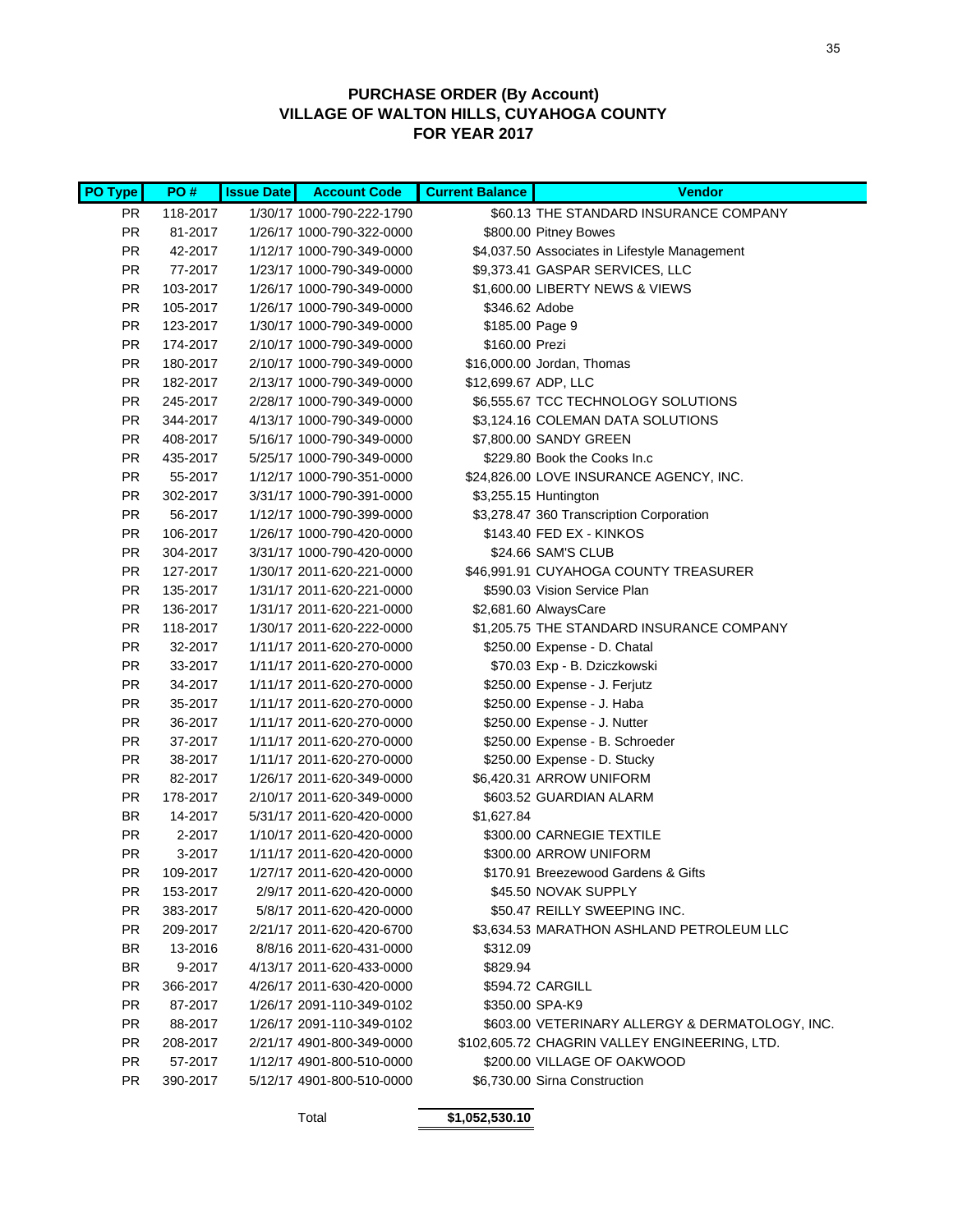### **PURCHASE ORDER (By Vendor) VILLAGE OF WALTON HILLS, CUYAHOGA COUNTY FOR YEAR 2017**

| <b>PO Type</b> | PO#      | <b>Issue Date</b> | <b>Account Code</b>       | <b>Current Balance</b> | <b>Vendor</b>                                 |
|----------------|----------|-------------------|---------------------------|------------------------|-----------------------------------------------|
| PR.            | 56-2017  |                   | 1/12/17 1000-790-399-0000 |                        | \$3,278.47 360 Transcription Corporation      |
| PR.            | 105-2017 |                   | 1/26/17 1000-790-349-0000 | \$346.62 Adobe         |                                               |
| <b>PR</b>      | 182-2017 |                   | 2/13/17 1000-790-349-0000 | \$12,699.67 ADP, LLC   |                                               |
| <b>PR</b>      | 79-2017  |                   | 1/23/17 1000-640-399-6201 |                        | \$205.99 AERATION SEPTIC, INC.                |
| PR             | 136-2017 |                   | 1/31/17 1000-110-221-0000 |                        | \$5,241.96 AlwaysCare                         |
| PR             | 136-2017 |                   | 1/31/17 1000-110-221-0011 |                        | \$1,341.90 AlwaysCare                         |
| PR             | 136-2017 |                   | 1/31/17 1000-620-221-0000 |                        | \$1,214.64 AlwaysCare                         |
| PR             | 136-2017 |                   | 1/31/17 1000-710-221-0000 |                        | \$401.38 AlwaysCare                           |
| PR             | 136-2017 |                   | 1/31/17 1000-720-221-0000 |                        | \$529.94 AlwaysCare                           |
| PR             | 136-2017 |                   | 1/31/17 1000-790-221-0000 |                        | \$2,352.80 AlwaysCare                         |
| PR             | 136-2017 |                   | 1/31/17 2011-620-221-0000 |                        | \$2,681.60 AlwaysCare                         |
| <b>PR</b>      | 391-2017 |                   | 5/15/17 1000-410-420-0000 |                        | \$8.02 Apple                                  |
| <b>PR</b>      | 82-2017  |                   | 1/26/17 1000-620-270-0000 |                        | \$662.39 ARROW UNIFORM                        |
| <b>PR</b>      | 82-2017  |                   | 1/26/17 2011-620-349-0000 |                        | \$6,420.31 ARROW UNIFORM                      |
| PR             | $3-2017$ |                   | 1/11/17 2011-620-420-0000 |                        | \$300.00 ARROW UNIFORM                        |
| PR.            | 42-2017  |                   | 1/12/17 1000-790-349-0000 |                        | \$4,037.50 Associates in Lifestyle Management |
| PR.            | 173-2017 |                   | 2/10/17 1000-599-321-0000 | \$2,897.64 AT&T        |                                               |
| PR             | 313-2017 |                   | 4/5/17 1000-110-420-0000  |                        | \$82.84 ATWELL'S POLICE & FIRE EQUIPMENT CO.  |
| PR             | 229-2017 |                   | 2/22/17 1000-110-410-0000 |                        | \$350.00 BNC COMMUNICATIONS                   |
| PR             | 435-2017 |                   | 5/25/17 1000-790-349-0000 |                        | \$229.80 Book the Cooks In.c                  |
| PR             | 109-2017 |                   | 1/27/17 2011-620-420-0000 |                        | \$170.91 Breezewood Gardens & Gifts           |
| PR             | 128-2017 |                   | 1/30/17 1000-750-349-0000 |                        | \$35,000.00 Bricker & Eckler                  |
| PR             | 327-2017 |                   | 4/6/17 1000-640-399-6201  |                        | \$40.00 C.P. ELECTRIC MOTOR                   |
| <b>PR</b>      | 366-2017 |                   | 4/26/17 2011-630-420-0000 |                        | \$594.72 CARGILL                              |
| PR             | 2-2017   |                   | 1/10/17 2011-620-420-0000 |                        | \$300.00 CARNEGIE TEXTILE                     |
| PR             | 208-2017 |                   | 2/21/17 4901-800-349-0000 |                        | \$102,605.72 CHAGRIN VALLEY ENGINEERING, LTD. |
| PR             | 250-2017 |                   | 2/28/17 1000-539-312-0000 |                        | \$3,208.53 CITY OF CLEVELAND                  |
| PR             | 344-2017 |                   | 4/13/17 1000-790-349-0000 |                        | \$3,124.16 COLEMAN DATA SOLUTIONS             |
| PR.            | 144-2017 |                   | 1/31/17 1000-599-321-0000 |                        | \$9,026.18 Conexo Communications              |
| PR             | 44-2017  |                   | 1/12/17 1000-620-431-0000 |                        | \$14,269.55 Coverall North America, Inc.      |
| PR             | 303-2017 |                   | 3/31/17 1000-210-349-2110 |                        | \$4,301.14 CUYAHOGA COUNTY AUDITOR            |
| PR             | 127-2017 |                   | 1/30/17 1000-110-221-0000 |                        | \$98,334.70 CUYAHOGA COUNTY TREASURER         |
| PR             | 127-2017 |                   | 1/30/17 1000-110-221-0011 |                        | \$25,626.95 CUYAHOGA COUNTY TREASURER         |
| PR             | 127-2017 |                   | 1/30/17 1000-620-221-0000 |                        | \$20,936.35 CUYAHOGA COUNTY TREASURER         |
| PR             | 127-2017 |                   | 1/30/17 1000-710-221-0000 |                        | \$8,332.45 CUYAHOGA COUNTY TREASURER          |
| PR             | 127-2017 |                   | 1/30/17 1000-720-221-0000 |                        | \$12,269.06 CUYAHOGA COUNTY TREASURER         |
| PR.            | 127-2017 |                   | 1/30/17 1000-790-221-0000 |                        | \$38,571.97 CUYAHOGA COUNTY TREASURER         |
| PR.            | 127-2017 |                   | 1/30/17 2011-620-221-0000 |                        | \$46,991.91 CUYAHOGA COUNTY TREASURER         |
| PR.            | 132-2017 |                   | 1/31/17 1000-529-313-0000 |                        | \$8,933.19 DOMINION EAST OHIO                 |
| PR             | 198-2017 |                   | 2/13/17 1000-110-490-0003 |                        | \$3,850.00 DR. ARNOLD FELTOON, M.D.           |
| PR             | 33-2017  |                   | 1/11/17 2011-620-270-0000 |                        | \$70.03 Exp - B. Dziczkowski                  |
| PR             | 155-2017 |                   | 2/10/17 1000-110-270-0000 |                        | \$550.00 Expense - A. Blackwell               |
| <b>PR</b>      | 25-2017  |                   | 1/11/17 1000-110-270-0000 |                        | \$320.00 Expense - A. Hansen                  |
| <b>PR</b>      | 37-2017  |                   | 1/11/17 2011-620-270-0000 |                        | \$250.00 Expense - B. Schroeder               |
| PR             | 17-2017  |                   | 1/11/17 1000-110-270-0000 |                        | \$386.81 Expense - Bryant, Z                  |
| PR             | 28-2017  |                   | 1/11/17 1000-110-270-0000 |                        | \$320.00 Expense - C. Tokarcik                |
| PR             | 16-2017  |                   | 1/11/17 1000-110-270-0000 |                        | \$450.07 Expense - C. Zidlicky                |
| PR             | 32-2017  |                   | 1/11/17 2011-620-270-0000 |                        | \$250.00 Expense - D. Chatal                  |
| PR.            | 6-2017   |                   | 1/11/17 1000-110-270-0000 |                        | \$1,070.03 EXPENSE - D. GASPER                |
| PR             | 8-2017   |                   | 1/11/17 1000-110-270-0000 |                        | \$1,100.00 EXPENSE - D. GRAMS                 |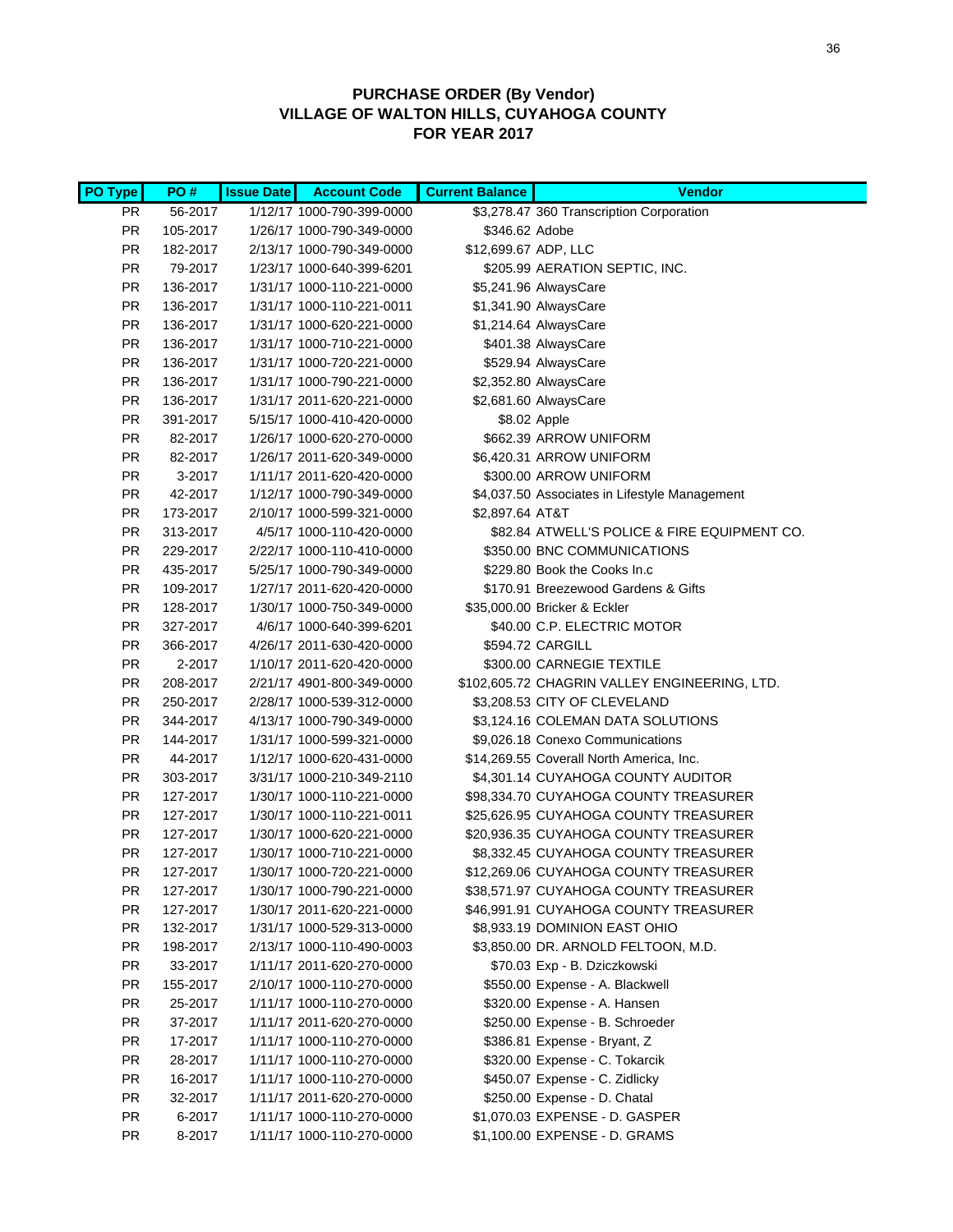### **PURCHASE ORDER (By Vendor) VILLAGE OF WALTON HILLS, CUYAHOGA COUNTY FOR YEAR 2017**

| PO Type                | PO#                 | <b>Issue Date</b> | <b>Account Code</b>                                    | <b>Current Balance</b> | <b>Vendor</b>                                               |
|------------------------|---------------------|-------------------|--------------------------------------------------------|------------------------|-------------------------------------------------------------|
| <b>PR</b>              | 11-2017             |                   | 1/11/17 1000-110-270-0000                              |                        | \$800.05 EXPENSE - D. KWIATKOWSKI                           |
| <b>PR</b>              | 158-2017            |                   | 2/10/17 1000-110-270-0000                              |                        | \$550.00 Expense - D. Raykov                                |
| <b>PR</b>              | 38-2017             |                   | 1/11/17 2011-620-270-0000                              |                        | \$250.00 Expense - D. Stucky                                |
| <b>PR</b>              | 130-2017            |                   | 1/31/17 1000-110-270-0000                              |                        | \$320.00 EXPENSE - E. SULLINS                               |
| <b>PR</b>              | 27-2017             |                   | 1/11/17 1000-110-270-0000                              |                        | \$131.60 EXPENSE - F. ROVERI                                |
| <b>PR</b>              | 30-2017             |                   | 1/11/17 1000-620-270-0000                              |                        | \$250.00 Expense - G. Germann                               |
| <b>PR</b>              | 34-2017             |                   | 1/11/17 2011-620-270-0000                              |                        | \$250.00 Expense - J. Ferjutz                               |
| <b>PR</b>              | 35-2017             |                   | 1/11/17 2011-620-270-0000                              |                        | \$250.00 Expense - J. Haba                                  |
| <b>PR</b>              | 19-2017             |                   | 1/11/17 1000-110-270-0000                              |                        | \$429.80 EXPENSE - J. MASON                                 |
| <b>PR</b>              | 36-2017             |                   | 1/11/17 2011-620-270-0000                              |                        | \$250.00 Expense - J. Nutter                                |
| <b>PR</b>              | 12-2017             |                   | 1/11/17 1000-110-270-0000                              |                        | \$536.53 EXPENSE - J. PAULIN                                |
| <b>PR</b>              | 159-2017            |                   | 2/10/17 1000-110-270-0000                              |                        | \$353.51 EXPENSE - J. WENDL                                 |
| <b>PR</b>              | 13-2017             |                   | 1/11/17 1000-110-270-0000                              |                        | \$1,028.42 EXPENSE - K. THELLMANN                           |
| <b>PR</b>              | 29-2017             |                   | 1/11/17 1000-110-270-0000                              |                        | \$320.00 Expense - Kotar, Patrick                           |
| <b>PR</b>              | 23-2017             |                   | 1/11/17 1000-110-270-0000                              |                        | \$208.12 EXPENSE - M. CARANO                                |
| <b>PR</b>              | 7-2017              |                   | 1/11/17 1000-110-270-0000                              |                        | \$207.83 EXPENSE - M. GERVASE                               |
| <b>PR</b>              | 156-2017            |                   | 2/10/17 1000-110-270-0000                              |                        | \$484.77 EXPENSE - M. HOY                                   |
| <b>PR</b>              | 20-2017             |                   | 1/11/17 1000-110-270-0000                              |                        | \$500.00 EXPENSE - M. PILAT                                 |
| <b>PR</b>              | 15-2017             |                   | 1/11/17 1000-110-270-0000                              |                        | \$1,100.00 EXPENSE - M. WALSH                               |
| <b>PR</b>              | 14-2017             |                   | 1/11/17 1000-110-270-0000                              |                        | \$489.36 EXPENSE - R. VODILA                                |
| <b>PR</b>              | 18-2017             |                   | 1/11/17 1000-110-270-0000                              |                        | \$264.67 EXPENSE - S. CARTIER                               |
| <b>PR</b>              | 5-2017              |                   | 1/11/17 1000-110-270-0000                              |                        | \$560.62 EXPENSE - S. DAVIS                                 |
| <b>PR</b>              | 9-2017              |                   | 1/11/17 1000-110-270-0000                              |                        | \$463.58 EXPENSE - S. JAWORSKI                              |
| <b>PR</b>              | 21-2017             |                   | 1/11/17 1000-110-270-0000                              |                        | \$393.25 EXPENSE - SHARON SZCZEPANSKI                       |
| <b>PR</b>              | 22-2017             |                   | 1/11/17 1000-110-270-0000                              |                        | \$320.00 EXPENSE - T. BRILL                                 |
| <b>PR</b>              | 4-2017              |                   | 1/11/17 1000-110-270-0000                              |                        | \$833.84 EXPENSE - T. CERCEK                                |
| <b>PR</b>              | 10-2017             |                   | 1/11/17 1000-110-270-0000                              |                        | \$690.04 EXPENSE - T. KOTH                                  |
| <b>PR</b><br><b>PR</b> | 24-2017<br>106-2017 |                   | 1/11/17 1000-110-270-0000<br>1/26/17 1000-790-420-0000 |                        | \$320.00 EXPENSE - V. GRIMINGER<br>\$143.40 FED EX - KINKOS |
| <b>PR</b>              | 77-2017             |                   | 1/23/17 1000-790-349-0000                              |                        | \$9,373.41 GASPAR SERVICES, LLC                             |
| <b>PR</b>              | 93-2017             |                   | 1/26/17 1000-110-490-0003                              |                        | \$13.01 GIANT EAGLE                                         |
| <b>PR</b>              | 178-2017            |                   | 2/10/17 2011-620-349-0000                              |                        | \$603.52 GUARDIAN ALARM                                     |
| <b>PR</b>              | 302-2017            |                   | 3/31/17 1000-790-391-0000                              |                        | \$3,255.15 Huntington                                       |
| <b>PR</b>              | 133-2017            |                   | 1/31/17 1000-519-311-0000                              |                        | \$39,524.68 ILLUMINATING COMPANY                            |
| <b>PR</b>              | 253-2017            |                   | 3/10/17 1000-760-690-0000                              |                        | \$883.81 INCOME TAX REFUNDS                                 |
| PR                     | 180-2017            |                   | 2/10/17 1000-790-349-0000                              |                        | \$16,000.00 Jordan, Thomas                                  |
| PR.                    | 191-2017            |                   | 2/13/17 1000-310-420-3110                              |                        | \$1,467.08 K & K MEAT SHOPPE, INC.                          |
| PR.                    | 226-2017            |                   | 2/22/17 1000-310-260-0000                              |                        | \$9.33 KALAHARI RESORT SANDUSKY, OH                         |
| PR.                    | 405-2017            |                   | 5/15/17 1000-710-260-0000                              |                        | \$356.48 KEVIN HURST                                        |
| PR.                    | 175-2017            |                   | 2/10/17 1000-569-398-0000                              |                        | \$74,220.86 KIMBLE RECYCLING & DISPOSAL                     |
| PR.                    | 416-2017            |                   | 5/19/17 1000-310-349-4587                              |                        | \$811.00 Let's Entertain, Inc.                              |
| PR.                    | 176-2017            |                   | 2/10/17 1000-110-349-0000                              |                        | \$400.00 LEXISNEXIS                                         |
| <b>PR</b>              | 286-2017            |                   | 3/20/17 1000-110-433-0000                              |                        | \$235.49 LIBERTY FORD SOLON, INC.                           |
| <b>PR</b>              | 103-2017            |                   | 1/26/17 1000-790-349-0000                              |                        | \$1,600.00 LIBERTY NEWS & VIEWS                             |
| PR.                    | 55-2017             |                   | 1/12/17 1000-790-351-0000                              |                        | \$24,826.00 LOVE INSURANCE AGENCY, INC.                     |
| PR.                    | 209-2017            |                   | 2/21/17 1000-110-420-6700                              |                        | \$5,813.43 MARATHON ASHLAND PETROLEUM LLC                   |
| PR.                    | 209-2017            |                   | 2/21/17 1000-310-420-6700                              |                        | \$1,056.13 MARATHON ASHLAND PETROLEUM LLC                   |
| <b>PR</b>              | 209-2017            |                   | 2/21/17 2011-620-420-6700                              |                        | \$3,634.53 MARATHON ASHLAND PETROLEUM LLC                   |
| <b>PR</b>              | 116-2017            |                   | 1/30/17 1000-110-432-0000                              |                        | \$125.00 NORTH COAST TWO-WAY RADIO, INC,                    |
| <b>PR</b>              | 153-2017            |                   | 2/9/17 2011-620-420-0000                               |                        | \$45.50 NOVAK SUPPLY                                        |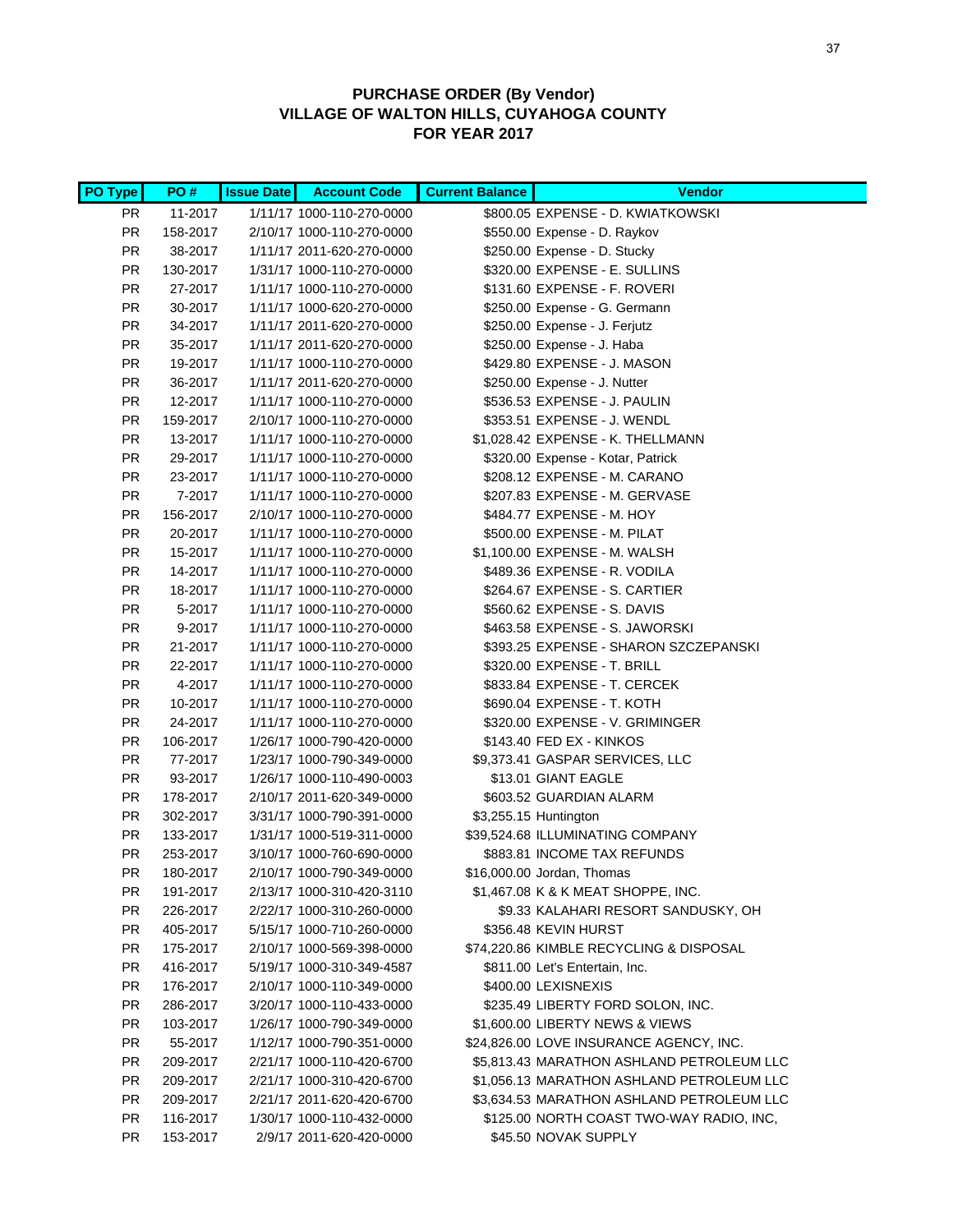### **PURCHASE ORDER (By Vendor) VILLAGE OF WALTON HILLS, CUYAHOGA COUNTY FOR YEAR 2017**

| PO Type   | PO#       | <b>Issue Date</b> | <b>Account Code</b>        | <b>Current Balance</b> | <b>Vendor</b>                                   |
|-----------|-----------|-------------------|----------------------------|------------------------|-------------------------------------------------|
| PR.       | 369-2017  |                   | 4/26/17 1000-310-420-3108  |                        | \$25.60 OFFICE MAX                              |
| <b>PR</b> | 62-2017   |                   | 1/12/17 1000-310-252-0000  |                        | \$372.00 OHIO PARKS & RECREATION ASSOC.         |
| <b>PR</b> | 276-2017  |                   | 3/14/17 1000-599-329-0000  |                        | \$11,725.00 OneCommunity                        |
| <b>PR</b> | 123-2017  |                   | 1/30/17 1000-790-349-0000  | \$185.00 Page 9        |                                                 |
| <b>PR</b> | 386-2017  |                   | 5/8/17 1000-310-420-3108   | \$1,249.84 PEPSI       |                                                 |
| <b>PR</b> | 81-2017   |                   | 1/26/17 1000-790-322-0000  |                        | \$800.00 Pitney Bowes                           |
| <b>PR</b> | 174-2017  |                   | 2/10/17 1000-790-349-0000  | \$160.00 Prezi         |                                                 |
| <b>PR</b> | 383-2017  |                   | 5/8/17 2011-620-420-0000   |                        | \$50.47 REILLY SWEEPING INC.                    |
| <b>PR</b> | 228-2017  |                   | 2/22/17 1000-410-349-0000  | \$13,996.00 SafeBuilt  |                                                 |
| <b>PR</b> | 304-2017  |                   | 3/31/17 1000-790-420-0000  |                        | \$24.66 SAM'S CLUB                              |
| <b>PR</b> | 154-2017  |                   | 2/9/17 1000-110-399-0000   |                        | \$2,410.00 Sandra Roveri                        |
| <b>PR</b> | 408-2017  |                   | 5/16/17 1000-790-349-0000  |                        | \$7,800.00 SANDY GREEN                          |
| <b>PR</b> | 390-2017  |                   | 5/12/17 4901-800-510-0000  |                        | \$6,730.00 Sirna Construction                   |
| <b>PR</b> | 87-2017   |                   | 1/26/17 2091-110-349-0102  |                        | \$350.00 SPA-K9                                 |
| <b>PR</b> | 134-2017  |                   | 1/31/17 1000-110-420-6700  | \$13,379.41 SUNOCO     |                                                 |
| <b>PR</b> | 245-2017  |                   | 2/28/17 1000-790-349-0000  |                        | \$6,555.67 TCC TECHNOLOGY SOLUTIONS             |
| <b>PR</b> | 118-2017  |                   | 1/30/17 1000-110-222-0000  |                        | \$2,597.00 THE STANDARD INSURANCE COMPANY       |
| <b>PR</b> | 118-2017  |                   | 1/30/17 1000-110-222-0011  |                        | \$463.75 THE STANDARD INSURANCE COMPANY         |
| <b>PR</b> | 118-2017  |                   | 1/30/17 1000-620-222-0000  |                        | \$185.50 THE STANDARD INSURANCE COMPANY         |
| <b>PR</b> | 118-2017  |                   | 1/30/17 1000-710-222-0000  |                        | \$92.75 THE STANDARD INSURANCE COMPANY          |
| <b>PR</b> | 118-2017  |                   | 1/30/17 1000-790-222-1790  |                        | \$60.13 THE STANDARD INSURANCE COMPANY          |
| <b>PR</b> | 118-2017  |                   | 1/30/17 2011-620-222-0000  |                        | \$1,205.75 THE STANDARD INSURANCE COMPANY       |
| <b>PR</b> | 95-2017   |                   | 1/26/17 1000-599-329-0000  |                        | \$5,055.65 TIME WARNER CABLE                    |
| <b>PR</b> | 131-2017  |                   | 1/31/17 1000-110-399-0000  |                        | \$4,800.00 TREASURER OF STATE (FUND 83F)        |
| <b>PR</b> | 325-2017  |                   | 4/6/17 1000-745-343-0000   |                        | \$3,495.00 TREASURER OF STATE-FINANCE           |
| <b>PR</b> | 53-2017   |                   | 1/12/17 1000-410-391-0000  |                        | \$13.09 TREASURER, STATE OF OHIO / BBS          |
| <b>PR</b> | 1241-2016 |                   | 12/14/16 1000-110-410-0000 |                        | \$16.32 USA CUSTOM PAD CORP.                    |
| <b>PR</b> | 96-2017   |                   | 1/26/17 1000-110-321-0000  |                        | \$2,592.49 VERIZON WIRELESS                     |
| <b>PR</b> | 96-2017   |                   | 1/26/17 1000-410-410-0852  |                        | \$666.28 VERIZON WIRELESS                       |
| <b>PR</b> | 88-2017   |                   | 1/26/17 2091-110-349-0102  |                        | \$603.00 VETERINARY ALLERGY & DERMATOLOGY, INC. |
| <b>PR</b> | 223-2017  |                   | 2/21/17 1000-120-640-0000  |                        | \$273,314.12 VILLAGE OF OAKWOOD                 |
| <b>PR</b> | 57-2017   |                   | 1/12/17 4901-800-510-0000  |                        | \$200.00 VILLAGE OF OAKWOOD                     |
| <b>PR</b> | 135-2017  |                   | 1/31/17 1000-110-221-0000  |                        | \$1,195.11 Vision Service Plan                  |
| <b>PR</b> | 135-2017  |                   | 1/31/17 1000-110-221-0011  |                        | \$330.12 Vision Service Plan                    |
| <b>PR</b> | 135-2017  |                   | 1/31/17 1000-620-221-0000  |                        | \$256.90 Vision Service Plan                    |
| PR        | 135-2017  |                   | 1/31/17 1000-710-221-0000  |                        | \$96.32 Vision Service Plan                     |
| <b>PR</b> | 135-2017  |                   | 1/31/17 1000-720-221-0000  |                        | \$68.81 Vision Service Plan                     |
| <b>PR</b> | 135-2017  |                   | 1/31/17 1000-790-221-0000  |                        | \$562.38 Vision Service Plan                    |
| PR.       | 135-2017  |                   | 1/31/17 2011-620-221-0000  |                        | \$590.03 Vision Service Plan                    |
| <b>PR</b> | 47-2017   |                   | 1/12/17 1000-110-433-0000  |                        | \$440.00 WHEELY CLEAN                           |
| <b>PR</b> | 382-2017  |                   | 5/8/17 1000-110-433-0000   |                        | \$448.00 WHEELY CLEAN                           |
| BR        | 7-2017    |                   | 4/5/17 1000-110-410-0000   | \$220.73               |                                                 |
| BR        | 13-2017   |                   | 5/24/17 1000-620-420-0000  | \$851.26               |                                                 |
| <b>BR</b> | 11-2017   |                   | 4/24/17 1000-620-431-0000  | \$34.39                |                                                 |
| BR        | 14-2017   |                   | 5/31/17 2011-620-420-0000  | \$1,627.84             |                                                 |
| BR        | 13-2016   |                   | 8/8/16 2011-620-431-0000   | \$312.09               |                                                 |
| BR        | 9-2017    |                   | 4/13/17 2011-620-433-0000  | \$829.94               |                                                 |
|           |           |                   |                            |                        |                                                 |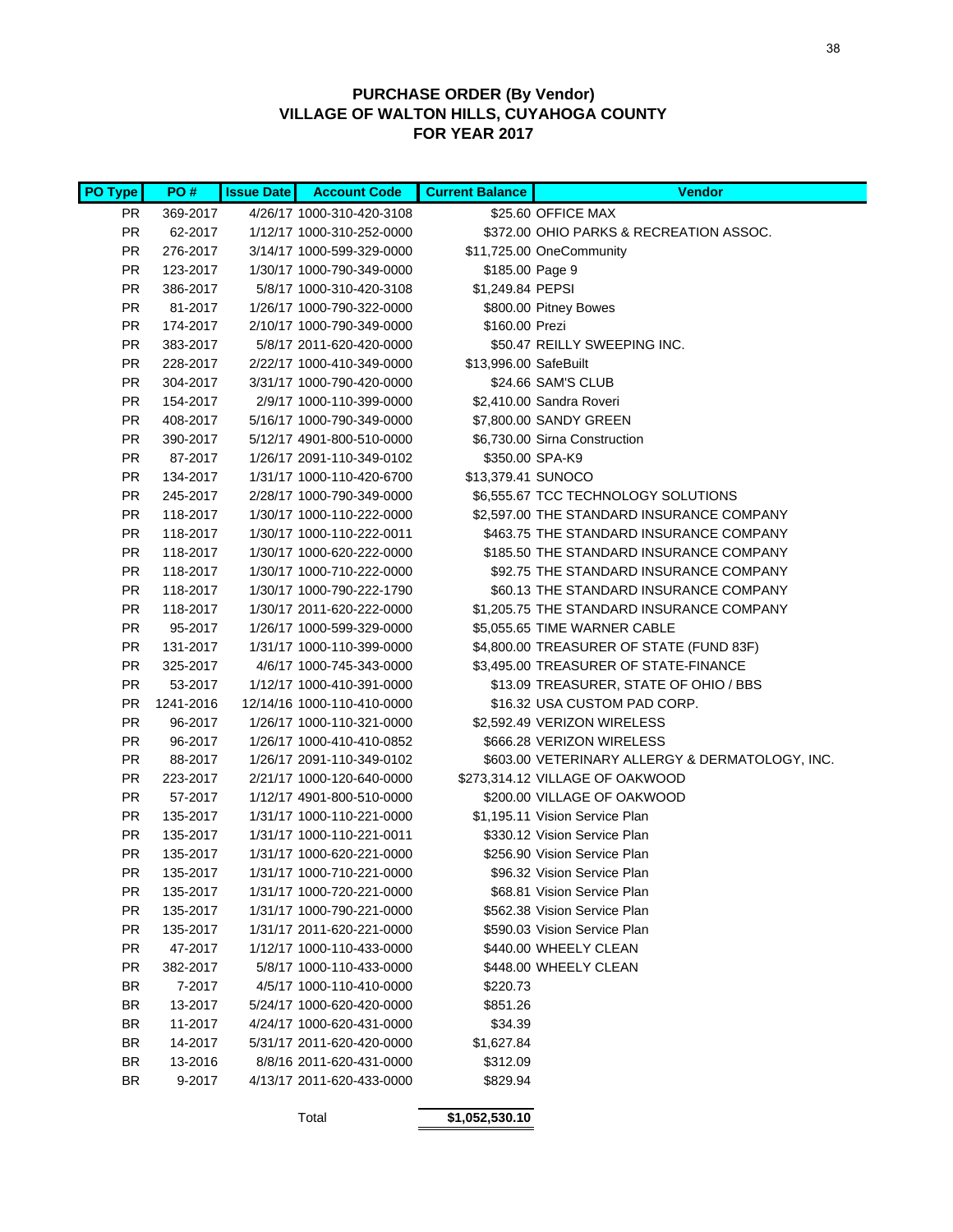### **Village of Walton Hills 9903 Fund Analysis**

|                            | Benev't<br><b>Fund</b> | Animal<br><b>Fund</b> | Lawn<br><b>Care</b> | Snow<br><b>Plowing</b> | UH<br>Health<br><b>Screen</b> | <b>Other</b> | <b>Total</b> |
|----------------------------|------------------------|-----------------------|---------------------|------------------------|-------------------------------|--------------|--------------|
| Beg Balance Jan 1, 2017    | 5,979.69               | (2.61)                | 429.10              |                        | $(179.00)$ 1,025.00           | 10.00        | 7,262.18     |
| 2017 Revenues              | 2,040.00               | 25.00                 | 20,925.00           | 168.00                 | 0.00                          | 0.00         | 23,158.00    |
| <b>2017 Expenditures</b>   |                        |                       |                     |                        |                               |              |              |
| <b>Benevolent</b>          | 222.62                 |                       |                     |                        |                               |              | 222.62       |
| <b>Animal</b>              |                        | 505.00                |                     |                        |                               |              | 505.00       |
| <b>Lawn Care</b>           |                        |                       |                     |                        |                               |              | 0.00         |
| <b>Snow Plowing</b>        |                        |                       | 8,345.50            |                        |                               |              | 8,345.50     |
| <b>Total Expenditures</b>  | 222.62                 | 505.00                | 8,345.50            | 0.00                   | 0.00                          | 0.00         | 9,073.12     |
| Balance as of May 31, 2017 | 7,797.07               | (482.61)              | 13,008.60           |                        | $(11.00)$ 1,025.00            | 10.00        | 21,347.06    |